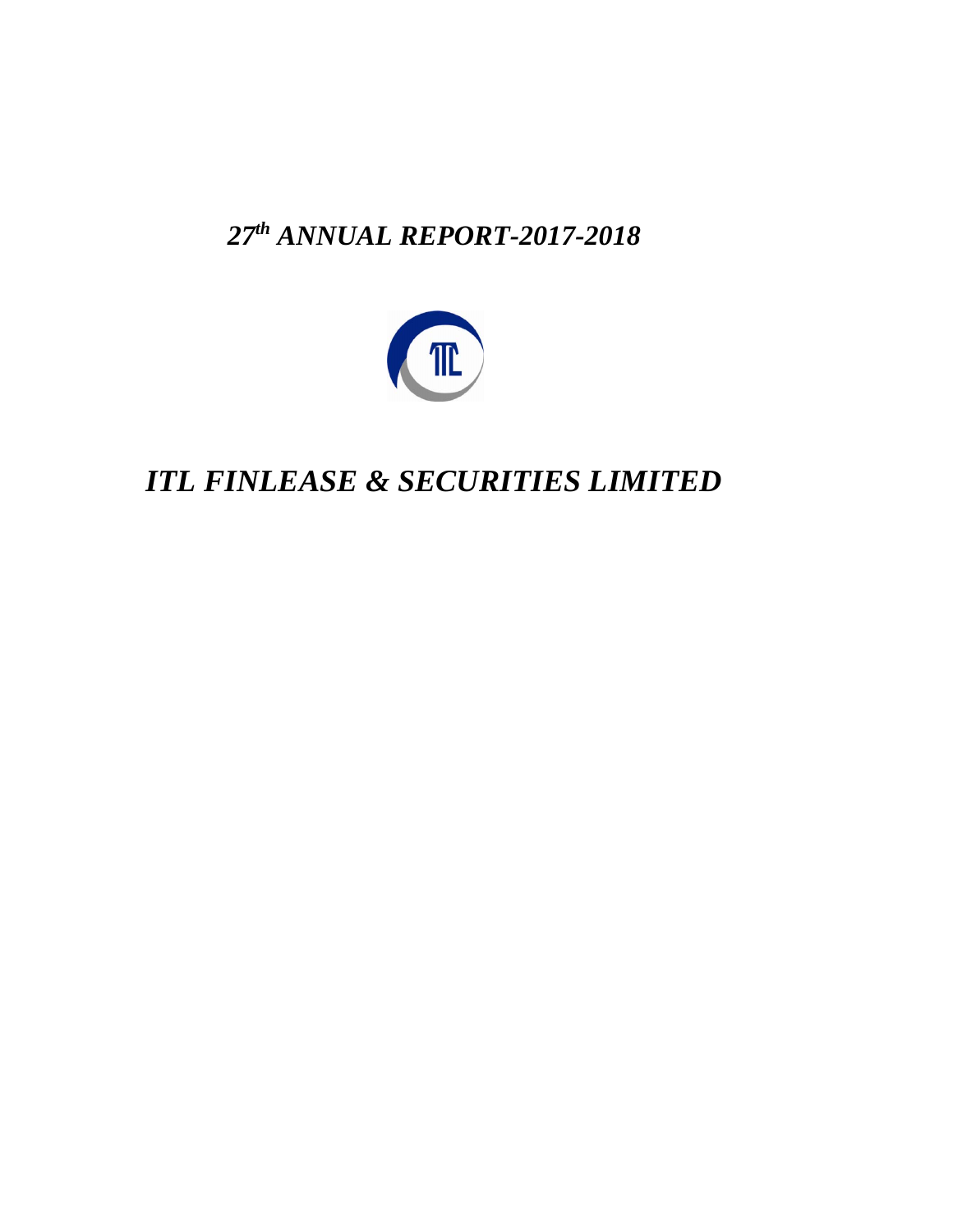# **INDEX**

| <b>S. No.</b> | <b>Particulars</b>                                          | Page No. |
|---------------|-------------------------------------------------------------|----------|
|               |                                                             |          |
| 1.            | Notice of Annual General Meeting                            | 01       |
| 2.            | <b>Directors Report</b>                                     | 16       |
|               | Management Discussion And Analysis Report<br>$\bullet$      | 23       |
|               | Secretarial Audit Report<br>$\bullet$                       | 50       |
|               | <b>Extract Of Annual Return</b><br>$\bullet$                | 37       |
| 3.            | Declaration by the Director, affirming compliance with the  |          |
|               | Code of Conduct                                             | 32       |
| 4.            | Auditors Report, Balance Sheet, Profit & Loss Account, Cash | 53       |
|               | Flow Statement & Notes to Accounts                          |          |
| 5.            | Proxy Form                                                  | 12       |
| 6.            | Attendance Slip                                             | 14       |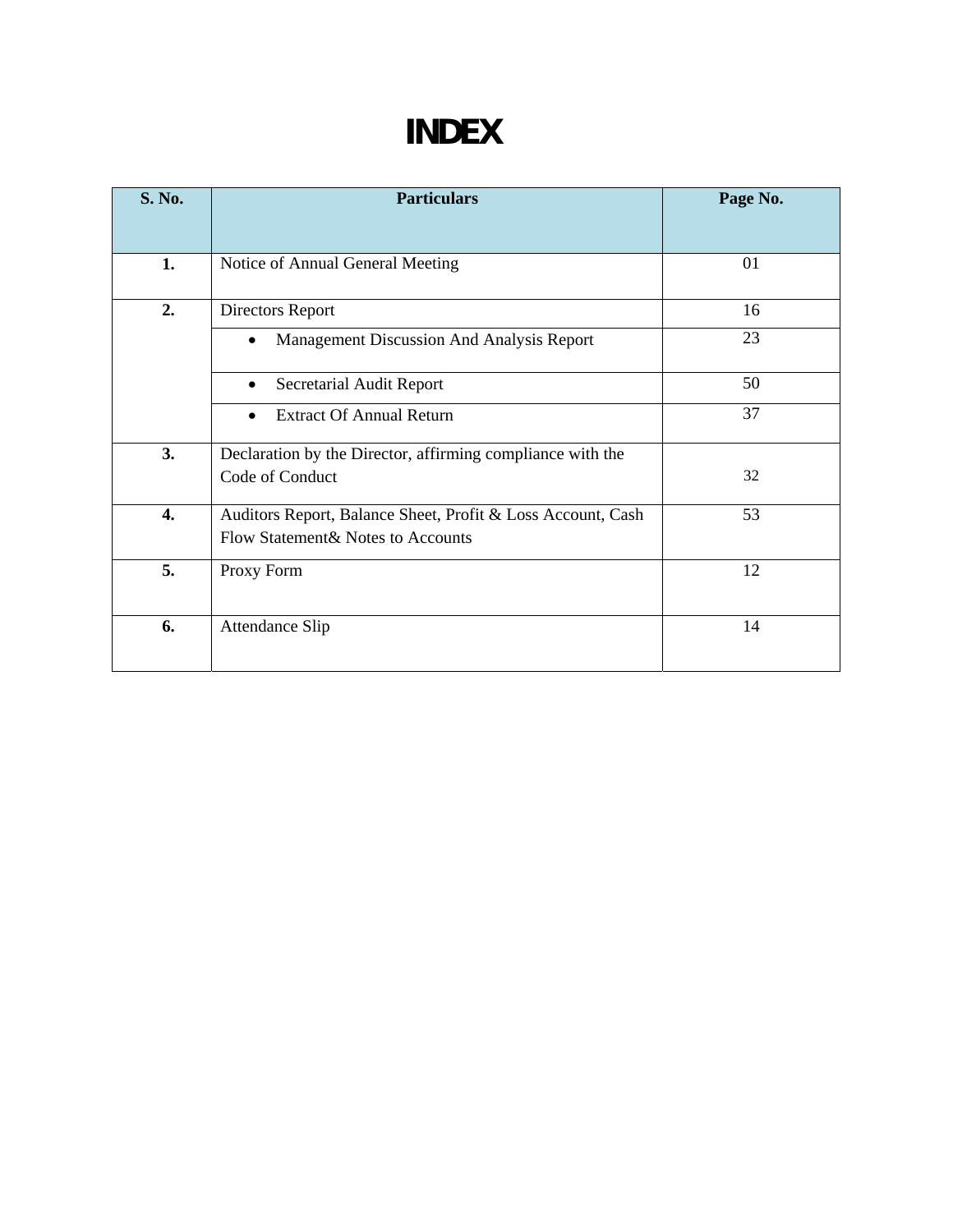#### **COMPANY INFORMATION**

## **BOARD OF DIRECTORS**

| <b>NAME OF THE DIRECTOR</b>  | <b>DESIGNATION</b>          |
|------------------------------|-----------------------------|
| <b>MR. BAJRANG LAL GUPTA</b> | NON EXECUTIVE DIRECTOR      |
| MR. ISHWAR PRAKASH JAIN      | NON EXECUTIVE DIRECTOR      |
| MR. KAILASH JAJODIA          | NON EXECUTIVE DIRECTOR      |
| MR. JUGAL KISHORE MAHESHWARI | INDEPENDENT DIRECTOR        |
| <b>MR.DULI CHAND SHARMA</b>  | INDEPENDENT DIRECTOR        |
| MR.SANT LAL                  | <b>INDEPENDENT DIRECTOR</b> |
| MRS. RADHIKA JAJODIA         | <b>EXECUTIVE DIRECTOR</b>   |

#### COMPANY SECRETARY & COMPLIANCE OFFICER

Mrs. Parul Srivastava

#### INTERNAL AUDITORS

M/s.PARNAMI & ASSOCIATES, Chartered Accountants,

2070/39,NAIWALA KAROL BAGH , DELHI-110005

## STATUTORY AUDITORS

Samarth M. Surana & Co. 1001KLJ TOWER, , NETAJI SUBHASH PLACE, PITAMPURA DELHI-110034

SECRETARIAL AUDITORS KAMAL PREET KAUR K-7A KRISHNA PARK EXTENSION ,GALI NO-13,(OPP) VIKAS PURI,NEW DELHI-110018

REGISTRAR AND TRANSFER AGENT

ALANKIT ASSIGNMENTS LTD ,

205-208 ANARKALI COMPLEX , JHANDEWALAN EXTENTION,NEW DELHI-110055 REGISTERED OFFICE

B-08,GD-ITLTOWER, NETAJI SUBHASH PLACE, PITAMPURA DELHI-110034

CIN NO:L65910DL1991PLC045090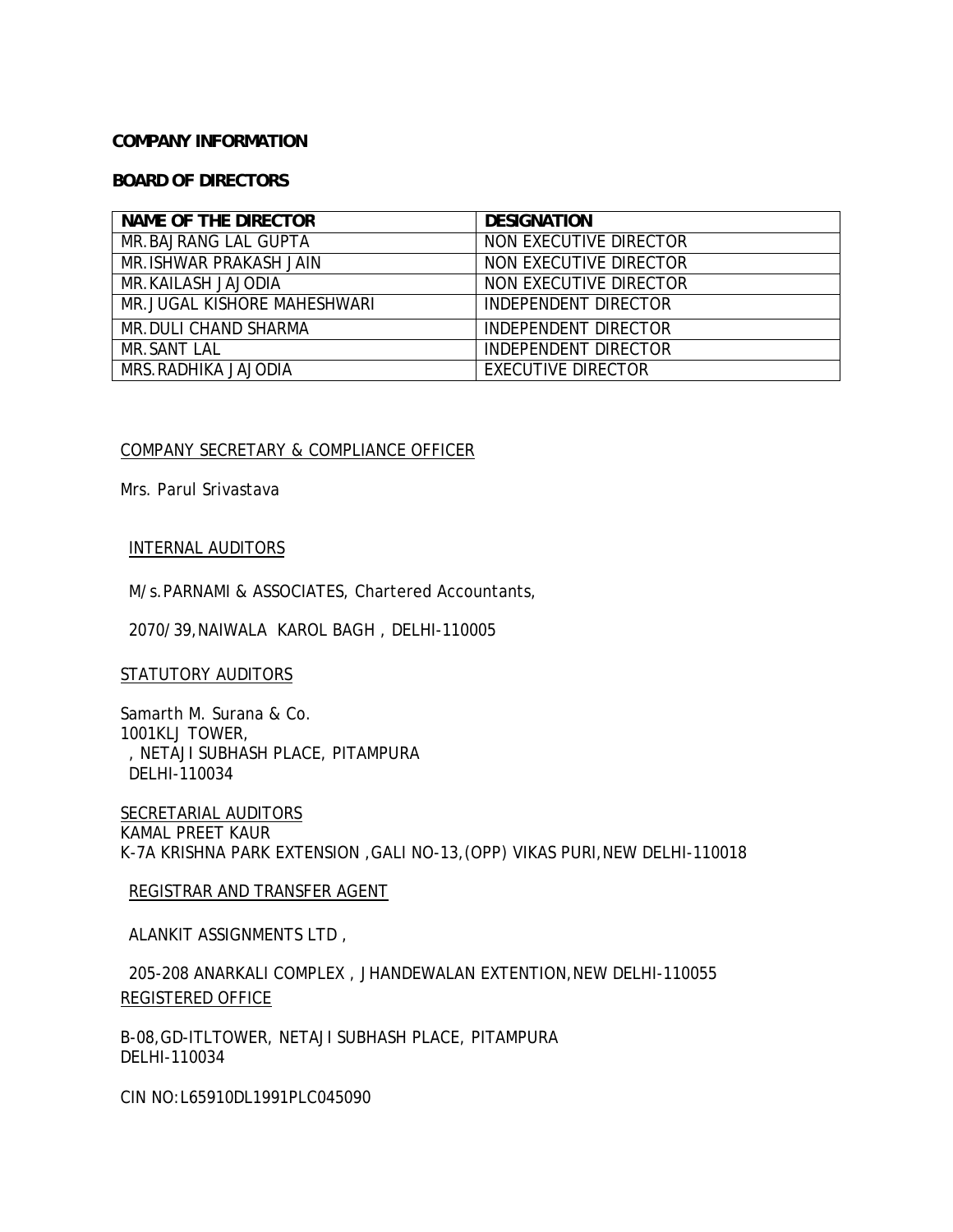# **ITL FINLEASE & SECURITIES LIMITED**

Regd. Office: B-08, GD-ITL Tower, Netaji Subhash Place, Pitampura, Delhi 110034, CIN: L65910DL1991PLC045090, Web site: www.itlfinlease.com,E-mail:csitlfinlease@gmail.com, Phone 011-27352981-84, Fax : 01127352985

## **NOTICE**

Noticeis hereby given that the 27th Annual General Meeting of the Members of M/s. ITL Finlease & Securities Limited will be held on Friday , the 28th day of September, 2018 at 10.00 A.M. at the Registered Office of the Company situated at B – 08, GD – ITL Tower, Netaji Subhash Place, Pitampura, Delhi - 110034 to transact the following business:

ORDINARY BUSINESS:

- **1.** To receive, consider and adopt the Audited Balance Sheet of the Company as at 31st March, 2018 and the Profit and Loss Account for the year ended on that date and the Report of the Board of Directors and Auditors thereon.
- **2.** To appoint a Director in place of Sh. I P JAIN (DIN: 00161727), who retires by rotation and being eligible, offers himself for re-appointment.
- **3.** To appoint Statutory Auditor and fix their remuneration and in this regard to consider and if thought fit, to pass, with or without modification(s), the following resolution as an Ordinary Resolution:

"RESOLVED THAT pursuant to the provisions of section 139, 141, 144 and other applicable provisions, if any, of the Companies Act, 2013 read with the Rules made there under {including any statutory modification(s) or re-enactment(s) thereof for the time being in force}, M/S. Samarth M. Surana & Co., Chartered Accountants (Firm Registration No. 1029N), be and are hereby appointed as the Statutory Auditors of the Company, to hold office from the conclusion of this Annual General Meeting (AGM) till the conclusion of the 30th Annual General Meeting to be held in the year 2021 at such remuneration plus service tax, out of pocket expenses and travelling expenses, etc. as may be mutually agreed between the Board of Directors of the Company and the Auditors."

## SPECIAL BUSINESS:

To consider and if thought fit to pass with or without modification(s) the following resolution as an Ordinary Resolution:

4. Regularisation of Appointment of Additional director Shri Duli Chand Sharma as an Independent Director of the Company: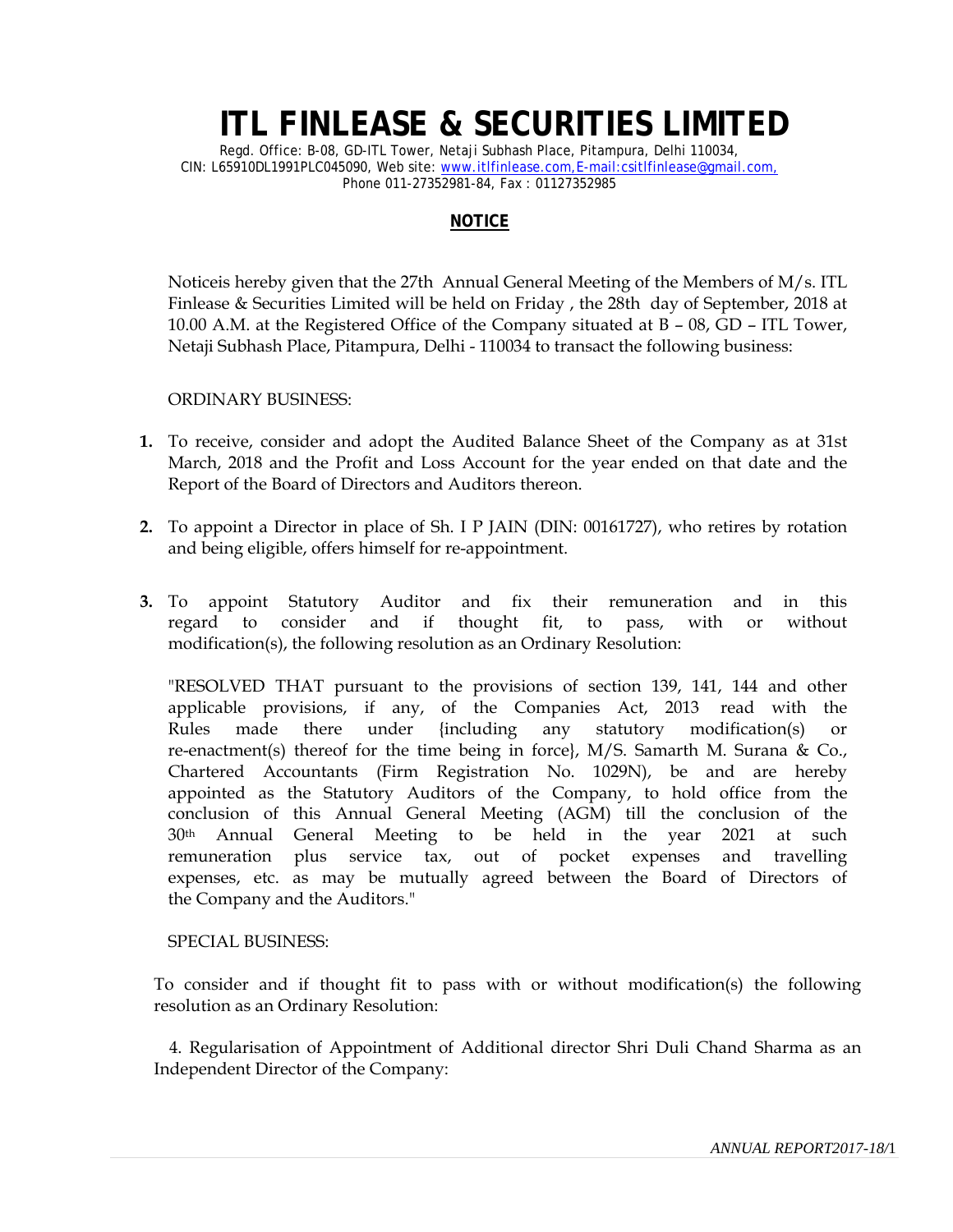"RESOLVED that pursuant to the provisions of section 149, 152 and other applicable provisions, if any, of the Companies Act, 2013 (Act) and the Rules framed thereunder, read with Schedule IV to the Act, as amended from time to time, Shri Duli Chand Sharma (DIN 08203166), a non-executive Director of the Company, who has submitted a declaration that he meets the criteria for independence as provided in section 149(6) of the Act and who is eligible for appointment, be and is hereby appointed as an independent Director of the Company to hold office for a term of five (5) consecutive years commencing from 28thSeptember, 2018 up to 27thSeptember, 2023.

5. Regularisation of Appointment of Additional director Shri Sant Lal as an Independent Director of the Company:

To consider and if thought fit to pass with or without modification(s) the following resolution as an Ordinary Resolution:

"RESOLVED that pursuant to the provisions of section 149, 152 and other applicable provisions, if any, of the Companies Act, 2013 (Act) and the Rules framed thereunder, read with Schedule IV to the Act, as amended from time to time, Shri Sant Lal (DIN 08208689), a non-executive Director of the Company, who has submitted a declaration that he meets the criteria for independence as provided in section 149(6) of the Act and who is eligible for appointment, be and is hereby appointed as an independent Director of the Company to hold office for a term of five (5) consecutive years commencing from 28thSeptember, 2018 up to 27th September, 2023.

## NOTES:

- 1. The Register of Members and the Share Transfer Books of the Company will remain closed from Wednesday , the 26th day of September, 2018 to, Friday , the 28th day of September, 2018 (both days inclusive);
- 2. A Member entitled to attend and vote at the Meeting is entitled to appoint a proxy to attend and vote instead of himself/herself and a proxy need not be a Member of the Company;
- 3. Proxy in order to be effective must be received at the Registered Office of the Company not less than 48 hours before the time fixed for the Meeting.
- 4. Members seeking any information or having any query with regards to Accounts are requested to write to the Company at least one week before the date of the Meeting so as to enable the Management to keep the information ready.
- 5. Members are requested to bring the Annual Report for their reference at the meeting. Attendance Slip duly filled in shall be handed over at the entrance to the meeting hall, and duly signed in accordance with their specimen signature(s) registered with the Company/Registrar and Share Transfer Agent (RTA).
- 6. Members are informed that, in case of joint holders attending the AGM, the member whose name appears as the first holder in the order of names as per the Register of members of the Company will be entitled to vote.
- 7. Members, who hold shares in dematerialised form, are requested to quote Depository Account Number (Client ID No.) for easy identification of attendance at the meeting.
- 8. All the documents referred to in the notice will be available for inspection at the Company's registered office during normal business hours on all working days upto the date of AGM. The Register of Directors and Key managerial Personnel and their shareholding, maintained under section 170 of the Companies Act 2013(Act), and the Register of Contracts or Arrangements in which directors are interested, maintained under section 189 of the Act, will be available for inspection by the members at the AGM.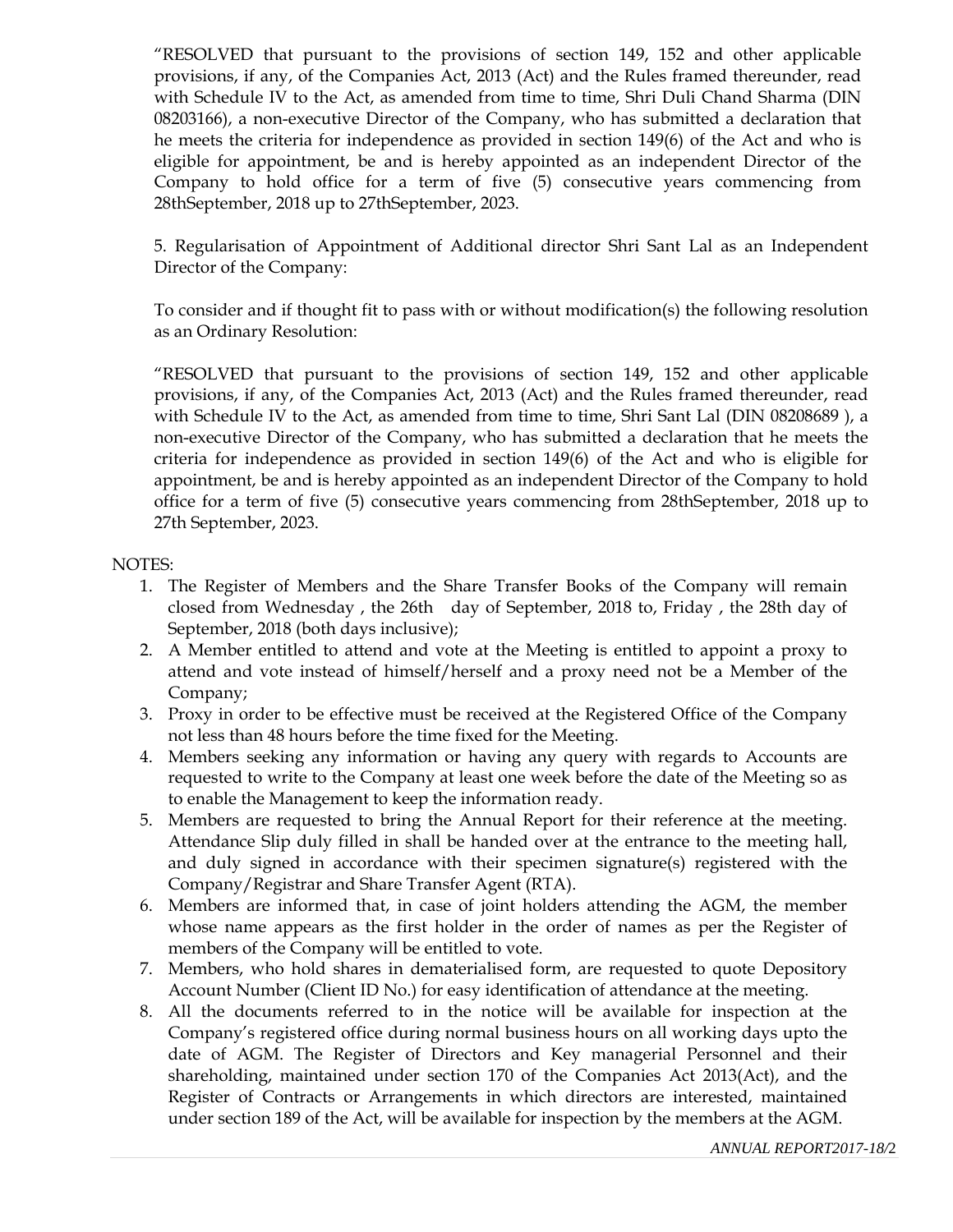- 9. SEBI has mandated the submission of Permanent Account Number (PAN) by every participant in the securities market. Members holding shares in electronic form are, therefore, requested to submit their PAN to their depository participant(s). Members holding shares in physical form are required to submit their PAN details to the Registrar and Share Transfer Agent of the Company.
- 10. SEBI has decided that securities of listed companies can be transferred only in dematerialized form with effect from December 5, 2018. In view of the above and to avail various benefits of dematerialization, members are advised to dematerialize shares held by them in physical form.
- 11. Voting Rights: Shareholders holding equity shares shall have one vote per share as shown against their holding and shareholders.
- 12. Voting through electronic means:
	- **a.** Pursuant to the provisions of Section 108 of the Companies Act, 2013 and the Rules made thereunder and Regulation 44 of the SEBI (Listing Obligations and Disclosure Requirements ) Regulations, 2015, a member of the Company holding shares either in physical form or in dematerialized form may exercise his right to vote by electronic means in respect of the resolution(s) contained in this notice.
	- **b.** The Company is providing facility for voting by electronic means to its members to enable them to cast their votes through such voting. The Company has engaged the services of Central Depository Services (India) Limited (CDSL) to provide remote evoting facility (i.e. the facility of casting votes by a member by using an electronic voting system from a place other than the venue of a general meeting).
	- **c.** The Company shall also provide facility for voting through Ballot/polling paper which shall be available at the meeting and members attending the meeting who have not already casted their vote by remote e-voting shall be able to exercise their right to vote at the meeting.
	- **d.** The members who have exercised their vote by remote e-voting prior to the meeting may also attend the meeting but shall not be entitled to cast their vote again.
	- **e.** The Board of Directors have appointed Mr. Nakul Kumar,(ACS 35669) Company Secretaries of M/s. Nakul Kumar & Associates, as the Scrutinizer, for conducting the voting / poll and remote e-voting process in a fair and transparent manner.
	- **f.** The cut-off date for the purpose of voting (including remote e-voting) in the meeting is Friday, 21stSeptember, 2018.
	- **g.** Members are requested to carefully read the instructions for remote e-voting before casting their vote.
	- **h.** The remote e-voting facility will be available during the following period after which the portal shall forthwith be blocked and shall not be available:

| <b>EVSN</b> | COMMENCMENT<br>VOTING | Е-<br>OF | <b>END OF E-VOTING</b>                                                         |
|-------------|-----------------------|----------|--------------------------------------------------------------------------------|
| 180901046   | at 10.00 A.M          |          | Tuesday, 25th September, 2018   Thursday, 27th September, 2018 at<br>5.00 P.M. |

**i.** Persons who have acquired shares and became members of the Company after dispatch of the Notice of AGM but before the cut-off date of 21st September, 2018, may obtained their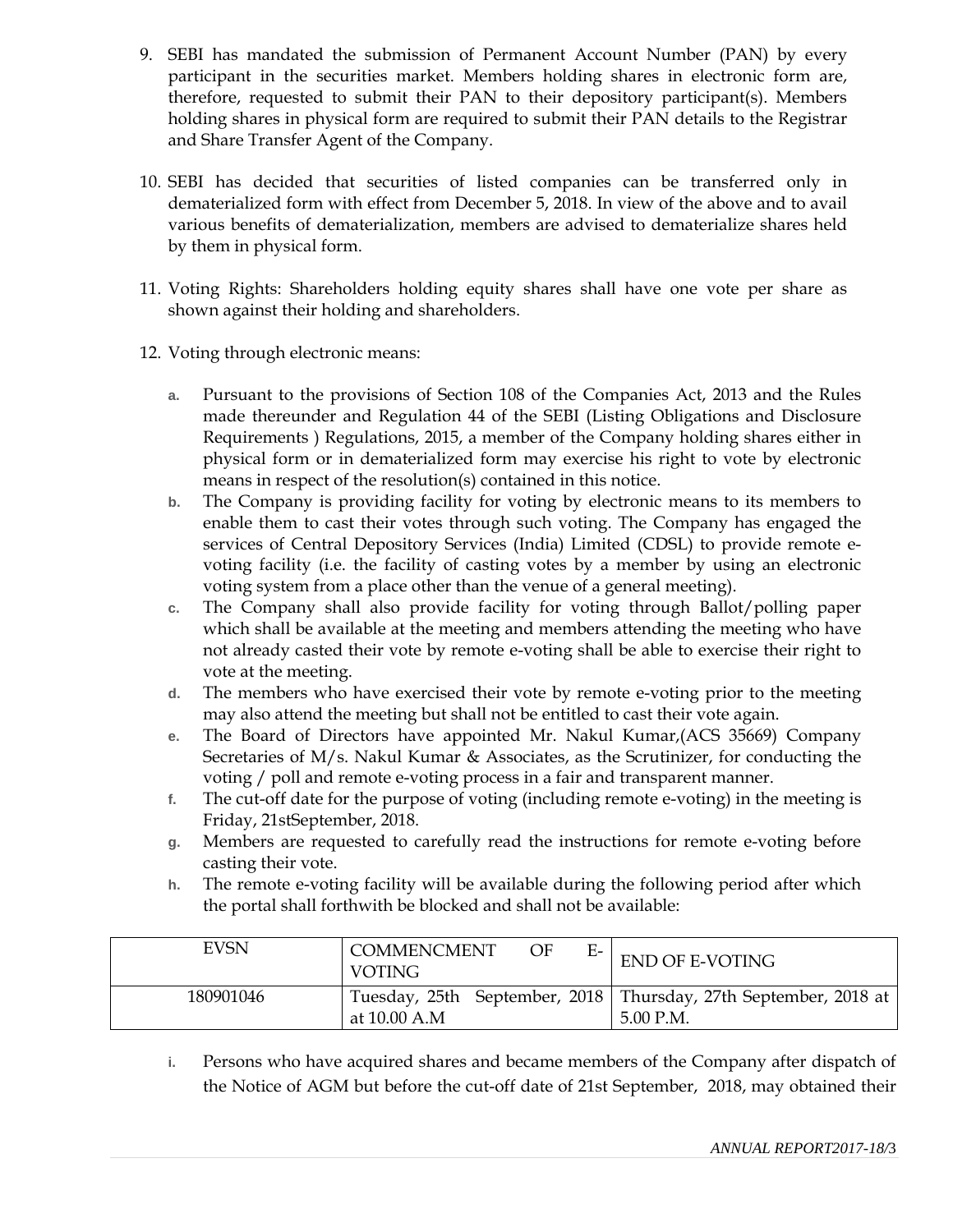user ID and password for e-voting from the Company's Registrar and share transfer Agent or CDSL.

- **j.** The instructions for shareholders voting electronically are as under:
	- (i) The voting period begins on Tuesday, the 25th September 2018 at 10.00 A.M. and ends on Thursday the 27th September, 2018 at 5.00 P.M. During this period, shareholders of the Company, holding shares either in physical form or in dematerialized form, as on the cut-off date (record date) i.e. Friday, 21st September, 2018 may cast their vote electronically. The e-voting module shall be disabled by CDSL for voting thereafter.
- (ii) The shareholders should log on to the e-voting website www.evotingindia.com.
- (iii) Click on Shareholders.
- (iv) Now Enter your User ID
	- a. For CDSL: 16 digits beneficiary ID,
	- b. For NSDL: 8 Character DP ID followed by 8 Digits Client ID,
	- c. Members holding shares in Physical Form should enter Folio Number registered with the Company.
- (v) Next enter the Image Verification as displayed and Click on Login.
- (vi) If you are holding shares in demat form and had logged on to www.evotingindia.com and

|            | For Members holding shares in Demat Form and Physical Form                                          |  |  |  |
|------------|-----------------------------------------------------------------------------------------------------|--|--|--|
| <b>PAN</b> | Enter your 10 digit alpha-numeric PAN issued by Income Tax Department (Applicable for               |  |  |  |
|            | both demat shareholders as well as physical shareholders)                                           |  |  |  |
|            | • Members who have not updated their PAN with the Company/Depository                                |  |  |  |
|            | Participant are requested to use the first two letters of their name and the 8 digits of            |  |  |  |
|            | the sequence number in the PAN field.                                                               |  |  |  |
|            | In case the sequence number is less than 8 digits enter the applicable number of $0's$<br>$\bullet$ |  |  |  |
|            | before the number after the first two characters of the name in CAPITAL letters. Eg. If             |  |  |  |
|            | your name is Ramesh Kumar with sequence number 1 then enter RA00000001 in the                       |  |  |  |
|            | PAN field.                                                                                          |  |  |  |
| Dividend   | Enter the Dividend Bank Details or Date of Birth (in $\frac{dd}{m}$ ) yyyy format) as recorded in   |  |  |  |
| Bank       | your demat account or in the company records in order to login.                                     |  |  |  |
| Details    | • If both the details are not recorded with the depository or company please enter the              |  |  |  |
| OR         | member id / folio number in the Dividend Bank details field as mentioned in                         |  |  |  |
| Date<br>of | instruction (iv).                                                                                   |  |  |  |
| Birth      |                                                                                                     |  |  |  |
| (DOB)      |                                                                                                     |  |  |  |
|            | voted on an earlier voting of any company, then your existing password is to be used.               |  |  |  |

(vii) If you are a first time user follow the steps given below:

- (viii) After entering these details appropriately, click on "SUBMIT" tab.
- (ix) Members holding shares in physical form will then directly reach the Company selection screen. However, members holding shares in demat form will now reach 'Password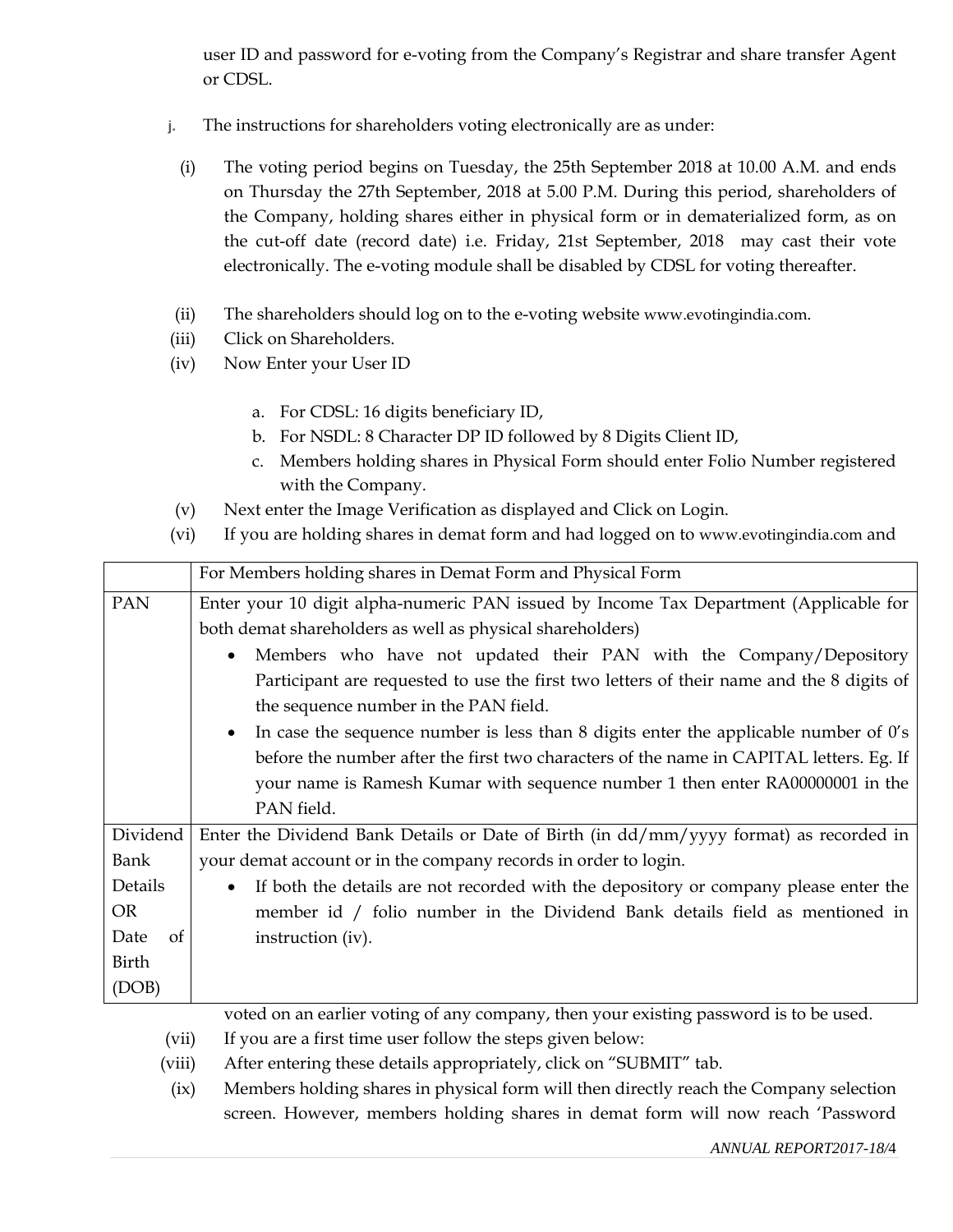Creation' menu wherein they are required to mandatorily enter their login password in the new password field. Kindly note that this password is to be also used by the demat holders for voting for resolutions of any other company on which they are eligible to vote, provided that company opts for e-voting through CDSL platform. It is strongly recommended not to share your password with any other person and take utmost care to keep your password confidential.

- (x) For Members holding shares in physical form, the details can be used only for e-voting on the resolutions contained in this Notice.
- (xi) Click on the EVSN for the relevant ITL FINLEASE & SECURITIES LIMITED on which you choose to vote.
- (xii) On the voting page, you will see "RESOLUTION DESCRIPTION" and against the same the option "YES/NO" for voting. Select the option YES or NO as desired. The option YES implies that you assent to the Resolution and option NO implies that you dissent to the Resolution.
- (xiii) Click on the "RESOLUTIONS FILE LINK" if you wish to view the entire Resolution details.
- (xiv) After selecting the resolution you have decided to vote on, click on "SUBMIT". A confirmation box will be displayed. If you wish to confirm your vote, click on "OK", else to change your vote, click on "CANCEL" and accordingly modify your vote.
- (xv) Once you "CONFIRM" your vote on the resolution, you will not be allowed to modify your vote.
- (xvi) You can also take a print of the votes cast by clicking on "Click here to print" option on the Voting page.
- (xvii) If a demat account holder has forgotten the changed password then Enter the User ID and the image verification code and click on Forgot Password & enter the details as prompted by the system.
- (xviii) Shareholders can also cast their vote using CDSL's mobile app m-Voting available for android based mobiles. The m-Voting app can be downloaded from Google Play Store. Apple and Windows phone users can download the app from the App Store and the Windows Phone Store respectively. Please follow the instructions as prompted by the mobile app while voting on your mobile.
	- (xix) Note for Non Individual Shareholders and Custodians
- Non-Individual shareholders (i.e. other than Individuals, HUF, NRI etc.) and Custodian are required to log on to www.evotingindia.com and register themselves as Corporates.
- A scanned copy of the Registration Form bearing the stamp and sign of the entity should be emailed to helpdesk.evoting@cdslindia.com.
- After receiving the login details a Compliance User should be created using the admin login and password. The Compliance User would be able to link the account(s) for which they wish to vote on.
- The list of accounts linked in the login should be mailed to helpdesk.evoting@cdslindia.com and on approval of the accounts they would be able to cast their vote.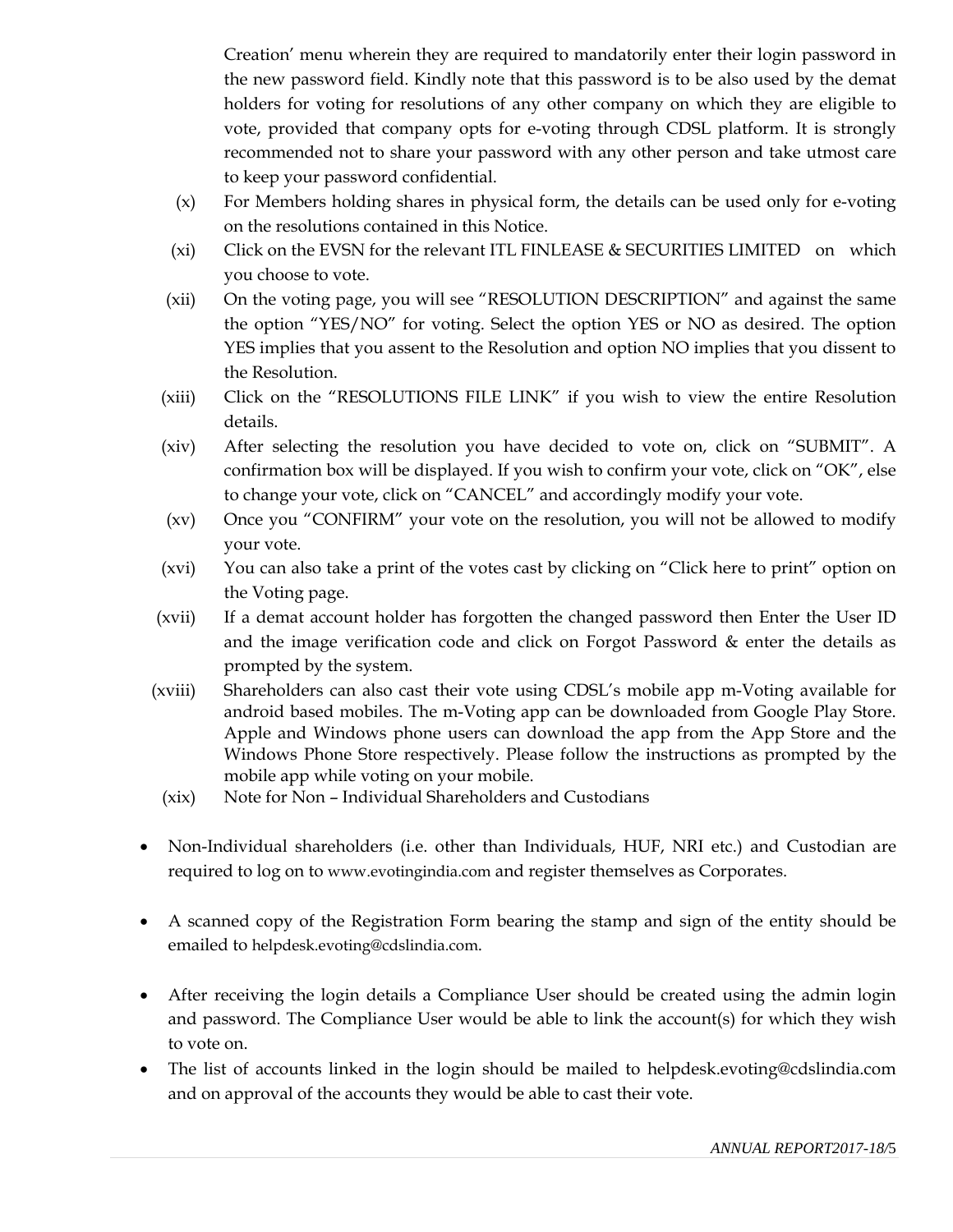- A scanned copy of the Board Resolution and Power of Attorney (POA) which they have issued in favour of the Custodian, if any, should be uploaded in PDF format in the system for the scrutinizer to verify the same.
	- (xx) In case you have any queries or issues regarding e-voting, you may refer the Frequently Asked Questions ("FAQs") and e-voting manual available at www.evotingindia.com, under help section or write an email to helpdesk.evoting@cdslindia.com.

If any member has any grievances/ query regarding e-voting then he may contact to the below person:

| Name          |                      | J.K.SINGLA,                                       |
|---------------|----------------------|---------------------------------------------------|
| Designation : |                      | <b>SENIOR MANAGER</b>                             |
| Address       |                      | M/s Alankit Assignments Limited, 205-208 ANARKALI |
|               |                      | COMPLEX, JHANDEWALAN EXTENTION, NEW DELHI-110055  |
| E-mail id     | $\ddot{\phantom{a}}$ | rta@alankit.com                                   |
| Phone No.     | $\mathbf{r}$         | 011-42541960, 42541234                            |
|               |                      |                                                   |

i. The e-voting module shall be disabled by CDSL for voting after 05:00 pm on Thursday, 27th September, 2018.

- ii. The voting rights of shareholders shall be in proportion to the shares held by them in the paid up equity share capital of the Company as on Friday, 21st September, 2018.
- iii. The Chairman shall, at the Annual General Meeting, at the end of discussion on the resolutions on which voting is to be held, allow voting, with the assistance of scrutinizer, by use of ballot/polling for all those members who are present at the general meeting but have not cast their votes by availing the remote e-voting facility.
- iv. The Scrutinizer immediately after conclusion of voting by eligible members at AGM (through polling paper) shall, first count the votes cast at the Meeting, thereafter unblock the votes cast through remote e-voting, in presence of at least two (2) witness not in the employment of the Company. Thereafter, the scrutinizer shall prepare consolidated report and forward it to the Chairman of the Company, or any other director so authorized, who shall counter sign the same and declare the result within 48 hours of conclusion of the AGM. The result of AGM shall be declared by intimating to the stock exchanges and by placing on the website of the Company and Agency. subject to receipt of requisite number of votes, the resolutions shall be deemed to be passed on the date of the Meeting. i.e. Friday , the 28th of September, 2018.
- v. A Member can opt for only one mode of voting i.e. either through remote e-voting or at the venue of AGM through polling paper. If a Member casts his/her vote by both modes, then voting done through remote e-voting shall prevail and the voting through polling paper shall be treated as invalid.
- vi The result declared alongwith the Scrutinizer's Report shall immediately be placed on the Company's web-site www.itlfinlease.com and on the web-site of CDSL www.evotingindia.com and communicated to the Metropolitan Stock Exchange of India Ltd., where the shares of the company are listed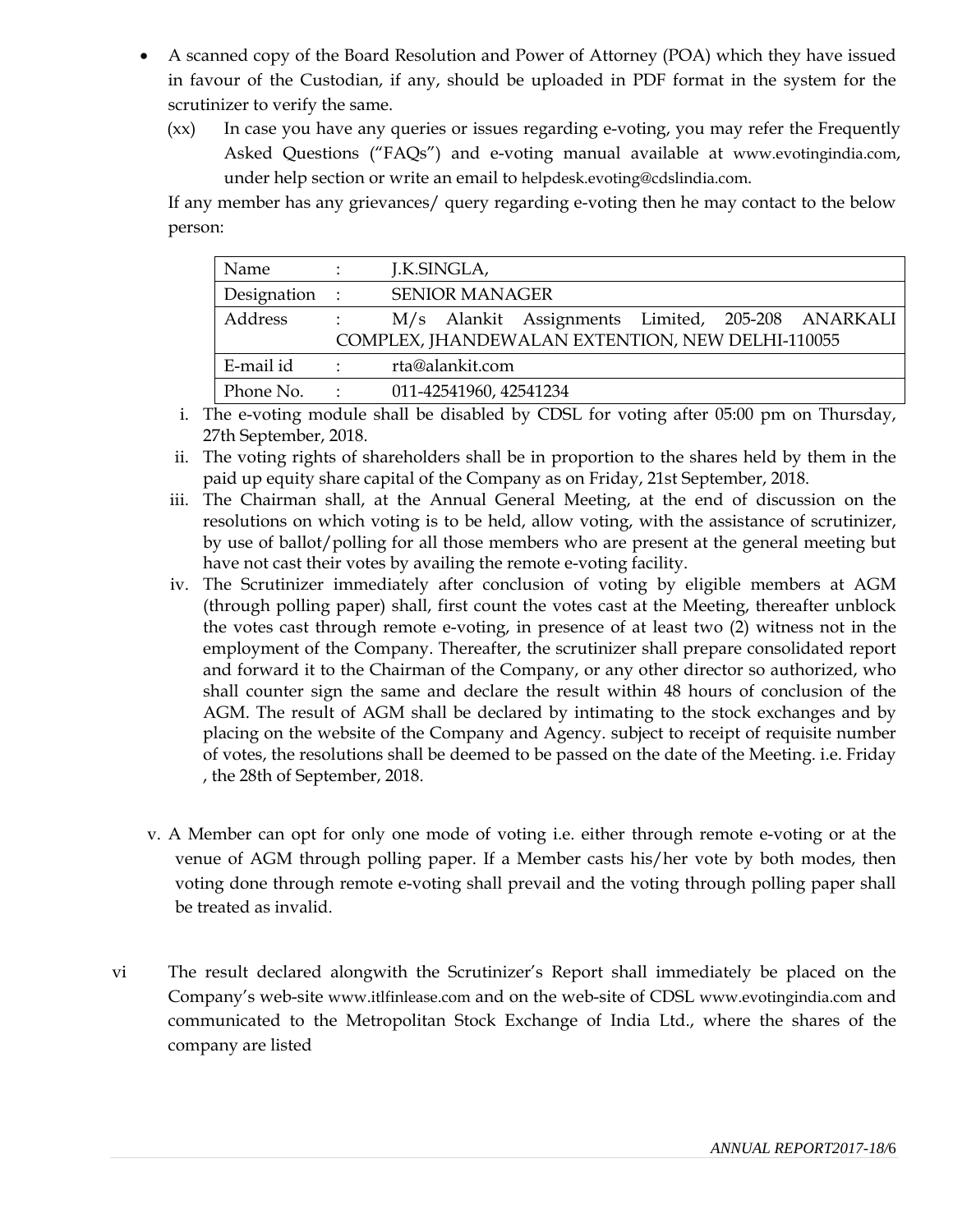#### **Important Communication to Members**

To allow paperless compliances by the Companies, the Ministry of Corporate affairs has taken a "Green Initiative in the Corporate Governance". It has issued circulars stating that service of notice/documents including Annual Report can be sent by email to its members. To support this green initiative of the Government, members who have not registered their e-mail addresses, so far are requested to register & who have registered may kindly update their e-mail address to the Company or its Registrar.

## **FOR AND ON BEHALF OF THE BOARD OF DIRECTORS**

**NEW DELHI DIRECTOR** 

 **-SD- DATED: 01/09/2018 (KAILASH JAJODIA) (DIN: 00142836)**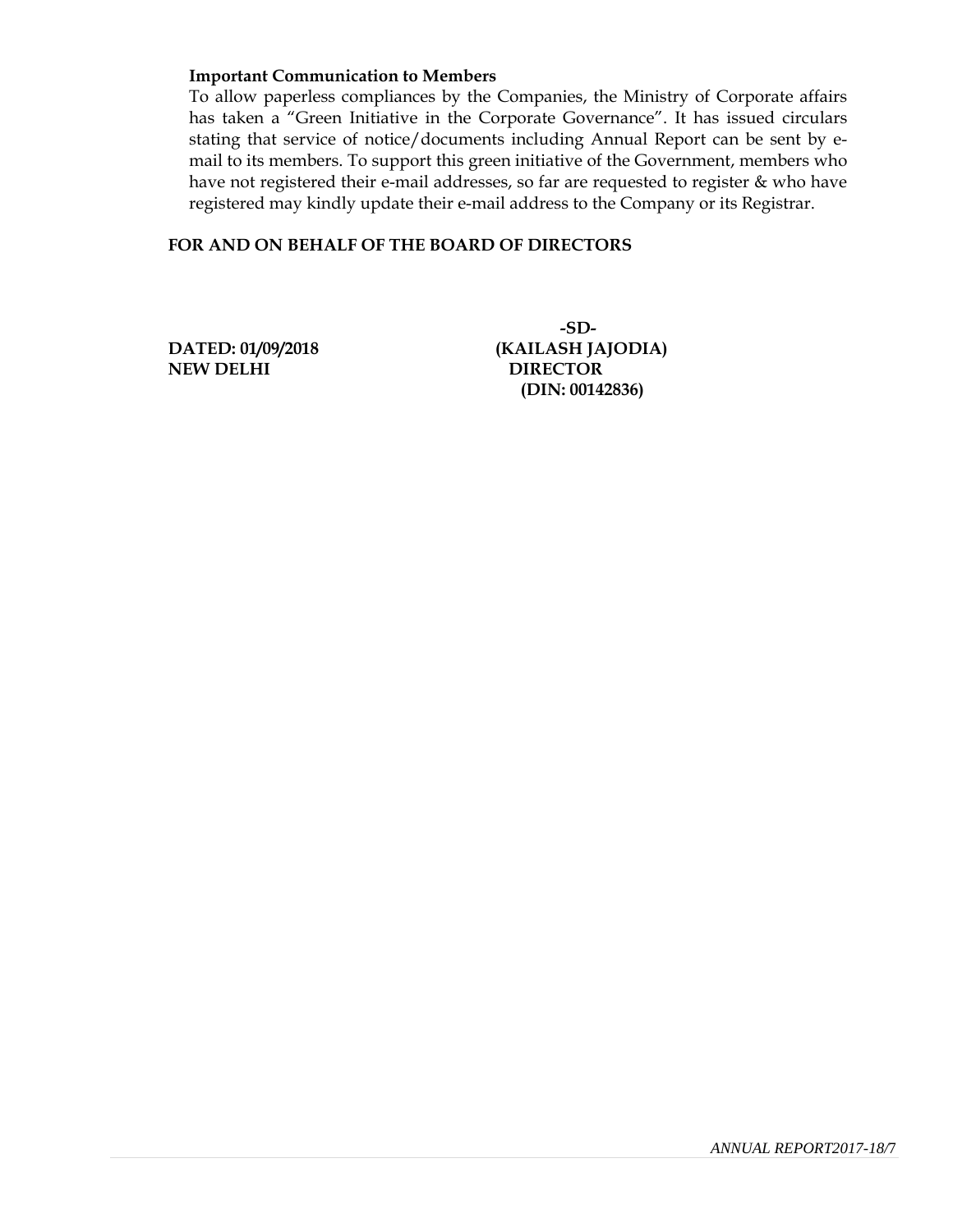## **PURSUANT TO REGULATION 36(3) OF THE SEBI (LISTING OBLIGATIONS AND DISCLOSURE REQUIREMENTS) REGULATIONS, 2015 INFORMATION ABOUT THE DIRECTOR PROPOSED TO BE RE- APPOINTED/ APPOINTED UNDER ITEM NO. 02, 04 & 05 IS FURNISHED AS BELOW**:

| S. | Particulars                                               | Details                                                                                                                                                                                                                                                                               |
|----|-----------------------------------------------------------|---------------------------------------------------------------------------------------------------------------------------------------------------------------------------------------------------------------------------------------------------------------------------------------|
| No |                                                           |                                                                                                                                                                                                                                                                                       |
| 1. | Name of Director                                          | <b>ISHWAR PRAKASH JAIN</b>                                                                                                                                                                                                                                                            |
| 2. | Brief resume of the Director                              | He is 74 years of age and is a<br>Commerce graduate, ln 1962 .He<br>started his career as an Executive<br>with Steel worth Ltd. in 1974. He is<br>also one of the promoter directors<br>of ITL-Stock& Share Brokers Ltd.<br>Currently he is working as a<br>Director of 14 companies. |
|    | 3. Nature of his expertise in specific functional areas   | Financial<br>Management,<br>Share<br>Market Research, Research and<br>Development<br>and<br>Corporate<br>Management. He brings with him a<br>vast knowledge of Financial &<br>Management<br>Corporate<br>and<br>handles day to day affairs of the<br>Company.                         |
|    | 4. Disclosure of relationships between directors inter-se | He is not in anyway related to any<br>director or promoter of the<br>company.                                                                                                                                                                                                         |
|    | 5. Names of listed entities apart from ITL Finlease &     | Not Applicable                                                                                                                                                                                                                                                                        |
|    | Securities Limited in which the person also holds the     |                                                                                                                                                                                                                                                                                       |
|    | directorship and the membership of Committees of the      |                                                                                                                                                                                                                                                                                       |
|    | board                                                     |                                                                                                                                                                                                                                                                                       |
|    | 6. Shareholding of non-executive directors                | 18710                                                                                                                                                                                                                                                                                 |

| S.             | Particulars                                             | Details                                                                                                                              |  |  |
|----------------|---------------------------------------------------------|--------------------------------------------------------------------------------------------------------------------------------------|--|--|
| N <sub>o</sub> |                                                         |                                                                                                                                      |  |  |
|                | Name of Director                                        | <b>DULI CHAND SHARMA</b>                                                                                                             |  |  |
|                | Brief resume of the Director                            | He is 51 years of age and is a<br>Commerce graduate.He started his<br>career as aFinancial Manager in<br>reputed companies.          |  |  |
|                | 3. Nature of his expertise in specific functional areas | He has vast knowledge<br>and<br>experience of 10 years in the field of<br>Financial Management, Accounting<br>and Project Financing. |  |  |
| 4.             | Disclosure of relationships between directors inter-se  | He is not in anyway related to any                                                                                                   |  |  |

*ANNUAL REPORT2017-18/*8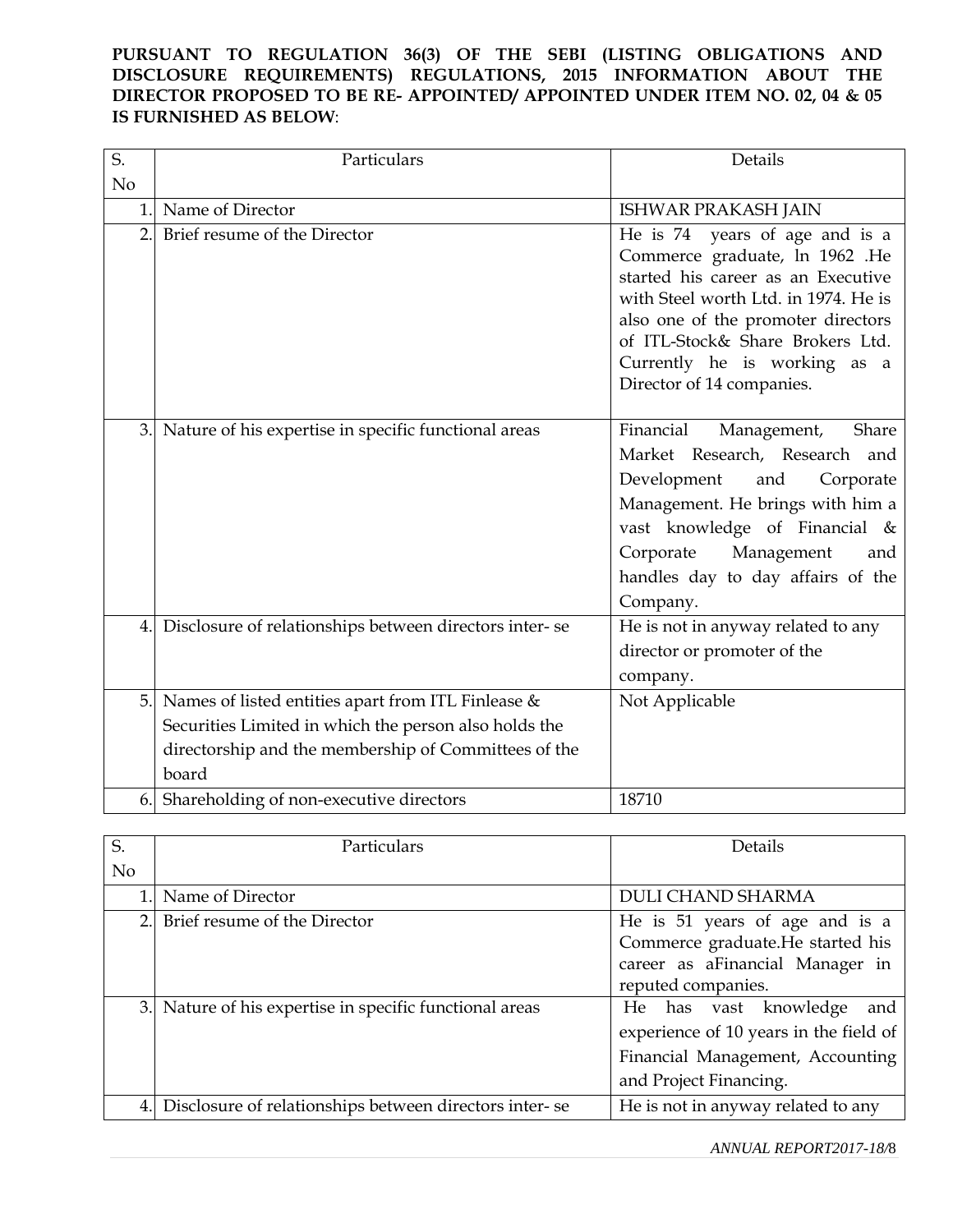|                                                       | director or promoter of the |
|-------------------------------------------------------|-----------------------------|
|                                                       | company.                    |
| 5. Names of listed entities apart from ITL Finlease & | Not Applicable              |
| Securities Limited in which the person also holds the |                             |
| directorship and the membership of Committees of the  |                             |
| board                                                 |                             |
| 6. Shareholding of non-executive directors            | NII.                        |

| S.  | Particulars                                                                                                                                                                  | Details                                                                                                                                                           |
|-----|------------------------------------------------------------------------------------------------------------------------------------------------------------------------------|-------------------------------------------------------------------------------------------------------------------------------------------------------------------|
| No  |                                                                                                                                                                              |                                                                                                                                                                   |
|     | Name of Director                                                                                                                                                             | <b>SANT LAL</b>                                                                                                                                                   |
| 2.  | Brief resume of the Director                                                                                                                                                 | He is 62 years of age. He started his<br>career as a Marketing & Supervisor<br>in many companies.                                                                 |
| 3.1 | Nature of his expertise in specific functional areas                                                                                                                         | He has 7 years of long,<br>rich<br>experience,<br>exposures<br>and<br>knowledge in the field of Project<br>Marketing, Leadership,<br>Research<br>and Development. |
| 4.1 | Disclosure of relationships between directors inter-se                                                                                                                       | He is not in anyway related to any<br>director or promoter of the<br>company.                                                                                     |
| 5.  | Names of listed entities apart from ITL Finlease &<br>Securities Limited in which the person also holds the<br>directorship and the membership of Committees of the<br>board | Not Applicable                                                                                                                                                    |
| 6.  | Shareholding of non-executive directors                                                                                                                                      | <b>NIL</b>                                                                                                                                                        |

## **EXPLANATORY STATEMENT**

## **AS REQUIRED UNDER SECTION 102 OF THE COMPANIES ACT, 2013**

## **Resolution at Item No. 4:**

The Board of Directors has received the resignation letter dated 01/09/2018 from Mr. Rakesh Trivedi (DIN: 03018319) from the post of Non-Executive Independent Director of the Company due to his personal reason. Mr. Rakesh Trivedi has resigned from the above designation w.e.f. 01/09/2018 .

The Board of Directors has appointed Shri. Duli Chand Sharma (DIN: 08203166) additional director as non-Executive Independent Director of the Company dated 01/09/2018 in the Board Meeting till the conclusion of next Annual General Meeting of the Company to fill the casual vacancy arised from the resignation of Mr. Rakesh Trivedi (DIN: 03018319).

Shri Duli Chand Sharma has vast knowledge and experience of 10 years in the field of Financial Management, Accounting and Project Financing. The Board thinks his association with the Company would be of immense benefit to the Company.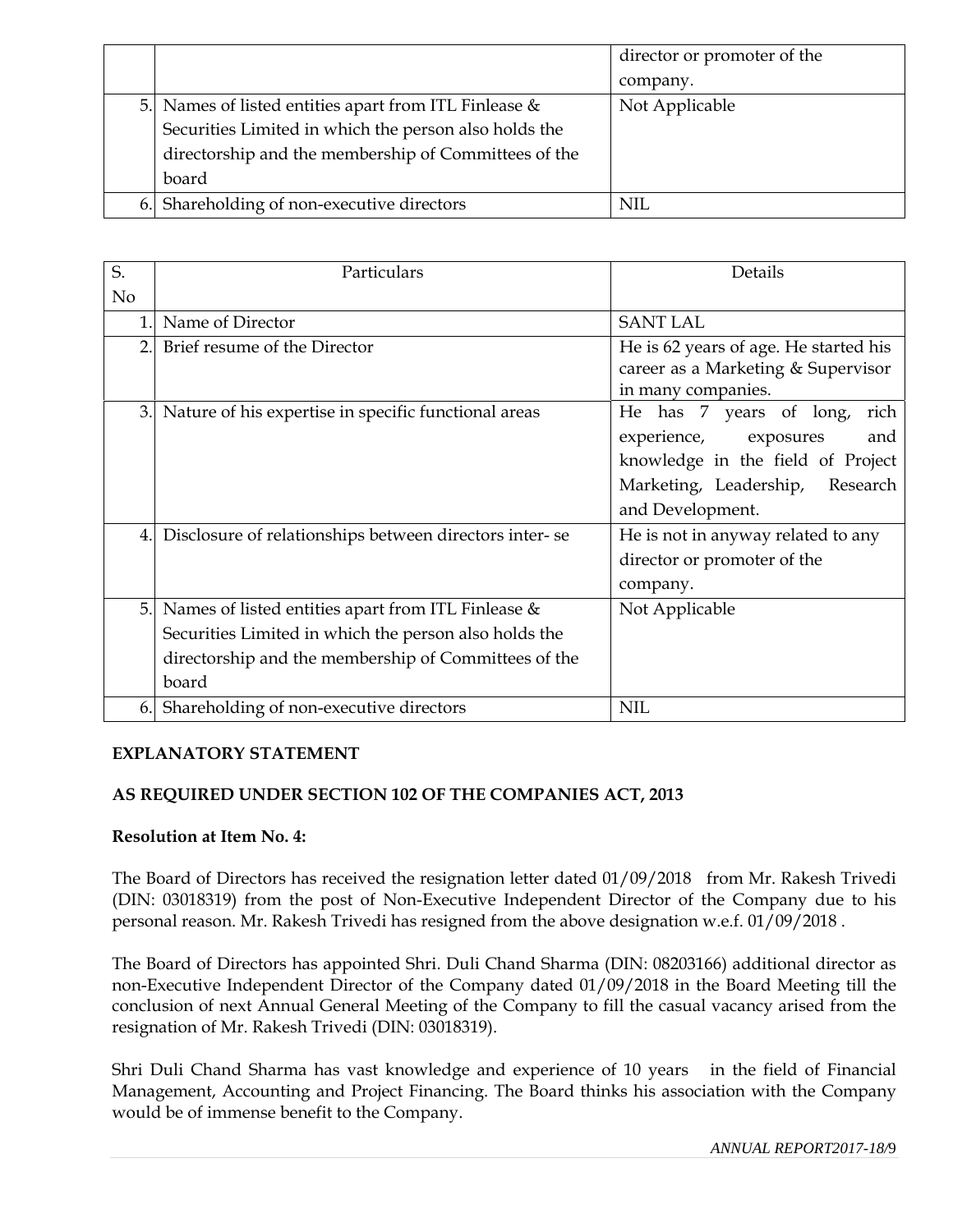The Board of Directors has received the declarations fulfilling the criteria of independence under Section 149(6) of the Companies Act, 2013 and SEBI (LODR), Regulations, 2015. Therefore, the Board has recommended his appointment for the period of 5 (Five) consecutive years. Accordingly, the Board recommends regularized him as Director (Non-Executive Director) and passing of resolution mentioned in item No. 4 of the Notice as a Special Resolution

No Director and Key Managerial Personnel of the Company or their relatives, except the Directors seeking appointment as Independent Directors as above, is deemed to be concerned or interested in the resolutions mentioned in Item No.4.

## **Resolution at Item No. 5:**

The Board of Directors has received the resignation letter dated 01/09/2018 from Mr. Ramesh Kumar Jajodia from the post of Non-Executive Independent Director of the Company due to his personal reason. Mr. Ramesh Kumar Jajodia has resigned from the above designation w.e.f. 01/09/2018 .

The Board of Directors has appointed Shri. Sant Lal (DIN:08208689) additional director as non-Executive Independent Director of the Company dated 01/09/2018 in the Board Meeting till the conclusion of next Annual General Meeting of the Company to fill the casual vacancy arised from the resignation of Mr. Ramesh Kumar Jajodia (DIN: 03018313).

Shri Sant Lal has 7 years of long, rich experience, exposures and knowledge in the field of Project Marketing, Research and Development. The Board thinks his association with the Company would be of immense benefit to the Company.

The Board of Directors has received the declarations fulfilling the criteria of independence under Section 149(6) of the Companies Act, 2013 and SEBI (LODR), Regulations, 2015.Therefore, the Board has recommended his appointment for the period of 5 (Five) consecutive years. Accordingly, the Board recommends passing of resolution mentioned in item No. 5 of the Notice as a Special Resolution.

No Director and Key Managerial Personnel of the Company or their relatives, except the Directors seeking appointment as Independent Directors as above, is deemed to be concerned or interested in the resolutions mentioned in Item No.4

## **NOTES/INSTRUCTIONS**

For Members opting for e-voting

The Company is pleased to announce that it is offering remote e-voting facility as an alternate, for Members to enable them to cast their vote electronically instead of voting at the venue of AGM through physical ballots. For the procedure to be followed for remote e-voting by Members, kindly refer to Note No. 12 of the Notice.

Last date for remote e-voting is the close of working hours (05:00 P.M.) on Thursday, 27th September, 2018.

For Members opting to vote by Physical Ballot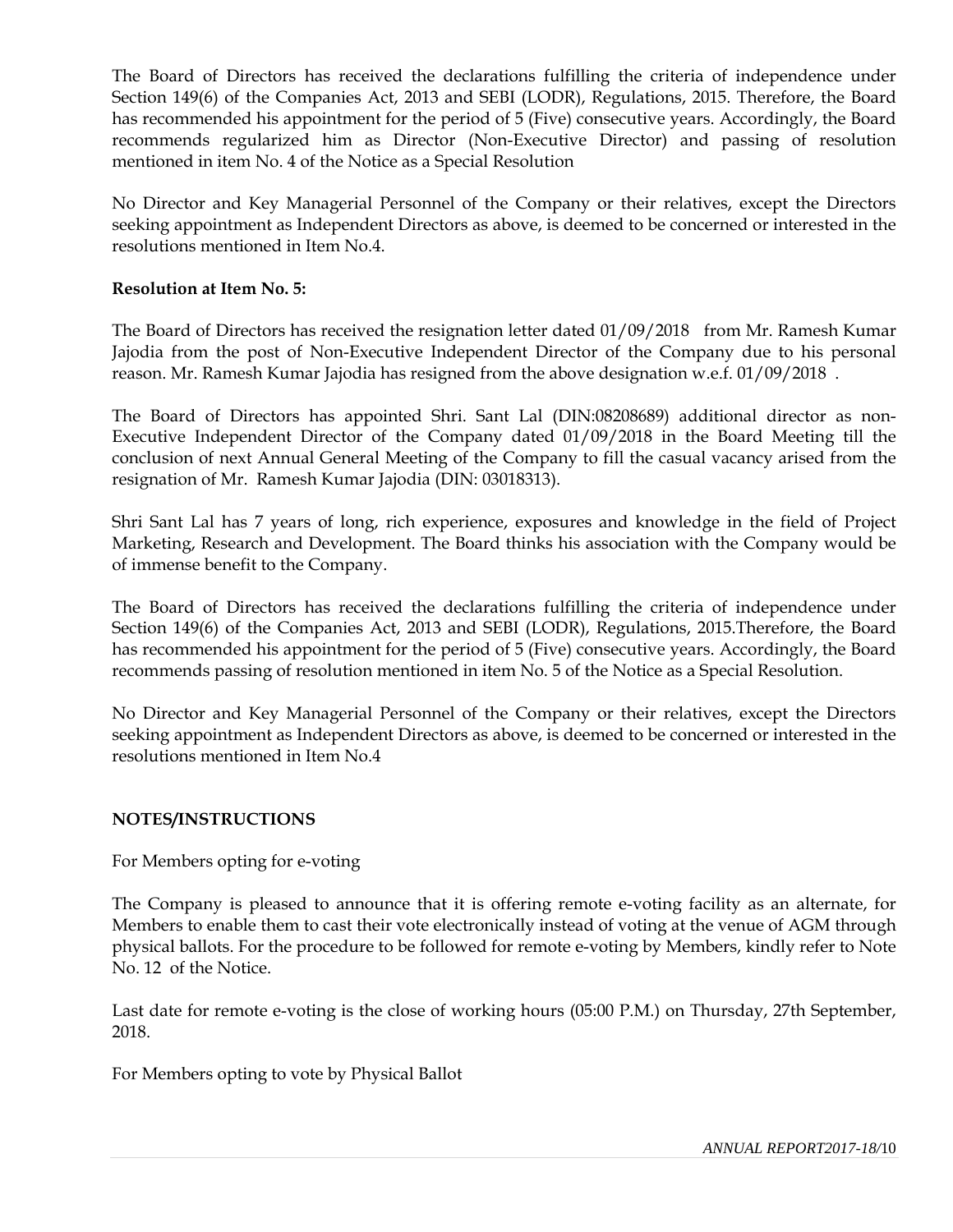A shareholder desiring to exercise his/her vote by physical ballot are required to be physically present at the venue of the AGM and can give his/her assent or dissent in the ballot paper attached herewith the Notice of AGM. At the time of physical voting at the venue of the AGM, the ballot paper shall be duly filled and completed and be dropped in the ballot box kept at the AGM venue. Company has appointed M/s. Nakul Kumar & Associates, Company Secretaries as scrutinizer for confirming that the voting through physical ballot paper is being done in a fair and transparent manner. Shareholder can send proxy as well instead of attending the AGM personally and the proxy can vote on poll on his/her behalf. Proxy can vote only after submitting duly filled and signed Proxy Forms. Shareholder/Proxy are requested to bring Proxy forms/Ballot paper attached with the notice along with them, the attendance slip, Proxy Form(only in case Proxy attends meeting) and his/her copy of Annual Report and Notice.

Voting rights shall be reckoned on the number of shares registered in the name of members as on 21st September, 2018.

Kindly note that the members can opt only one mode for voting i.e. either by Physical Ballot at the venue of AGM or Remote E- Voting. If you are opting for remote e-voting, then do not vote by Physical Ballot also and vice versa. However, in case member(s) cast their vote both by Physical Ballot and evoting, then voting done through e-voting shall prevail.

The results declared along with Scrutinizer's Report, shall be placed on the Company's Web-site www.itlfinlease.com, notice board of the company and on the web-site of the CDSL within two days of the passing of the Resolutions at AGM of the Company to be held on Friday, 28th September, 2018 and communicated to the Metropolitan Stock Exchange of India Limited where the shares of the company are listed.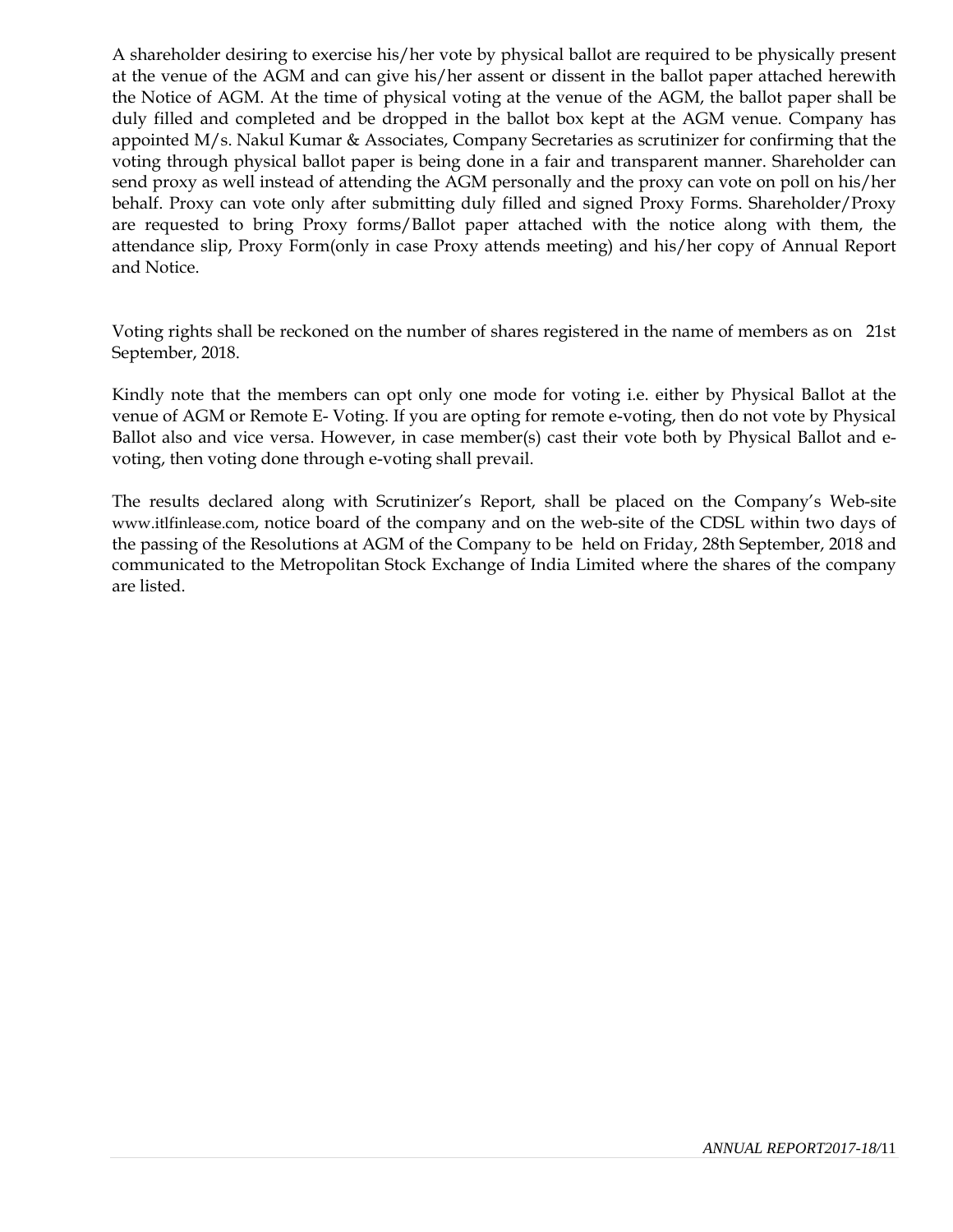# **ITL FINLEASE & SECURITIES LIMITED**

Regd. Office: B-08, GD-ITL Tower, Netaji Subhash Place, Pitampura, Delhi 110034, CIN: L65910DL1991PLC045090, Web site: www.itlfinlease.com,E-mail:csitlfinlease@gmail.com, Phone 011-27352981-84, Fax : 01127352985

#### **Proxy Form (Form No. MGT-11)**

**(Pursuant to Section 105(6) of the Companies Act, 2013 and Rule 19(3) of the Companies (Management and Administration Rules, 2014)** 

| DP ID:                     |  |
|----------------------------|--|
| Folio No./Client Id:       |  |
| E-mail Id:                 |  |
| <b>Registered Address:</b> |  |
| Name of the Member(s):     |  |

**I/We, being the member(s) of and holding……………..shares of the above named company, hereby appoint** 

**1. Name:……………………………… of (Address)…………………………….having Email Id:…………………………….** 

**Signature:………………………, or failing him** 

**2. Name:………………………………of (Address)…………………………….having Email Id:…………………………….** 

**Signature:………………………, or failing him** 

**3. Name:………………………………of (Address)…………………………….having Email Id:…………………………….** 

**Signature:………………………, or failing him** 

**as my/our proxy to attend and vote(on a poll) for me/us and on my/our behalf at the 27th Annual General Meeting of the Company, to be held on the Friday the 28th of September, 2018 at 10.00 A.M. at the Registered Office of the Company and at any adjournment thereof in respect of such resolutions as are indicated below: I wish my above Proxy to vote in the manner as indicated in the box below:** 

| SI. | Resolution(s)                                                                           | For | Against |
|-----|-----------------------------------------------------------------------------------------|-----|---------|
| No. |                                                                                         |     |         |
|     | <b>Ordinary Business</b>                                                                |     |         |
| 1.  | Adoption of Audited Financial Statements for the financial year ended 31st March, 2018  |     |         |
|     | and the Reports of the Board of Directors and Auditors thereon.                         |     |         |
| 2.  | To Re-appoint Shri I.P.Jain (DIN:00161727) as Director liable to retire by rotation.    |     |         |
| 3.  | To appoint Samarth M.Surana & Co Chartered Accountants, New Delhi asthe Statutory       |     |         |
|     | Auditors of the Company to hold office from the conclusion of ensuing 27th Annual       |     |         |
|     | GeneralMeeting until the conclusion of the 30th Annual General Meeting and to fix their |     |         |
|     | remuneration.                                                                           |     |         |
|     | <b>SPECIAL BUSINESS</b>                                                                 |     |         |
|     |                                                                                         |     |         |
| 4.  | Regularisation of Appointment of Additional director Shri Duli Chand Sharma<br>(DIN     |     |         |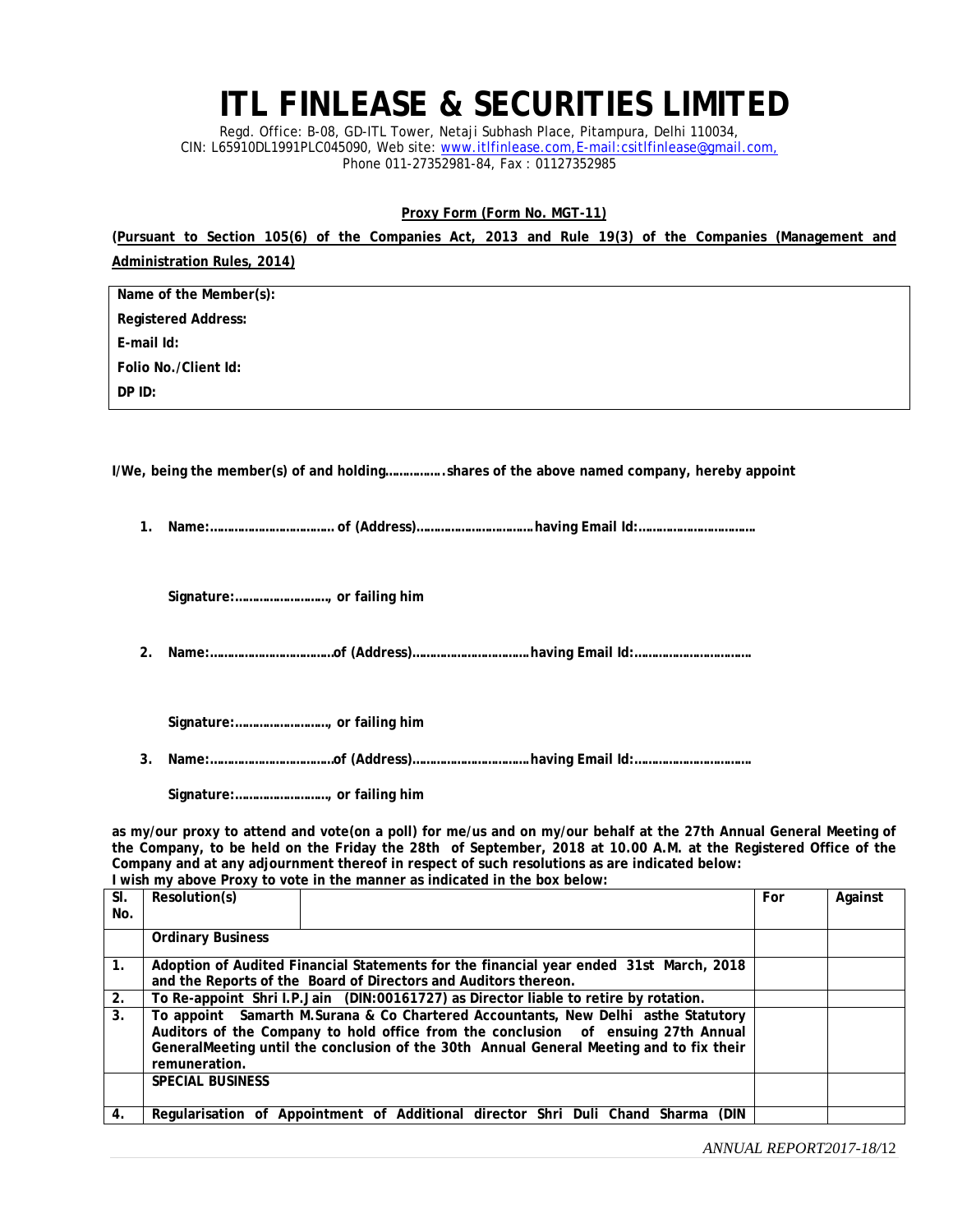|    | 08203166) as an Independent Director of the Company                                                                           |  |
|----|-------------------------------------------------------------------------------------------------------------------------------|--|
| 5. | Regularisation of Appointment of Additional director Shri Sant Lal(DIN 08208689) as an<br>Independent Director of the Company |  |

**Signed this ………….day of …………….2018 Signature of shareholder** 

**proxy holder** 

Signature of first proxy holder signature of second proxy holder signature of third

**Affix Revenue Stamp** 

**Note: 1. This form of proxy in order to be effective should be duly completed and deposited at the Registered Office of the Company, not less than 48 hours before the commencement of the Meeting.** 

**2. It is optional to indicate your preference. If you leave the "For" or "Against" column blank against any or all of the resolutions, your proxy will be entitled to vote in the manner as he/she may deem appropriate.**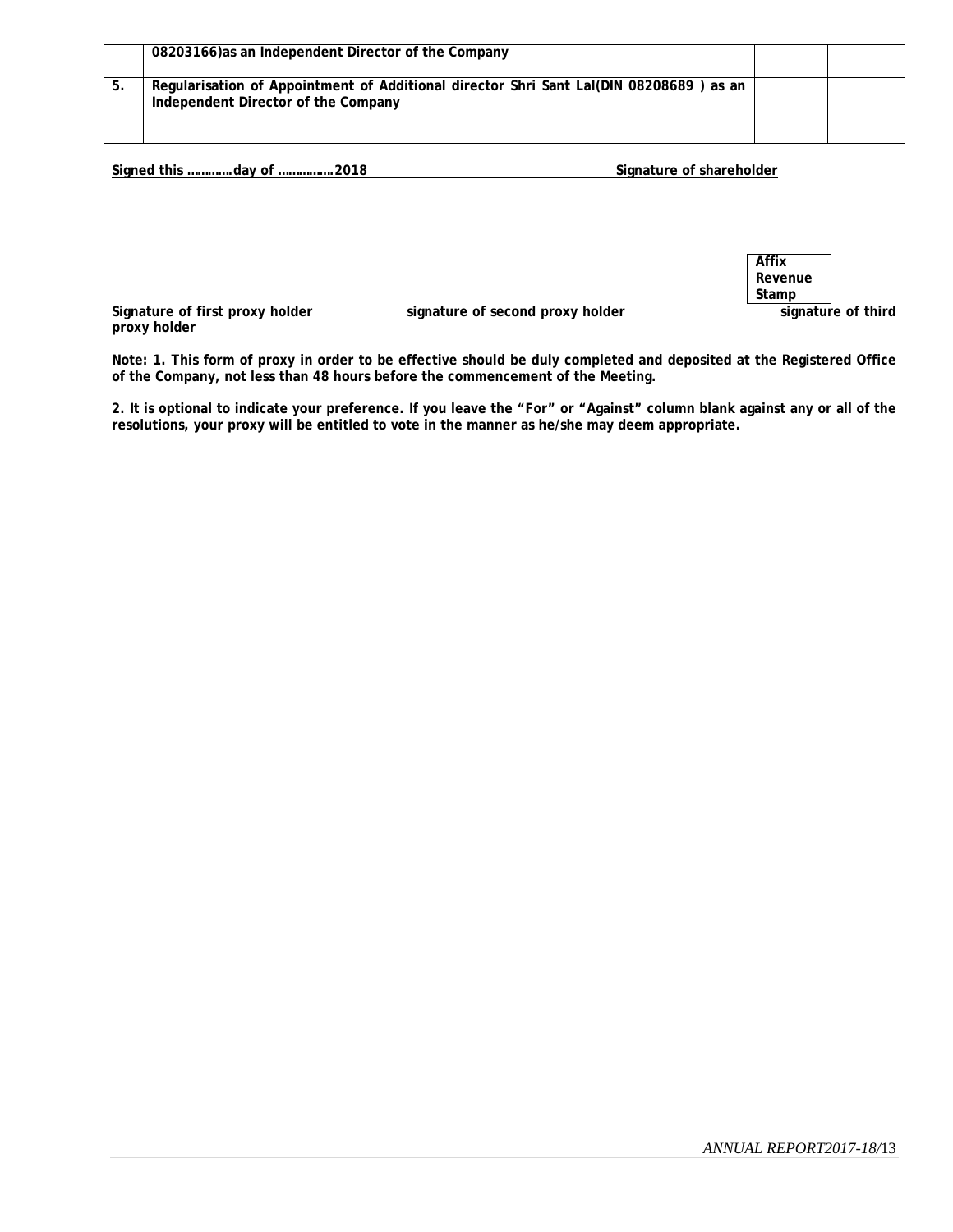# **ITL FINLEASE & SECURITIES LIMITED**

Regd. Office: B-08, GD-ITL Tower, Netaji Subhash Place, Pitampura, Delhi 110034, CIN: L65910DL1991PLC045090, Web site: www.itlfinlease.com,E-mail:csitlfinlease@gmail.com, Phone 011-27352981-84, Fax : 01127352985

#### **ATTENDANCE SLIP**

 Members or their proxies are requested to present this form for admission, duly signed in accordance with their specimen signatures registered with the company.

Regd. Folio no.

NAME OF ATTENDING PERSON (IN BLOCK LETTERS) \*

NAME OF PROXY (IN BLOCK LETTER) (To be filled in if the Proxy attends instead of Member)

\_\_\_\_\_\_\_\_\_\_\_\_\_\_\_\_\_\_\_\_\_\_\_\_\_\_\_\_\_\_\_\_\_\_\_\_\_\_\_\_\_\_\_\_\_\_\_\_\_\_\_\_\_

\_\_\_\_\_\_\_\_\_\_\_\_\_\_\_\_\_\_\_\_\_\_\_\_\_\_\_\_\_\_\_\_\_\_\_\_\_\_\_\_\_\_\_\_\_\_\_\_\_\_\_\_\_\_

No. of shares held-------------------

I, HEREBY RECORD MY PRESENCE AT THE 27th ANNUAL GENERAL MEETING OF THE COMPANY BEING HELD ON FRIDAY THE 28th OF SEPTEMBER, 2018 AT 10.00 AM AT THE REGISTERED OFFICE SITUATED AT B-08, GD-ITL TOWER, NETAJI SUBHASH PLACE, PITAMPURA, DELHI 110034.

| * (To be signed at the time of handing over this slip)                                                               |      | Member's / Proxy's Signature *                                                                                                                                                                                                                  |
|----------------------------------------------------------------------------------------------------------------------|------|-------------------------------------------------------------------------------------------------------------------------------------------------------------------------------------------------------------------------------------------------|
| ITL FINLEASE & SECURITIES LIMITED<br>Regd. Office: B-08, GD-ITL Tower, Netaji Subhash Place, Pitampura, Delhi 110034 |      |                                                                                                                                                                                                                                                 |
| <b>PROXY FORM</b>                                                                                                    |      |                                                                                                                                                                                                                                                 |
| No. of shares held                                                                                                   |      | Regd. Folio No.                                                                                                                                                                                                                                 |
| 1/W <sub>e</sub>                                                                                                     | .S/o |                                                                                                                                                                                                                                                 |
| FINLEASE & SECURITIES LTD. hereby appoint Mr./Mrs./Ms.<br>any adjournment thereof.                                   |      | being a member/members of ITL<br>of __________________________ as my/our proxy to vote for me/us and on my/our behalf at the 27th<br>Annual General Meeting of the Company to be held at 10.00 a.m. on Friday, the 28th September, 2018, and at |
|                                                                                                                      |      |                                                                                                                                                                                                                                                 |

(Signature)

(Affix Revenue Stamp of appropriate value)

NOTE: The Proxy form duly completed and signed should be deposited at the Registered Office of the Company, not later than 48 hours before the commencement of the Annual General Meeting.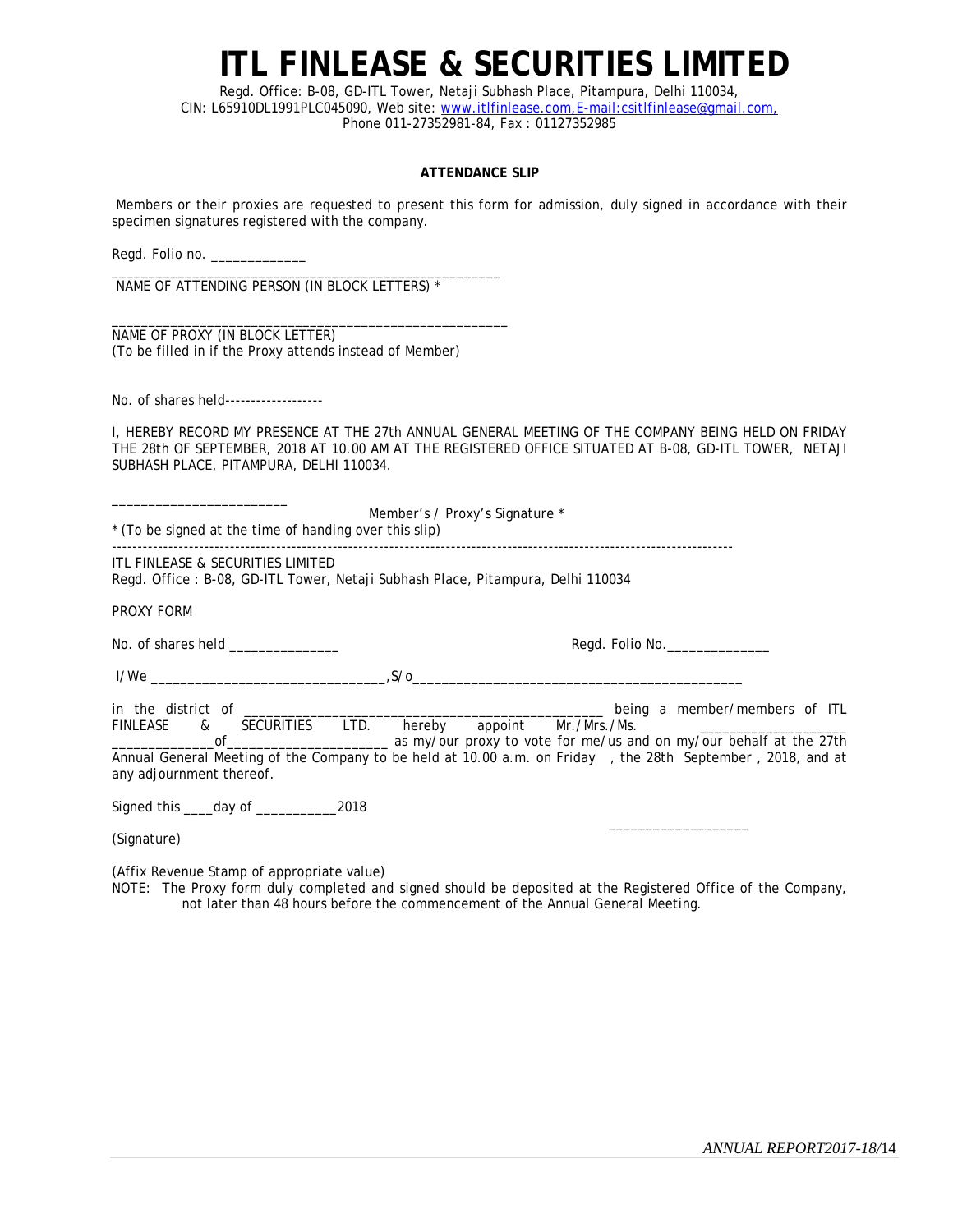#### **Form No. MGT- 12 Polling Paper**

#### *[Pursuant to section 109(5) of the Companies Act, 2013 and rule 21(1) (c) of the Companies (Management and Administration) Rules, 2014]*

| Name of the Company: ITL Finlease & Securities Limited<br>Registered Office: B-08, GD-ITL Tower, Netaji Subhash Place, Pitampura, Delhi 110034.<br>CIN: L65910DL1991PLC045090 |                                                                                                                                                                                                                                                                                                            |                |                                |                                |                                           |  |
|-------------------------------------------------------------------------------------------------------------------------------------------------------------------------------|------------------------------------------------------------------------------------------------------------------------------------------------------------------------------------------------------------------------------------------------------------------------------------------------------------|----------------|--------------------------------|--------------------------------|-------------------------------------------|--|
|                                                                                                                                                                               | <b>BALLOT PAPER</b>                                                                                                                                                                                                                                                                                        |                |                                |                                |                                           |  |
| $\overline{\mathsf{S}}$ .<br>No.                                                                                                                                              | <b>Particulars</b>                                                                                                                                                                                                                                                                                         | <b>Details</b> |                                |                                |                                           |  |
| 1                                                                                                                                                                             | Name of the first named Shareholder (In Block<br>Letters)                                                                                                                                                                                                                                                  |                |                                |                                |                                           |  |
| $\overline{2}$                                                                                                                                                                | Postal address                                                                                                                                                                                                                                                                                             |                |                                |                                |                                           |  |
| 3                                                                                                                                                                             | Registered Folio No./ *Client ID No. (*applicable<br>to investors holding shares in dematerialized<br>form)                                                                                                                                                                                                |                |                                |                                |                                           |  |
| 4                                                                                                                                                                             | <b>Class of Share</b>                                                                                                                                                                                                                                                                                      |                | Equity Shares of Rs. 10/- each |                                |                                           |  |
|                                                                                                                                                                               | I hereby exercise my vote in respect of Ordinary Resolution enumerated below by recording my assent or dissent to the said<br>resolutions in the following manner:                                                                                                                                         |                |                                |                                |                                           |  |
| S No                                                                                                                                                                          | Item No.                                                                                                                                                                                                                                                                                                   |                | No. of Shares held by<br>me    | I assent to the<br>resolution  | dissent<br>L<br>the<br>from<br>resolution |  |
|                                                                                                                                                                               | <b>ORDINARY BUSINESS</b>                                                                                                                                                                                                                                                                                   |                |                                |                                |                                           |  |
| 1                                                                                                                                                                             | Adoption of Audited Financial Statements for the<br>financial year ended 31stMarch, 2018 and the Reports<br>of the Board of Directors and Auditors thereon.                                                                                                                                                |                |                                |                                |                                           |  |
| $\overline{2}$                                                                                                                                                                | To Re-appoint Shri I.P.JAIN (DIN:00161727) as Director<br>liable to retire by rotation                                                                                                                                                                                                                     |                |                                |                                |                                           |  |
| 3                                                                                                                                                                             | Samarth M.Surana & Co Chartered<br>To appoint<br>Accountants, New Delhi asthe Statutory Auditors of the<br>Company to hold office from the conclusion of ensuing<br>27th Annual GeneralMeeting until the conclusion of the<br>30 <sup>th</sup><br>Annual General Meeting and to fix their<br>remuneration. |                |                                |                                |                                           |  |
|                                                                                                                                                                               | <b>SPECIAL BUSINESS</b>                                                                                                                                                                                                                                                                                    |                |                                |                                |                                           |  |
| 4                                                                                                                                                                             | Regularisation of Appointment of Additional director<br>Duli Chand Sharma<br>(DIN<br>08203166)as<br>Shri<br>Independent Director of the Company                                                                                                                                                            | an             |                                |                                |                                           |  |
| 5                                                                                                                                                                             | Regularisation of Appointment of Additional director<br>Shri Sant Lal (DIN 08208689) as an Independent Director<br>of the Company                                                                                                                                                                          |                |                                |                                |                                           |  |
|                                                                                                                                                                               |                                                                                                                                                                                                                                                                                                            |                |                                |                                |                                           |  |
| Place:<br>Date:                                                                                                                                                               |                                                                                                                                                                                                                                                                                                            |                |                                | (Signature of the shareholder) |                                           |  |
|                                                                                                                                                                               |                                                                                                                                                                                                                                                                                                            |                |                                |                                |                                           |  |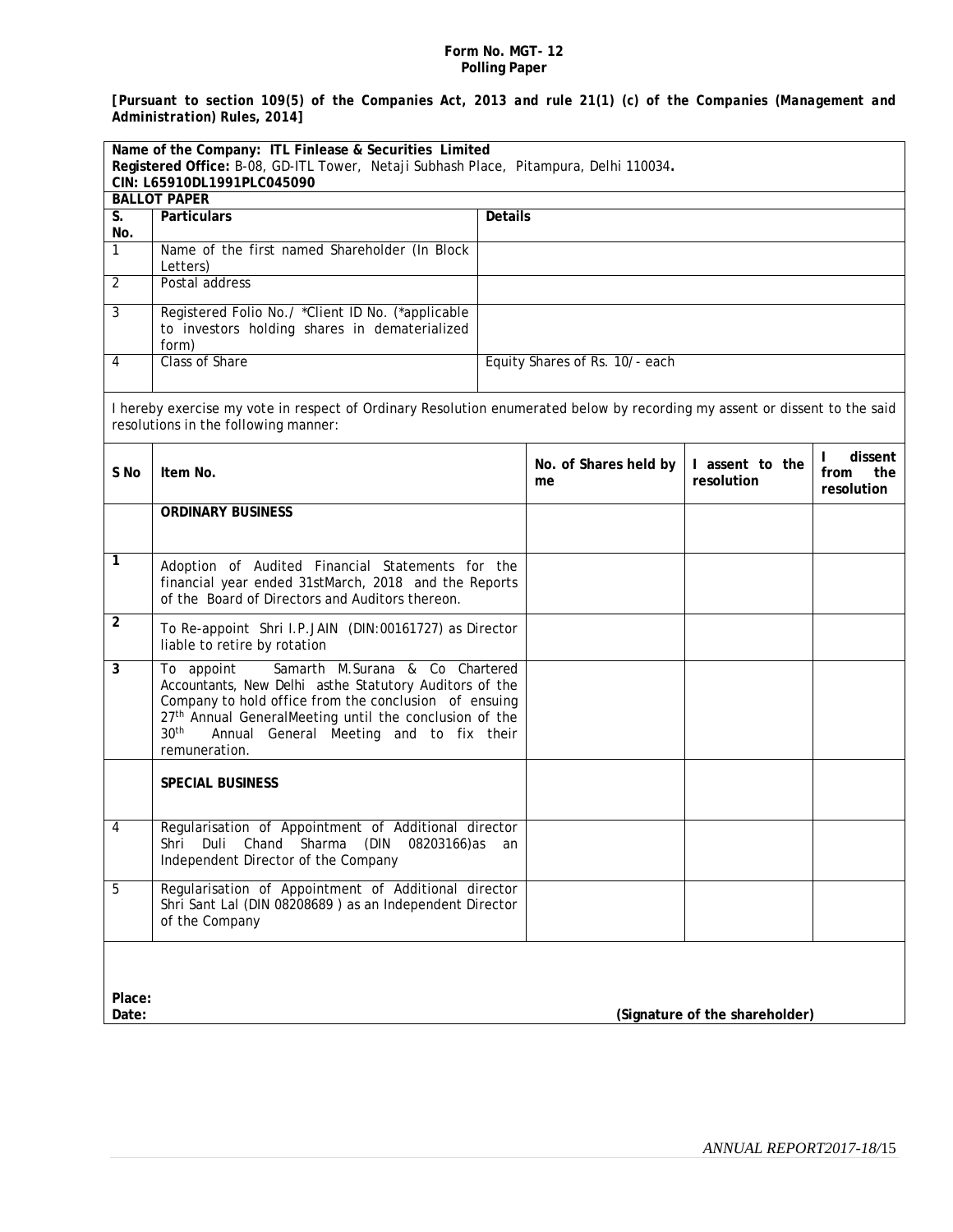## **DIRECTORS' REPORT**

## **DEAR SHAREHOLDERS,**

Your Directors ' have pleasure in submitting the 27<sup>th</sup> Annual Report together with Audited Balance Sheet of the company for the year ended on 31<sup>st</sup> March, 2018: -

## **FINANCIAL RESULTS**

The Financial Results for the year under review are summarized as under:

| <b>Particulars</b>                            | For the year ended       |                          |
|-----------------------------------------------|--------------------------|--------------------------|
|                                               | March<br>31 <sub>1</sub> | March<br>31 <sub>1</sub> |
|                                               | 2018                     | 2017                     |
| Income                                        | 7728529                  |                          |
| Revenue from operation                        |                          | 82,71,494                |
|                                               |                          |                          |
| Other Income                                  |                          | 30,995                   |
|                                               |                          |                          |
| <b>Total Revenue</b>                          | 7728529                  | 83,02,489                |
| Profit<br><b>Before</b><br>Exceptional<br>And | 2595681                  | 23,50,727                |
| <b>Extraordinary Items And Tax</b>            |                          |                          |
| Less: Exceptional items                       | <b>NIL</b>               | <b>NIL</b>               |
| Profit before extraordinary items and tax     | 2595681                  | 23,50,727                |
| Less Provision for outstanding Assets         | 95739                    | 175988                   |
| <b>Profit before Tax</b>                      | 2499942                  | 21,74,739                |
| <b>Tax Expense</b>                            |                          |                          |
| Current Tax Exp for the current year          | 805050                   | 12,67,790                |
| Current Tax Exp relating to prior years       | (42266)                  | 237                      |
| Deferred Tax (Reversal)                       | (69582)                  | (3, 36, 847)             |
|                                               |                          |                          |
| Net Current Tax Exp                           | 693202                   | 931180                   |
| Profit from continuing operations             | 1806740                  | 12,43,559                |
| Profit for the year                           | 1806740                  | 12,43,559                |
| Earring per equity share                      |                          |                          |
| <b>Basic</b>                                  | 0.38                     | 0.26                     |
| <b>Diluted</b>                                | 0.38                     | 0.26                     |

## **DIVIDEND**

To conserve the resources for augmenting the capital base of the Company, your Board of Directors has decided not to recommend any dividend.

## **RESERVES**

The Board proposes to carry Rs. 32,862,308 to reserves.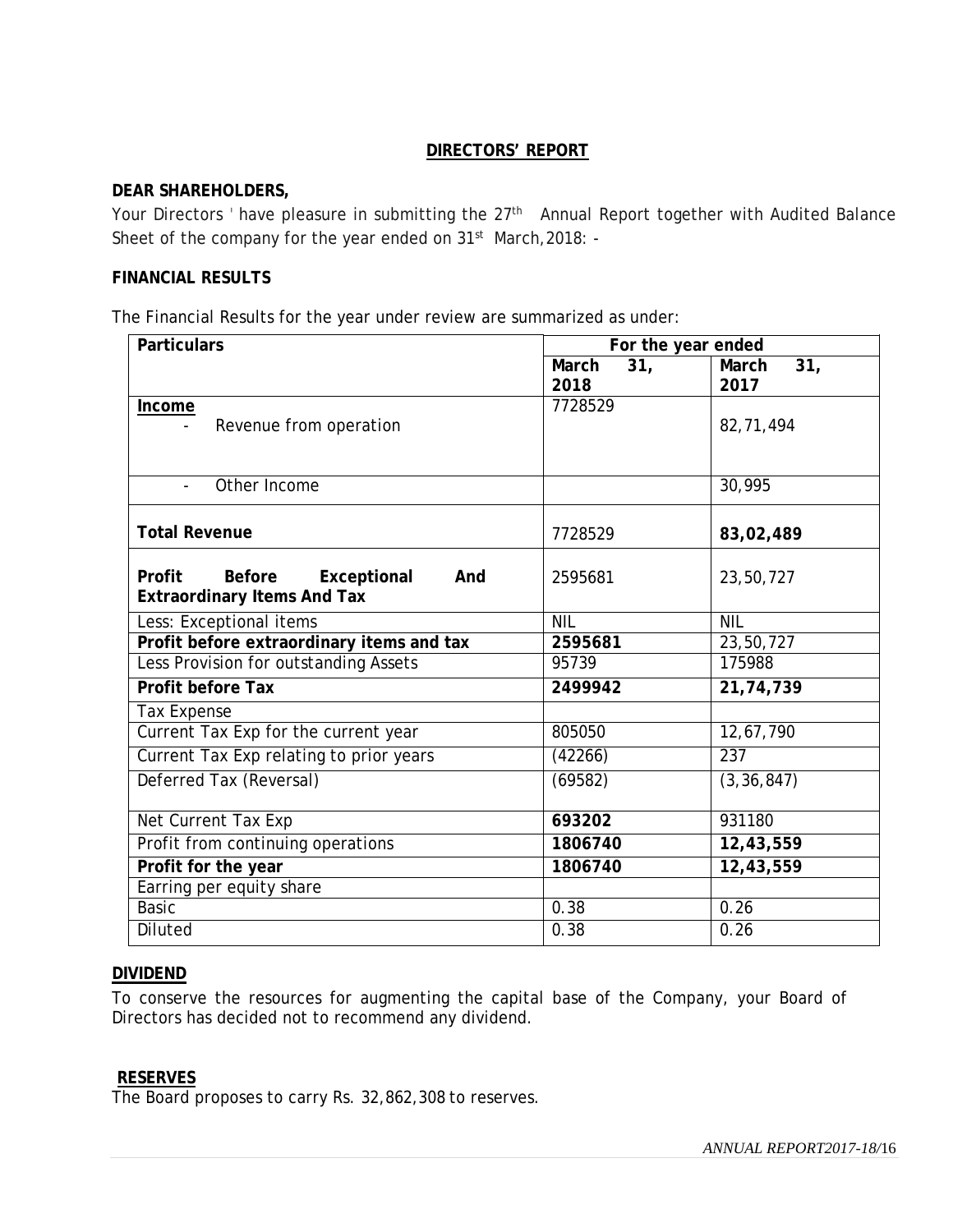## **BRIEF DESCRIPTION OF THE COMPANY'S WORKING DURING THE YEAR/STATE OF COMPANY'S AFFAIR**

During the year under review, your Company has earned a Profit before Income Tax of **Rs. 2499942/-** from its operation,after providing provisions of Income Tax the company's net profit amounts **Rs. 1806740**/-

Your Company continues to take effective steps in broad-basing its range of activities. The performance of the Company during the period under review has been satisfactory.

## **CHANGE IN THE NATURE OF BUSINESS, IF ANY**

No Change in the nature of the business of the Company done during the year**.**

**MATERIAL CHANGES AND COMMITMENTS, IF ANY, AFFECTING THE FINANCIAL POSITION OF THE COMPANY WHICH HAVE OCCURRED BETWEEN THE END OF THE FINANCIAL YEAR OF THE COMPANY TO WHICH THE FINANCIAL STATEMENTS RELATE AND THE DATE OF THE REPORT.**

No material changes and commitments affecting the financial position of the Company occurred between the end of the financial year to which this financial statements relate on the date of this report

## **CONSERVATION OF ENERGY, TECHNOLOGY ABSORPTION, FOREIGN EXCHANGE EARNINGS AND OUTGO**

The provisions of Section 134(m) of the Companies Act, 2013 regarding Conservation of Energy Technology Absorption, Foreign exchange earnings are not applicable since the Company is in financial service sector.

There is no Foreign exchange received during the year under review.

## **STATEMENT CONCERNING DEVELOPMENT AND IMPLEMENTATION OF RISK MANAGEMENT POLICY OF THE COMPANY**

There are no risks which in the opinion of the Board are of the nature that can threaten the existence of the Company. However, the company follows the risk management policy wherein the management keeps an eagle eye view on the markets.

## **DETAILS OF POLICY DEVELOPED AND IMPLEMENTED BY THE COMPANY ON ITS CORPORATE SOCIAL RESPONSIBILITY INITIATIVES**

The Company has not developed and implemented any Corporate Social Responsibility initiatives as the said provisions of section 135 of the Companies act, 2013 are not applicable.

## **PARTICULARS OF LOANS, GUARANTEES OR INVESTMENTS MADE UNDER SECTION 186 OF THE COMPANIES ACT, 2013**

The particulars of Loans, guarantees or investments made under Section 186 are furnished in **Annexure-1.**and is attached to this report.

## **PARTICULARS OF CONTRACTS OR ARRANGEMENTS MADE WITH RELATED PARTIES**

The particulars of Contracts or Arrangements with related parties pursuant to Section 188 is furnished in **Annexure-2**.and is attached to this report.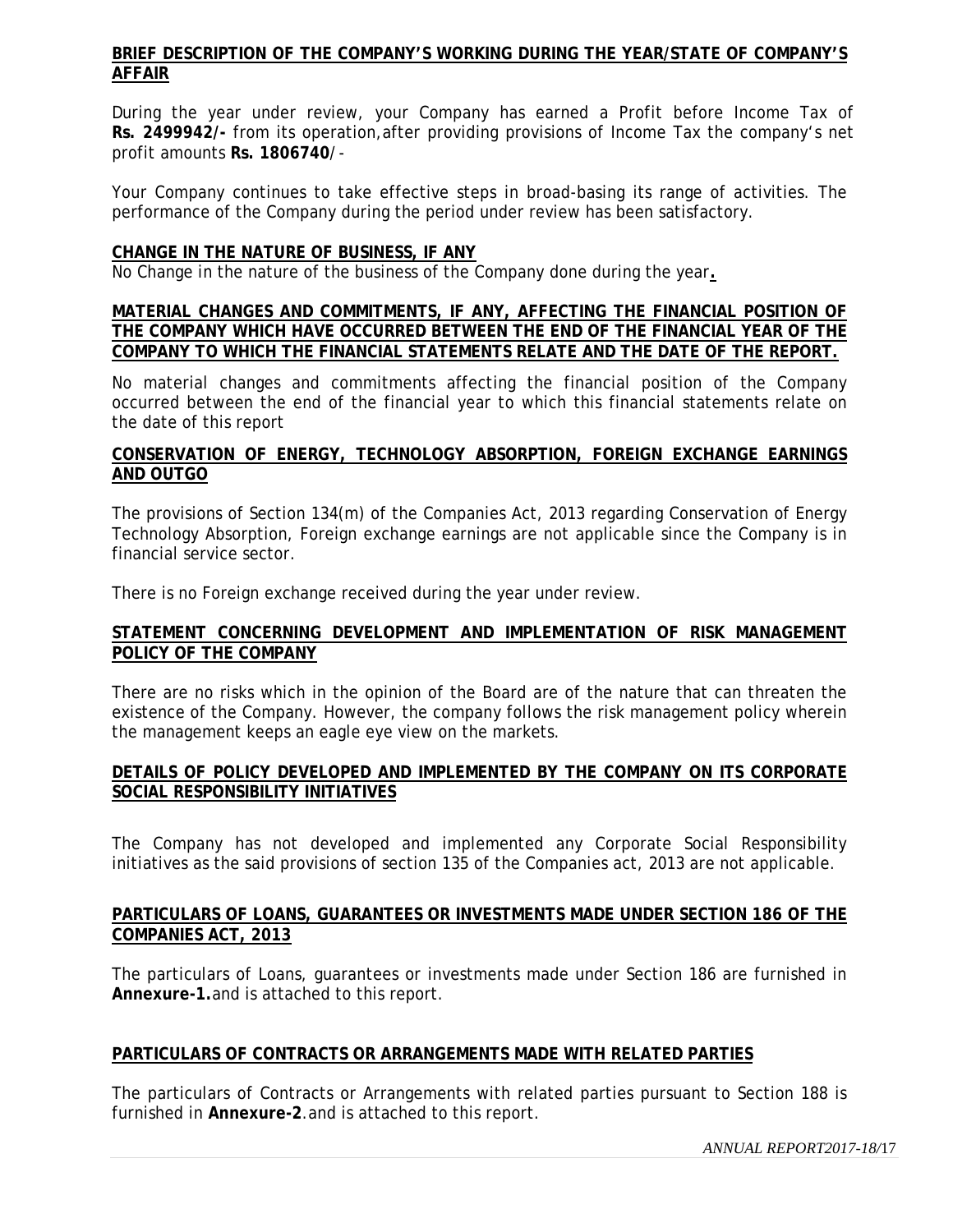## **EXPLANATION OR COMMENTS ON QUALIFICATIONS, RESERVATIONS OR ADVERSE REMARKS OR DISCLAIMERS MADE BY THE AUDITORS AND THE PRACTICING COMPANY SECRETARY IN THEIR REPORTS**

There are no qualifications, reservations or adverse remarks made by the Statutory & Secretarial Auditors in their report.

## **COMPANY'S POLICY RELATING TO DIRECTORS APPOINTMENT, PAYMENT OF REMUNERATION AND DISCHARGE OF THEIR DUTIES**

In accordance with Section 178 of the Companies Act, 2013 the Nomination and Remuneration Committee has formulated Remuneration Policy ("the policy"). The objective of the policy is to ensure that Executive Directors and other employees are sufficiently compensated for their performance. The Policy seeks to provide criteria for determining qualifications, positive attributes and independence of a director.

The remuneration paid to Executive Directors is determined keeping in view the industry benchmark and the relative performance of the Company to the industry performance Perquisites and retirement benefits are paid according to the Company policy as applicable to all employees. The remuneration by way of commission paid to the Independent directors is determined periodically & reviewed based on the industry benchmarks.

The remuneration of employees largely consists of basic salary, perquisites, allowances and performance incentives. Perquisites and retirement benefits are paid according to the Company policy, subject to prescribed statutory ceiling.

## Criteria for Board Membership

The Company shall take into account following points:

- Director must have relevant experience in Finance/ Law/ Management/ Sales/Marketing/ Administration/ Research/ Corporate Governance/ Technical Operations or the other disciplines related to company's business.
- Director should possess the highest personal and professional ethics, integrity and values.
- Director must be willing to devote sufficient time and energy in carrying out their duties and responsibilities.

#### **REMUNERATION COMMITTEE**

The Remuneration Committee has been delegated with the powers to consider and approve all elements of remuneration package of all the directors i.e. salary, benefits, bonuses, stock options, pensions etc, to review at any point of time the service contracts or other terms of appointment of any or all of the directors and to consider and approve the applications to be made to the Central Government at any point of time for increase or otherwise, in the remuneration of the directors of the company.

 Presently, the Remuneration Committee consists of three Independent Directors namely Sh. Jugal Kishore (Chairman), Sh. Duli Chand Sharma (Member) and Sh. Sant Lal (Member).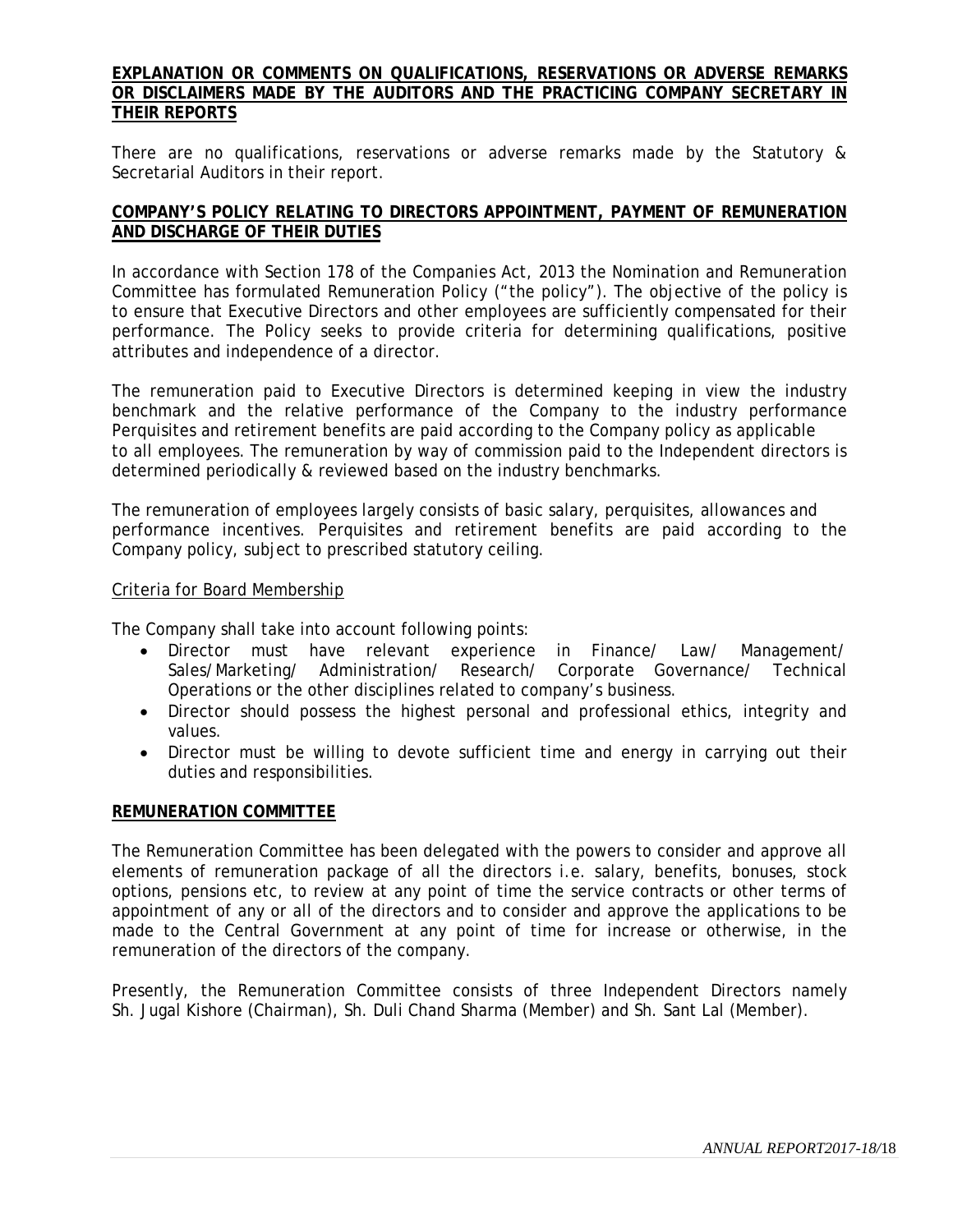## **EXTRACT OF THE ANNUAL RETURN**

The extracts of Annual Return pursuant to the provisions of Section 92 read with Rule 12 of the Companies (Management and administration) Rules, 2014 is furnished in **Annexure-3** and is attached to this Report

## **NUMBER OF MEETINGS OF THE BOARD OF DIRECTORS**

The Board of Directors of Company met 12 times during the financial year under review.

- $25/04/2017$
- 11/5/2017
- $29/05/2017$
- $\bullet$  31/05/2017
- $\bullet$  01/09/2017
- $\bullet$  11/09/2017
- $\bullet$  10/11/2017
- $\bullet$  01/12/2017
- $\bullet$  29/12/2017
- $\bullet$  10/02/2018
- $-28/03/2018$
- $\bullet$  31/03/2018

## **DIRECTORS' RESPONSIBILITY STATEMENT**

- (a) The annual accounts for the financial year ended March 31, 2018 were prepared as per the, the applicable accounting standards along with proper explanation relating to material departures;
- (b) The Directors had selected such accounting policies and applied them consistently and made judgments and estimates that are reasonable and prudent so as to give a true and fair view of the state of affairs of the company at the end of the financial year and of the profit and loss of the company for that period;
- (c) The Directors had taken proper and sufficient care for the maintenance of adequate accounting records in accordance with the provisions of this Act for safeguarding the assets of the company and for preventing and detecting fraud and other irregularities;
- (d) The Directors had prepared the annual accounts on a going concern basis;
- (e) The Directors have laid down internal financial controls to be followed by the Company and that such internal financial controls are adequate and are operating effectively; and

(f) The Directors had devised proper systems to ensure compliance with the provisions of all applicable laws and that such systems are adequate and operating effectively

## **DETAILS OF SUBSIDIARY/ JOINT VENTURES /ASSOCIATE COMPANIES**

The Company does not have any Subsidiary, Joint venture or Associate Company during the year under review.

## **DEPOSITS**

The Company has neither accepted nor renewed any deposits during the year under review.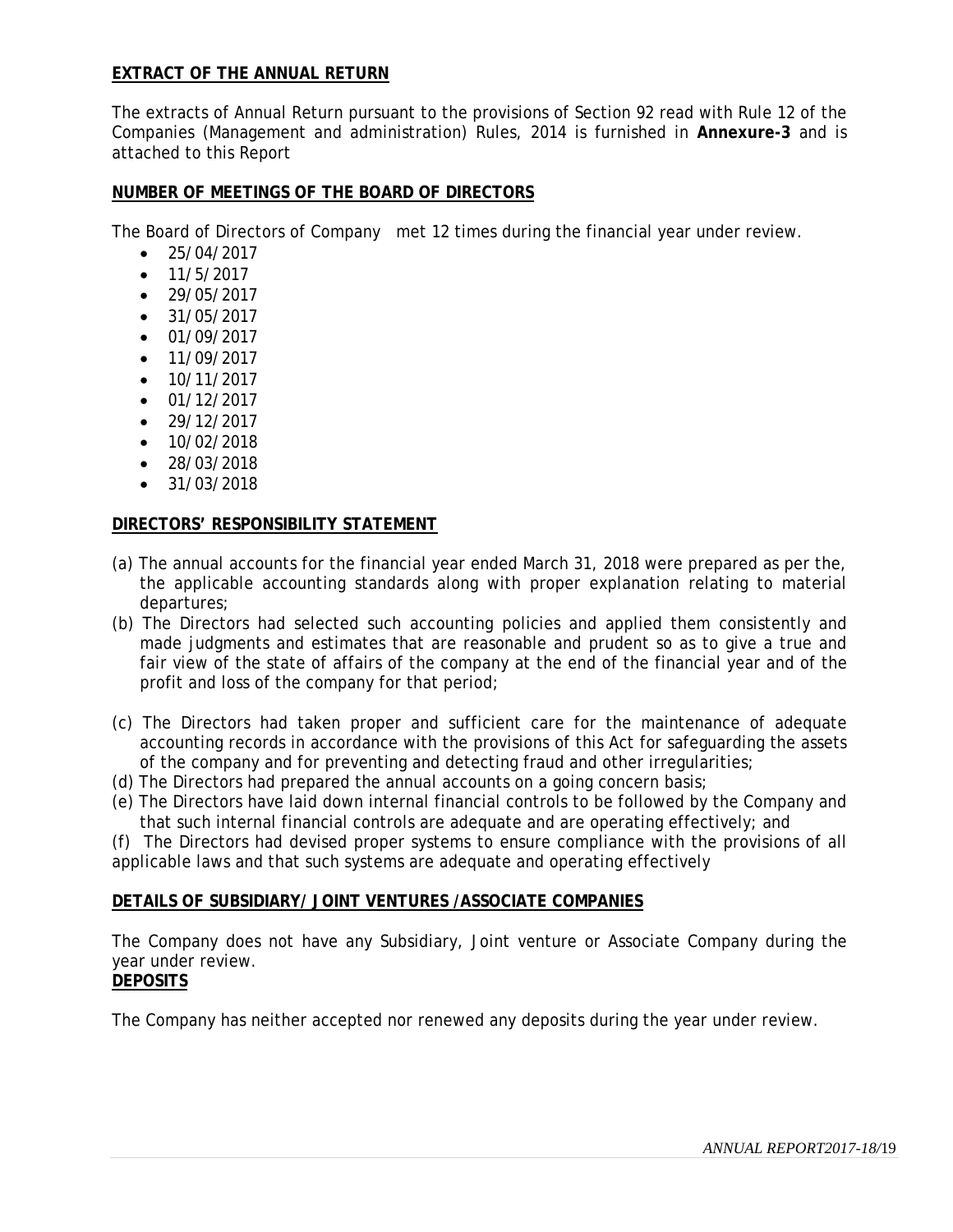## **DIRECTORS:**

## **A) Changes in Directors and Key Managerial Personnel**

Sh.I.P.JAIN (DIN: 00161727), Director retire by rotation at the ensuing Annual General Meeting and being eligible,has offered himself for re-appointment as Director and we hereby affirm that Sh.I.P.JAIN is not debarred from holding the office of director by virtue of any SEBI order or any other such authority.

During the year under review, Board of Directors approved the appointment of Shri Duli Chand Sharma (DIN 08203166) & ,Shri. Sant Lal (DIN 08208689 ) as Non-executive Additional Director who are not liable to retire by rotation and to be appointed as independent director in ensuing AGM subject to shareholders approval.

Mr. Rakesh Trivedi and Mr. Ramesh Kumar Jajodia have tendered their resignation from the post of Director on 01/09/2018

## B). **INDEPENDENT DIRECTORS:**

The performance of each independent director was evaluated by the entire Board of Directors (in the absence of the director getting evaluated) on various parameters like engagement, leadership, analysis, decision making, communication, governance, interest of stakeholders, etc. The Board was of the unanimous view that every Independent Director was a reputed professional and brought his rich experience to the deliberations of the Board. The Board also appreciated the contribution made by all Independent Directors in guiding the management to achieving higher growth and continuance of each independent director on the Board will be in the interest of the Company.

#### **C). NON-INDEPENDENT DIRECTORS:**

The performance of all the non-independent directors were evaluated by the Independent Directors at their separate meeting. Further, their performance was also evaluated by the Board of Directors. The various criteria considered for the purpose of evaluation included leadership, engagement, transparency, analysis, decision making, functional knowledge, governance, stakeholders etc. The Board was of the unanimous view that all the nonindependent directors were providing good business and people leadership.

## **D). DECLARATION BY AN INDEPENDENT DIRECTOR**

Pursuant to provisions of Section 134(3)(d) of the Companies Act, 2013, with respect to statement on declaration given by Independent Directors under Section 149(6) of the Act, the Board hereby confirms that all the Independent Directors of the Company have given a declaration and have confirmed that they meet the criteria of independence as provided in the said Section 149(6).

#### **SECRETARIAL AUDITOR**

The Board has appointed Mrs. Kamal Preet Kaur ,Practicing Company Secretary, to conduct Secretarial Audit for the financial year 2017-18. The Secretarial Audit Report for the financial year ended March 31, 2018 is annexed here as **Annexure-4** to this Report. The Secretarial Audit Report does not contain any qualification, reservation or adverse remark.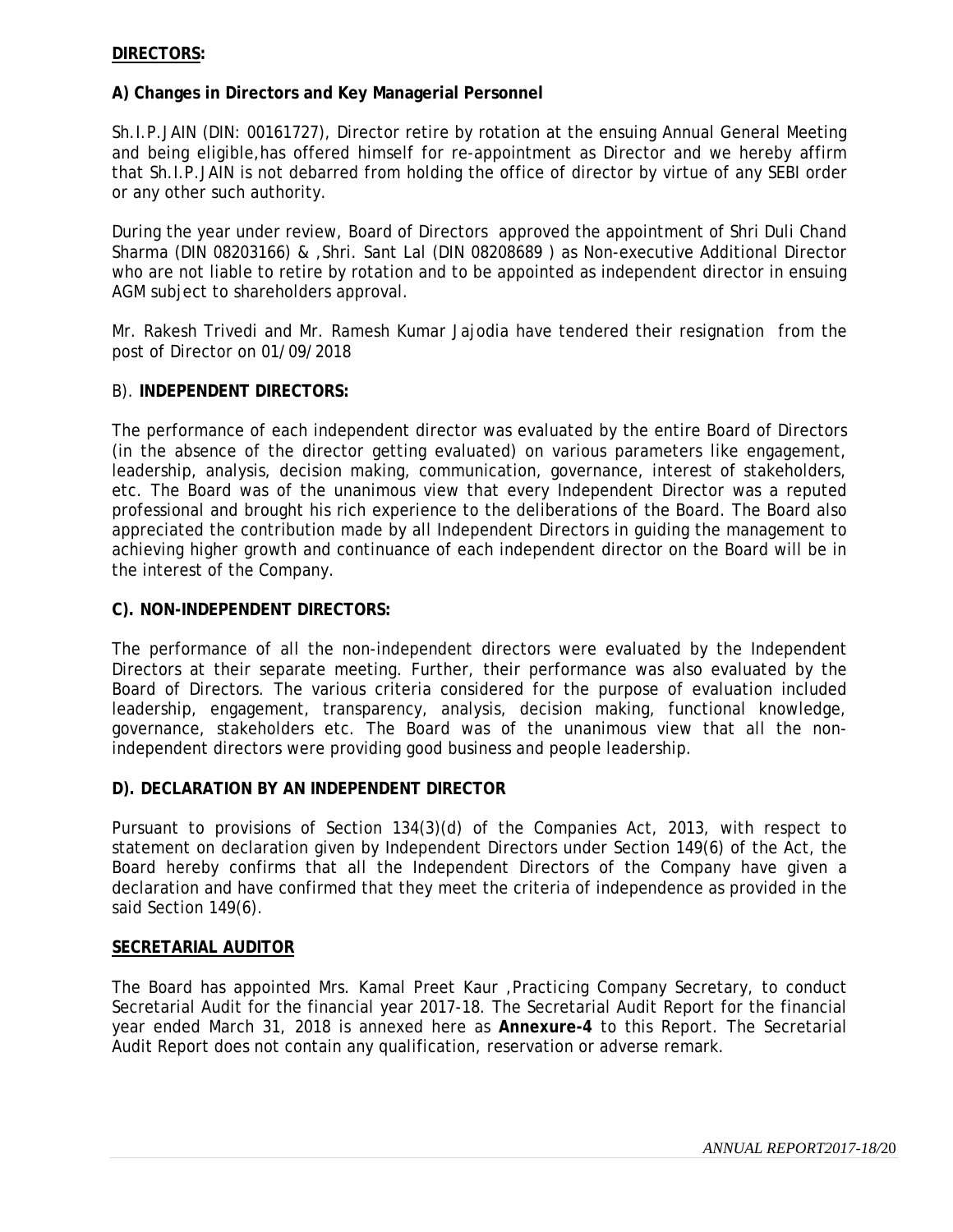## **RECONSTITUTION OF THE COMMITTEE**

Audit Committee, Stakeholders Relationship Committee and Remuneration Committee have been reconstituted by the Board of Directors as Mr. Rakesh Trivedi and Mr. Ramesh Kumar Jajodia have tendered their resignation on 01/09/2018 from the post of Director , Simultaneously they also resigned from the post of Members of the Committee. In their Place Mr. Duli Chand Sharma and Mr. Sant have joined the Committee as a Member.

**DETAILS PERTAINING TO REMUNERATION AS REQUIRED UNDER SECTION 197(12) OF THE COMPANIES ACT, 2013 READ WITH RULE 5(1) OF THE COMPANIES (APPOINTMENT AND REMUNERATION OF MANAGERIAL PERSONNEL) RULES, 2014** 

**(i) The percentage increase in remuneration of each Director, Chief Financial Officer and Company Secretary during the financial year 2017-18, ratio of the remuneration of each Director to the median remuneration of the employees of the Company for the financial year 2017-18 and the comparison of remuneration with the percentile increase in the managerial remuneration and justification thereof.** 

| S.NO           | <b>OF</b><br><b>NAME</b><br><b>DIRECTOR/KMP</b>                                         | <b>REMUNERA</b><br><b>OF</b><br><b>TION</b><br>DIRECTOR/<br><b>FOR</b><br><b>KMP</b><br>$2017 -$<br>F.A<br>IN<br>2018<br>(RS.) | %<br><b>INCRESE</b><br><b>THE</b><br>IN<br><b>REMUNERA</b><br><b>TION</b> | OF<br><b>RATIO</b><br>OF<br><b>REMUNERATION</b><br><b>DIRECTOR</b><br>/TO<br><b>MEDIAN</b><br><b>REMUNERATION</b><br><b>OF</b><br><b>EMPLOYEE</b> |
|----------------|-----------------------------------------------------------------------------------------|--------------------------------------------------------------------------------------------------------------------------------|---------------------------------------------------------------------------|---------------------------------------------------------------------------------------------------------------------------------------------------|
| 1              | RADHIKA JAJODIA                                                                         | 1268400                                                                                                                        | 66.66%                                                                    | 348%                                                                                                                                              |
|                | <b>EXECUTIVE</b><br><b>DIRECTOR</b><br>- &<br><b>CEO</b>                                |                                                                                                                                |                                                                           |                                                                                                                                                   |
| $\overline{2}$ | <b>ARUN MEHTA</b>                                                                       | 271385                                                                                                                         | 5%                                                                        | N.A                                                                                                                                               |
| 3              | <b>PARUL</b><br><b>SRIVASTAVA</b>                                                       | 598400                                                                                                                         | 13 %                                                                      | N.A                                                                                                                                               |
|                | <b>COMPANY</b><br><b>SECRETARY</b><br><b>CUM</b><br><b>COMPLIANCE</b><br><b>OFFICER</b> |                                                                                                                                |                                                                           |                                                                                                                                                   |

There are 7 permanent employees on the rolls of Company as on March 31, 2018;

The ratio of the remuneration of the highest paid director to that of the employees who are not directors but receive remuneration in excess of the highest paid director during the year – **Not Applicable**;

Further it is hereby affirmed that the remuneration paid is as per the as per the Remuneration Policy for Directors, Key Managerial Personnel and other Employees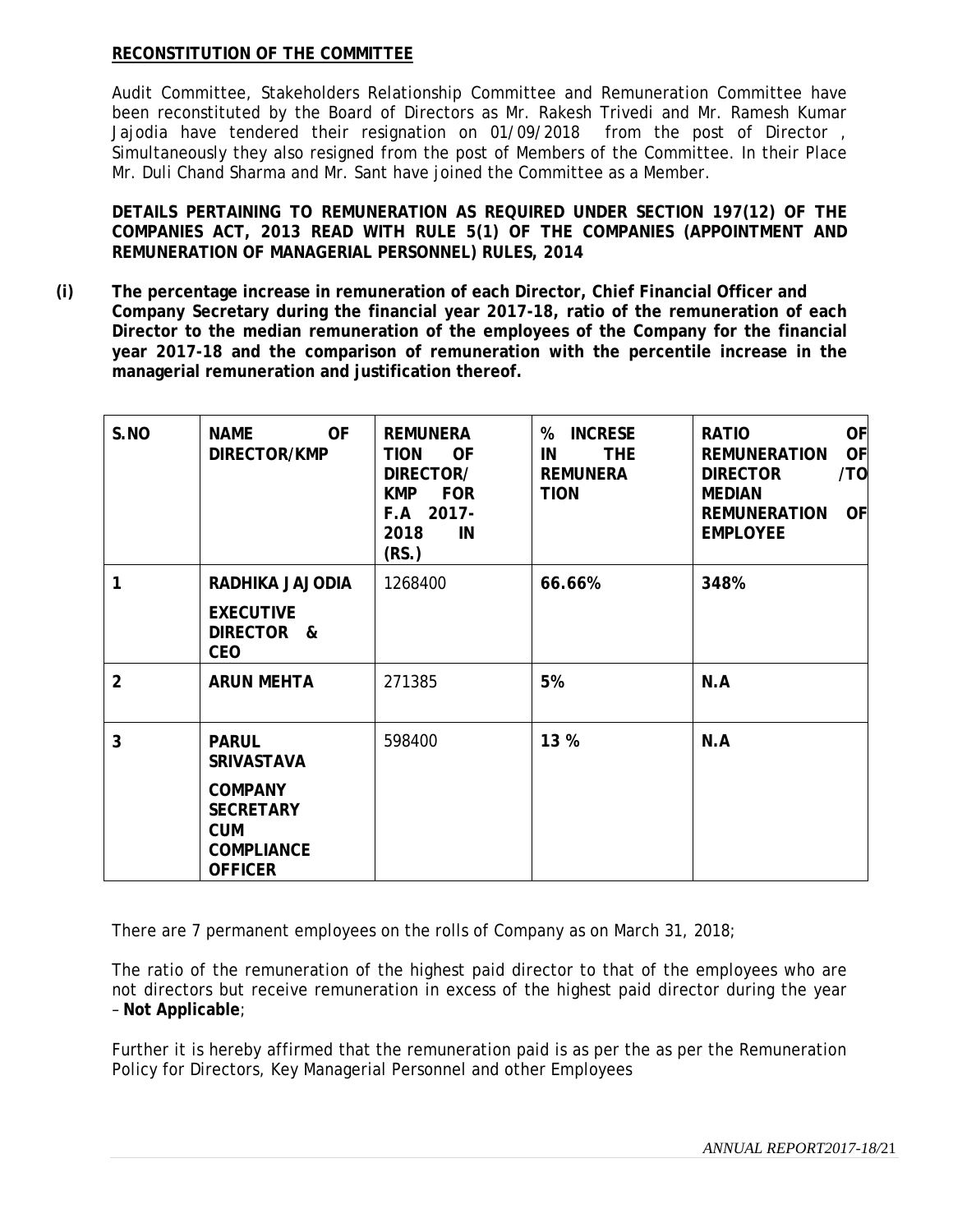## **DETAILS IN RESPECT OF ADEQUACY OF INTERNAL FINANCIAL CONTROLS WITH REFERENCE TO THE FINANCIAL STATEMENTS**

The Company has in place adequate internal financial controls with reference to financial statements. During the year under review, such controls were tested and no reportable material weakness in the design or operation were observed.

## **AUDITORS**

 M/s. Samarth M. Surana & Co, Chartered Accountants, New Delhi, retires as Statutory Auditors of the Company and have given their consent for re-appointment. The Shareholders approval will be required to elect Statutory Auditors for the current Financial year i.e. 2018- 19.

 The Company has obtain a written confirmation from the above Auditors proposed to be appointed to the effect that their appointment, if made, would be in conformity with the provisions of section 141(3) of the act.

## **DISCLOSURE OF COMPOSITION OF AUDIT COMMITTEE AND PROVIDING VIGIL MECHANISM**

The provisions of Section 177 of the Companies Act, 2013 read with Rule 6 and 7 of the Companies (Meetings of the Board and its Powers) Rules, 2013 are applicable to the Company.

(i) **Audit Committee** 

The Audit Committee has been delegated with the powers and entrusted with the duties to oversee the Company's financial reporting process and adequacy of internal audit system, scope of the audit including observations of the Auditors, adequacy of internal audit system etc.

 Presently ,the Audit Committee consists of three Independent Directors namely Sh. Jugal Kishore (Chairman), Sh. Duli Chand Sharma (Member) and Sh. Sant Lal (Member). The Company Secretary of the Company acts as Secretary of the Committee.

During the Financial Year under Review, Six (6) meetings of Audit Committee have taken place on:

- $\bullet$  27/05/2017
- $\bullet$  29/05/2017
- $\bullet$  01/09/2017
- $\bullet$  11/09/2017
- $\bullet$  10/11/2017
- $\bullet$  10/02/2018

The composition and terms of reference of Audit Committee are in conformity with the SEBI( Listing Obligations & disclosure requirements) Regulatons, 2015 and the Companies Act, 2013.

The minutes of the meetings of the Audit Committee are placed before the Board for its information.

The Vigil Mechanism of the Company, which also incorporates a whistle blower policy in terms of the Listing Agreement, includes an Ethics & Compliance Task Force comprising senior executives of the Company. Protected disclosures can be made by a whistle blower through an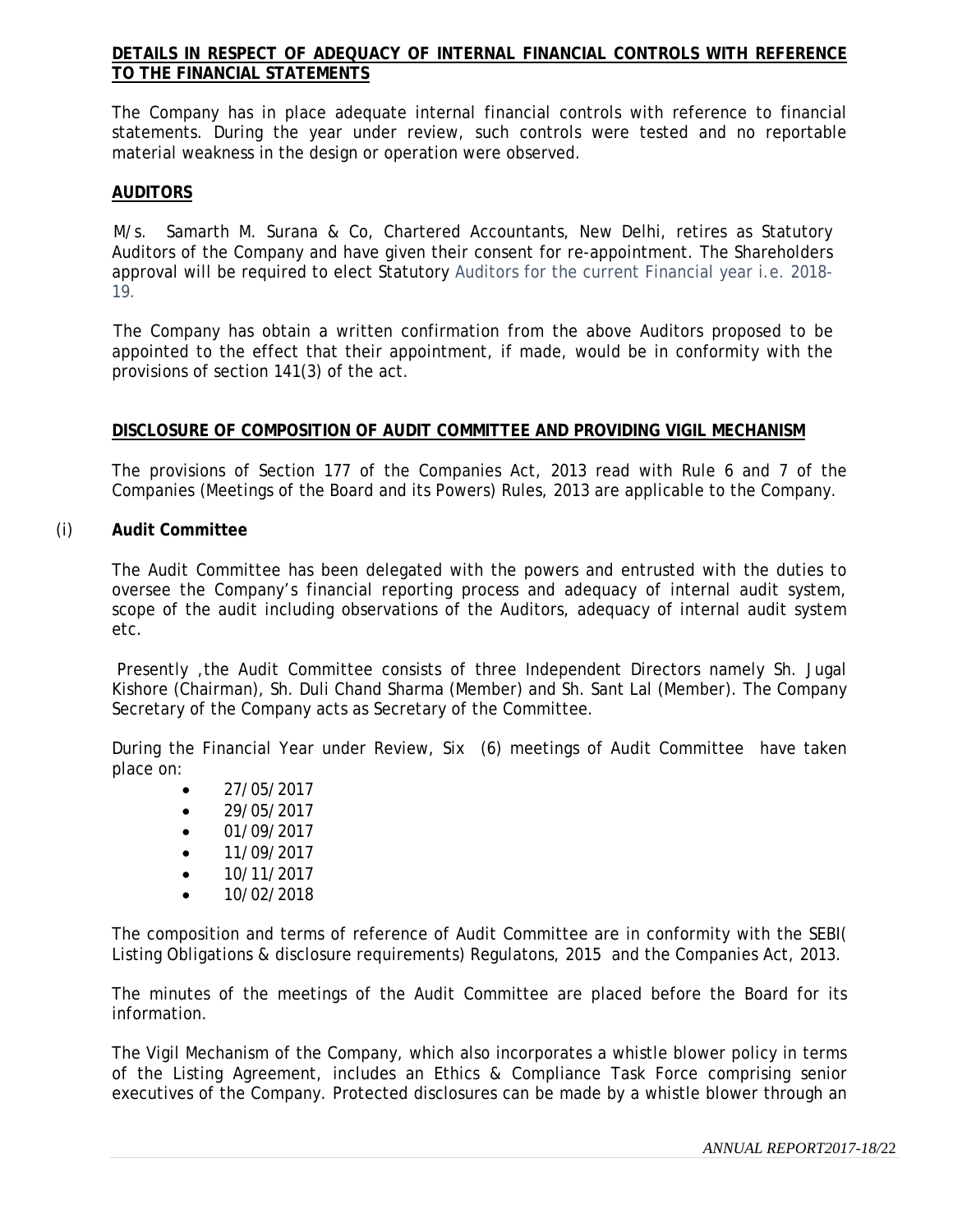e-mail, or dedicated telephone line or a letter to the Task Force or to the Chairman of the Audit Committee.

Further Vigil Mechanism policy of the Company is also available on website of the Company i.e. www.itlfinlease.com

## **SHARE CAPITAL**

Additional capital was not raised during the period under review. The Authorized Share Capital is 6,00,00,000 divided into 60,00,000 Equity Shares of Rs. 10 each. The issued capital is 5,01,49,000 divided into 50,14,900 Equity Shares of Rs. 10 each.& Subscribed and paid up as on 31st March 2018 is 4,80,58,750 divided into 48,05,875 Equity Shares of Rs. 10 each.

#### **DETAILS OF SIGNIFICANT AND MATERIAL ORDERS PASSED BY THE REGULATORS, COURTS AND TRIBUNALS**

No significant and material order has been passed by the regulators, courts, tribunals impacting the going concern status and Company's operations in future.

#### **ACKNOWLEDGEMENT**

Your Directors are pleased to place on record their sincere gratitude and would like to express their grateful appreciation to the valuable assistance, cooperation and support received from the Shareholders as well as Bankers of the Company.

The Directors also acknowledge the sincere services rendered by its personnel at all levels.

#### **ON BEHALF OF THE BOARD OF DIRECTORS**

**DATED: 01/09/2018 (KAILASH JAJODIA) (I.P.JAIN) NEW DELHI DIRECTOR DIRECTOR** 

 **-SD- -SD-(DIN:00142836) (DIN:00161727)**

## **MANAGEMENT DISCUSSION AND ANALYSIS**

#### **INDUSTRY STRUCTURE AND DEVELOPMENTS**

 ITL Finlease and Securities Limited is an NBFC and is engaged mainly in the business of providing Loans & Advances and investing in shares, both quoted and unquoted. The industry structure relevant to the Company's operations is mainly concerned with the capital market.

The NBFCs sector is undergoing a significant transformation at present and has come to be recognized as an important element of the financial system. The recent issues in financial sector has highlighted the necessity, importance and significant role, the NBFCs play in development of nation's infrastructure.

In the financial system of India, importance of NBFCs has been much discussed. RBI has been setting right its regulatory and supervising policies from time to time to keep pace with the changes in the environment.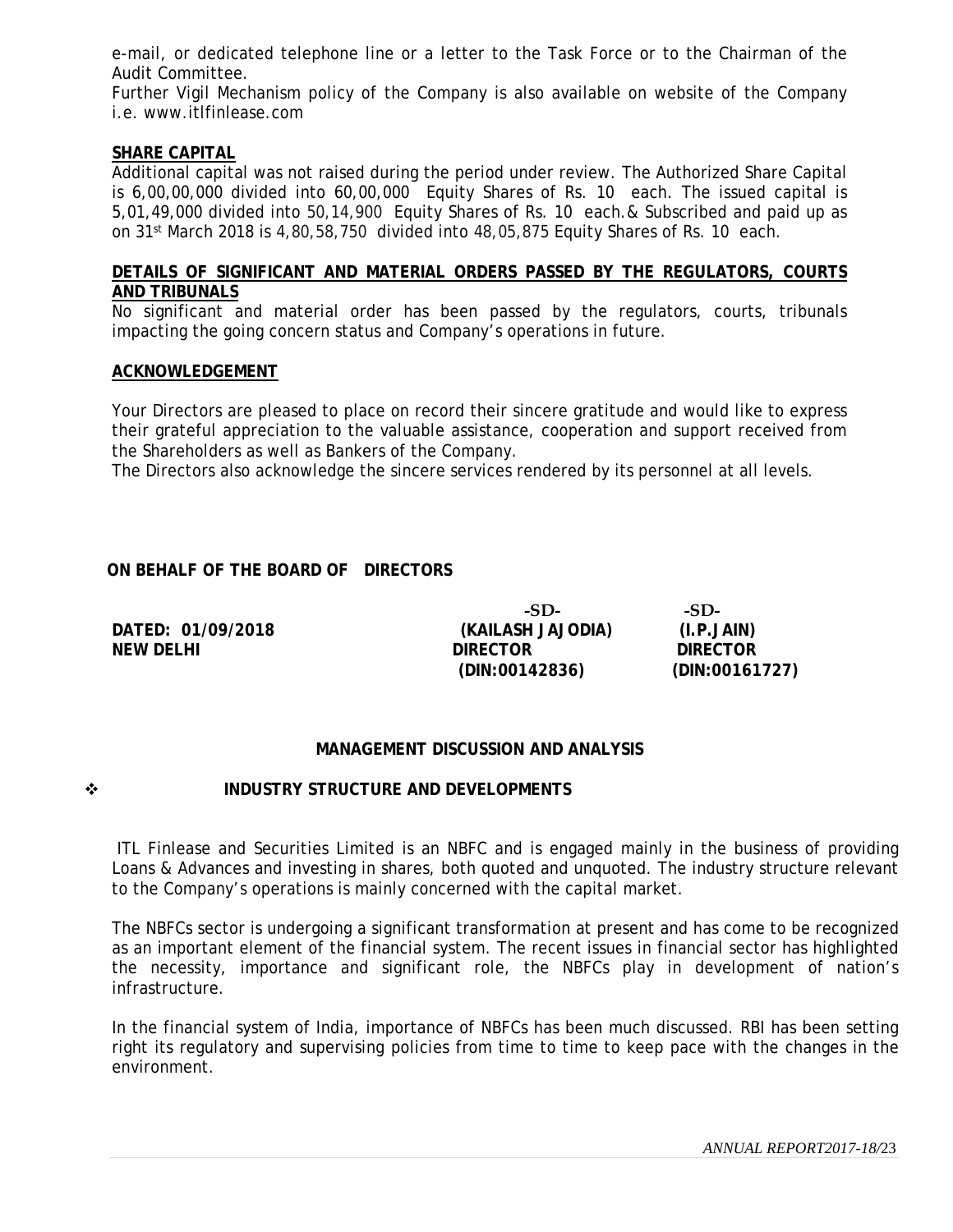NBFCs have been actively fuelling the growth of the economy – especially the infrastructure part of the economy and have been supplementing the Banking system effectively and thus enhancing competition and diversification in the financial sector

The NBFCs have attracted substantial investments during the recent years both from the retail and from the wholesale side. The growth also has been significant during this year. The NBFCs have been catalysts in accelerating the growth in the semi urban and rural areas. The projections made by RBI and other financial forecasts give substantial growth opportunities for the industry in the coming years.

## **BUSINESS OVERVIEW**

Your company being classified as a Loan Company is doing business of providing Loans & Advances and investing in shares, both quoted and unquoted. No further opportunity has come to diversify the business of the Company as business of financing is no more lucrative. However your board is in constant look out for the new business avenues which can be taken with the existing business.

## **OPPORTUNITIES AND THREATS**

Capital markets at present are going through turbulent times due to slow-down in domestic economy, slow-down in reforms, uncertain global, economic, environment crisis faced by a few countries in Europe, fluctuations in currency rates, etc. Although the inflation has remained steady during the year but it is still under pressure due to hike in petrol prices, burden of diesel subsidies, high fiscal deficit, etc. However, we feel that the opportunities will soon arise in the markets upon the corrective policies by the government and better fiscal management which will strengthen the economy.

The NBFC industry holds immense potential and the Government of India's increased focus towards Financial Inclusion has created various opportunities for existing NBFCs to leverage on their established customer base in rural areas. The recent steps by the Government of India to create Infrastructure for NBFC and to provide banking license for NBFCs is a positive signal. The above opportunities have made the Industry highly competitive with the emergence of new category of systematically important NBFCs. Along with existing local and Multinational players leading to tough competition within the industry.

## **SEGMENT-WISE PERFORMANCE**

The Company is into single reportable segment only.

## **❖ OUTLOOK**

Your Company is still in the process of consolidation and has not decided to enter into new field. It is exploring various business opportunities but nothing concrete has been derived. Barring unforeseen circumstances your directors hope to find some concrete business opportunity to expand the business of the Company.

## ❖ RISK AND CONCERN

Your Company at present is exposed to the normal industry risk factor of volatility in interest rate, economic cycle and credit risk. It has not yet decided its future course of activities. The impact of new activity, as when decided, will be known in the future.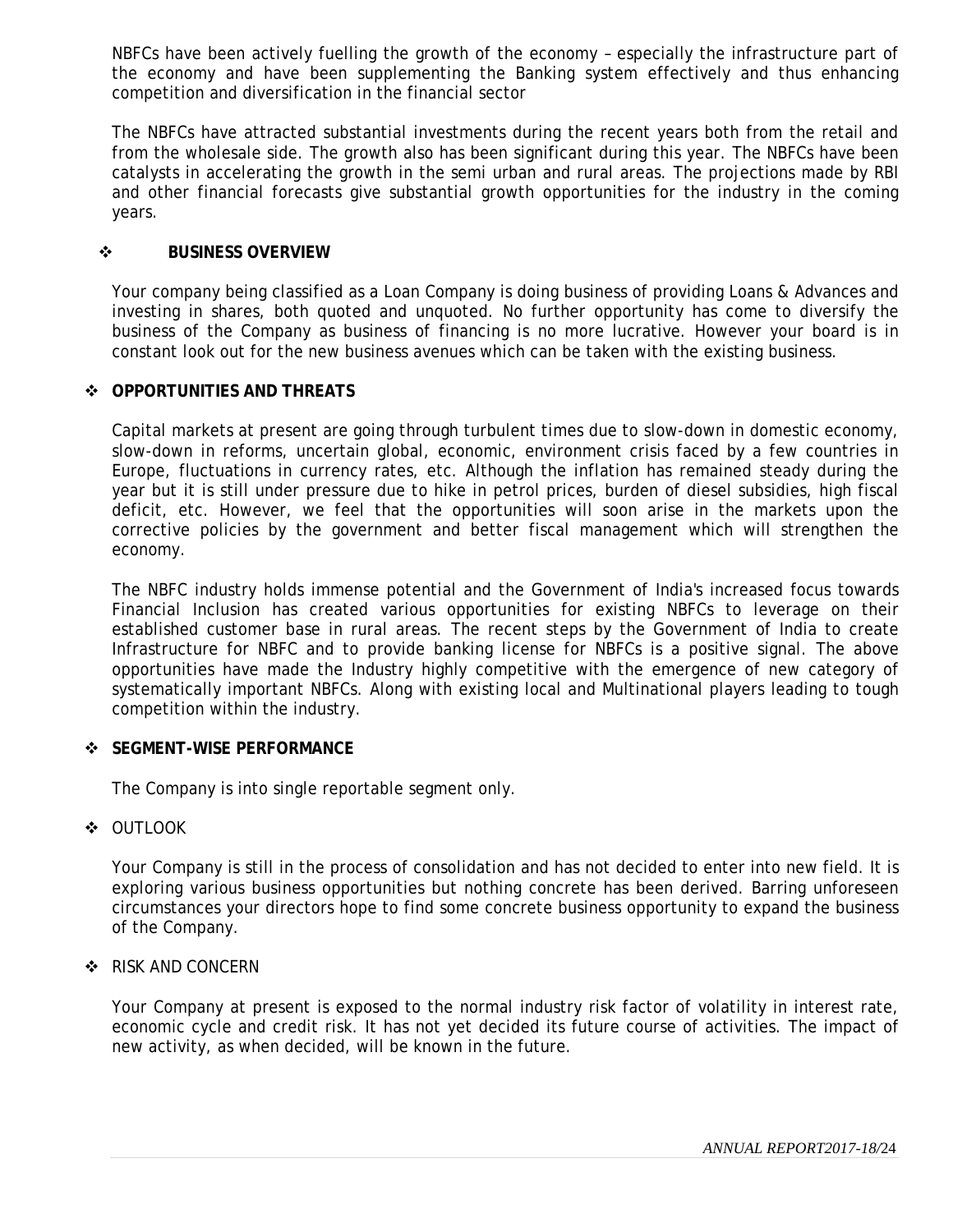## **ADEQUACY OF INTERNAL CONTROL**

The established Internal Control System of your Company are adequate to ensure that all the activities are monitored and controlled against any misuse or misappropriation of asset and that the transactions are authorized, recorded and reported correctly. More so, these internal control systems are regularly monitored by the audit committee of your Company and are improved upon on regular basis.

## DISCUSSION ON FINANCIAL PERFORMANCE WITH RESPECT TO OPERATIONAL PERFORMANCE

The brief on Financial Performance of the Company is already provided in the Boards' Report of the Company.

 $\div$  HUMAN RESOURCE DEVELOPMENT

The Company believes that its people are a key differentiator, especially in knowledge driven, competitive and global business environment. Adapting work culture to suit the dynamic balancing of people requirements and employee needs is an ongoing process. Our people are the company's greatest assets. Your company focuses on increasing the overall productivity per employee in the challenging market conditions. Men are the only active agent and acts as a catalyst in effective utilization of all other M's (Material, Machine and Money). The Board of Directors of your company would like to place on record their sincere appreciation for the efforts and contribution made by all the employees of the Company in the challenging environment. Your Directors take this opportunity to thank all employees for rendering impeccable services to every constituent of Company, customers and shareholders. The Company has a well-defined appraisal system to assess and reward the employees appropriately and also to gauge the potentials of the individuals.

## **❖** CAUTIONARY STATEMENT

Investors are cautioned that this discussion contains statements that involve risks and uncertainties. Words like anticipate, believe, estimate intend, will, expect and other similar expressions are intended to identify "Forward Looking Statements". The company assumes no responsibility to amend, modify or revise any forward looking statements, on the basis of any subsequent developments, information or events. Actual results could differ materially from those expressed or implied. Important factors that could make the difference to the Company's operations include cyclical demand and pricing in the Company's principal markets, changes in Government Regulations, tax regimes, economic developments within India and other incidental factors.

## ❖ APPRECIATION

Your Directors would like to express their sincere appreciation of the co-operation and assistance received from the shareholders, bankers and other government agencies during the year under review.

## **REPORT ON CORPORATE GOVERNANCE**

## **1**.**COMPANY'S PHILOSOPHY ON CODE OF GOVERNANCE**

M/s. ITL Finlease & Securities Limited believes in functioning in a transparent manner with the basic philosophy being to enhance the Shareholders' values, keeping in mind the needs and interest of the Shareholders. Your Company continues to follow procedures and practice in conformity with the code of Corporate Governance as enunciated in the Listing Agreement. Following disclosures set out the approach and commitment of the Company towards the Corporate Governance.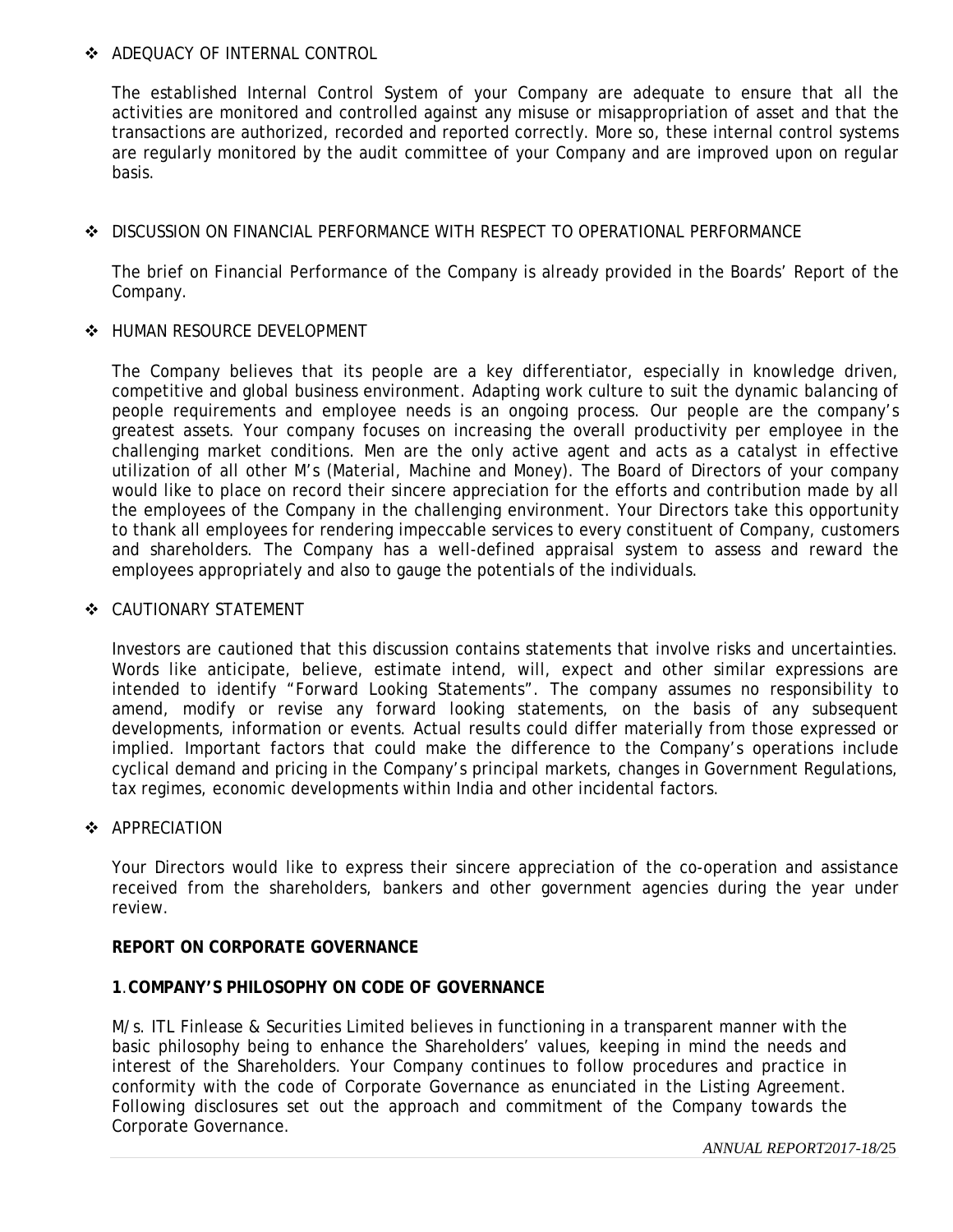## **a) Role of the Company Secretary in over all governance process**

The Company Secretary plays a key role in ensuring that the Board (including committees thereof) procedures are followed and regularly reviewed. The Company Secretary ensures that all relevant information, details and documents are made available to the Directors and senior management for effective decision-making at the meetings. The Company Secretary is primarily responsible to assist and advise the Board in the conduct of affairs of the Company, to ensure compliance with applicable statutory requirements and Secretarial Standards, to provide guidance to directors and to facilitate convening of meetings. She interfaces between the management and regulatory authorities for governance matters.

## **b) Observance of the Secretarial Standard issued by the Institute of Company Secretaries of India**

The Institute of Company Secretaries of India (ICSI), one of India's premier professional bodies, has issued Secretarial Standards on important aspects like Board meetings , General meetings, Payment of Dividend, Maintenance of Registers and Records, Minutes of Meetings, Transmission of Shares and Debentures, Passing of Resolutions by Circulation, Affixing of Common Seal and Board's Report. Company substantially adheres to these standards Mandatorily.

**c) Compliance** 

The Company Secretary, while preparing the agenda, notes on agenda and minutes of the meeting(s), is responsible for and is required to ensure adherence to all applicable laws and regulations, including the Companies Act, 2013 read with rules issued there under, as applicable and the Secretarial Standards recommended by the Institute of Company Secretaries of India.

**d) Compliance Officer** 

Mrs. Parul Srivastava , Company Secretary and Compliance Officer, is the Compliance Officer for complying with the various provisions , rules, regulations as applicable to the company.

e) **DIRECTORS PROFILE** A brief resume of Directors, nature of their expertise in specific functional areas and names of companies in which they hold Directorships, Memberships/ Chairmanships of Board Committees, and shareholding in the Company are provided in this Report.

## **BOARD OF DIRECTORS**

## **a) Composition of Board**

| S.NO | <b>NAME OF DIRECTORS</b> | <b>DESIGNATION</b>          |
|------|--------------------------|-----------------------------|
|      | MR.B.L.GUPTA             | NON EXECUTIVE DIRECTOR      |
|      | MR.KAILASH JAJODIA       | NON EXECUTIVE DIRECTOR      |
| ર    | MR.I.P.JAIN              | NON EXECUTIVE DIRECTOR      |
|      | MRS RADHIKA JAJODIA      | <b>EXECUTIVE DIRECTOR</b>   |
| 5    | MR.JUGAL ISHORE AGIWAL   | <b>INDEPENDENT DIRECTOR</b> |
|      | MR. DULI CHAND SHARMA    | INDEPENDENT DIRECTOR        |
|      | MR. SANT LAL             | INDEPENDENT DIRECTOR        |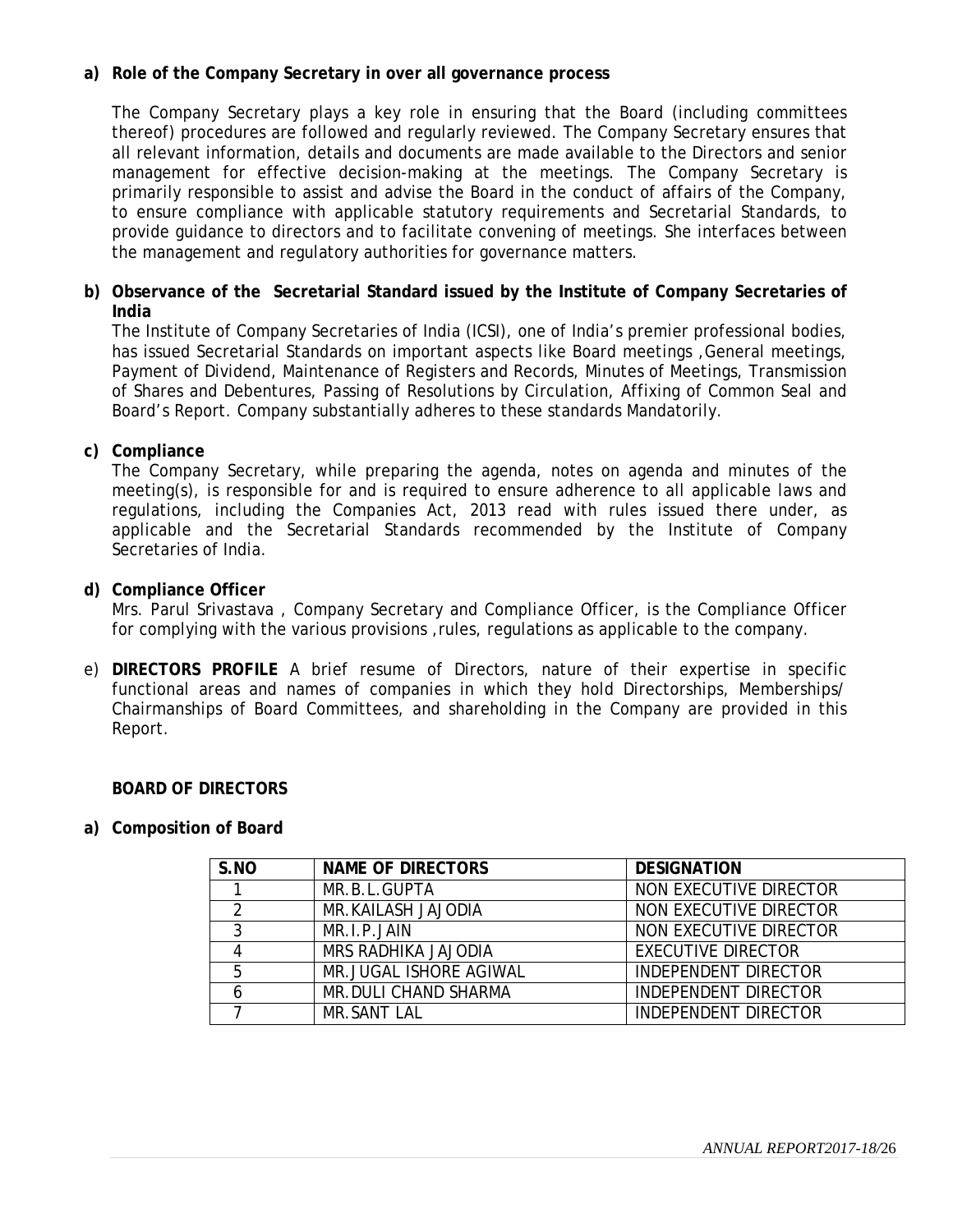## b**) Board Meetings**

 During the year, Twelve (12) Meetings of the Board of Directors were held respectively on 25/04/2017,11/5/2017,29/05/2017,31/05/2017,01/09/2017,11/09/2017,10/11/2017,01/12/2017 ,29/12/2017,10/02/2018,28/03/2018,31/03/2018.

| <b>OF</b><br><b>NAMES</b><br><b>THE</b><br><b>DIRECTORS</b> | CATEGORY/<br><b>POSITION</b> | <b>LAST</b><br><b>ANNUAL</b><br><b>GENERAL</b><br><b>MEETING</b><br><b>ATTENED</b> | <b>BOARD</b><br>0F<br>NO.<br><b>MEETINGS</b><br><b>OUT</b><br><b>ATTENDED</b><br><b>HELD</b><br>0F<br>12<br><b>THE</b><br><b>DURING</b><br><b>YEAR</b> | <b>THE</b><br>OF.<br>NO.<br><b>DIRECTORSHI</b><br>P HELD<br>- IN<br>THE OTHER<br><b>COMPANIES</b> | <b>COMMITTEE</b><br><b>POSITIONS</b><br><b>THE</b><br>HELD IN<br><b>OTHER</b><br><b>COMPANIES</b> |
|-------------------------------------------------------------|------------------------------|------------------------------------------------------------------------------------|--------------------------------------------------------------------------------------------------------------------------------------------------------|---------------------------------------------------------------------------------------------------|---------------------------------------------------------------------------------------------------|
| MR.B.L.GUPA                                                 | Promoter                     | <b>YES</b>                                                                         | 08                                                                                                                                                     | <b>NIL</b>                                                                                        | <b>NIL</b>                                                                                        |
| <b>MR.KAILASH</b><br><b>AIOOLAL</b>                         | Promoter                     | <b>YES</b>                                                                         | 11                                                                                                                                                     | <b>NIL</b>                                                                                        | <b>NIL</b>                                                                                        |
| MR.I.P.JAIN                                                 | Promoter                     | <b>YES</b>                                                                         | 11                                                                                                                                                     | <b>NIL</b>                                                                                        | <b>NIL</b>                                                                                        |
| <b>MRS.RADHIKA</b><br><b>AIOOLAL</b>                        | Executive<br>Director        | <b>YES</b>                                                                         | 08                                                                                                                                                     | <b>NIL</b>                                                                                        | <b>NIL</b>                                                                                        |
| <b>MR.JUGAL</b><br><b>KISHORE</b>                           | Independent<br>Director      | <b>YES</b>                                                                         | 03                                                                                                                                                     | <b>NIL</b>                                                                                        | <b>NIL</b>                                                                                        |
| <b>MR.RAKESH</b><br><b>TRIVEDI</b>                          | Independent<br>Director      | <b>YES</b>                                                                         | 03                                                                                                                                                     | <b>NIL</b>                                                                                        | <b>NIL</b>                                                                                        |
| <b>MR.RAMESH</b><br><b>KUMAR JAJODIA</b>                    | Independent<br>Director      | <b>YES</b>                                                                         | 03                                                                                                                                                     | <b>NIL</b>                                                                                        | <b>NIL</b>                                                                                        |

## **COMMITTEE(S) OF BOARD**

## **(i) Audit Committee**

The Audit Committee has been delegated with the powers and entrusted with the duties to oversee the Company's financial reporting process and adequacy of internal audit system, scope of the audit including observations of the Auditors, adequacy of internal audit system etc.

 Presently ,the Audit Committee consists of three Independent Directors namely Sh. Jugal Kishore (Chairman), Sh. Duli Chand Sharma (Member) and Sh. Sant Lal (Member). The Company Secretary of the Company acts as Secretary of the Committee.

During the Financial Year under Report, Six (6) Audit Committee meetings have taken place on:

- $\bullet$  27/05/2017,
- $\bullet$  29/05/2017,
- $\bullet$  1/09/2017,
- $\bullet$  11/09/2017,
- $\bullet$  10/11/2017,
- 10/02/2018

Composition of Audit Committee is as follows: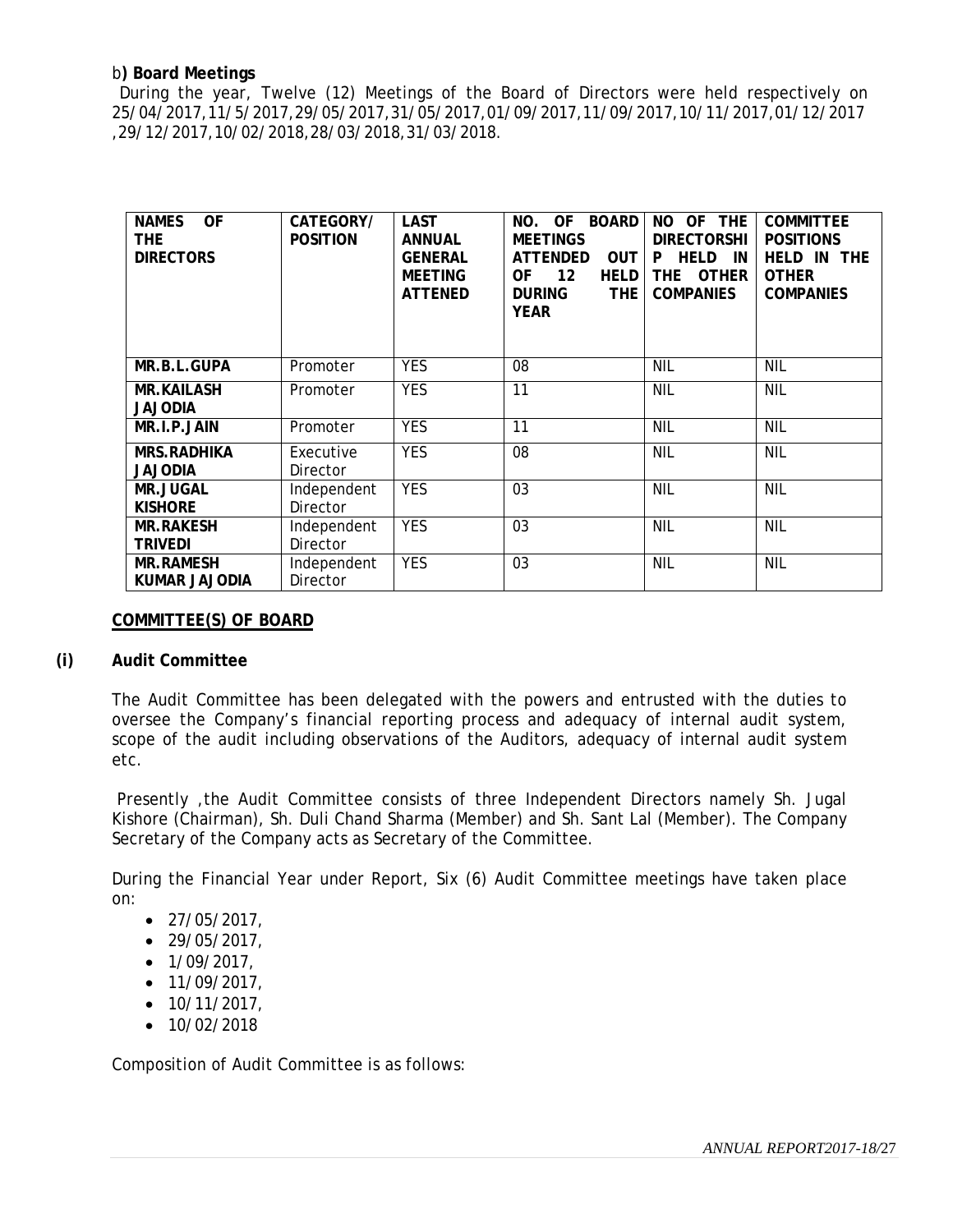| NAMES OF<br><b>THE</b><br><b>DIRECTORS</b> | CATEGORY/<br><b>POSITION</b> | <b>LAST</b><br><b>ANNUAL</b><br><b>GENERAL</b><br><b>MEETING</b><br><b>ATTENED</b> | NO. OF AUDIT<br><b>COMMITTEE</b><br><b>MEETINGS</b><br><b>ATTENDED OUT</b><br><b>HELD</b><br>ΟF<br>6<br><b>DURING</b><br><b>THE</b><br><b>YEAR</b> | <b>COMMITTEE</b><br><b>POSITIONS</b><br><b>HELD IN THE</b><br><b>OTHER</b><br><b>COMPANIES</b> |
|--------------------------------------------|------------------------------|------------------------------------------------------------------------------------|----------------------------------------------------------------------------------------------------------------------------------------------------|------------------------------------------------------------------------------------------------|
| <b>MR.JUGAL</b><br><b>KISHORE</b>          | Chairman                     | <b>YES</b>                                                                         | 06                                                                                                                                                 | <b>NIL</b>                                                                                     |
| <b>MR.RAKESH</b><br><b>TRIVEDI</b>         | Member                       | <b>YES</b>                                                                         | 06                                                                                                                                                 | <b>NIL</b>                                                                                     |
| <b>MR.RAMESH</b><br><b>KUMAR JAJODIA</b>   | Member                       | <b>YES</b>                                                                         | 06                                                                                                                                                 | <b>NIL</b>                                                                                     |

The composition and terms of reference of Audit Committee are in conformity with the SEBI (LODR) Regulations, 2015 and the Companies Act, 2013

The minutes of the meetings of the Audit Committee are placed before the Board for its information.

The Vigil Mechanism of the Company, which also incorporates a whistle blower policy in terms of the Listing Agreement, includes an Ethics & Compliance Task Force comprising senior executives of the Company. Protected disclosures can be made by a whistle blower through an e-mail, or dedicated telephone line or a letter to the Task Force or to the Chairman of the Audit Committee.

## **(ii) Stakeholders Relationship Committee**

The Stakeholders Relationship Committee has been delegated with the powers to approve and register transfer and/or transmission of shares, to issue the duplicate share certificates, to redress all types of grievances of the Shareholders/Investors relating to the transfer, transmission of shares and also relating to non-receipt of annual reports and declared dividends etc.

Presently, the Stakeholders Relationship Committee consists of three Independent Directors namely Sh. Jugal Kishore (Chairman), Sh. Duli Chand Sharma (Member) and Sh. Sant Lal (Member). The Company Secretary of the Company acts as Secretary of the Committee.

Information relating to Shareholders/Investors Complaints are regularly placed before the Committee. During the financial year under Review, Three (3) Investors'/Shareholders' Grievance Committee meetings have taken place on:

- **08/05/2017,**
- **27/06/2017,**
- **01/08/2017.**

Composition of Stakeholders Relationship Committee is as follows: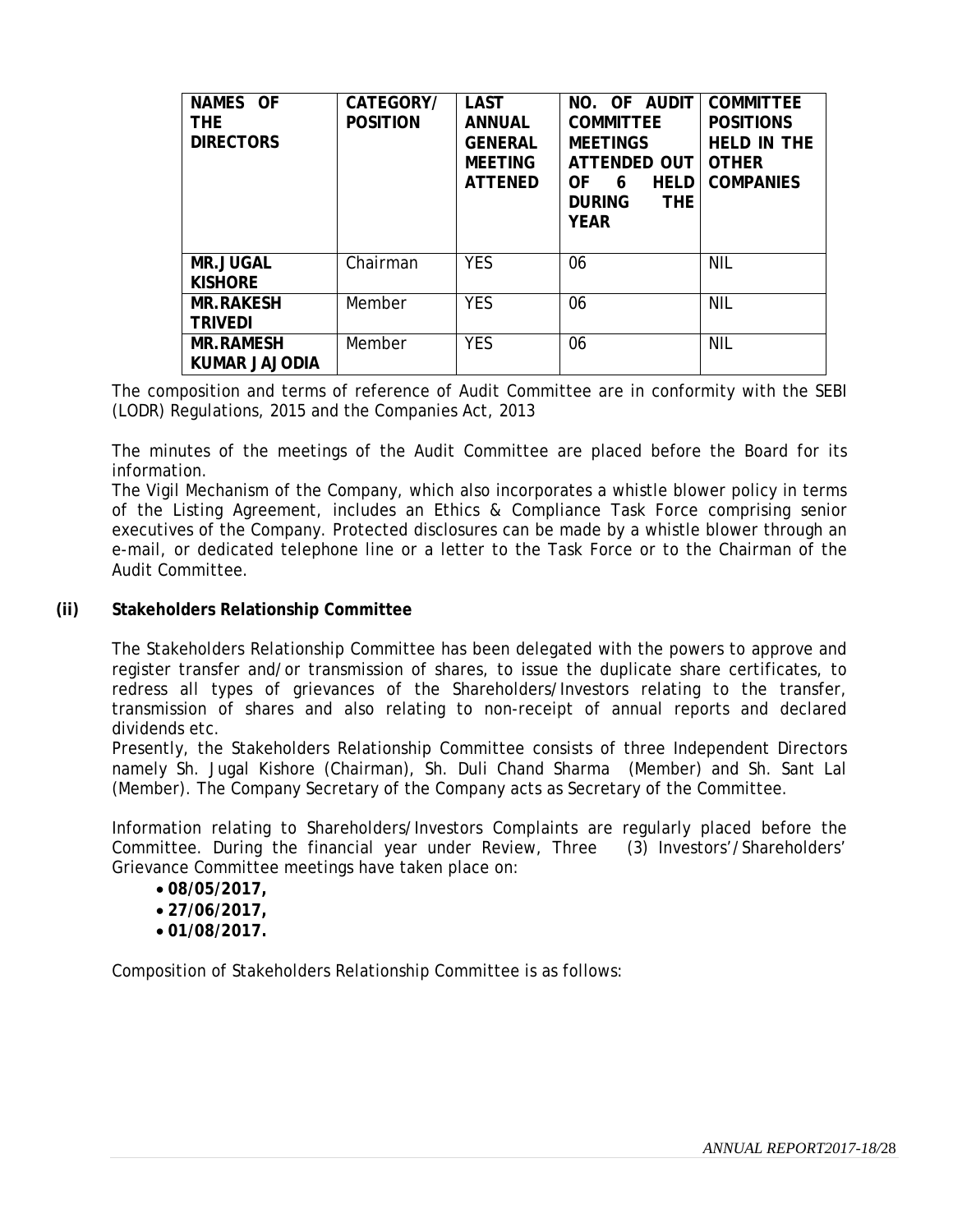| NAMES OF<br><b>THE</b><br><b>DIRECTORS</b> | CATEGORY/<br><b>POSITION</b> | <b>LAST</b><br><b>ANNUAL</b><br><b>GENERAL</b><br><b>MEETING</b><br><b>ATTENED</b> | NO.<br><b>OF</b><br><b>STAKEHOLDERS</b><br><b>RELATIONSHIP</b><br><b>COMMITTEE</b><br><b>MEETINGS</b><br>ATTENDED OUT<br>3<br><b>HELD</b><br>ΩF<br><b>DURING</b><br><b>THE</b><br><b>YEAR</b> | <b>COMMITTEE</b><br><b>POSITIONS</b><br><b>HELD IN THE</b><br><b>OTHER</b><br><b>COMPANIES</b> |
|--------------------------------------------|------------------------------|------------------------------------------------------------------------------------|-----------------------------------------------------------------------------------------------------------------------------------------------------------------------------------------------|------------------------------------------------------------------------------------------------|
| <b>MR.JUGAL</b><br><b>KISHORE</b>          | Chairman                     | <b>YES</b>                                                                         | 03                                                                                                                                                                                            | <b>NIL</b>                                                                                     |
| <b>MR.RAKESH</b><br><b>TRIVEDI</b>         | Member                       | <b>YES</b>                                                                         | 03                                                                                                                                                                                            | <b>NIL</b>                                                                                     |
| <b>MR.RAMESH</b><br><b>KUMAR JAJODIA</b>   | Member                       | <b>YES</b>                                                                         | 03                                                                                                                                                                                            | <b>NIL</b>                                                                                     |

The minutes of the Investors'/Shareholders' Grievance Committee are placed before the Board for its information

## (iii) **Remuneration Committee**

 The Remuneration Committee has been delegated with the powers to consider and approve all elements of remuneration package of all the directors i.e. salary, benefits, bonuses, stock options, pensions etc, to review at any point of time the service contracts or other terms of appointment of any or all of the directors and to consider and approve the applications to be made to the Central Government at any point of time for increase or otherwise, in the remuneration of the directors of the company with the approval of the Central Government.

Presently, the Remuneration Committee consists of three Independent Directors namely Sh. Jugal Kishore (Chairman), Sh. Duli Chand Sharma (Member) and Sh. Sant Lal (Member). During the financial year under Review, one (1) Remuneration Committee meeting has taken place on:

## **01/12/2017**

## **(iv) Details of the shareholders' complaints:**

| Sr. No.        | <b>Particulars</b>                                     | No. of Complaints |
|----------------|--------------------------------------------------------|-------------------|
| 1.             | Number of Investor Complaints pending at the beginning | NIL               |
|                | of the quarter (i.e., as on $01.01.2018$ )             |                   |
| 2.             | Number of Investor complaints received during the      | <b>NIL</b>        |
|                | quarter (01.01.2018- 31.03.2018)                       |                   |
|                | Through Registrar & Share Transfer Agents              |                   |
|                | Received directly by the company                       |                   |
| 3 <sub>1</sub> | Number of Investor complaints redressed during the     | NIL               |
|                | quarter (01.01.2018- 31.03.2018)                       |                   |
| 4.             | Number of Investor complaints remaining unresolved at  | <b>NIL</b>        |
|                | the end of the quarter $(i.e., as on 31.03.2018)$      |                   |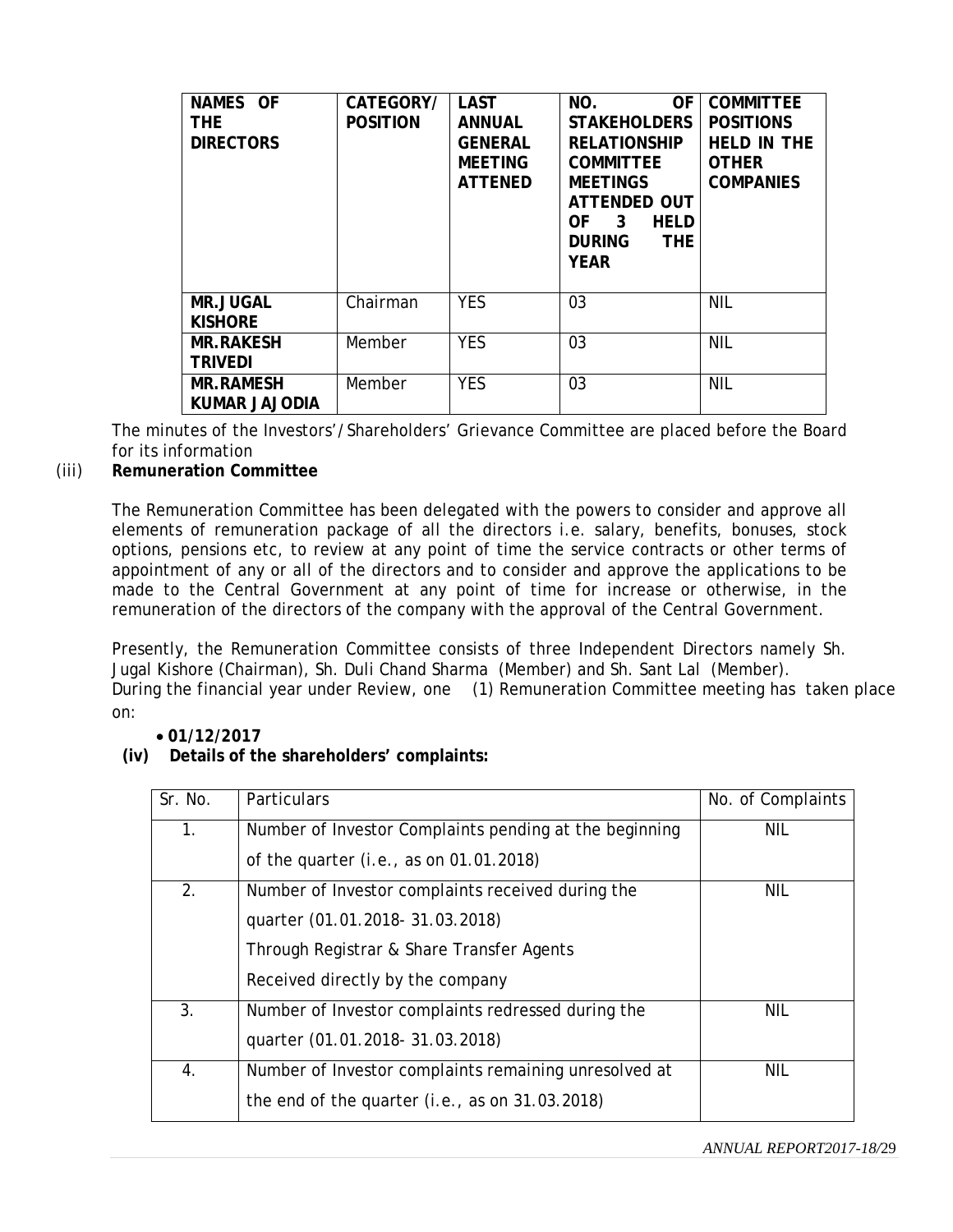## 4. **GENERAL BODY MEETINGS**

The details regarding venue and times of last three Annual General Meeting of the Company are given below:

| Date                | Venue                                | Time      |
|---------------------|--------------------------------------|-----------|
| $\sqrt{28.09.2016}$ | B-08, GD-ITL Tower, Netaji Subhash   | 10.00 A.M |
|                     | Place, Pitam Pura , New Delhi-110034 |           |
| 28.09.2017          | B-08, GD-ITL Tower, Netaji Subhash   | 10.00 A.M |
|                     | Place, Pitam Pura , New Delhi-110034 |           |
| 28.09.2018          | B-08, GD-ITL Tower, Netaji Subhash   | 10.00 A.M |
|                     | Place, Pitam Pura , New Delhi-110034 |           |

No Special Resolution was passed during the financial year 2017-2018. None of the business proposed to be transacted at the ensuing Annual General Meeting require passing of Special Resolution through Postal Ballot.

#### **5. DISCLOSURES**

During the year, there was no material/significant transaction with the directors, management, or relatives of directors etc. that may have any potential conflict with interest of the company at large. Also, no penalties by the Stock Exchanges or SEBI or any other Statutory Authority related to capital markets during the last three years.

## **6. GENERAL SHAREHOLDERS' INFORMATION**

|                       | 27 <sup>th</sup>                                    |  |  |
|-----------------------|-----------------------------------------------------|--|--|
|                       | <b>Annual General Meeting</b>                       |  |  |
| Date                  | 28 <sup>th</sup> day of September, 2018             |  |  |
| Day                   | Friday                                              |  |  |
| Time                  | 10.00 a.m.                                          |  |  |
| Venue                 | GD - ITL Tower, B - 08, Netaji Subhash Place,       |  |  |
|                       | Pitampura, Delhi - 110034                           |  |  |
| <b>Financial Year</b> | 2017 - 2018                                         |  |  |
| Date of Book Closure  | 26.09.2018 to 28.09.2018 (both days inclusive)      |  |  |
| Listing               | Presently the Securities of the Company is listed   |  |  |
|                       | with METROPOLITAN STOCK EXCHANGE OF INDIA           |  |  |
|                       |                                                     |  |  |
| Registrar & Share     | ALANKIT ASSIGNMENTS LIMITED deal with<br>all        |  |  |
| <b>Transfer Agent</b> | aspects of investor servicing relating to shares in |  |  |
|                       | both physical and demat form                        |  |  |
|                       |                                                     |  |  |
| 0f<br>Address         | 205-208, Anarkali Complex, Jhandewalan Extension,   |  |  |
| Registrar<br>&        | New Delhi -110055                                   |  |  |
| Transfer agent for    | Tel. 011 - 42541234, 011-42541960, Fax: 011 -       |  |  |
| Correspondance:       | 42541201                                            |  |  |
|                       |                                                     |  |  |
| E-mail                | rta@alankit.com                                     |  |  |

Distribution of Shareholding as on March 31, 2018 :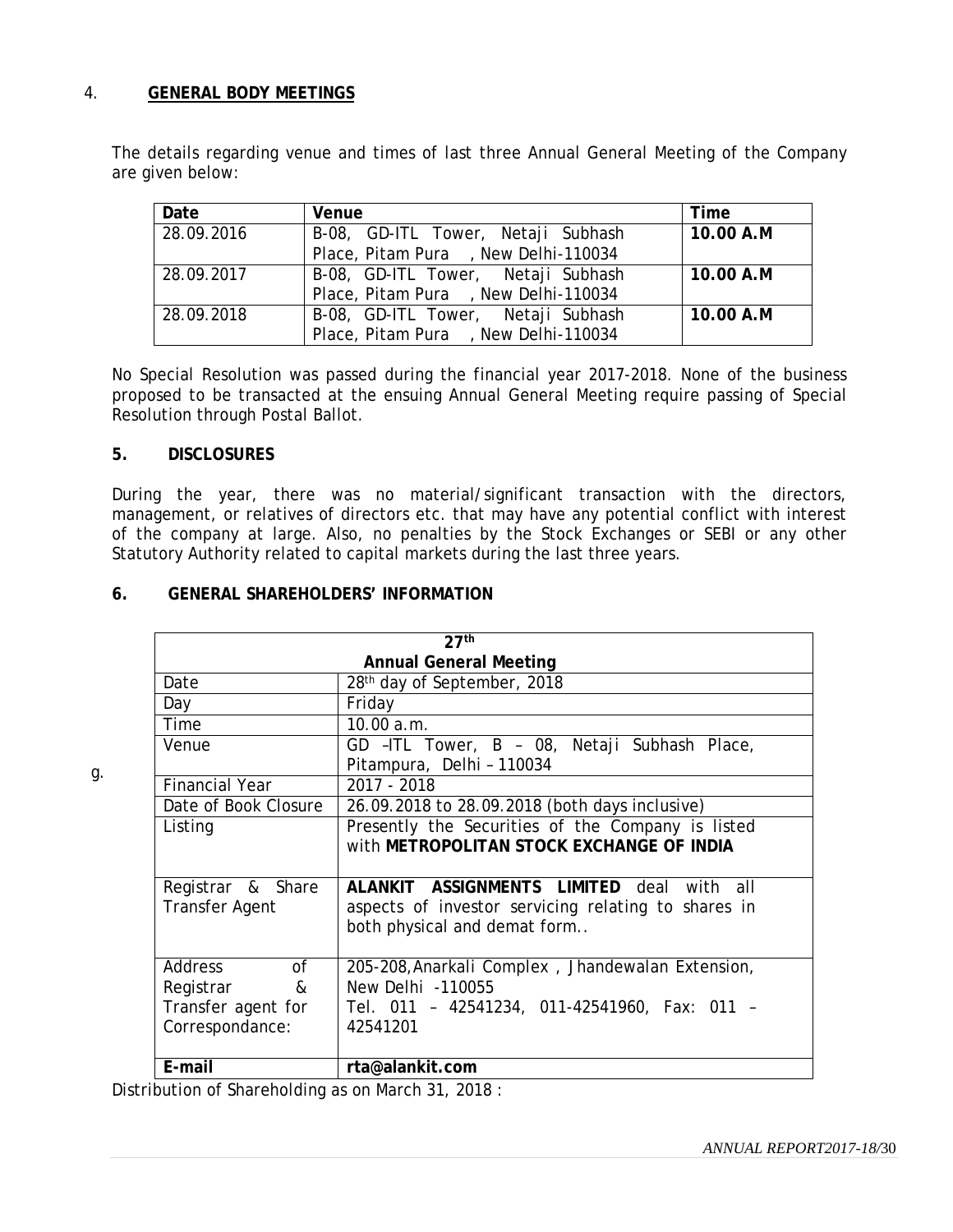| Category<br>code  | $\overline{of}$<br>Category<br>Shareholder                                           | Number<br>of<br>Sharehold<br>ers | <b>Total</b><br>Number<br>of Shares | As<br>a<br>Percen<br>tage of<br>$(A + B)$<br>$+ C$ |
|-------------------|--------------------------------------------------------------------------------------|----------------------------------|-------------------------------------|----------------------------------------------------|
| (A)<br>(1)<br>(2) | Shareholding<br>of<br>Promoter<br>&<br><b>Promoter Group</b><br>Indian<br>Foreign    | 44<br>$\overline{0}$             | 2725590                             | 54.35<br>$\Omega$                                  |
|                   | <b>Total Shareholding</b><br>Promoter<br><sub>of</sub><br>&<br><b>Promoter Group</b> | 44                               | 2725590                             | 54.35                                              |
| (B)<br>(1)<br>(2) | <b>Public Shareholding</b><br>Institutions<br>Non-Institutions                       | <b>Nil</b><br>1024               | Nil<br>2289310                      | <b>Nil</b><br>45.65                                |
|                   | Total<br>Public<br>Shareholding                                                      | 1024                             | 2289310                             | 45.65                                              |
| $\overline{C}$    | <b>Shares</b><br>held<br>by<br>Custodians<br>and<br>against<br>which<br>Depository   |                                  |                                     |                                                    |
| (1)               | Reciepts have been<br>issued                                                         | <b>Nil</b>                       | Nil                                 | Nil                                                |
| (2)               | Promoter<br>$\&$<br>Promoter group<br>Public                                         | Nil                              | Nil                                 | Nil                                                |
|                   | TOTAL $(A+B+C)$                                                                      | 1068                             | 5014900                             | 100                                                |
|                   |                                                                                      |                                  |                                     |                                                    |

## **7. MEANS OF COMMUNICATION**

Annual Report containing, inter alia, Audited Annual Accounts, Directors Report, Auditors Report and other important information is circulated to members and other entitled entities thereto.The Annual Report of the Company is also available on the website www.itlfinlease.com.

## **8. DECLARATION ON CODE OF CONDUCT**

In compliance with regulation 26(3) of the Listing Regulation, the Company has framed and adopted a code of conduct. The code is applicable to the members of the Board and Senior Management Personnel of the Companies All the members of the Board and Senior Management Personnel have confirmed compliance to the Code as on March 31, 2018.

**Declaration of Compliance with the Code of Conduct for Board of Directors and Senior Management Personnel**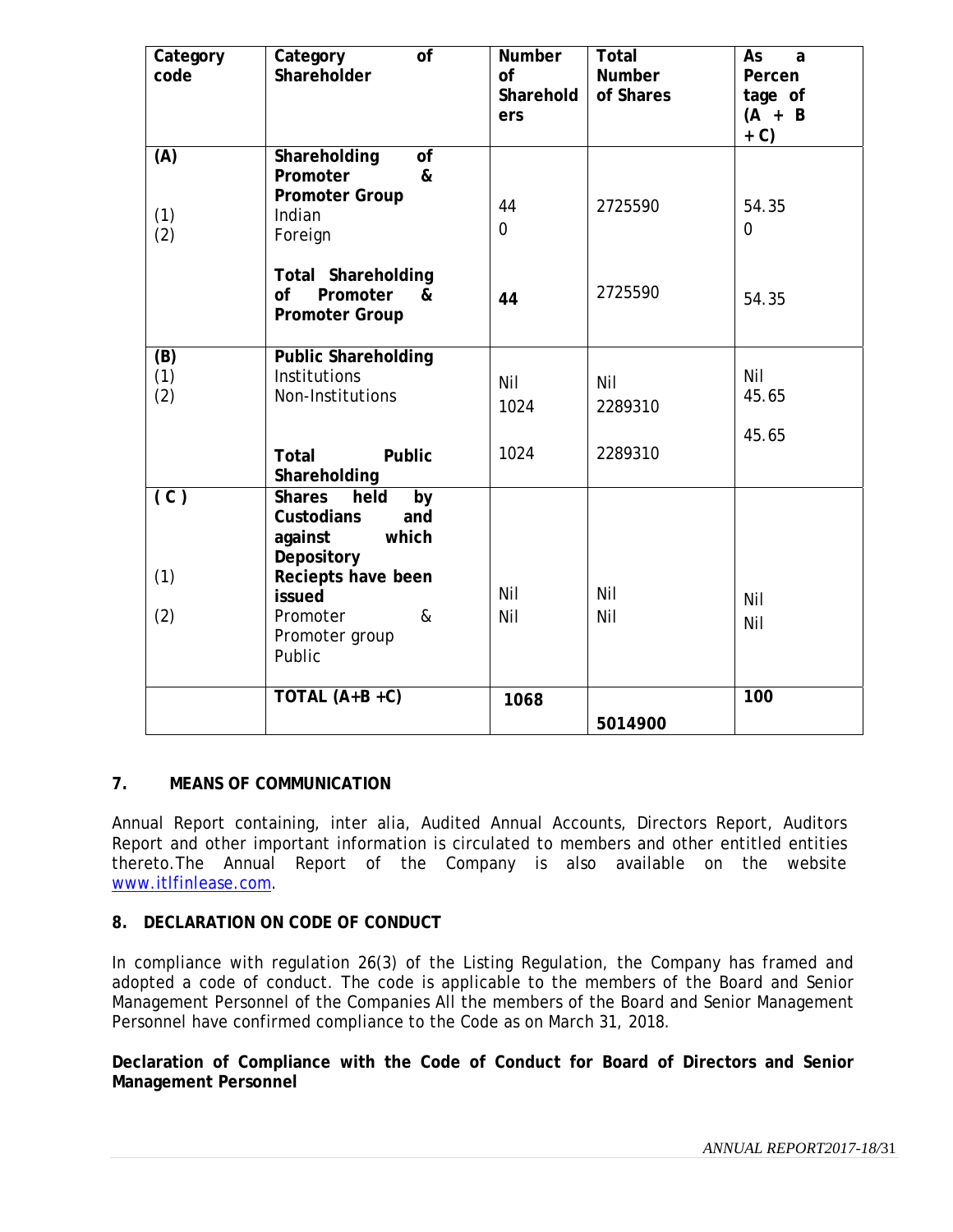I, Radhika Jajodia , Chief Executive Officer of the Company, hereby declare that pursuant to Regulation 26 (3) of SEBI (Listing Obligations and Disclosure Requirements) Regulations, 2015, the Board members and Senior Management personnel have given affirmation about their compliance with their respective Code of Conduct of the Company for the financial year ended March 31, 2018

**For ITL Finlease & Securities Ltd.** 

**Radhika Jajodia CEO** 

## **9. CFO CERTIFICATION:**

A certificate from Chief Executive Officer and Chief Financial Officer on the financial statements of the company and on the matters which were required to be certified according to the Regulation 17(8) read with Part B of Schedule II of Listing Regulations, was placed before the Board and accordingly confirmed to the Board that to the best of their knowledge and belief, the financial statements and cash flow statements present a true and fair view of the Company's affairs.

## **10. Payment of Listing Fees**

Annual Listing Fees for the year 2017-18 had been paid by the Company to **Metropolitan Stock Exchange of India.** 

## **11. DIRECTORS PROFILE**

**SHRI B.L.GUPTA** is 69years of age. He has worked as Tax & Financial Consultant for 20years from 1968 to 1987 .In 1987 he became Director of M/s INDUS TUBES LIMITED ,a group company of ITL Group .He is looking finance and Administration of the Company . He is also one of the promoter directors of ITL-Stock& Share Brokers Ltd.Currently he is working as Director of 8 companies .

**SHRI l.P. JAIN:** is 74 years of age and is a Commerce graduate, ln 1962 .He started his career as an Executive with Steel worth Ltd. In 1974 He joined Prakash Tubes Ltd. (Surya Roshni Ltd.) as a Executive Director and remained there upto 1987. In 1988 he promoted Indus Tubes Ltd and is looking after production and sales(lndustrial & Govt'). ln 1995 he ioined ITL as director. He is also one of the promoter directors of ITL-Stock& Share Brokers Ltd. Currently he is working as Director of 14 companies

**SHRI KAILASH JAJODIA** is 64 years of age ..Since 1975 he was looking after his family business of Government suppliers of cement ,hardware & paints to Government of Nagaland at Dimapur which was discontinues at 1987.1988 he became Director of Indus Tubes Limited. In 1991 he promoted lTL. He is also one of the promoter directors of ITL Stock & Share Brokers Ltd. he is working as Director 15 companies

**SHRI DULI CHAND SHARMA** is 51 years of age and is a Commerce graduate. He started his career as aFinancial Manager in reputed companies.

**SHRI SANT LAL** is 62 years of age. He started his career as a Marketing & Supervisor in many companies.

**SHRI JUGAL KISHORE AGIWAL** is 53 years of age. He has total 32 years of experience in finance and related work.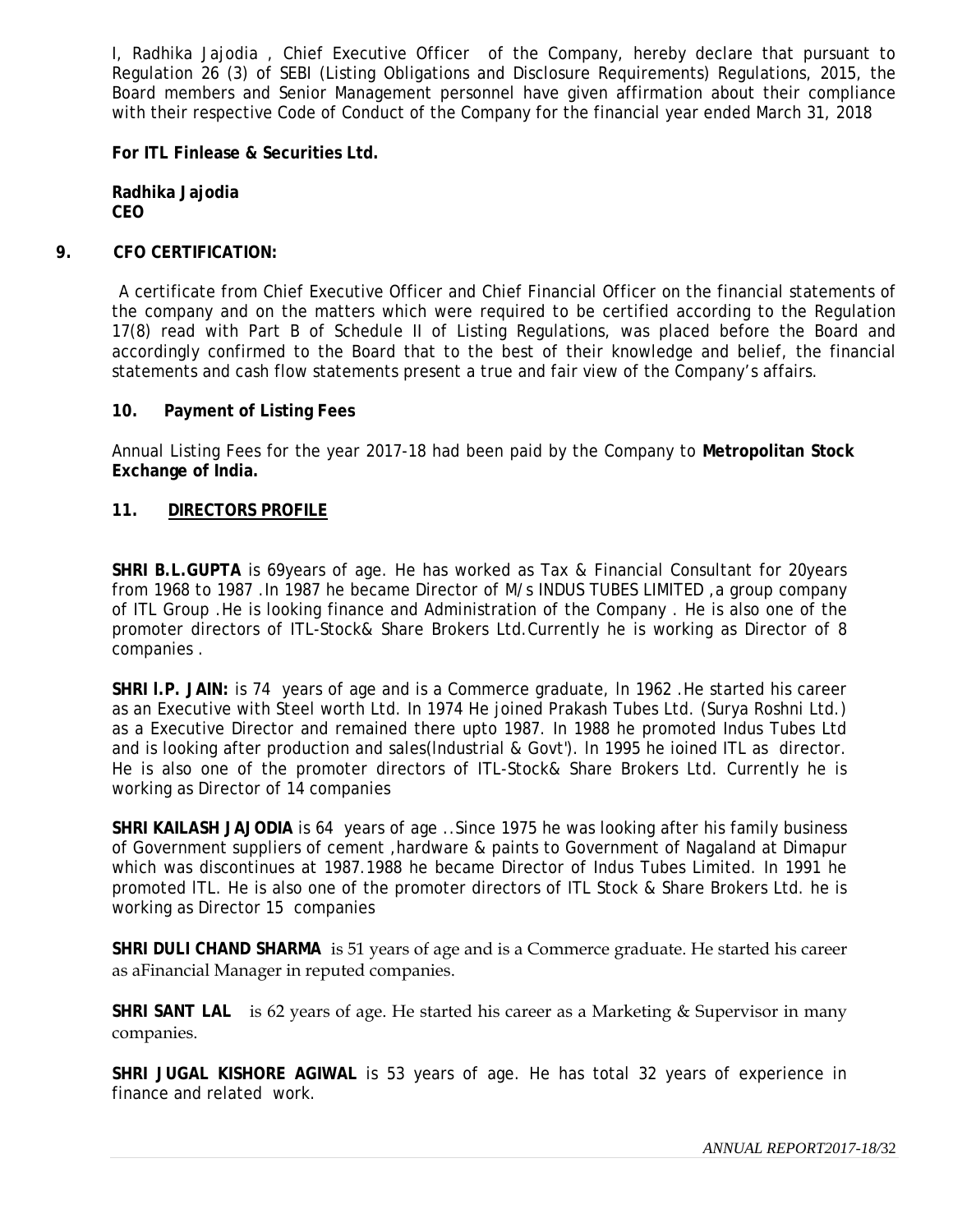**MRS. RADHIKA JAJODIA** is 36 years of age. She has total 7 years of experience as Chief executive Officer of the Company. She was appointed as Director in 2014.

## **FOR AND ON BEHALF OF THE BOARD OF DIRECTORS**

 **DATED 01/09/2018 (KAILASH JAJODIA) (I.P.JAIN) NEW DELHI DIRECTOR DIRECTOR** 

 **-SD- -SD-**

 **DIN:00142836 DIN:00161727**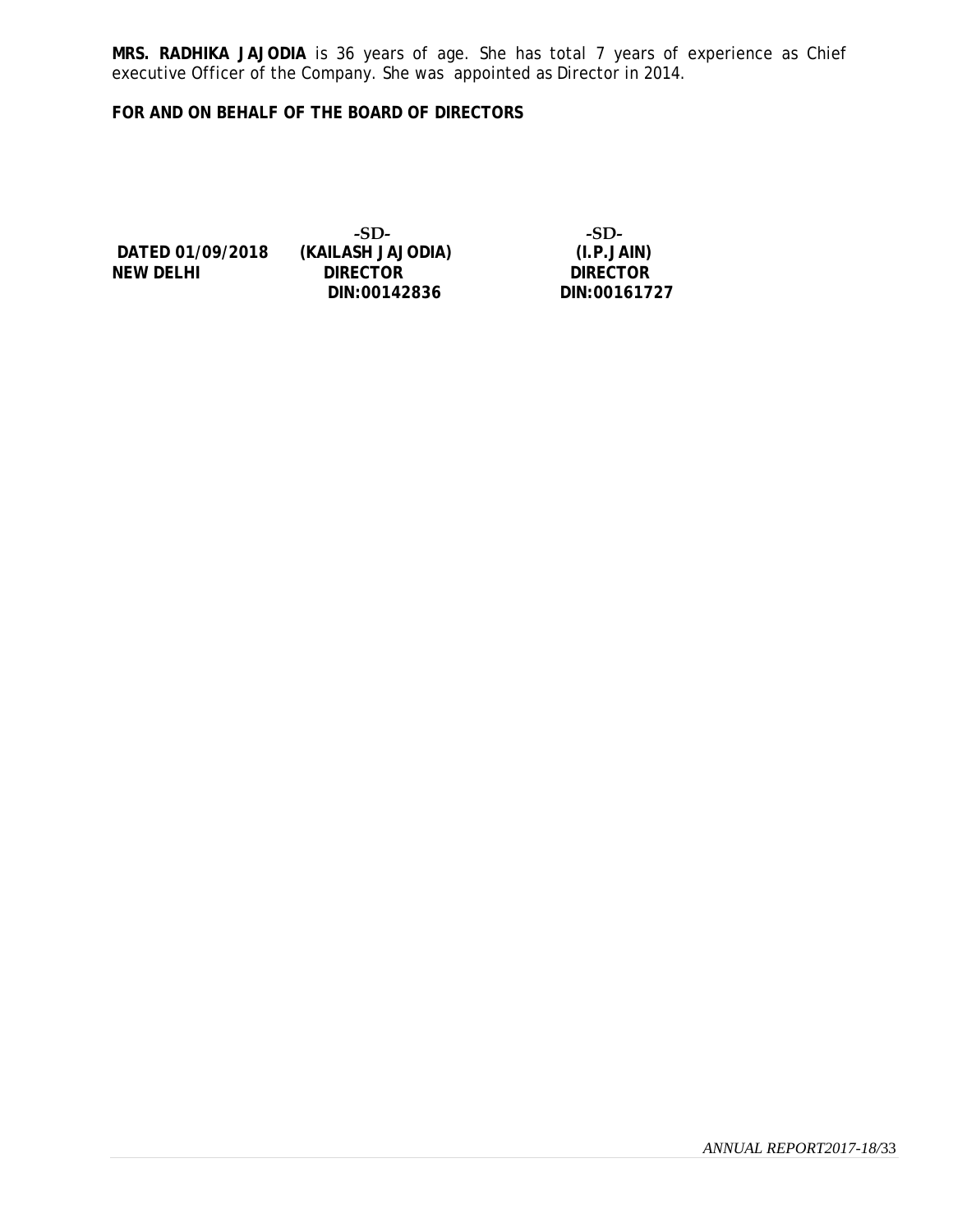# **Details of Loans:**

# **ANNEXURE-1**

| SL. No.          | Date        | <b>Details</b><br><b>of</b><br>of | Amount   | Purpose for which           | Time         |
|------------------|-------------|-----------------------------------|----------|-----------------------------|--------------|
|                  | making loan | <b>Borrower</b>                   |          | the loan is to be           | period for   |
|                  |             |                                   |          | utilized<br>by<br>the       | which it is  |
|                  |             |                                   |          | recipient                   | given        |
| 1.               | 31/03/2018  | <b>INDUS</b>                      | 55296373 | <b>FOR</b><br><b>NORMAL</b> | <b>SHORT</b> |
|                  |             | <b>TUBES</b>                      |          | <b>BUSINESS ACTIVITY</b>    | <b>TERM</b>  |
|                  |             | <b>LIMITED</b>                    |          |                             |              |
| 2.               | 31/03/2018  | <b>SIDDHARTHA</b>                 |          | <b>FOR</b><br><b>NORMAL</b> | <b>SHORT</b> |
|                  |             | <b>EAST P.LTD</b>                 | 2717480  | <b>BUSINESS ACTIVITY</b>    | <b>TERM</b>  |
| 3                | 31/03/2018  | <b>VASUDEVA</b>                   |          | <b>FOR</b><br><b>NORMAL</b> | <b>SHORT</b> |
|                  |             | <b>EDUCATION</b>                  |          | <b>BUSINESS ACTIVITY</b>    | <b>TERM</b>  |
|                  |             | AL                                |          |                             |              |
|                  |             | <b>FOUNDATIO</b>                  |          |                             |              |
|                  |             | <b>N SOCIETY</b>                  | 1085611  |                             |              |
| $\boldsymbol{4}$ | 31/03/2018  | <b>KALSON</b>                     |          | <b>FOR</b><br><b>NORMAL</b> | <b>SHORT</b> |
|                  |             | ENGG.IND.P.                       |          | <b>BUSINESS ACTIVITY</b>    | <b>TERM</b>  |
|                  |             | LTD                               | 2550178  |                             |              |

**Details of Investments:- NIL** 

**Details of Guarantee / Security Provided: NIL** 

# **FOR AND ON BEHALF OF THE BOARD OF DIRECTORS**

 **DATED 01/09/2018 (KAILASH JAJODIA) (I.P.JAIN)** 

 **-SD- -SD- NEW DELHI DIRECTOR**<br>DIN:00142836 DIN:00161727  **DIN:00142836 DIN:00161727**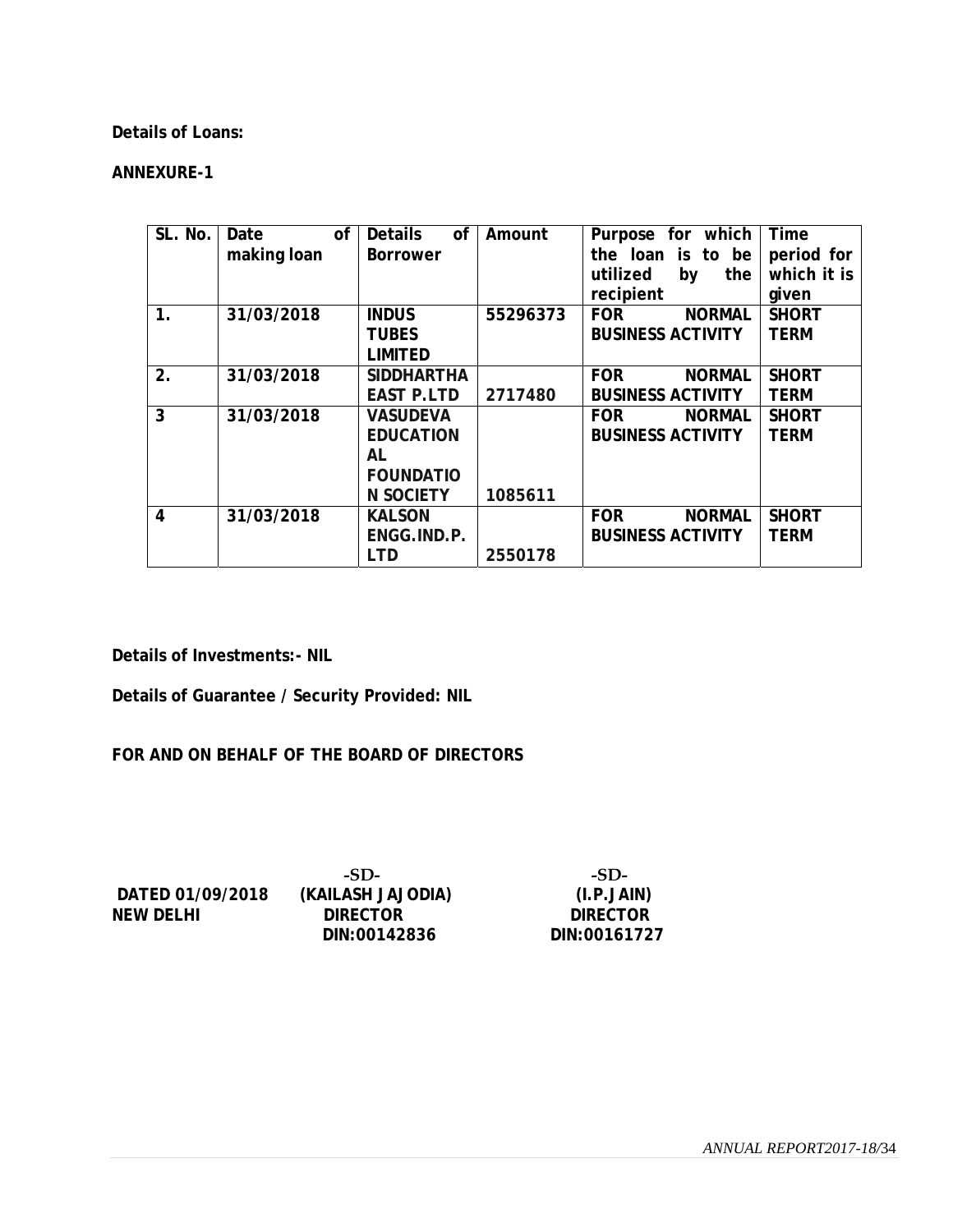**(Pursuant to clause (h) of sub-section (3) of section 134 of the Act and Rule 8(2) of the Companies (Accounts) Rules, 2014)** 

Form for disclosure of particulars of contracts/arrangements entered into by the company with related parties referred to in sub-section (1) of section 188 of the Companies Act, 2013 including certain arm's length transactions under third proviso thereto.

| Details of material contracts or arrangement or transactions at arm's length basis |  |  |
|------------------------------------------------------------------------------------|--|--|
|------------------------------------------------------------------------------------|--|--|

| S.No.          | Name of Related Party           | Relationship               |
|----------------|---------------------------------|----------------------------|
|                | <b>INDUS TUBES LIMITED</b>      | <b>ASSOCIATES</b>          |
| $\overline{2}$ | <b>Green Triveni Developers</b> | SIGNIFICANT INFLUENCE      |
| 3              | Vasudeva Educational            | SIGNIFICANT INFLUENCE      |
|                | <b>Foundation Society</b>       |                            |
| 4              | Kalsan Engineering              | SIGNIFICANT INFLUENCE      |
|                | Industries Private Limited      |                            |
| 5              | MR B.L GUPTA                    | <b>KMP</b>                 |
| 6              | MR.KAILASH JAODIA               | <b>KMP</b>                 |
|                | MR.I.P JAIN                     | <b>KMP</b>                 |
| 8              | MRS. RADHIKA JAJODIA            | RELATIVE OF DIRECTOR / KMP |
| 9              | MRS. SHIKHA JAIN                | RELATIVE OF DIRECTOR       |
| 10             | MRS. PARUL SRIVASTAVA           | <b>KMP</b>                 |
| 11             | <b>MR. ARUN MEHTA</b>           | <b>KMP</b>                 |

|                                                | Details of related party transactions during the year : |                          |                         |  |
|------------------------------------------------|---------------------------------------------------------|--------------------------|-------------------------|--|
| <b>NAME OF PARTY</b><br>Nature of transactions |                                                         | As at 31st<br>March 2018 | As at 31st March 2017   |  |
| Radhika Jajodia                                | Salary paid                                             | 12,60,000                | 1,148,400               |  |
| Arun Mehta                                     | Salary paid                                             | 2,62,985                 | 2,55,760                |  |
| Parul Srivastava                               | Salary paid                                             | 5,90,000                 | 4,88,400                |  |
| Sikha Jain                                     | Salary paid                                             | 7,20,000                 |                         |  |
| Treveni<br>Green<br>Developers                 | Interest debited                                        |                          | 90,313                  |  |
|                                                | <b>TDS</b>                                              |                          | 9,031                   |  |
|                                                | Loan received back                                      |                          | 2,198,458               |  |
| Indus Tubes Ltd.                               | Interest debited                                        | 4218192                  | 4,216,542               |  |
|                                                | <b>TDS</b>                                              | 421819                   | 421,654                 |  |
|                                                | Further Loan Given                                      | 1,60,00,000              |                         |  |
|                                                | Amount received back                                    | 4500000                  | 11,628,911              |  |
|                                                |                                                         |                          | ANNUAL REPORT2017-18/35 |  |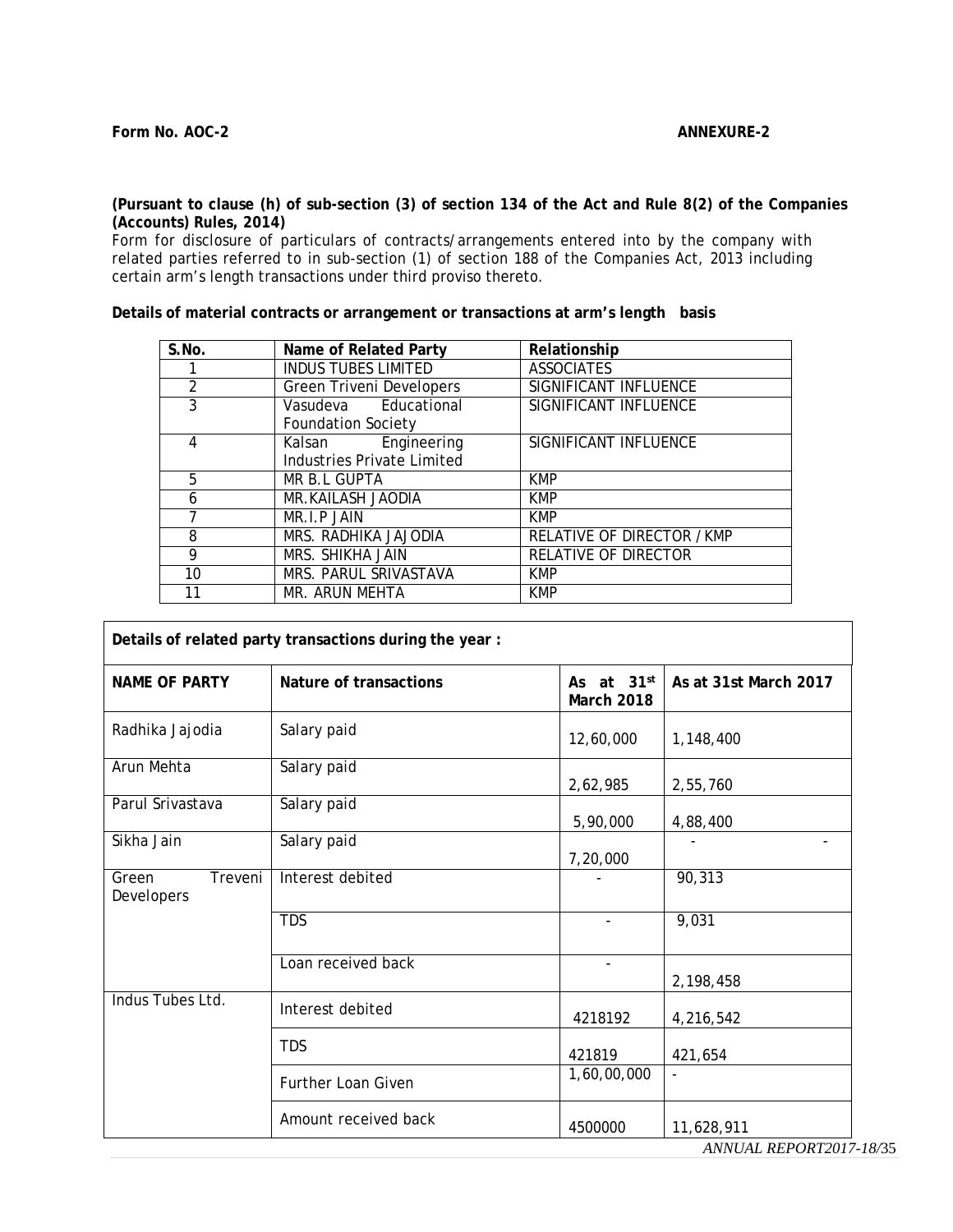| Vasudeva<br>Educational                                    | Interest debited     | 95,123                            | 18,027                |
|------------------------------------------------------------|----------------------|-----------------------------------|-----------------------|
| <b>Foundation Society</b>                                  | <b>TDS</b>           | 9,512                             | 1,803                 |
|                                                            | Amount received back | 5,00,000                          | 4,43,755              |
|                                                            | Loan Given           | 15,00,000                         |                       |
| Engineering<br>Kalsan<br>Private<br>Industries<br>Limited. | Loan given           | 25,00,000                         | $\blacksquare$        |
|                                                            | Loan received back   | $\blacksquare$                    | $\blacksquare$        |
|                                                            | Interest debited     | 55,753                            |                       |
|                                                            | <b>TDS</b>           | 5,575                             |                       |
| Outstanding balance<br>of related parties                  |                      |                                   |                       |
| Name of Party                                              |                      | at31st<br>As<br><b>March 2018</b> | As at 31st March 2017 |
| <b>Arun Mehta</b>                                          | Advance Salary       | 1,54,000                          | 1,96,000              |
|                                                            | Salary payable       | 19,480                            |                       |
| Parul Srivastva                                            | Salary payable       | 50,000                            |                       |
| Indus Tubes Ltd.                                           | Loan given           | 5,52,96,373                       | 40,000,000.00         |
| Vasudeva<br>Educational<br><b>Foundation Society</b>       | Loan given           | 10,85,611                         |                       |
| Engineering<br>Kalsan<br>Industries<br>Private<br>Limited. | Loan given           | 25,50,178                         |                       |

#### **FOR AND ON BEHALF OF THE BOARD OF DIRECTORS**

**DATED 01/09/2018 (KAILASH JAJODIA) (I.P.JAIN) NEW DELHI DIRECTOR DIRECTOR** 

 **-SD- -SD- DIN:00142836 DIN:00161727**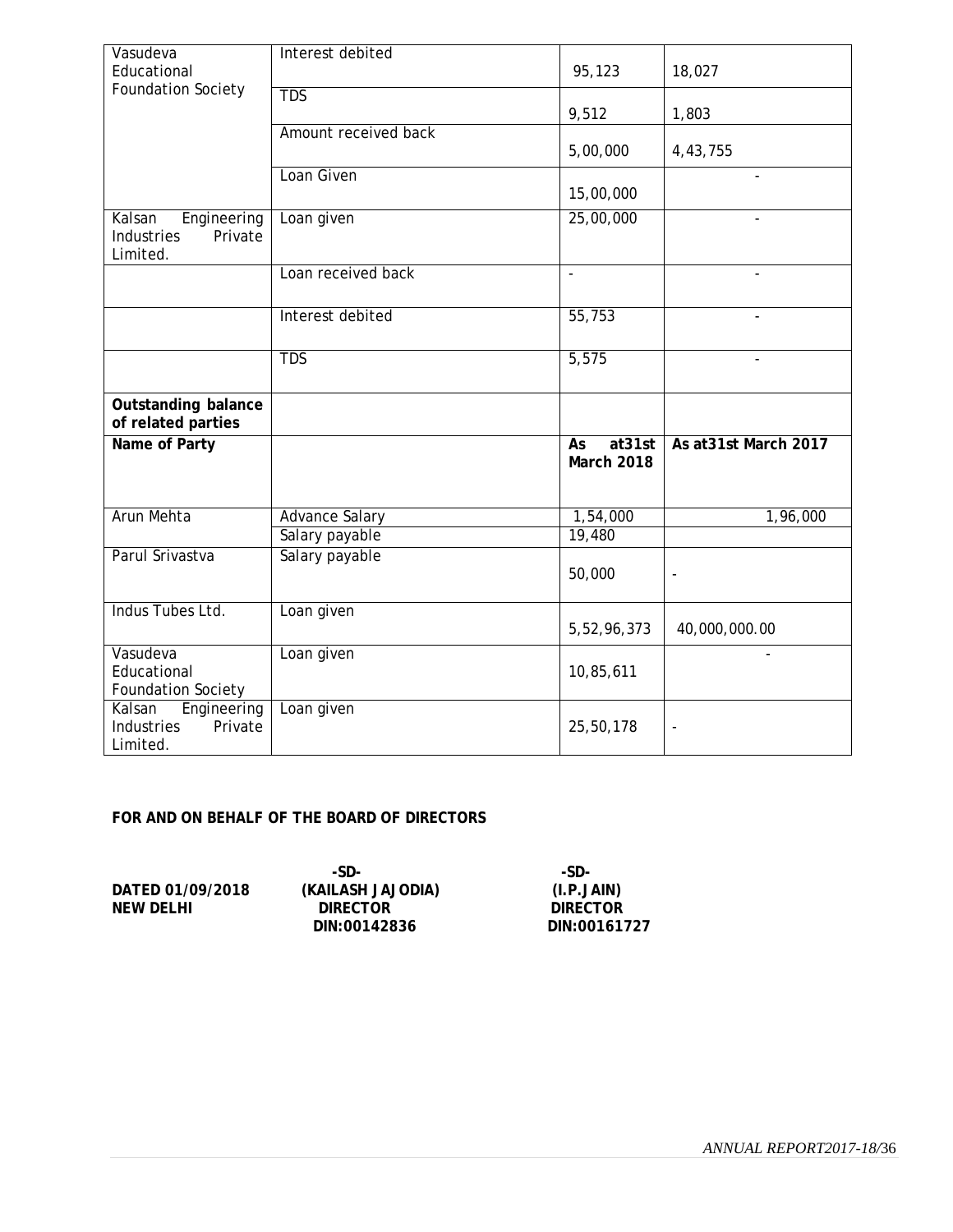### **FORM NO. MGT 9 ANNEXURE-3**

# **EXTRACT OF ANNUAL RETURN**

**As on financial year ended on 31.03.2018** 

**Pursuant to Section 92 (3) of the Companies Act, 2013 and rule 12(1) of the Company (Management & Administration) Rules, 2014.** 

I. REGISTRATION & OTHER DETAILS:

| <b>CIN</b>               | L65910DL1991PLC045090                               |  |  |  |
|--------------------------|-----------------------------------------------------|--|--|--|
| <b>Registration Date</b> | 25/07/1991                                          |  |  |  |
| Name of the Company      | ITL FINLEASE & SECURITIES LIMITED                   |  |  |  |
| Category/Sub-category    | Public Company / Limited by shares                  |  |  |  |
| of the Company           |                                                     |  |  |  |
| Address of<br>the        | B-08, GD-ITL<br>TOWER, NETAJI<br><b>SUBHASH</b>     |  |  |  |
| Registered office<br>&   | PLACE, PITAMPURA, DELHI-110034                      |  |  |  |
| contact details          | 011-27352981, E-mail-csitIfinlease@gmail.com        |  |  |  |
| listed<br>Whether        | <b>YES</b>                                          |  |  |  |
| company                  |                                                     |  |  |  |
| &<br>Address<br>Name,    | Alankit Assignments Limited,                        |  |  |  |
| contact details of the   | 205-208, Anarkali Complex, Jhandewalan Extension,   |  |  |  |
| Registrar & Transfer     | New Delhi 110055, Ph No-42541234, 42541960, E-mail: |  |  |  |
| Agent, if any.           | rta@alankit.com                                     |  |  |  |
|                          |                                                     |  |  |  |
|                          |                                                     |  |  |  |

II. **PRINCIPAL BUSINESS ACTIVITIES OF THE COMPANY (**All the business activities contributing 10 % or more of the total turnover of the company shall be stated)

| S. No.       | Name and Description of main                                                                                                                                                                                                                                                                                 | NIC Code of the | %<br>total<br>turnover of<br>to<br>the |
|--------------|--------------------------------------------------------------------------------------------------------------------------------------------------------------------------------------------------------------------------------------------------------------------------------------------------------------|-----------------|----------------------------------------|
|              | products / services                                                                                                                                                                                                                                                                                          | Product/service | company                                |
| $\mathbf{1}$ | The Company is Non-Banking<br>(NBFC)<br>Company<br>Finance<br>registered with Reserve Bank<br>India<br>(RBI)<br>οf<br>with<br>registeration<br>no.<br>14.00033.The<br>Company<br>is<br>engaged in trading in securites<br>and provides loans and leasing<br>& financial services to other<br>establishments. | 0807            | 100                                    |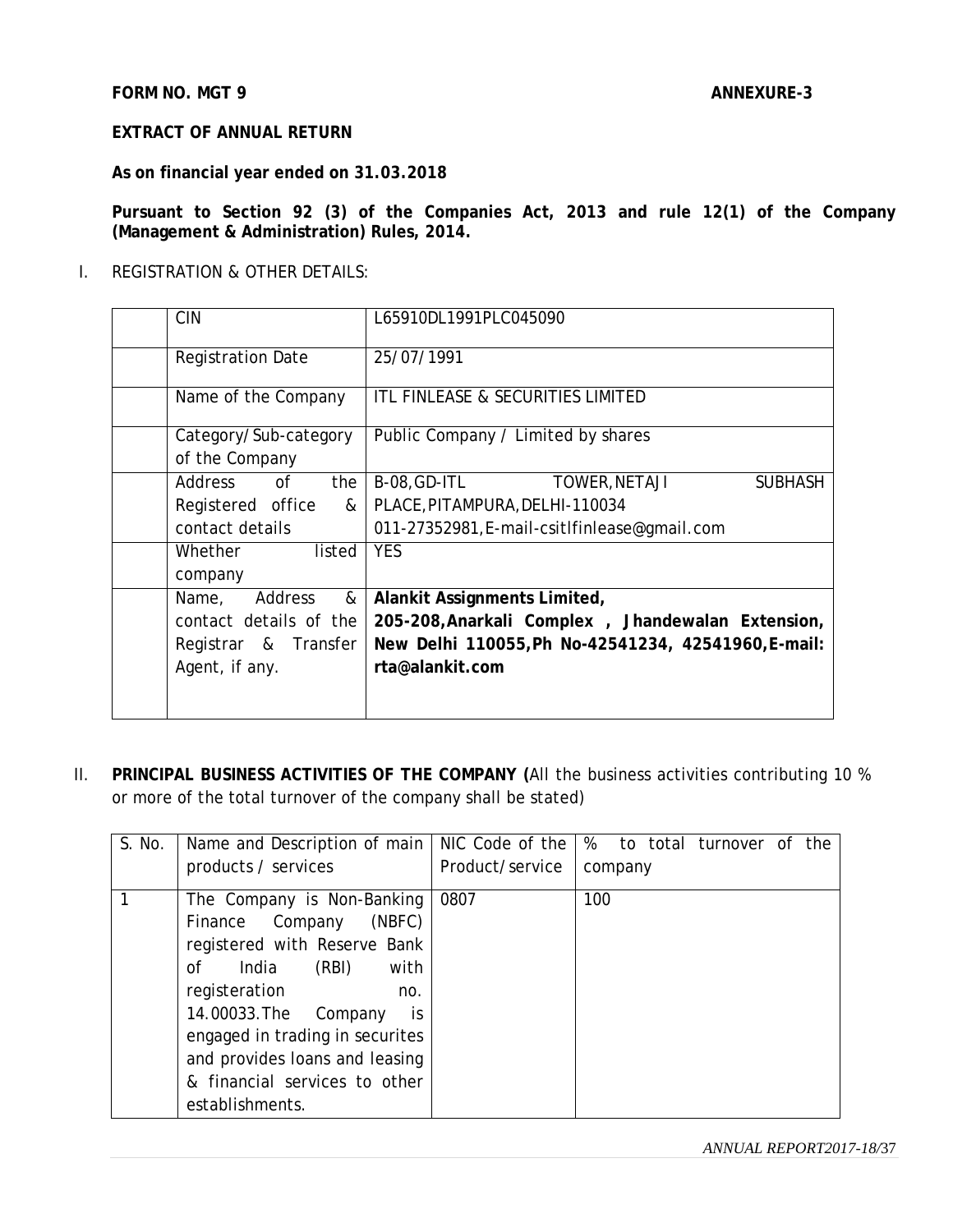**III. PARTICULARS OF HOLDING, SUBSIDIARY AND ASSOCIATE COMPANIES -**

**All the business activities contributing 10 % or more of the total turnover of the company shall be stated:- Not Applicable**

| SI. No. Name and Description of | NIC Code of     | $\%$<br>total<br>to |  |
|---------------------------------|-----------------|---------------------|--|
| main products / services        | Product/<br>the | turnover of the     |  |
|                                 | service         | company             |  |
|                                 |                 |                     |  |
|                                 |                 |                     |  |
|                                 |                 |                     |  |

III. **VI. SHARE HOLDING PATTERN (Equity Share Capital Breakup as percentage of Total Equity)** Category-wise Share Holding

| of<br>Category<br><b>Shareholders</b> |                          |                          | No. of Shares held at the beginning<br>of the year[As on 31-March-2017] |                                                            | No. of Shares held at the end of the<br>year[As on 31-March-2018] |                          |                          |                                                              | $\frac{0}{0}$<br>Chan           |
|---------------------------------------|--------------------------|--------------------------|-------------------------------------------------------------------------|------------------------------------------------------------|-------------------------------------------------------------------|--------------------------|--------------------------|--------------------------------------------------------------|---------------------------------|
|                                       | Dema<br>t                | Physic<br>al             | Total                                                                   | $\overline{\%}$<br><sub>of</sub><br>Total<br><b>Shares</b> | Demat                                                             | Physical                 | Total                    | $\overline{\%}$<br>$\overline{of}$<br>Total<br><b>Shares</b> | ge<br>duri<br>ng<br>the<br>year |
| A. Promoter s                         |                          |                          |                                                                         |                                                            |                                                                   |                          |                          |                                                              |                                 |
| $(1)$ Indian                          |                          |                          |                                                                         |                                                            |                                                                   |                          |                          |                                                              |                                 |
| Individual/<br>a)                     | $\frac{1}{2}$            | 137649<br>0              | 1376490                                                                 |                                                            |                                                                   | 17100                    | 1549290                  |                                                              |                                 |
| <b>HUF</b>                            |                          |                          |                                                                         | 27.44                                                      | 1532190                                                           |                          |                          | 30.89                                                        | 3.45                            |
| b) Central Govt                       |                          | $\blacksquare$           | $\overline{a}$                                                          |                                                            |                                                                   |                          | $\blacksquare$           |                                                              |                                 |
| c) State Govt(s)                      |                          | $\overline{\phantom{a}}$ | $\overline{\phantom{a}}$                                                | $\overline{\phantom{m}}$                                   | $\overline{\phantom{a}}$                                          | $\blacksquare$           | $\overline{\phantom{a}}$ | $\frac{1}{2}$                                                | $\overline{\phantom{a}}$        |
| d) Bodies Corp.                       |                          | 117630<br>0              | 1176300                                                                 | 23.46                                                      | 1176300                                                           |                          | 1176300                  | 23.46                                                        | 0%                              |
| e) Banks / FI                         | $\overline{\phantom{a}}$ | $\blacksquare$           | $\blacksquare$                                                          | $\overline{a}$                                             | L.                                                                | $\overline{\phantom{a}}$ | $\blacksquare$           |                                                              | $\overline{\phantom{a}}$        |
| f)<br>Any                             | $\overline{\phantom{a}}$ |                          |                                                                         |                                                            |                                                                   |                          |                          |                                                              |                                 |
| other(Partnersh                       |                          |                          |                                                                         |                                                            |                                                                   |                          |                          |                                                              |                                 |
| ip firm)                              |                          |                          |                                                                         |                                                            | $\overline{\phantom{a}}$                                          |                          |                          |                                                              |                                 |
| <b>Total</b>                          |                          |                          |                                                                         |                                                            |                                                                   |                          |                          |                                                              |                                 |
| shareholding of<br>Promoter (A)       |                          | 25527<br>90              | 255279<br>0                                                             | 50.90                                                      | 270849<br>$\mathbf 0$                                             | 17100                    | 2725590                  | 54.35                                                        | 3.45                            |
|                                       |                          |                          |                                                                         |                                                            |                                                                   |                          |                          |                                                              |                                 |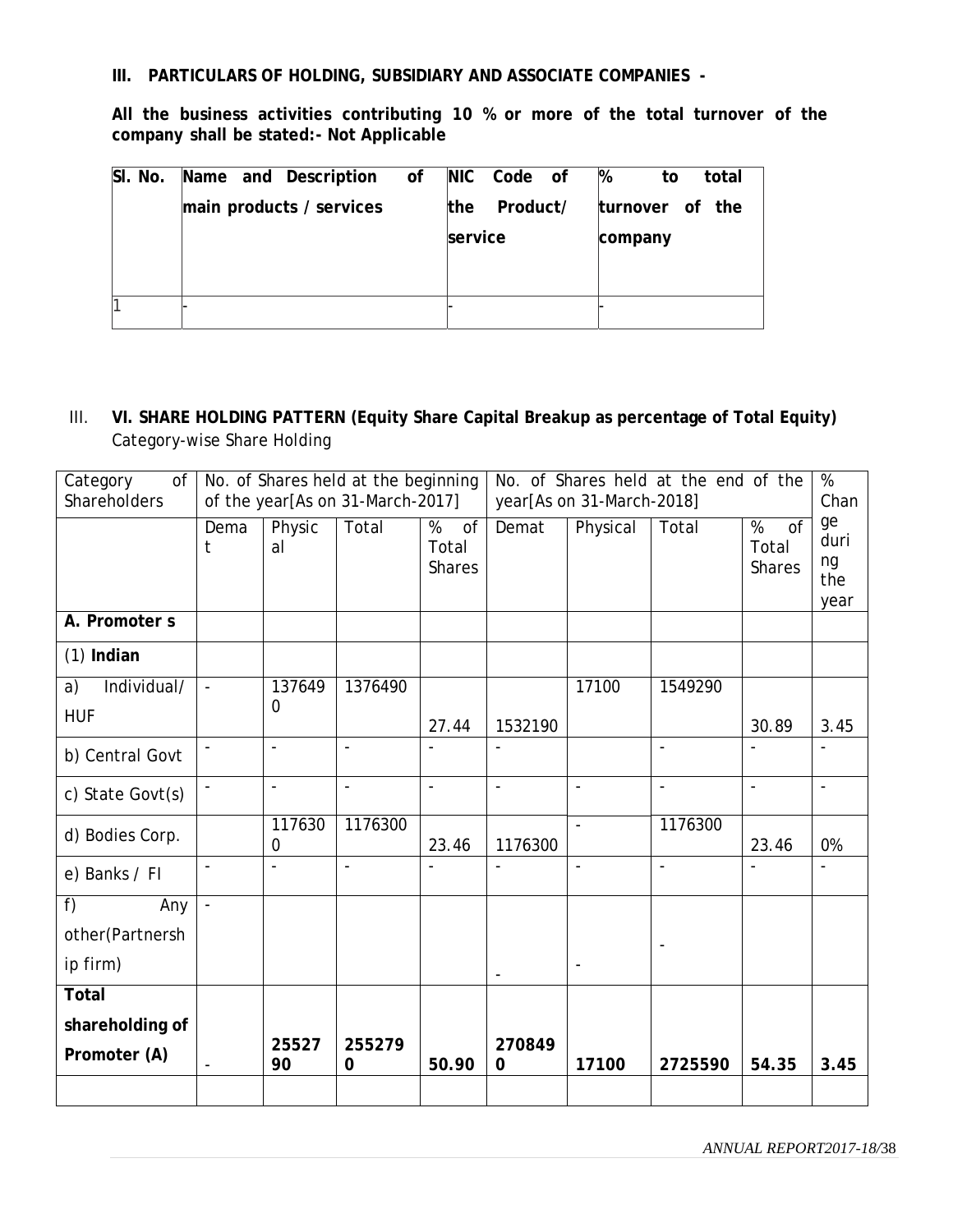| Public<br><b>B.</b>                  |                              |                                    |                          |                              |                                            |                                    |                                        |                          |                                      |
|--------------------------------------|------------------------------|------------------------------------|--------------------------|------------------------------|--------------------------------------------|------------------------------------|----------------------------------------|--------------------------|--------------------------------------|
| Shareholding                         |                              |                                    |                          |                              |                                            |                                    |                                        |                          |                                      |
| 1. Institutions                      |                              |                                    |                          |                              |                                            |                                    |                                        |                          |                                      |
| a) Mutual Funds                      |                              |                                    | $\overline{\phantom{m}}$ | $\overline{\phantom{a}}$     | $\overline{\phantom{a}}$                   | $\overline{\phantom{a}}$           | $\overline{a}$                         |                          | $\overline{\phantom{0}}$             |
| b) Banks / FI                        |                              | $\overline{a}$                     | $\overline{\phantom{m}}$ | $\qquad \qquad \blacksquare$ | $\overline{\phantom{a}}$                   |                                    | $\overline{a}$                         |                          | ÷,                                   |
| c) Central Govt                      |                              | $\overline{\phantom{a}}$           | $\overline{\phantom{m}}$ | $\overline{a}$               | $\overline{\phantom{a}}$                   | $\blacksquare$                     | $\overline{\phantom{a}}$               | $\blacksquare$           | $\overline{\phantom{a}}$             |
| d) State Govt(s)                     |                              |                                    |                          | $\overline{a}$               | $\overline{a}$                             |                                    |                                        |                          | $\overline{a}$                       |
| Venture<br>e)                        |                              |                                    |                          |                              |                                            |                                    |                                        |                          |                                      |
| Capital Funds                        |                              | $\overline{\phantom{a}}$           | $\overline{\phantom{a}}$ | $\overline{a}$               | $\overline{\phantom{a}}$                   | $\overline{\phantom{a}}$           | $\overline{\phantom{a}}$               | $\overline{\phantom{a}}$ | $\overline{a}$                       |
| f)<br>Insurance                      |                              |                                    |                          |                              |                                            |                                    |                                        |                          |                                      |
| Companies                            |                              | $\overline{\phantom{a}}$           | $\overline{\phantom{a}}$ | $\overline{a}$               | $\overline{\phantom{a}}$                   |                                    | $\overline{\phantom{a}}$               |                          | $\overline{\phantom{a}}$             |
| $g)$ FIIs                            |                              |                                    |                          | $\blacksquare$               | $\overline{\phantom{a}}$                   |                                    | $\qquad \qquad -$                      |                          | $\overline{\phantom{0}}$             |
| Foreign<br>h)                        |                              |                                    |                          |                              |                                            |                                    |                                        |                          |                                      |
| Venture Capital                      |                              |                                    |                          |                              |                                            |                                    |                                        |                          |                                      |
| Funds                                |                              |                                    |                          |                              |                                            |                                    |                                        |                          |                                      |
| Others<br>i)                         |                              |                                    |                          |                              |                                            |                                    |                                        |                          |                                      |
| (specify)                            |                              |                                    |                          |                              |                                            |                                    |                                        |                          |                                      |
| Sub-total                            |                              |                                    |                          |                              |                                            |                                    |                                        |                          |                                      |
| $(B)(1)$ :-                          |                              |                                    |                          |                              |                                            |                                    |                                        |                          |                                      |
|                                      |                              |                                    |                          |                              |                                            |                                    |                                        |                          |                                      |
| Non-<br>2.                           |                              |                                    |                          |                              |                                            |                                    |                                        |                          |                                      |
| Institutions                         |                              |                                    | 546300                   | 10.89                        |                                            |                                    |                                        | 7.46                     |                                      |
| a) Bodies Corp.<br>i) Indian         | $\overline{\phantom{a}}$     | 546300<br>$\overline{\phantom{a}}$ | $\overline{\phantom{a}}$ | $\overline{\phantom{a}}$     | $\overline{a}$<br>$\overline{\phantom{0}}$ | 374500<br>$\overline{\phantom{a}}$ | 374500<br>$\qquad \qquad \blacksquare$ | $\overline{\phantom{a}}$ | 3.43<br>$\qquad \qquad \blacksquare$ |
| ii) Overseas                         | $\overline{\phantom{a}}$     | $\qquad \qquad -$                  | $\overline{\phantom{a}}$ | $\overline{\phantom{a}}$     | $\qquad \qquad \blacksquare$               | $\overline{\phantom{a}}$           | $\overline{a}$                         | $\overline{\phantom{a}}$ | $\overline{\phantom{a}}$             |
| b) Individuals                       | $\overline{\phantom{a}}$     | $\overline{\phantom{m}}$           | $\overline{a}$           | $\overline{\phantom{m}}$     | $\overline{\phantom{m}}$                   | $\overline{\phantom{a}}$           | $\overline{\phantom{a}}$               | $\qquad \qquad -$        | $\overline{\phantom{a}}$             |
| i)<br>Individual<br>shareholders     |                              | 123358                             |                          |                              |                                            |                                    |                                        |                          |                                      |
| holding nominal                      |                              | 0                                  |                          |                              |                                            |                                    |                                        |                          |                                      |
| share<br>capital                     |                              |                                    | 1233580                  |                              |                                            |                                    |                                        |                          |                                      |
| upto Rs. 2 lakh<br>ii)<br>Individual |                              |                                    |                          | 24.60                        | 17500                                      | 1215080                            | 1232580                                | 24.58                    | 0.02                                 |
| shareholders                         |                              |                                    |                          |                              |                                            |                                    |                                        |                          |                                      |
| holding nominal<br>share capital in  |                              |                                    |                          |                              |                                            |                                    |                                        |                          |                                      |
| excess of Rs 2                       |                              |                                    |                          |                              |                                            |                                    |                                        |                          | 0.00                                 |
| lakh                                 |                              | 639230                             | 639230                   | 12.75                        | 60200                                      | 579030                             | 639230                                 | 12.75                    | $\%$                                 |
|                                      |                              |                                    |                          |                              |                                            |                                    |                                        |                          |                                      |
| c) Others (HUF                       |                              |                                    |                          |                              |                                            |                                    |                                        |                          | 0.00                                 |
| & FIRMS)<br>Resident                 | $\overline{\phantom{a}}$     | 43000                              | 43000                    | 0.86                         | $\qquad \qquad \blacksquare$               | 43000                              | 43000                                  | 0.86                     | $\%$                                 |
| Non<br>Indians                       | $\qquad \qquad \blacksquare$ | $\qquad \qquad \blacksquare$       | $\overline{\phantom{a}}$ | $\overline{\phantom{a}}$     | $\qquad \qquad \blacksquare$               | $\blacksquare$                     | $\qquad \qquad \blacksquare$           | $\overline{\phantom{a}}$ | $\overline{\phantom{a}}$             |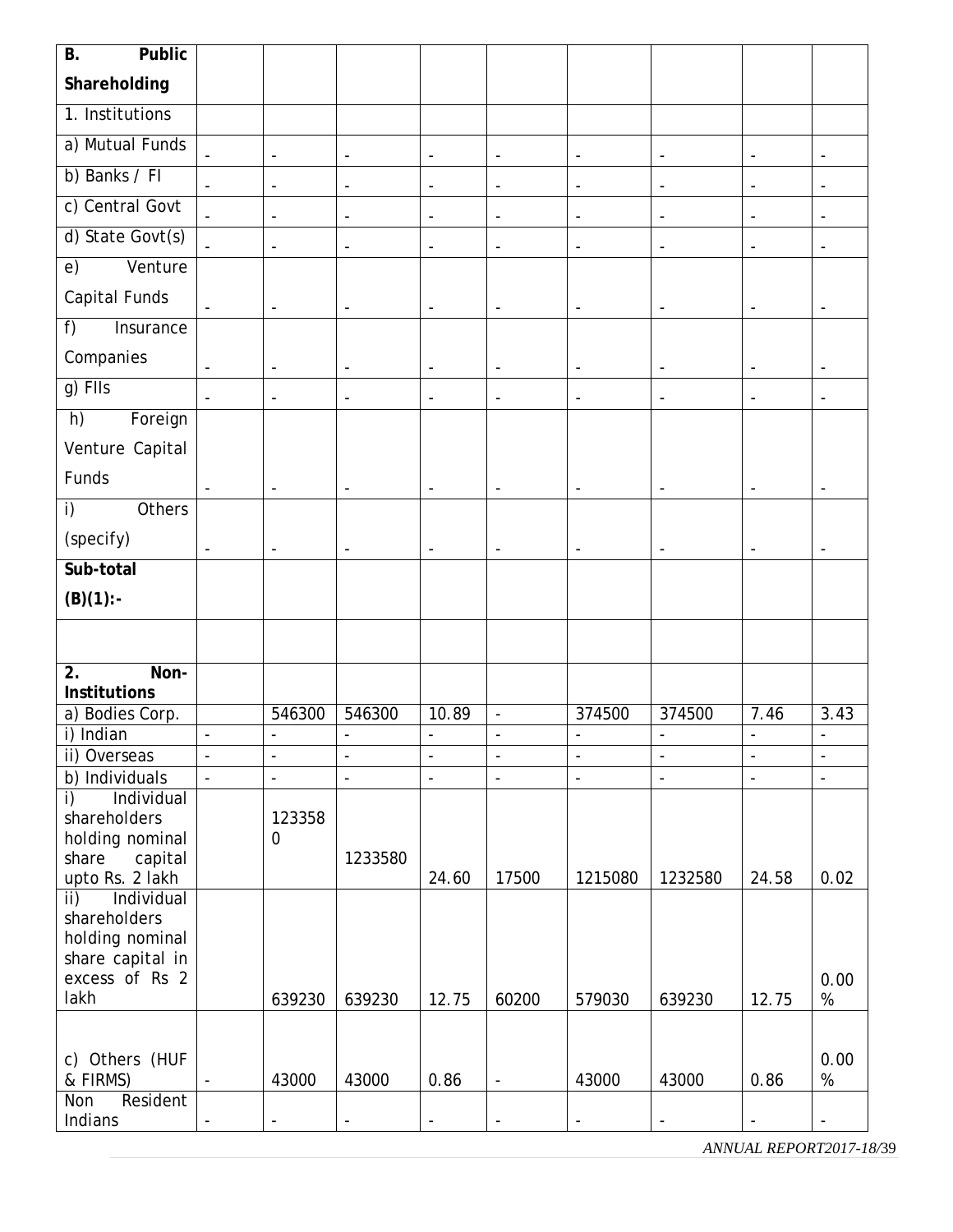| Overseas                |                          |                |                          |                          |                          |                          |                          |                          |                          |
|-------------------------|--------------------------|----------------|--------------------------|--------------------------|--------------------------|--------------------------|--------------------------|--------------------------|--------------------------|
| Corporate               |                          |                |                          |                          |                          |                          |                          |                          |                          |
| <b>Bodies</b>           | $\overline{\phantom{a}}$ | $\overline{a}$ | $\overline{\phantom{a}}$ | $\overline{\phantom{a}}$ | $\overline{\phantom{a}}$ | $\overline{\phantom{a}}$ | $\overline{\phantom{a}}$ | $\overline{\phantom{a}}$ | $\overline{\phantom{a}}$ |
| Foreign                 |                          |                |                          |                          |                          |                          |                          |                          |                          |
| <b>Nationals</b>        | $\overline{\phantom{a}}$ | $\overline{a}$ | $\blacksquare$           | $\overline{\phantom{a}}$ | $\overline{\phantom{a}}$ | $\overline{\phantom{a}}$ | $\overline{\phantom{a}}$ | $\overline{\phantom{a}}$ | $\overline{\phantom{a}}$ |
| Clearing                |                          |                |                          |                          |                          |                          |                          |                          |                          |
| <b>Members</b>          | $\overline{\phantom{a}}$ | -              | $\overline{\phantom{a}}$ | $\overline{\phantom{a}}$ | ٠                        | $\overline{\phantom{a}}$ | $\overline{\phantom{0}}$ | $\overline{\phantom{a}}$ | $\overline{\phantom{a}}$ |
| <b>Trusts</b>           |                          | $\overline{a}$ | $\overline{a}$           | $\blacksquare$           | $\blacksquare$           | $\overline{\phantom{a}}$ | $\overline{a}$           | $\overline{\phantom{a}}$ | $\blacksquare$           |
| Foreign Bodies -        |                          |                |                          |                          |                          |                          |                          |                          |                          |
| D R                     | $\overline{\phantom{a}}$ |                | $\overline{\phantom{a}}$ | $\overline{\phantom{a}}$ | ۰                        |                          | $\blacksquare$           | $\overline{\phantom{a}}$ | $\overline{\phantom{a}}$ |
| Sub-total               |                          | 24621          | 246211                   |                          |                          | 221161                   |                          |                          |                          |
| $(B)(2)$ :-             | $\overline{\phantom{a}}$ | 10             | $\mathbf 0$              | 49.10                    | 77700                    | $\mathbf 0$              | 2289310                  | 45.65                    | 3.44                     |
|                         |                          |                |                          |                          |                          |                          |                          |                          |                          |
| Public<br>Total         |                          |                |                          |                          |                          |                          |                          |                          |                          |
| Shareholding            |                          |                |                          |                          |                          |                          |                          |                          |                          |
| $(B)=(B)(1)+$           |                          | 246211         |                          |                          |                          |                          |                          |                          |                          |
| (B)(2)                  |                          | 0              | 2462110                  | 49.10                    | 77700                    | 2211610                  | 2289310                  | 45.65                    | 3.44                     |
| C. Shares held          |                          |                |                          |                          |                          |                          |                          |                          |                          |
| Custodian<br>by         |                          |                |                          |                          |                          |                          |                          |                          |                          |
| <b>GDRs</b><br>&<br>for |                          |                |                          |                          |                          |                          |                          |                          |                          |
| <b>ADRs</b>             |                          |                | $\overline{\phantom{a}}$ | $\overline{\phantom{a}}$ | $\overline{\phantom{a}}$ | $\overline{\phantom{a}}$ | $\blacksquare$           | $\overline{\phantom{a}}$ | $\overline{\phantom{a}}$ |
| Total<br>Grand          |                          | 501490         |                          |                          |                          |                          |                          |                          |                          |

B) Shareholding of Promoter-

| $\overline{\text{SN}}$ | Shareholder's<br>Name | Shareholding at the beginning<br>of the year |                                                               |                                                                            | Shareholding at the end of the year | % change in<br>shareholdin                   |                                                                 |                      |
|------------------------|-----------------------|----------------------------------------------|---------------------------------------------------------------|----------------------------------------------------------------------------|-------------------------------------|----------------------------------------------|-----------------------------------------------------------------|----------------------|
|                        |                       | No.<br><sub>of</sub><br><b>Shares</b>        | %<br>of<br>total<br><b>Shares</b><br>0f<br>the<br>compan<br>y | %of<br><b>Shares</b><br>Pledged<br>encumbe<br>red<br>to<br>total<br>shares | No. of<br>Shares                    | %<br>of<br>total<br>Shares of the<br>company | Shares<br>%of<br>Pledged<br>encumbered<br>total<br>to<br>shares | g during the<br>year |
| $\mathbf{1}$           | <b>Ashish Gupta</b>   | 10                                           | 0.0002                                                        | 0.00                                                                       | 10                                  | 0.0002                                       | 0.00                                                            | 0%                   |
| $\overline{2}$         | Akash Gupta           | 7,000                                        | 0.14                                                          | 0.00                                                                       | 7,000                               | 0.14                                         | 0.00                                                            | 0%                   |
| $\mathfrak{Z}$         | <b>B.L Gupta</b>      | 41010                                        | 0.82                                                          | 0.00                                                                       | 42010                               | 0.83                                         | 0.00                                                            | 0.01%                |
| $\overline{4}$         | G.K Jaju              | 6,010                                        | 0.11                                                          | 0.00                                                                       | 6,010                               | 0.11                                         | 0.00                                                            | 0%                   |
| $\overline{5}$         | I.P. Jain             | 18710                                        | 0.12                                                          | 0.00                                                                       | 18710                               | 0.37                                         | 0.00                                                            | $0\%$                |
| 6                      | Kailash<br>Jajodia    | 112710                                       | 2.24                                                          | 0.00                                                                       | 11271<br>0                          | 2.24                                         | 0.00                                                            | $0\%$                |
| $\overline{7}$         | Kaushal<br>Jajodia    | 1,05,300                                     | 3.92                                                          | 0.00                                                                       | 1,05,3<br>00                        | 3.92                                         | 0.00                                                            | 0%                   |
| 8                      | Kusum Gupta           | 25,200                                       | 0.50                                                          | 0.00                                                                       | 25,20<br>$\mathbf 0$                | 0.50                                         | 0.00                                                            | 0%                   |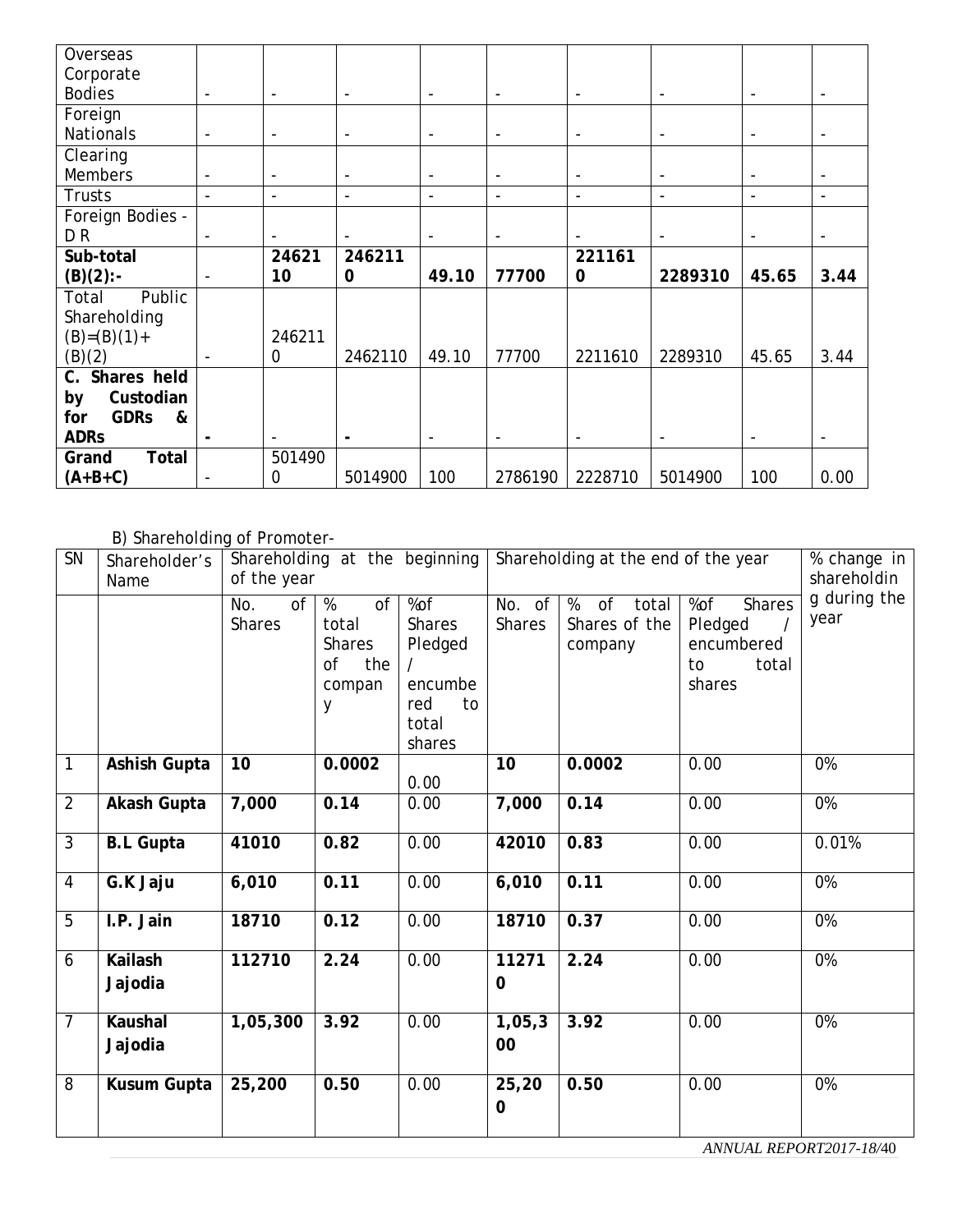| 9  | Meghna<br>Jajodia                    | 60500  | 1.21 | 0.00 | 60500                | 1.21 | 0.00 | 0%    |
|----|--------------------------------------|--------|------|------|----------------------|------|------|-------|
| 10 | Shankar<br>lal<br>Gupta              | 9,010  | 0.17 | 0.00 | 9,010                | 0.17 | 0.00 | $0\%$ |
| 11 | Ashish Jain                          | 36,900 | 0.73 | 0.00 | 36,90<br>0           | 0.73 | 0.00 | 0%    |
| 12 | Daya Jain                            | 10,300 | 0.20 | 0.00 | 10,30<br>$\mathbf 0$ | 0.20 | 0.00 | $0\%$ |
| 13 | I.P.<br>Jain(HUF)                    | 17,300 | 0.34 | 0.00 | 17,30<br>$\mathbf 0$ | 0.34 | 0.00 | 0%    |
| 14 | K.P. Jain                            | 5,000  | 0.09 | 0.00 | 5,000                | 0.09 | 0.00 | 0%    |
| 15 | Kavita Ladha                         | 3,000  | 0.06 | 0.00 | 3,000                | 0.06 | 0.00 | 0%    |
| 16 | Rukma<br>Devi<br>Jaju                | 160400 | 3.19 | 0.00 | 16040<br>$\mathbf 0$ | 3.19 | 0.00 | 1.99% |
| 17 | Kishan<br>Gopi<br>jaju (HUF)         | 7000   | 0.14 | 0.00 | 7000                 | 0.14 | 0.00 | 0%    |
| 18 | Rajesh Jaju                          | 9,200  | 0.18 | 0.00 | 9,200                | 0.18 | 0.00 | 0%    |
| 19 | Northwest<br>Enterprises<br>PVT. LTD | 11,000 | 0.22 | 0.00 | 11,00<br>$\mathbf 0$ | 0.22 | 0.00 | 0%    |
| 20 | Meenu Garg                           | 85,000 | 1.69 | 0.00 | 85,00<br>$\mathbf 0$ | 1.69 | 0.00 | $0\%$ |
| 21 | Sushil Kumar<br>Jaju (HUF)           | 132300 | 2.63 | 0.00 | 13230<br>$\mathbf 0$ | 2.63 | 0.00 | 0%    |
| 22 | Jaju<br>Rajesh<br>& Sons             | 88800  | 1.77 | 0.00 | 94100                | 1.88 | 0.00 | 0.11% |
| 23 | Sushil Jaju                          | 9,500  | 0.18 | 0.00 | 26000                | 0.52 | 0.00 | 0.34% |
| 24 | I.P. Polymers<br>PVT. LTD.           | 137800 | 2.74 | 0.00 | 13780<br>$\mathbf 0$ | 2.74 | 0.00 | $0\%$ |
| 25 | Kailash<br>Jajodia<br>(HUF)          | 81800  | 1.63 | 0.00 | 81800                | 1.63 | 0.00 | 0%    |
| 26 | S.P.<br>Jaju<br>(HUF)                | 5,100  | 0.10 | 0.00 | 5,100                | 0.10 | 0.00 | 0%    |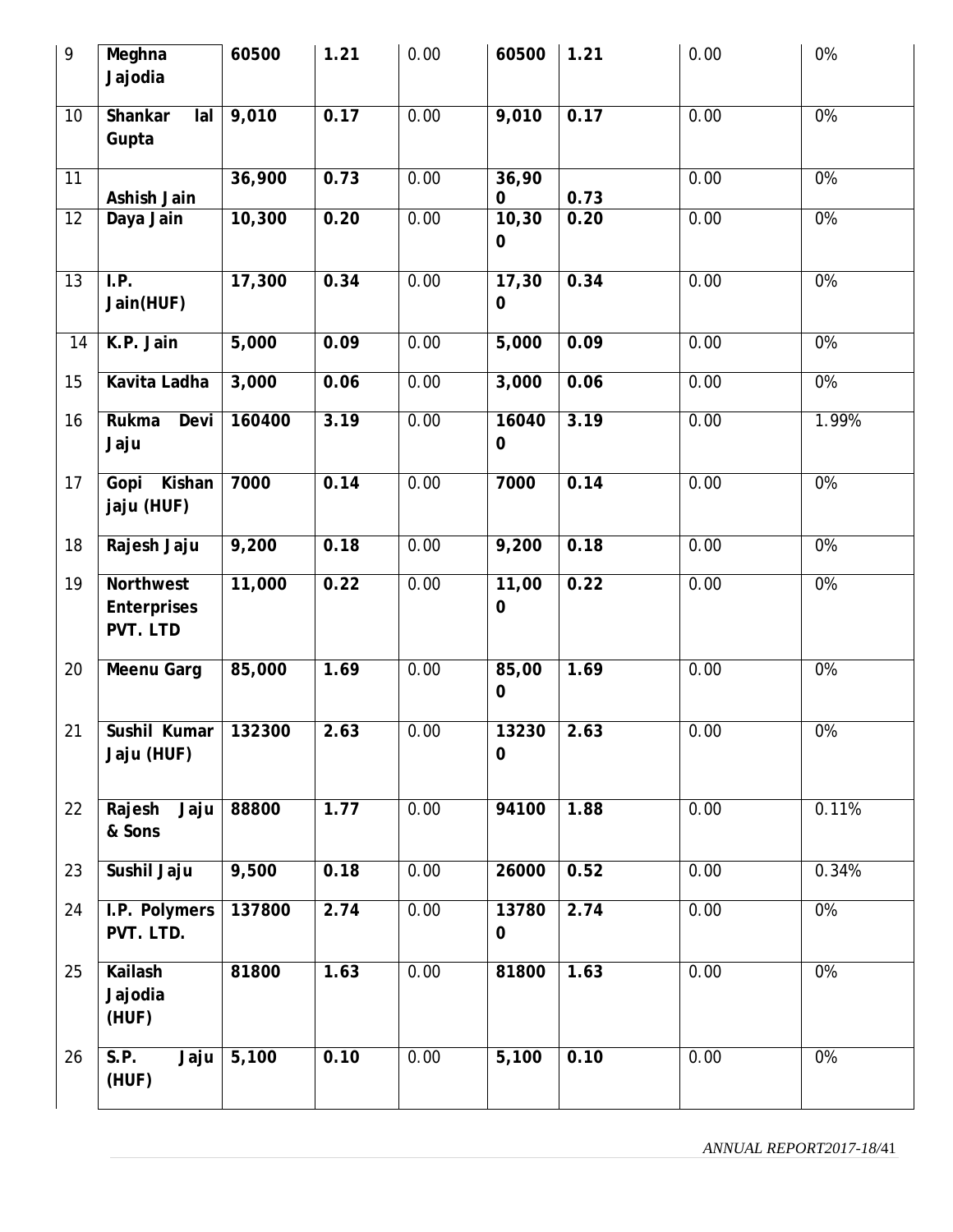| 27              | Santosh Bagri                                           | 51,930   | 1.04 | 0.00 | 51,93<br>$\mathbf 0$ | 1.04 | 0.00 | 0%    |
|-----------------|---------------------------------------------------------|----------|------|------|----------------------|------|------|-------|
| $\overline{28}$ | Santosh Jain                                            | 17,500   | 0.34 | 0.00 | 17,50                | 0.34 | 0.00 | $0\%$ |
|                 |                                                         |          |      |      | $\mathbf 0$          |      |      |       |
| 29              | Guwahati<br>Mercantile P<br><b>LTD</b>                  | 86500    | 1.72 | 0.00 | 86500                | 1.72 | 0.00 | 0%    |
| 30              | <b>Nezone</b><br>$\mathsf{P}$<br>Agencies<br><b>LTD</b> | 1,19,000 | 2.37 | 0.00 | 1,19,0<br>00         | 2.37 | 0.00 | $0\%$ |
| 31              | Nezone<br>trading<br>Co<br><b>PVT LTD</b>               | 91700    | 1.82 | 0.00 | 91700                | 1.82 | 0.00 | 0%    |
| 32              | Prakesh<br><b>Chand Jain</b>                            | 12,000   | 0.24 | 0.00 | 12,00<br>$\pmb{0}$   | 0.24 | 0.00 | $0\%$ |
| 33              | Kaushal<br>Commercial<br>PVT. LTD.                      | 3,72,100 | 7.42 | 0.00 | 3,72,1<br>00         | 7.42 | 0.00 | 0%    |
| 34              | Eastern Tube<br>PVT.<br>Co.<br>LTD.                     | 102700   | 1.20 | 0.00 | 10270<br>$\pmb{0}$   | 1.20 | 0.00 | 0%    |
| 35              | Kaushal<br>Jajodia<br>(HUF)                             | 61900    | 1.23 | 0.00 | 61900                | 1.23 | 0.00 | 0%    |
| 36              | <b>SUREKHA</b><br><b>GUPTA</b>                          | 31600    | 0.63 | 0.00 | 31600                | 0.63 | 0.00 | 0%    |
| 37              | <b>EKTA GUPTA</b>                                       | 49100    | 0.97 | 0.00 | 49100                | 0.97 | 0.00 | 0%    |
| 38              | <b>JAYSHREE</b><br><b>JAJU</b>                          | 13000    | 0.26 | 0.00 | 11300<br>$\pmb{0}$   | 2.25 | 0.00 | 1.99% |
| 39              | <b>SARIKA JAJU</b>                                      | 37300    | 0.74 | 0.00 | 87300                | 1.74 | 0.00 | 1.00% |
| 40              | <b>SHIKHA JAIN</b>                                      | 2000     | 0.39 | 0.00 | 2000                 | 0.39 | 0.00 | 0%    |
| 41              | <b>VISHAKHA</b><br><b>BUILDERS</b><br><b>PVT LTD</b>    | 162800   | 3.25 | 0.00 | 16280<br>$\pmb{0}$   | 3.25 | 0.00 | 0%    |
| 42              | <b>AIODLAL</b><br><b>REAL</b>                           | 5800     | 0.11 | 0.00 | 5800                 | 0.11 | 0.00 | 0%    |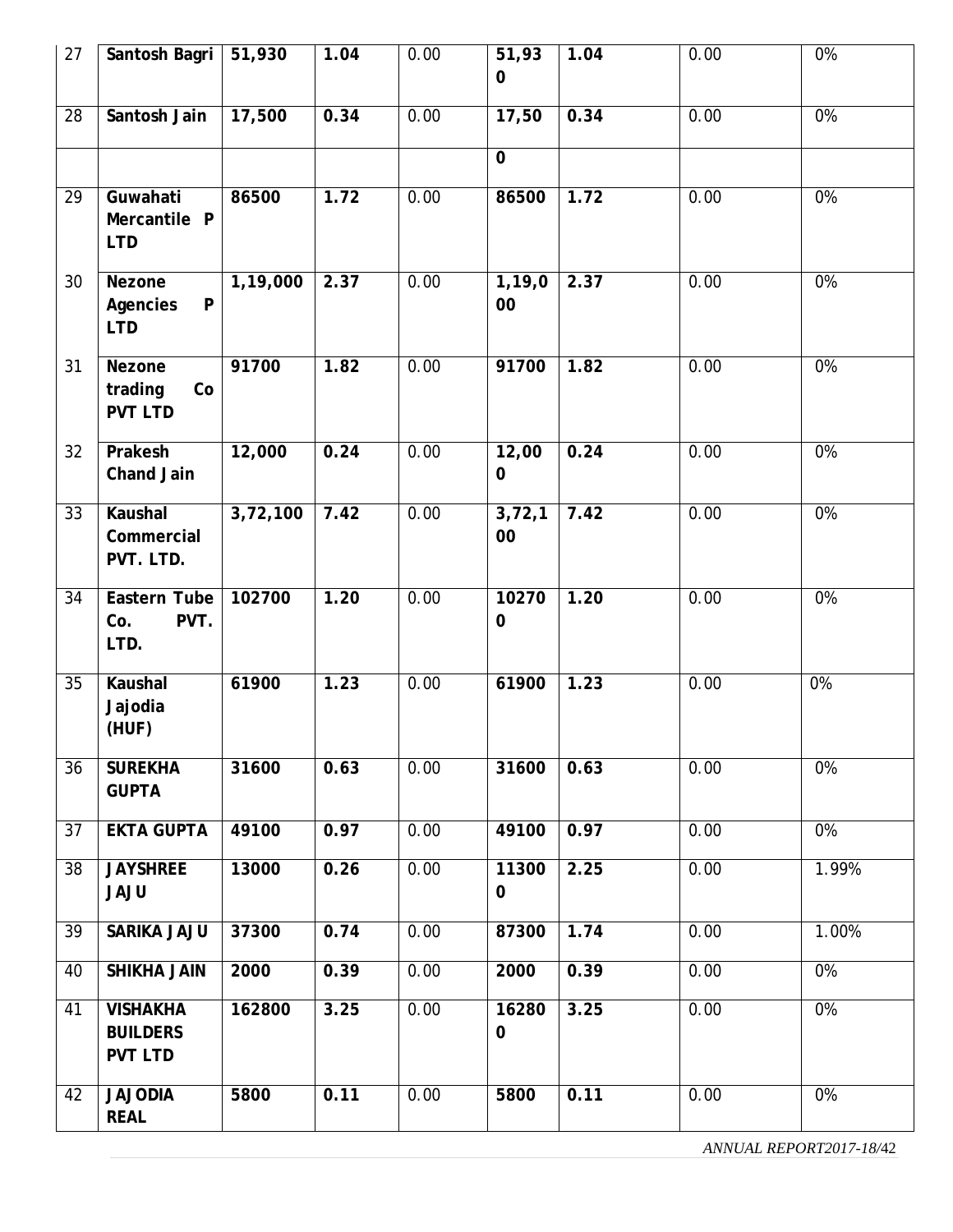|    | <b>ESTATES PVT</b> |         |       |      |       |       |      |      |
|----|--------------------|---------|-------|------|-------|-------|------|------|
|    | <b>LTD</b>         |         |       |      |       |       |      |      |
|    |                    |         |       |      |       |       |      |      |
| 43 | <b>RAHIKA</b>      | 63100   | 1.26  | 0.00 | 63100 | 1.26  | 0.00 | 0%   |
|    | <b>AIOOLAL</b>     |         |       |      |       |       |      |      |
|    |                    |         |       |      |       |       |      |      |
| 44 | <b>AKASH</b>       | 86900   | 1.73  | 0.00 | 86900 | 1.73  | 0.00 | 0%   |
|    | <b>BROTHERS</b>    |         |       |      |       |       |      |      |
|    | <b>TRADING PVT</b> |         |       |      |       |       |      |      |
|    | <b>LTD</b>         |         |       |      |       |       |      |      |
|    |                    |         |       |      |       |       |      |      |
|    | <b>TOTAL</b>       | 2552790 | 50.40 | 0.00 | 27255 | 54.35 | 0.00 | 3.95 |
|    |                    |         |       |      | 90    |       |      |      |

# C) **Change in Promoters' Shareholding (please specify, if there is no change)**

| <b>SN</b> | <b>Particulars</b>                  |                        | Shareholding at the   |                 | Cumulative Shareholding |  |
|-----------|-------------------------------------|------------------------|-----------------------|-----------------|-------------------------|--|
|           |                                     |                        | beginning of the year | during the year |                         |  |
|           |                                     | of <sub>1</sub><br>No. | % of total            | $No.$ of        | % of total              |  |
|           |                                     | shares                 | shares of             | shares          | shares of the           |  |
|           |                                     |                        | the                   |                 | company                 |  |
|           |                                     |                        | company               |                 |                         |  |
|           | At the beginning of the year        | 2552790                | 50.40                 | 2725590         | 54.35                   |  |
|           |                                     |                        |                       |                 |                         |  |
|           | Date wise Increase / Decrease in    |                        |                       |                 |                         |  |
|           | Promoters Shareholding during the   |                        |                       |                 |                         |  |
|           | year specifying the reasons for     |                        |                       |                 |                         |  |
|           | increase / decrease (e.g. allotment |                        |                       |                 |                         |  |
|           | /transfer / bonus/ sweat equity     |                        |                       |                 |                         |  |
|           | $etc.$ ):                           |                        |                       |                 |                         |  |
|           | At the end of the year              | 2725590                | 54.35                 |                 |                         |  |

| S.N | <b>NAME</b>      | No of shares at         | <b>DATE</b> | <b>INCRE</b> | <b>REASON</b>   | <b>CUMULATIVE</b> | %   |
|-----|------------------|-------------------------|-------------|--------------|-----------------|-------------------|-----|
| O   |                  | beginning<br>the        |             | <b>SE</b>    |                 | <b>SHAREHOLDI</b> |     |
|     |                  | the year/<br>0f         |             | /DECR        |                 | <b>NG</b>         |     |
|     |                  | <b>of</b><br>the<br>end |             | <b>EASE</b>  |                 |                   |     |
|     |                  | year                    |             |              |                 |                   |     |
|     | <b>BAJRANG</b>   | 41010                   | 01/04/20    | $+1000$      | <b>TRANSFER</b> | 42010             | 0.8 |
|     | <b>LAL</b>       |                         | 17          |              |                 |                   | 3   |
|     | <b>GUPTA</b>     |                         |             |              |                 |                   |     |
|     |                  |                         |             |              |                 |                   |     |
|     |                  | 42010                   | 31/03/20    |              |                 |                   |     |
|     |                  |                         | 18          |              |                 |                   |     |
| 2   | <b>RAJESH</b>    | 88800                   | 01/04/20    | $+5300$      | <b>TRANSFER</b> | 94100             | 1.8 |
|     | <b>JAJU</b><br>& |                         | 17          |              |                 |                   | 8   |
|     | SONS             |                         |             |              |                 |                   |     |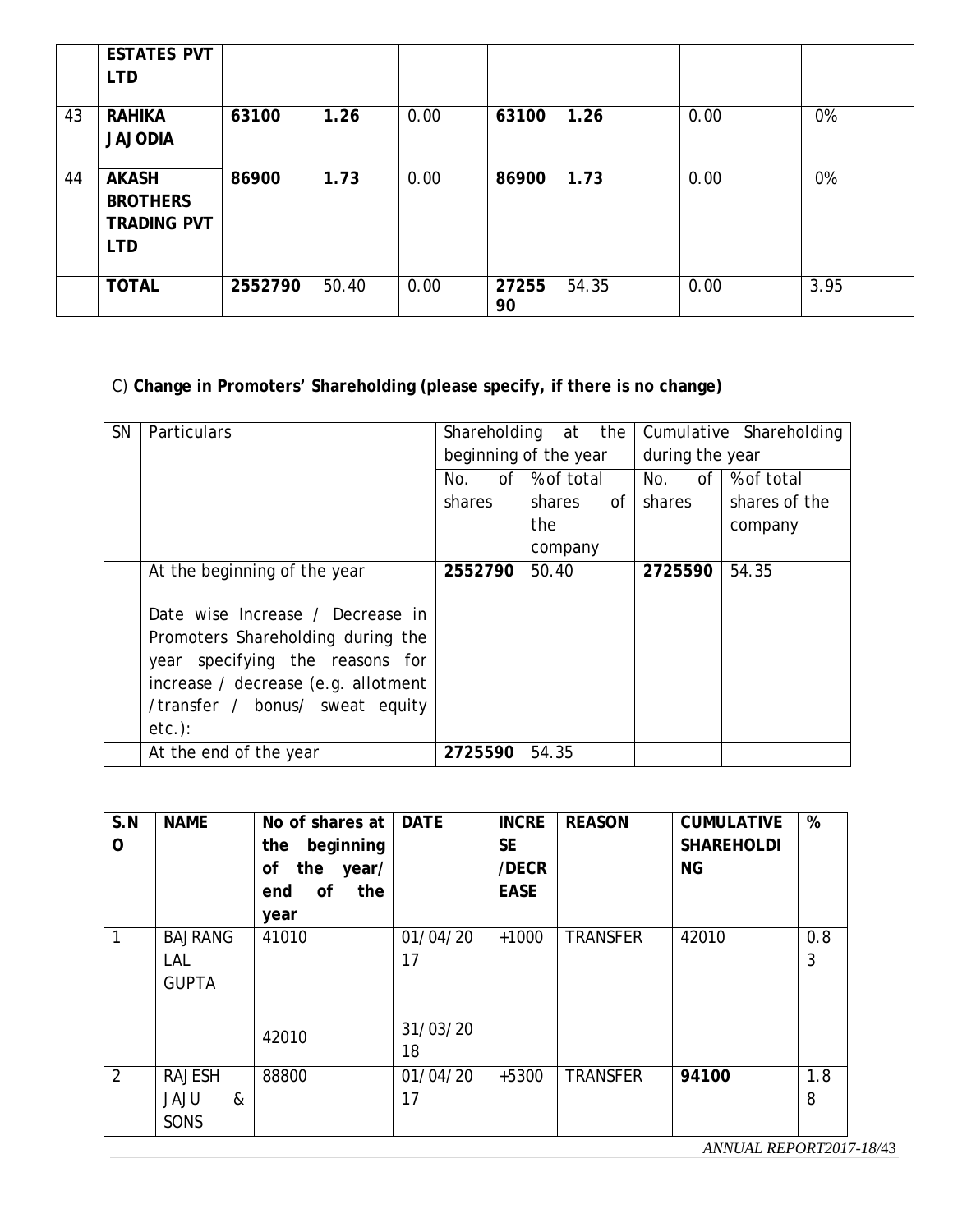|                | (HUF)                         | 94100  | 31/03/20       |                        |                 |        |                       |
|----------------|-------------------------------|--------|----------------|------------------------|-----------------|--------|-----------------------|
|                |                               |        | 18             |                        |                 |        |                       |
| $\mathbf{3}$   | <b>SUSHIL</b><br><b>KUMAR</b> | 9500   | 01/04/20<br>17 | $+1650$<br>$\mathbf 0$ | <b>TRANSFER</b> | 26000  | 0.5<br>$\overline{2}$ |
|                | <b>JAJU</b>                   |        |                |                        |                 |        |                       |
|                |                               | 26000  | 31/03/20<br>18 |                        |                 |        |                       |
|                |                               |        |                |                        |                 |        |                       |
| $\overline{4}$ | <b>SARIKA</b>                 | 37300  | 01/04/20       | $+5000$                | <b>TRANSFER</b> | 87300  | 1.7                   |
|                | <b>JAJU</b>                   |        | 17             | $\mathbf 0$            |                 |        | $\overline{4}$        |
|                |                               |        |                |                        |                 |        |                       |
|                |                               | 87300  | 31/03/20       |                        |                 |        |                       |
|                |                               |        | 18             |                        |                 |        |                       |
| $\overline{5}$ | <b>JAYSHREE</b>               | 13000  | 01/04/20       | $+1000$                | <b>TRANSFER</b> | 113000 | 2.2                   |
|                | <b>ULAL</b>                   |        | 17             | $00\,$                 |                 |        | 5                     |
|                |                               |        |                |                        |                 |        |                       |
|                |                               | 113000 | 31/03/20       |                        |                 |        |                       |
|                |                               |        | 18             |                        |                 |        |                       |

# **D) Shareholding Pattern of top ten Shareholders:**

 **(Other than Directors, Promoters and Holders of GDRs and ADRs):** 

| S              | <b>Names</b>                             |             | Shareholding at | Increase       |    | Reaso          | Cumulative   |                |                | Shareholding at |
|----------------|------------------------------------------|-------------|-----------------|----------------|----|----------------|--------------|----------------|----------------|-----------------|
| N              |                                          |             | the beginning   | /Decrease      | in | $\mathsf{n}$   | Shareholding |                | the end of the |                 |
|                |                                          | of the year |                 | share holding  |    |                | during the   |                | year           |                 |
|                |                                          |             |                 |                |    |                |              | Year(01/04/201 |                |                 |
|                |                                          |             |                 |                |    |                |              | 7-31/03/2018)  |                |                 |
|                |                                          | No.         | %<br>of         |                |    |                | No.          | %<br>of        | No of          | %<br>of         |
|                |                                          | of          | total           |                |    |                | of           | total          | share          | total           |
|                |                                          | share       | shares          |                |    |                | share        | shares         |                | shares          |
|                |                                          | S           | of the          |                |    |                | S            | of the         |                | of the          |
|                |                                          |             | compan          |                |    |                |              | compan         |                | Compa           |
|                |                                          |             | y               |                |    |                |              | y              |                | ny              |
| 1              | <b>UDYOG</b><br><b>ITL</b><br><b>LTD</b> | 91800       | 1.83            | $\overline{a}$ |    |                | 91800        | 1.83           | 50000          | 1.83            |
|                |                                          |             |                 |                |    |                |              |                |                |                 |
|                |                                          |             |                 |                |    |                |              |                |                |                 |
| $\overline{2}$ | <b>RAJESH</b>                            | 33930       | 0.67            |                |    | $\blacksquare$ | 33930        | 0.67           | 33930          | 0.67            |
|                | <b>CHOPRA</b>                            |             |                 |                |    |                |              |                |                |                 |
|                |                                          |             |                 |                |    |                |              |                |                |                 |
|                |                                          |             |                 |                |    |                |              |                |                |                 |
| 3              | <b>KUSUM</b>                             | 63800       | 1.27            | ۰              |    |                | 63800        | 1.27           | 63800          | 1.27            |
|                |                                          |             |                 |                |    |                |              |                |                |                 |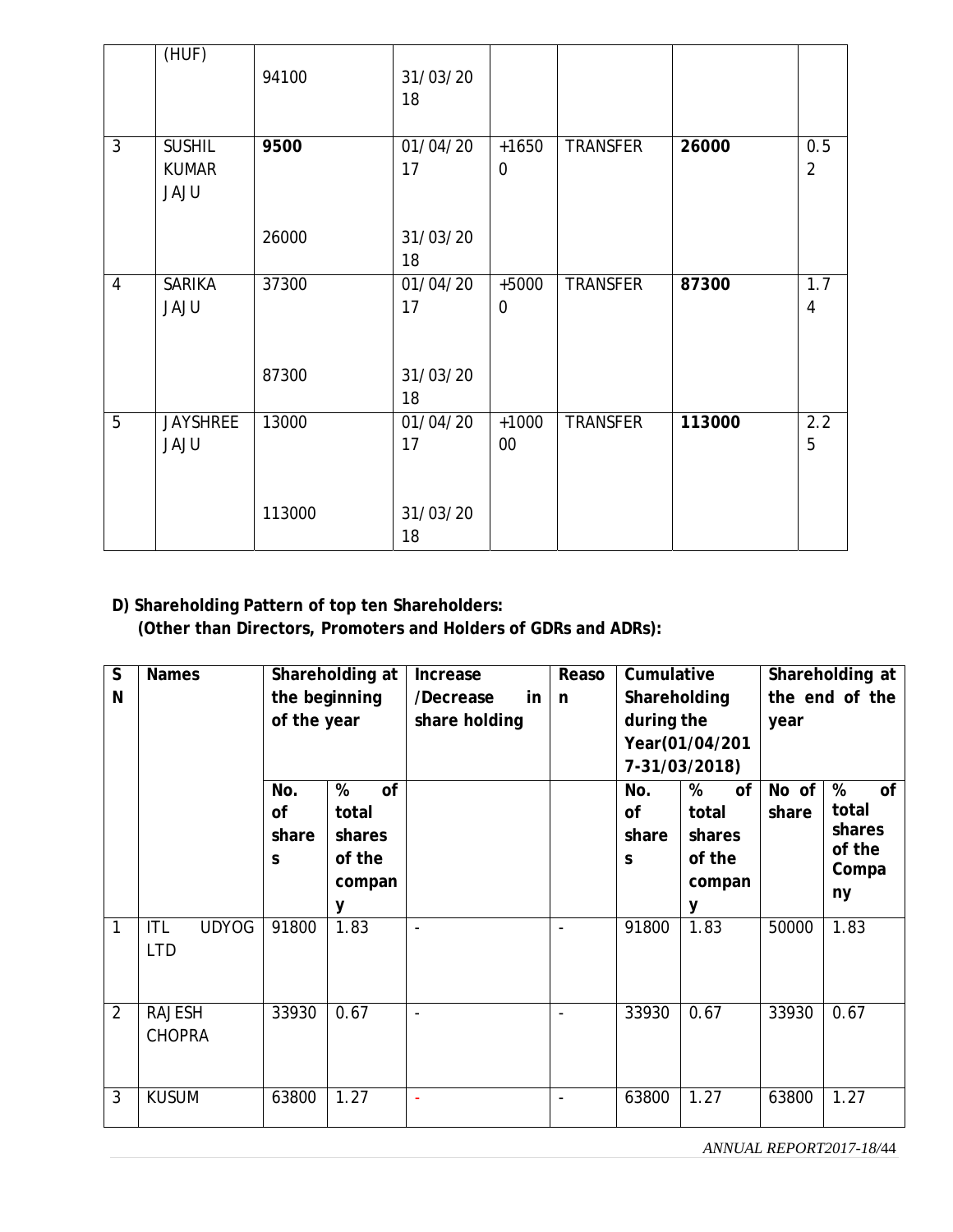|                                  | <b>BANSAL</b>                                                        |                           |                   |                          |                          |                           |      |                           |      |
|----------------------------------|----------------------------------------------------------------------|---------------------------|-------------------|--------------------------|--------------------------|---------------------------|------|---------------------------|------|
| $\overline{4}$                   | ITL STOCK &<br>SHAREBROKE<br>RS LTD                                  | 69000                     | 1.37              | $\overline{\phantom{a}}$ | $\overline{\phantom{a}}$ | 69000                     | 1.37 | 69000                     | 1.37 |
| 5                                | <b>GLORY</b><br>ADVERTISEME<br>NT<br>&<br><b>MAKETING</b><br>PVT LTD | 50000                     | 0.99              | $\overline{\phantom{a}}$ | $\overline{\phantom{a}}$ | 50000                     | 0.99 | 50000                     | 0.99 |
| 6                                | <b>INDUS TUBES</b><br><b>LTD</b>                                     | 38300                     | 0.76              | $\overline{\phantom{a}}$ | $\overline{\phantom{a}}$ | 38300                     | 0.76 | 38300                     | 0.76 |
| $\overline{7}$                   | <b>NIWAS</b><br>RAM<br><b>AGARWAL</b>                                | 40000                     | 0.79              | $\overline{\phantom{a}}$ | $\overline{\phantom{a}}$ | 40000                     | 0.79 | 40000                     | 0.79 |
| $\overline{8}$                   | ASENLA A.O.                                                          | 14000<br>0                | 2.79              | $\blacksquare$           | $\blacksquare$           | 14000<br>$\boldsymbol{0}$ | 2.79 | 14000<br>$\boldsymbol{0}$ | 2.79 |
| 9                                | <b>GOPAL</b><br>BAL<br>ADCON<br>PVT<br><b>LTD</b>                    | 30000                     | 0.59              | $\overline{\phantom{a}}$ | $\overline{\phantom{a}}$ | 30000                     | 0.59 | 30000                     | 0.59 |
| $\mathbf{1}$<br>$\boldsymbol{0}$ | <b>AMONGLA</b><br><b>JAMIR</b>                                       | 15500<br>$\boldsymbol{0}$ | $\overline{3.09}$ | $\overline{\phantom{a}}$ | $\overline{\phantom{a}}$ | 15500<br>$\boldsymbol{0}$ | 3.09 | 15500<br>$\boldsymbol{0}$ | 3.09 |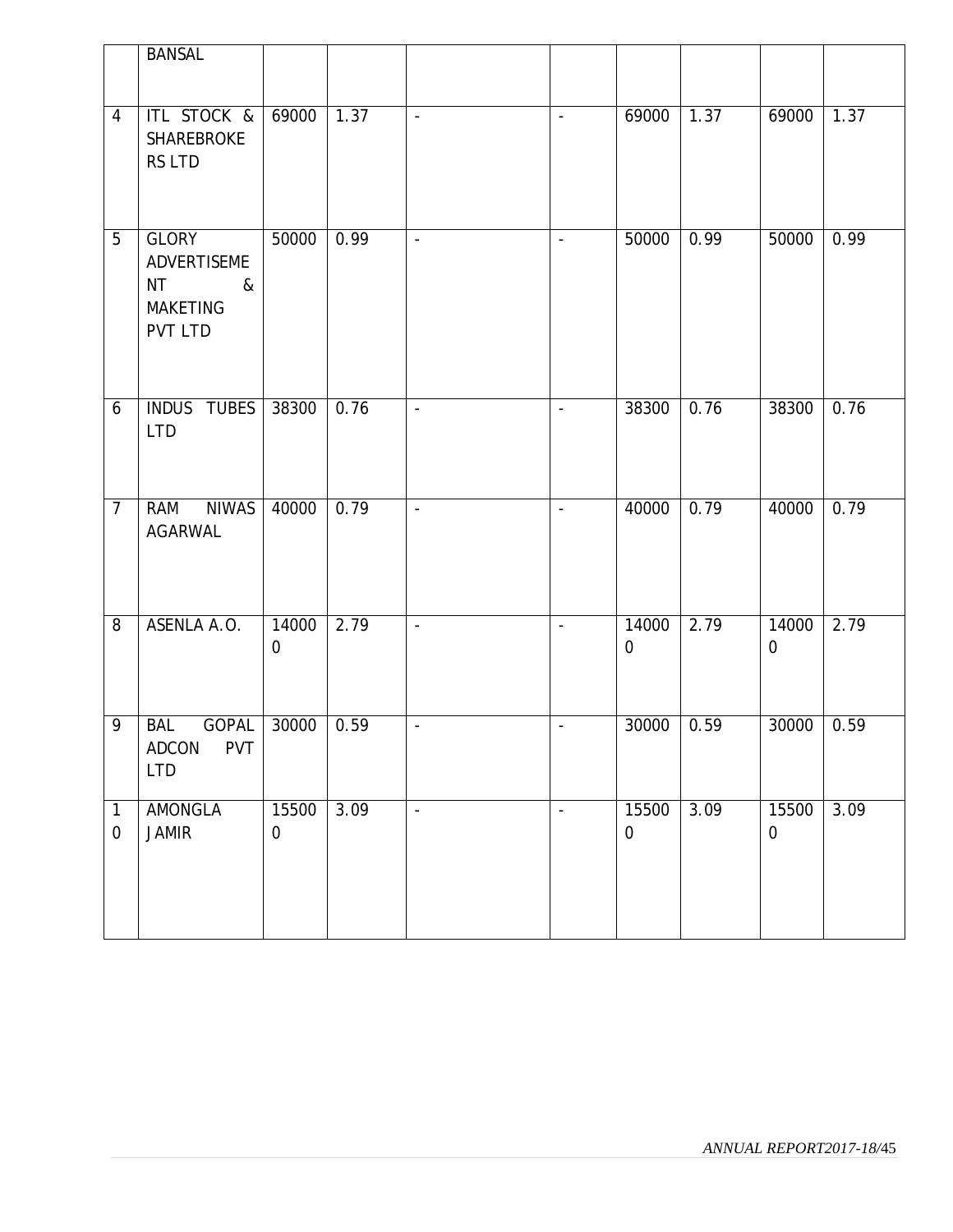E) **Shareholding of Directors and Key Managerial Personnel:** 

| S.N<br>$\mathbf{O}$ | <b>NAME</b>                                 | G.<br><b>BEGINING</b><br><b>THE YEAR</b>           | <b>SHAREHOLDIN</b><br><b>AT</b><br><b>THE</b><br><b>OF</b>                            | DATE WISE CHANGE IN<br><b>CUMULATIVE</b><br><b>SHAREHOLDING</b><br><b>SHAREHOLDIN</b><br>G |                                                        |                          |                                             | <b>SHAREHOLDIN</b><br><b>G AT THE END</b><br>OF THE YEAR                                               |                                             |                                                                                                            |
|---------------------|---------------------------------------------|----------------------------------------------------|---------------------------------------------------------------------------------------|--------------------------------------------------------------------------------------------|--------------------------------------------------------|--------------------------|---------------------------------------------|--------------------------------------------------------------------------------------------------------|---------------------------------------------|------------------------------------------------------------------------------------------------------------|
|                     |                                             | <b>NO</b><br><b>OF</b><br><b>SHA</b><br><b>RES</b> | %<br><b>OF</b><br><b>TOTAL</b><br><b>SHAES</b><br>OF TGE<br><b>COMPA</b><br><b>NY</b> | <b>DATE</b>                                                                                | <b>INCR</b><br><b>EASE</b><br>/DCE<br><b>REAS</b><br>E | <b>REAS</b><br>ON        | <b>NO</b><br><b>OF</b><br><b>SHAR</b><br>ES | %<br><b>OF</b><br><b>TOTAL</b><br><b>SHAES</b><br><b>OF</b><br><b>TGE</b><br><b>COMP</b><br><b>ANY</b> | <b>NO</b><br><b>OF</b><br><b>SHAR</b><br>ES | %<br><b>OF</b><br><b>TOTA</b><br>L<br><b>SHAES</b><br><b>OF</b><br><b>TGE</b><br><b>COMP</b><br><b>ANY</b> |
| 01                  | MR.B.L.GUPTA                                | 4101<br>$\mathbf 0$                                | 0.82                                                                                  | 08/05/<br>2017                                                                             | $+100$<br>0                                            | $\blacksquare$           | 4201<br>$\overline{0}$                      | 0.83                                                                                                   | 4201<br>$\overline{0}$                      | 0.83                                                                                                       |
| $\overline{02}$     | MR.I.P.JAIN                                 | 1871<br>$\Omega$                                   | 0.37                                                                                  | $\blacksquare$                                                                             | $\overline{\phantom{a}}$                               | $\blacksquare$           | 1871<br>$\Omega$                            | 0.37                                                                                                   | 1871<br>$\overline{0}$                      | 0.37                                                                                                       |
| 03                  | MR.KAILASH<br><b>JAJODIA</b>                | 1127<br>10                                         | 2.25                                                                                  | $\mathbf{r}$                                                                               | $\mathcal{L}$                                          | $\sim$                   | 1127<br>10                                  | 2.25                                                                                                   | 1127<br>10                                  | 2.25                                                                                                       |
| 04                  | <b>MRS.RADHIKA</b><br><b>JAJODIA</b>        | 6310<br>$\Omega$                                   | 1.26                                                                                  | $\blacksquare$                                                                             | $\overline{\phantom{a}}$                               | $\blacksquare$           | 6310<br>$\overline{0}$                      | 1.26                                                                                                   | 6310<br>$\overline{0}$                      | 1.26                                                                                                       |
| 05                  | MR.JUGAL<br><b>KISHORE</b><br><b>AGIWAL</b> | 6020<br>$\Omega$                                   | 1.20                                                                                  | $\overline{\phantom{a}}$                                                                   | $\sim$                                                 | $\blacksquare$           | 6020<br>$\mathbf 0$                         | 1.20                                                                                                   | 6020<br>$\overline{0}$                      | 1.20                                                                                                       |
| 06                  | MR.RAMESH<br><b>KR.JAJODIA</b>              | <b>NIL</b>                                         | $\blacksquare$                                                                        | $\overline{\phantom{a}}$                                                                   | $\blacksquare$                                         | $\blacksquare$           | <b>NIL</b>                                  | $\blacksquare$                                                                                         | <b>NIL</b>                                  | $\blacksquare$                                                                                             |
| 07                  | MR.RAKESH<br><b>TRIVEDI</b>                 | <b>NIL</b>                                         | $\sim$                                                                                | $\overline{a}$                                                                             | $\overline{\phantom{a}}$                               | $\overline{\phantom{a}}$ | <b>NIL</b>                                  | $\sim$                                                                                                 | <b>NIL</b>                                  | $\overline{\phantom{a}}$                                                                                   |
| 08                  | <b>MRARUN MEHTA</b>                         | 7000                                               | 0.14                                                                                  | $\mathbb{L}^+$                                                                             | $\blacksquare$                                         | $\mathbf{L}$             | 7000                                        | 0.14                                                                                                   | 7000                                        | 0.14                                                                                                       |
| 09                  | MRS.PARUL<br>SRIVASTAVA                     | <b>NIL</b>                                         | $\overline{\phantom{a}}$                                                              |                                                                                            |                                                        | $\frac{1}{2}$            | <b>NIL</b>                                  | $\overline{a}$                                                                                         | <b>NIL</b>                                  |                                                                                                            |

V) **INDEBTEDNESS -**Indebtedness of the Company including interest outstanding/accrued but not due for payment.

|                                  | Secured<br>excluding<br>deposits | Loans | Unsecured<br>Loans | Deposits | Total<br>Indebtedness |
|----------------------------------|----------------------------------|-------|--------------------|----------|-----------------------|
| Indebtedness at the beginning of |                                  |       |                    |          |                       |
| the financial year               |                                  |       |                    |          |                       |
| i) Principal Amount              |                                  |       |                    |          |                       |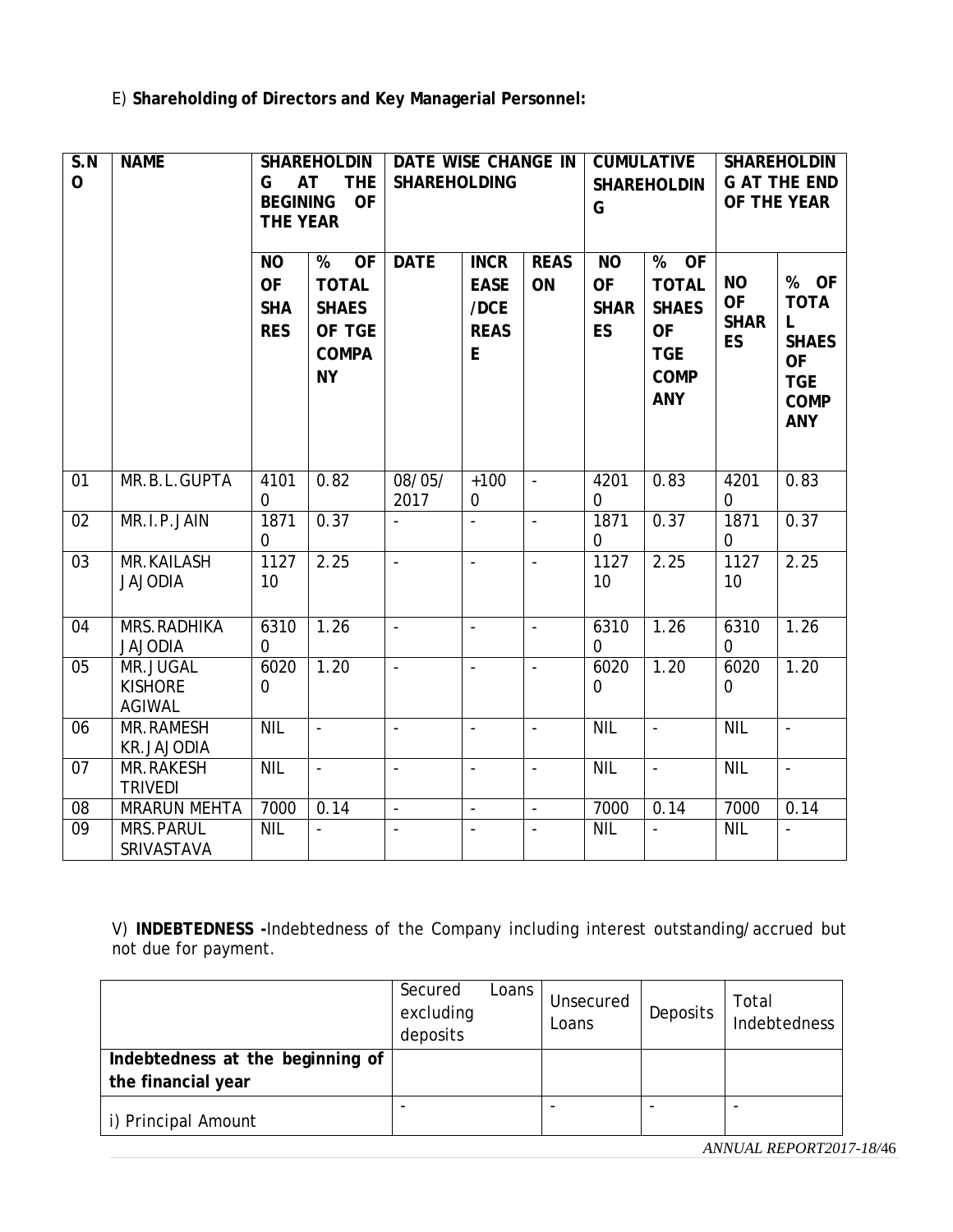| ii) Interest due but not paid     | ۰                        |                |                          |                          |
|-----------------------------------|--------------------------|----------------|--------------------------|--------------------------|
| iii) Interest accrued but not due | $\blacksquare$           | ۰              | ۰                        |                          |
| Total (i+ii+iii)                  | $\overline{\phantom{a}}$ | ۰              | ۰                        |                          |
| Change in Indebtedness during     | $\overline{a}$           | ۰              | $\overline{\phantom{a}}$ | $\overline{\phantom{0}}$ |
| the financial year                |                          |                |                          |                          |
| * Addition                        | $\overline{\phantom{0}}$ | ۰              | ۰                        |                          |
| * Reduction                       | $\overline{\phantom{a}}$ |                | ۰                        |                          |
| Net Change                        | $\overline{\phantom{a}}$ | $\blacksquare$ | $\blacksquare$           | $\overline{\phantom{0}}$ |
| Indebtedness at the end of the    | $\overline{a}$           | ۰              | ۰                        |                          |
| financial year                    |                          |                |                          |                          |
| i) Principal Amount               | $\overline{\phantom{a}}$ | ۰              | ۰                        |                          |
| ii) Interest due but not paid     | $\overline{\phantom{0}}$ | $\blacksquare$ | $\overline{\phantom{a}}$ | $\overline{\phantom{a}}$ |
| iii) Interest accrued but not due | $\overline{a}$           | ۰              | ۰                        |                          |
| Total (i+ii+iii)                  | $\overline{\phantom{a}}$ |                |                          |                          |

# **VI. REMUNERATION OF DIRECTORS AND KEY MANAGERIAL PERSONNEL-**

**A.** Remuneration to Managing Director, Whole-time Directors and/or Manager:

| SN.            | Particulars of Remuneration                                          | Name of MD/WTD/ Manager  |                |                |     | <b>Total Amount</b>      |
|----------------|----------------------------------------------------------------------|--------------------------|----------------|----------------|-----|--------------------------|
|                |                                                                      |                          |                | ----           | --- |                          |
|                | Gross salary                                                         |                          |                |                |     |                          |
|                | Salary as per provisions<br>(a)<br>contained in section 17(1) of the |                          |                |                |     |                          |
|                | Income-tax Act, 1961                                                 |                          |                |                |     |                          |
|                | (b) Value of perquisites u/s 17(2)                                   |                          |                |                |     |                          |
|                | Income-tax Act, 1961                                                 |                          |                |                |     |                          |
|                | (c) Profits in lieu of salary under                                  |                          |                |                |     |                          |
|                | section 17(3) Income- tax Act,                                       |                          |                |                |     |                          |
|                | 1961                                                                 |                          |                |                |     |                          |
| $\overline{2}$ | <b>Stock Option</b>                                                  |                          |                |                |     | $\overline{\phantom{a}}$ |
| $\mathfrak{Z}$ | Sweat Equity                                                         |                          | $\blacksquare$ |                |     | $\blacksquare$           |
| 4              | Commission                                                           |                          |                |                |     |                          |
|                | profit<br>%<br>of<br>as                                              |                          |                |                |     |                          |
|                | - others, specify                                                    |                          |                |                |     |                          |
| 5              | Others, please specify                                               | $\overline{\phantom{a}}$ | $\blacksquare$ | $\blacksquare$ |     |                          |
|                | Total (A)                                                            |                          |                |                |     |                          |
|                | Ceiling as per the Act                                               |                          |                |                |     |                          |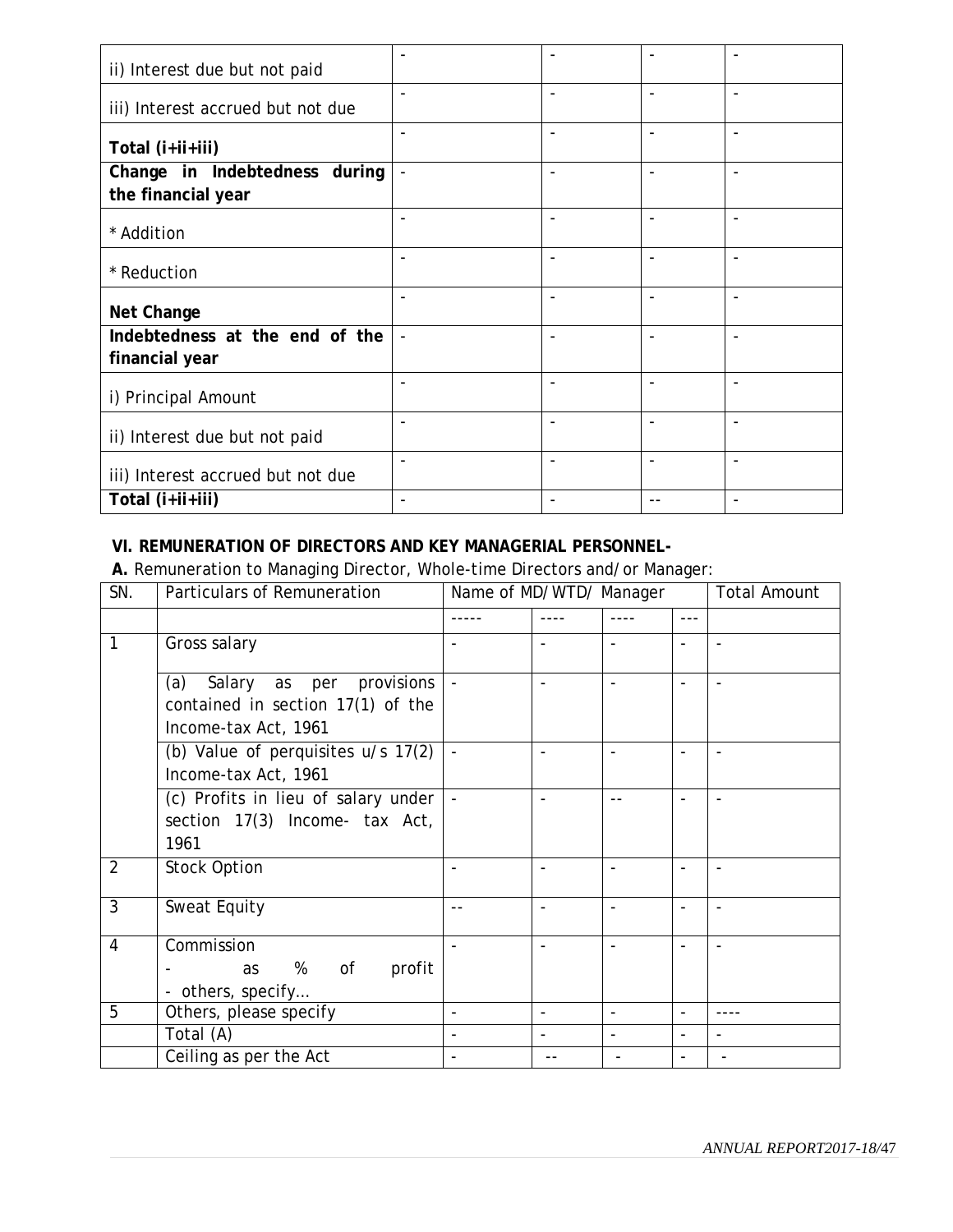# B. Remuneration to other directors

| SN.            | Particulars of Remuneration                            |                          | Name of Directors        |                          |                          | <b>Total Amount</b>      |
|----------------|--------------------------------------------------------|--------------------------|--------------------------|--------------------------|--------------------------|--------------------------|
|                |                                                        | $- - - - -$              | ----                     | $- - - -$                | $---$                    |                          |
| 1              | <b>Independent Directors</b>                           |                          | $\overline{a}$           | $\overline{\phantom{a}}$ | $\blacksquare$           | $\overline{\phantom{a}}$ |
|                | attending<br>for<br>board<br>Fee<br>committee meetings | $\overline{a}$           | $\blacksquare$           | $\overline{\phantom{a}}$ | $\mathbf{r}$             | $\overline{\phantom{a}}$ |
|                | Commission                                             | $\overline{a}$           | $\blacksquare$           | $\overline{\phantom{a}}$ | $\sim$                   | $-$                      |
|                | Others, please specify                                 | $\overline{a}$           | $\blacksquare$           | $\overline{\phantom{a}}$ | $\sim$                   | $\overline{a}$           |
|                | Total $(1)$                                            | $\overline{a}$           | $\overline{\phantom{a}}$ | $\blacksquare$           | $-$                      | $\blacksquare$           |
| $\overline{2}$ | <b>Other Non-Executive Directors</b>                   | $\overline{\phantom{a}}$ | $\overline{\phantom{a}}$ | $- -$                    | $\blacksquare$           | $\blacksquare$           |
|                | attending<br>board<br>for<br>Fee<br>committee meetings | $\overline{a}$           | $\sim$                   | $\overline{\phantom{a}}$ | $\sim$                   | $\overline{\phantom{a}}$ |
|                | Commission                                             | $\overline{\phantom{a}}$ | $\blacksquare$           | $\qquad \qquad -$        | $\blacksquare$           |                          |
|                | Others, please specify                                 | $\overline{\phantom{0}}$ | $\overline{\phantom{a}}$ | $\overline{\phantom{a}}$ | $\blacksquare$           | $\blacksquare$           |
|                | Total $(2)$                                            | $\blacksquare$           | $\overline{\phantom{a}}$ | $\overline{\phantom{a}}$ | $\blacksquare$           | $\blacksquare$           |
|                | Total $(B)=(1+2)$                                      | $\overline{\phantom{a}}$ | $\blacksquare$           | $\overline{\phantom{a}}$ | $\blacksquare$           | $\blacksquare$           |
|                | Total<br>Managerial<br>Remuneration                    | $\overline{\phantom{a}}$ | $\blacksquare$           | $\overline{\phantom{a}}$ | $\overline{\phantom{a}}$ | $\overline{\phantom{a}}$ |
|                | Overall Ceiling as per the Act                         | $\overline{a}$           | $\blacksquare$           | $\overline{\phantom{a}}$ | $\blacksquare$           | $\overline{\phantom{a}}$ |

# C. REMUNERATION TO KEY MANAGERIAL PERSONNEL OTHER THAN MD/MANAGER/WTD

| SN             | Particulars of Remuneration   | Key Managerial Personnel |                 |            |            |  |
|----------------|-------------------------------|--------------------------|-----------------|------------|------------|--|
|                |                               | CEO/Executive            | CS <sub>1</sub> | <b>CFO</b> | Total      |  |
|                |                               | <b>Director</b>          |                 |            |            |  |
|                | Gross salary                  |                          |                 |            |            |  |
|                | (a) Salary as per provisions  | Rs1260000                | Rs 590000       | Rs 254760  | Rs 2104760 |  |
|                | contained in section 17(1) of |                          |                 |            |            |  |
|                | the Income-tax Act, 1961      |                          |                 |            |            |  |
|                | (b) Value of perquisites u/s  |                          |                 |            |            |  |
|                | 17(2) Income-tax Act, 1961    |                          |                 |            |            |  |
|                | (c) Profits in lieu of salary |                          |                 |            |            |  |
|                | under section 17(3) Income-   |                          |                 |            |            |  |
|                | tax Act, 1961                 |                          |                 |            |            |  |
| $\overline{2}$ | <b>Stock Option</b>           |                          |                 |            |            |  |
| 3              | Sweat Equity                  |                          |                 |            |            |  |
| 4              | Commission                    | ۰                        |                 |            |            |  |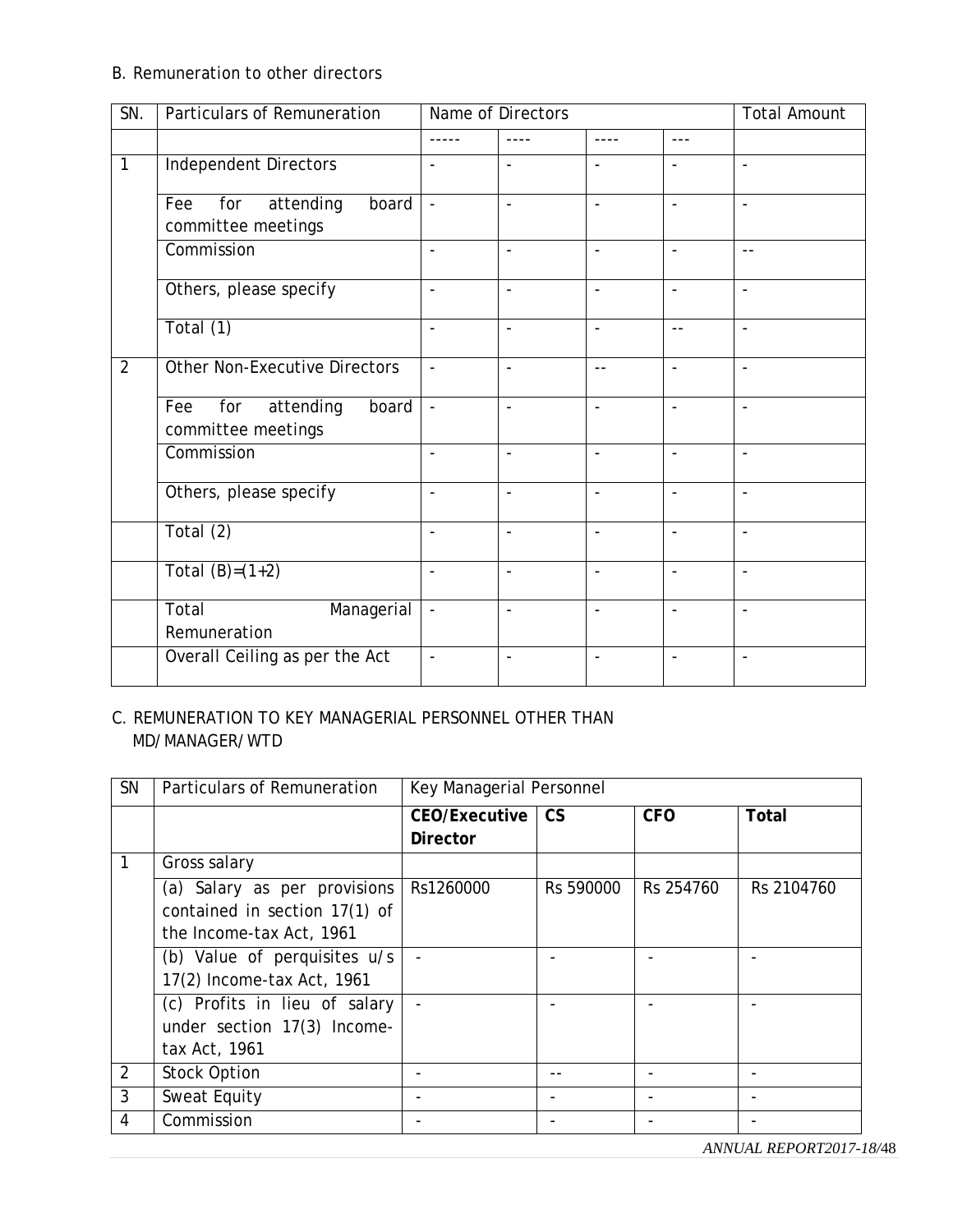| - as % of profit                                      |         |         |          |          |
|-------------------------------------------------------|---------|---------|----------|----------|
| others, specify                                       |         |         |          |          |
| please specify<br>Others,<br>BONUS& leave encashment) | Rs 8400 | Rs 8400 | Rs 16625 | Rs 33425 |
| Total                                                 | 1268400 | 598400  | 271385   | 2138185  |

# **VII. PENALTIES / PUNISHMENT/ COMPOUNDING OF OFFENCES:**

| <b>Type</b>         | Section<br>of<br>the<br>Companies<br>Act | <b>Brief</b><br>Description | <b>Details</b><br>of<br>Penalty<br>$\prime$<br>Punishment/<br>Compounding<br>fees imposed | Authority<br>[RD / NCLT/<br>COURT] | Appeal<br>made,<br>(give<br>if<br>any<br>Details) |  |  |  |
|---------------------|------------------------------------------|-----------------------------|-------------------------------------------------------------------------------------------|------------------------------------|---------------------------------------------------|--|--|--|
| A. COMPANY          |                                          |                             |                                                                                           |                                    |                                                   |  |  |  |
| Penalty             | $\overline{\phantom{a}}$                 | $\overline{\phantom{a}}$    | $\overline{\phantom{a}}$                                                                  | $\overline{\phantom{a}}$           | $\overline{\phantom{a}}$                          |  |  |  |
| Punishment          | $\sim$                                   | $\blacksquare$              | $\sim$                                                                                    | $\overline{a}$                     | $\blacksquare$                                    |  |  |  |
| Compounding         | $\sim$                                   | $\blacksquare$              | $\overline{\phantom{a}}$                                                                  | $\overline{a}$                     | $\overline{\phantom{a}}$                          |  |  |  |
| <b>B. DIRECTORS</b> |                                          |                             |                                                                                           |                                    |                                                   |  |  |  |
| Penalty             | $\overline{\phantom{a}}$                 | $\blacksquare$              | $\overline{\phantom{a}}$                                                                  | $\overline{\phantom{a}}$           | $\overline{\phantom{a}}$                          |  |  |  |
| Punishment          | $\sim$                                   | $\blacksquare$              | $\blacksquare$                                                                            | $\overline{a}$                     | $\blacksquare$                                    |  |  |  |
| Compounding         | $\overline{a}$                           | $\blacksquare$              | $\blacksquare$                                                                            | $\overline{a}$                     | $\overline{\phantom{a}}$                          |  |  |  |
|                     | <b>C. OTHER OFFICERS IN DEFAULT</b>      |                             |                                                                                           |                                    |                                                   |  |  |  |
| Penalty             | $\overline{\phantom{a}}$                 | $\overline{\phantom{a}}$    | $\blacksquare$                                                                            | $\overline{\phantom{a}}$           | $\overline{\phantom{a}}$                          |  |  |  |
| Punishment          | $\sim$                                   | $\blacksquare$              | $\blacksquare$                                                                            | $\overline{a}$                     | $\blacksquare$                                    |  |  |  |
| Compounding         | $\blacksquare$                           | $\blacksquare$              | $\overline{\phantom{a}}$                                                                  | $\overline{a}$                     | $\blacksquare$                                    |  |  |  |

# **FOR AND ON BEHALF OF THE BOARD OF DIRECTORS**

 **DATED 01/09/2018 (KAILASH JAJODIA) (I.P.JAIN)** 

 **-SD- -SD-**  NEW DELHI DIRECTOR DIRECTOR DIRECTOR DIRECTOR DIRECTOR DIRECTOR DIRECTOR DIN:00161727  **DIN:00142836 DIN:00161727**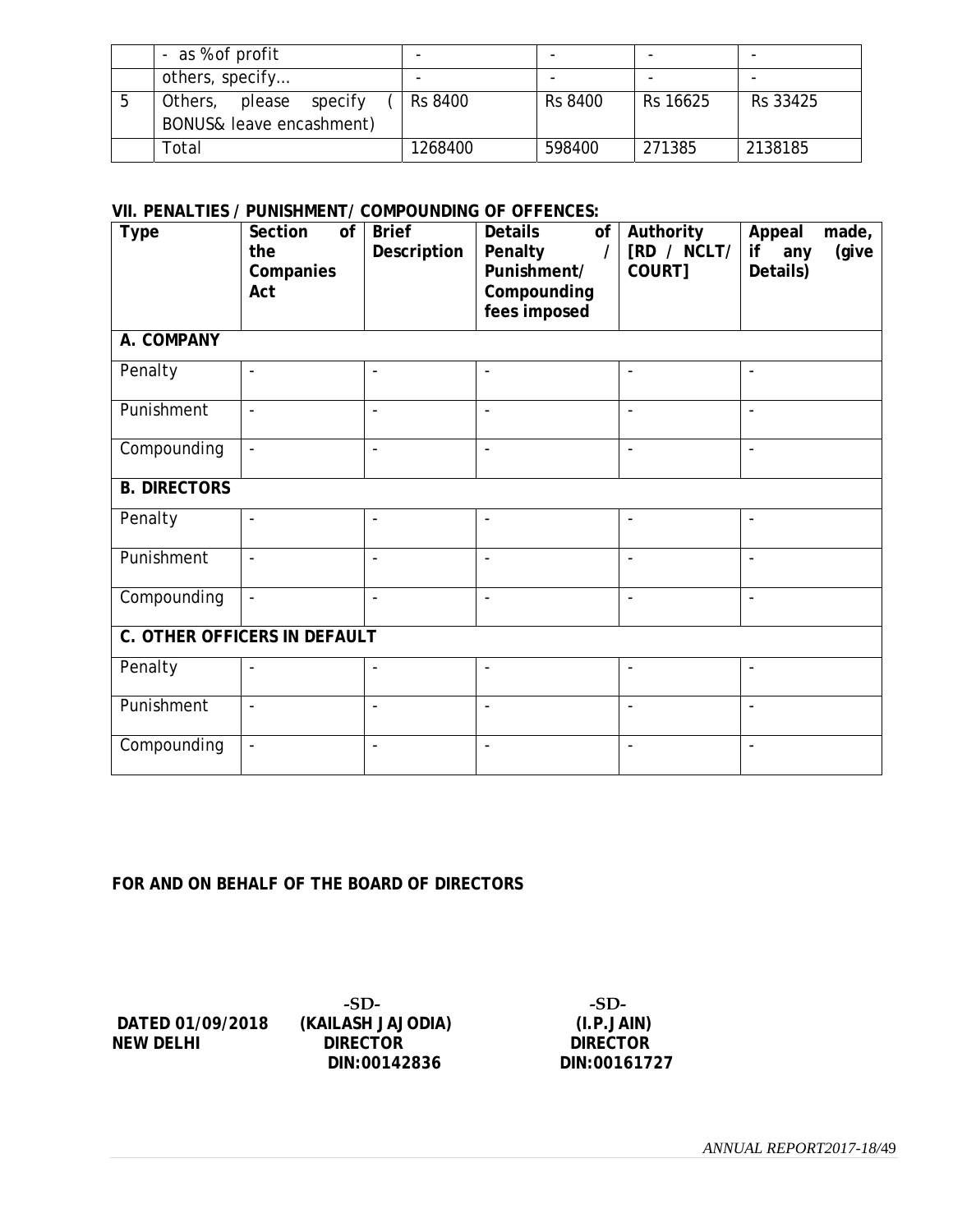#### Form No. MR-3 **ANNEXURE-4 SECRETARIAL AUDIT REPORT**  FOR THE FINANCIAL YEAR ENDED 31<sup>ST</sup> MARCH, 2017

 *[Pursuant to Section 204(1) of the Companies Act, 2013 and Rule No. 9 of the Companies (Appointment and Remuneration Personnel) Rules, 2014]* 

#### **SECRETARIAL AUDIT REPORT FOR THE FINANCIAL YEAR ENDED 31STMARCH, 2018**

 *[Pursuant to Section 204(1) of the Companies Act, 2013 and Rule No.9 of the Companies (Appointment and Remuneration Personnel) Rules, 2014]* 

**To, The Members, ITL Finlease & Securities Limited B-08, GD-ITL Tower, Top Floor, Netaji Subhash Place, Pitampura, New Delhi-110034**.

I have conducted the secretarial audit of the compliance of applicable statutory provisions and the adherence to good corporate practices by M/s. ITL Finlease & Securities Limited (hereinafter called "the Company")(CIN: L65910DL1991PLC045090**)**. Secretarial Audit was conducted in a manner that provided me a reasonable basis for evaluating the corporate conducts/statutory compliances and expressing our opinion thereon.

Based on my verification of the Company's books, papers, minute books, forms and returns filed and other records maintained by the company and also the information provided by the Company, its officers, agents and authorized representatives during the conduct of secretarial audit, I hereby report that in my opinion, the Company has, during the audit period covering the financial year ended on 31<sup>st</sup> March, 2018("Audit Period) complied with the statutory provisions listed hereunder and also that the Company has proper Board-processes and compliance-mechanism in place to the extent based on the management representation letter/confirmation, in the manner and subject to the reporting made hereinafter:

I have examined the books, papers, minute books, forms and returns filed and other records maintained by the Company for the financial year ended on 31<sup>st</sup> March, 2018, according to the provisions of:

- (i) The Companies Act, 2013 (the Act) and the rules made thereunder;
- (ii) The Securities Contracts (Regulation) Act, 1956 ('SCRA') and the rules made thereunder;
- (iii) The Depositories Act, 1996 and the Regulations and Bye-laws framed there under;
- (iv) Foreign Exchange Management Act, 1999 and the rules and regulations made there under to the extent of Foreign Direct Investment, Overseas Direct Investment and External Commercial Borrowings;
- (v) The following Regulations and Guidelines prescribed under the Securities and Exchange Board of India Act, 1992 ('SEBI Act'):-

(a) The Securities and Exchange Board of India (Substantial Acquisition of Shares and Takeovers) Regulations, 2011;

(b) The Securities and Exchange Board of India (Prohibition of Insider Trading) Regulations, 1992 and SEBI (Prohibition of Insider Trading) Regulations, 2015;

(c) The Securities and Exchange Board of India (Registrars to an Issue and Share Transfer Agents) Regulations, 1993 regarding the Companies Act and dealing with client;

 (d )The Securities and Exchange Board of India (Issue of Capital and Disclosure Requirements) Regulations, 2009;

- (vi) Other Laws applicable specifically to the Company namely:
	- (a) The Payment of Bonus Act, 1965;
	- (b) The Reserve Bank of India Act, 1934 and the Rules/ Regulations /directions made under that Act as applicable.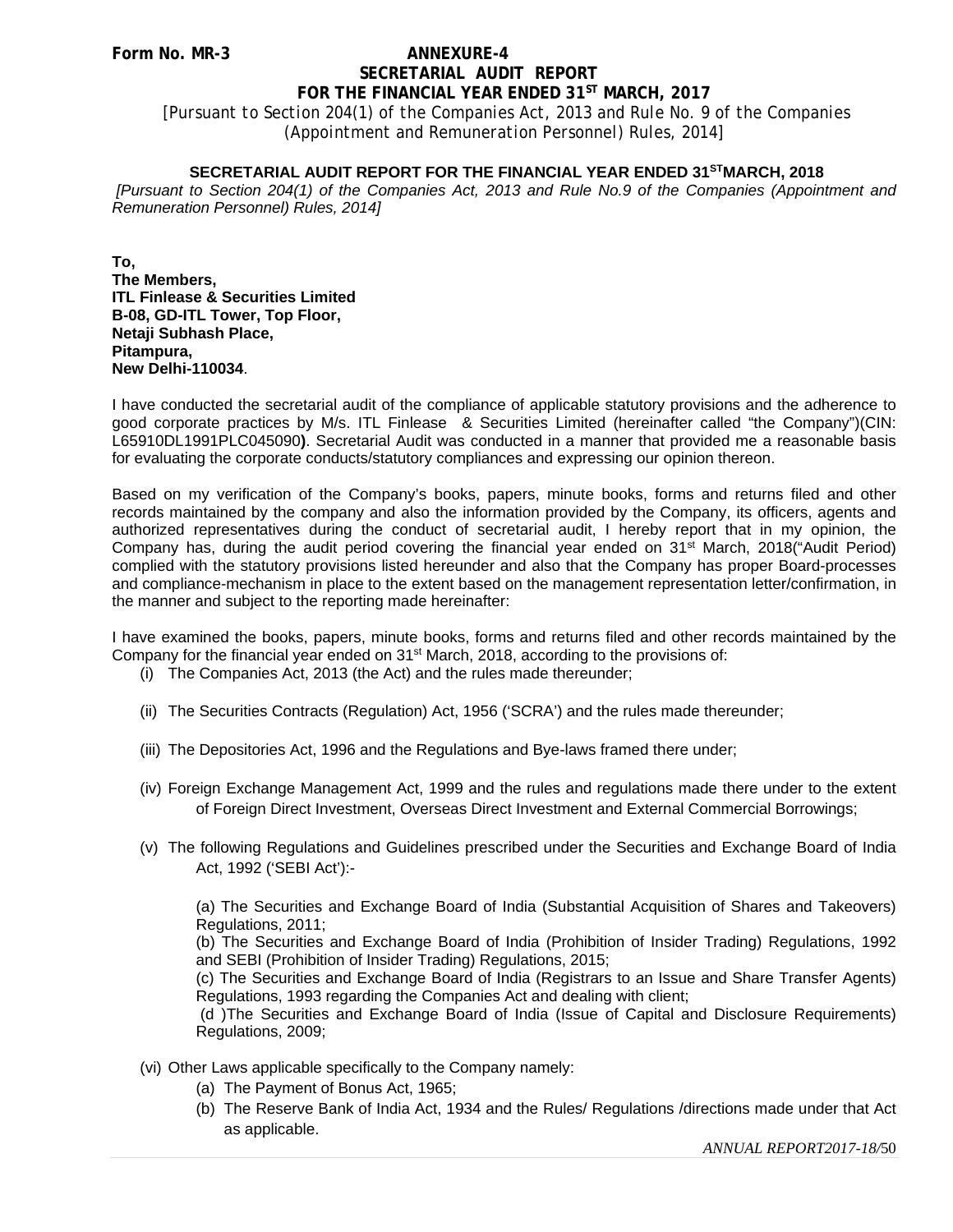I have also examined compliance with the applicable clauses of the following:

- (i) Secretarial Standards (SS-1) with regard to Board Meetings and Secretarial Standards (SS-2) with regard to General Meeting issued by The Institute of Company Secretaries of India.
- (ii) The Listing Agreements entered into by the Company with Metropolitan Stock Exchange and the Securities and Exchange Board of India (Listing Obligations and Disclosure Requirements) Regulations, 2015;

I, report that, during the period under review, the Company has complied with the provisions of the Act, rules, guidelines and regulations mentioned above.

I further report that there are no events/actions in pursuance of

(a) The Securities and Exchange Board of India (Employee Stock Option Scheme and Employee Stock Purchase Scheme) Guidelines, 1999;

(b) The Securities and Exchange Board of India (Issue and Listing of Debt Securities) Regulations, 2008;

(c) The Securities and Exchange Board of India (Delisting of Equity Shares) Regulations, 2009; and (d) The Securities and Exchange Board of India (Buyback of Securities) Regulations, 1998; requiring compliance thereof by the Company during the year .

I further report that

- The Board of Directors of the Company is duly constituted with proper balance of Executive Directors, Non-Executive Directors and Independent Directors as on  $31<sup>st</sup>$  March, 2018. The changes in the composition of the Board of Directors that took place during the period under review are carried out in compliance with the provisions of the Act.
- Adequate notice with Agenda is given to all directors to schedule the Board Meetings at least seven days in advance.
- On the basis of signed Minutes of Board Meeting, it is apparent that all the decisions are carried through unanimous consensus and there are no dissenting members' views and hence, no recording was done in this regard as part of the minutes.

As informed and explained by the Management, I further report that there are adequate systems and processes in the company commensurate with the size and operations of the company to monitor and ensure compliance with applicable laws, rules, regulations and guidelines.

The provisions relating to audit of accounts and financial statement of the Company will be dealt in the Statutory Audit and that relating to taxation is dealt in Tax Audit therefore, I cannot express my opinion on the Secretarial Compliance of these laws.

We further report that during the audit period under review there were following specific events /actions having a major bearing on company's affair in pursuance of above referred laws, rules, regulations, guidelines, standards etc.

**C P no.:11896 ACS No.: 20781** 

**-SD-Place: New Delhi Kamal Preet Kaur Contract Automobile Report Associates Date :01/09/2018 Practicing Company Secretary** 

This report is to be read with our letter of even date which is annexed as Annexure "A" and forms an integral part of this report.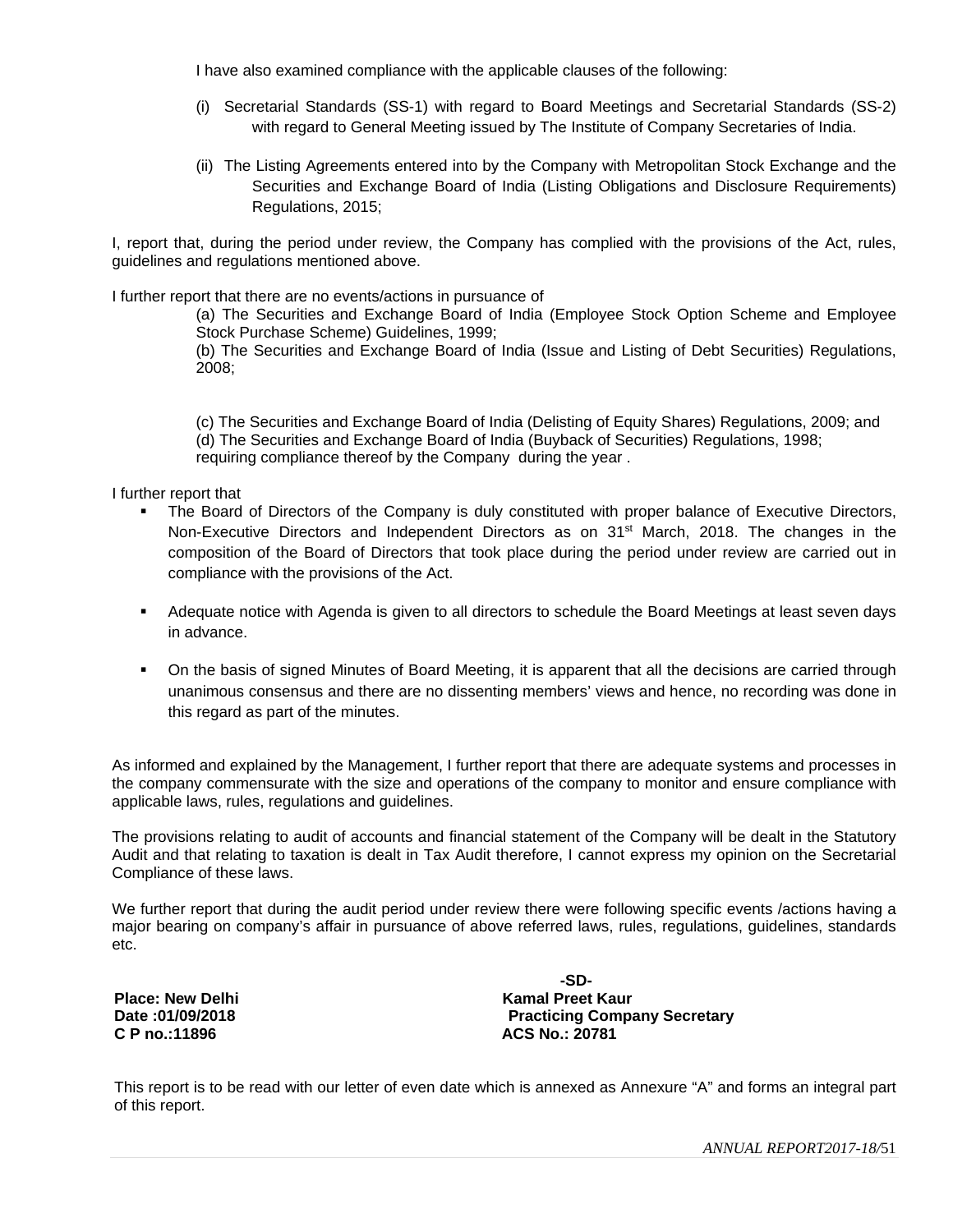**To, The Members, ITL Finlease & Securities Limited B-08, GD-ITL Tower, Top Floor, NetajiSubhash Place, Pitampura, New Delhi-110034**.

My report of even date is to be read along with this letter.

- 1. Maintenance of secretarial record is the responsibility of the management of the company. Our responsibility is to express an opinion on these secretarial records based on our audit.
- 2. I have followed the audit practices and processes as were appropriate to obtain reasonable assurance about the correctness of the contents of the Secretarial records. The verification was done on test basis to ensure that correct facts are reflected in secretarial records. We believe that the processes and practices, we followed provide a reasonable basis for our opinion.
- 3. I have not verified the correctness and appropriateness of financial records, taxation compliance and Books of Accounts of the company.
- 4. Where ever required, I have obtained the Management representation about the compliance of laws, rules and regulations and happening of events etc.
- 5. The compliance of the provisions of Corporate and other applicable laws, rules, regulations, standards is the responsibility of management. Our examination was limited to the verification of procedures on test basis.
- 6. The Secretarial Audit report is neither an assurance as to the future viability of the company nor of the efficacy or effectiveness with which the management has conducted the affairs of the company.

 **-SD-**Place: New Delhi **New York Communist Place: New York Communist Place: New York Communist Preet Kaur Practicing Communist Preet Kaur Practicing Communist Preet Kaur Practicing Communist Preet Kaur Practicing Communist Pract Practicing Company Secretary C P No.: 11896 C P No.: 20781**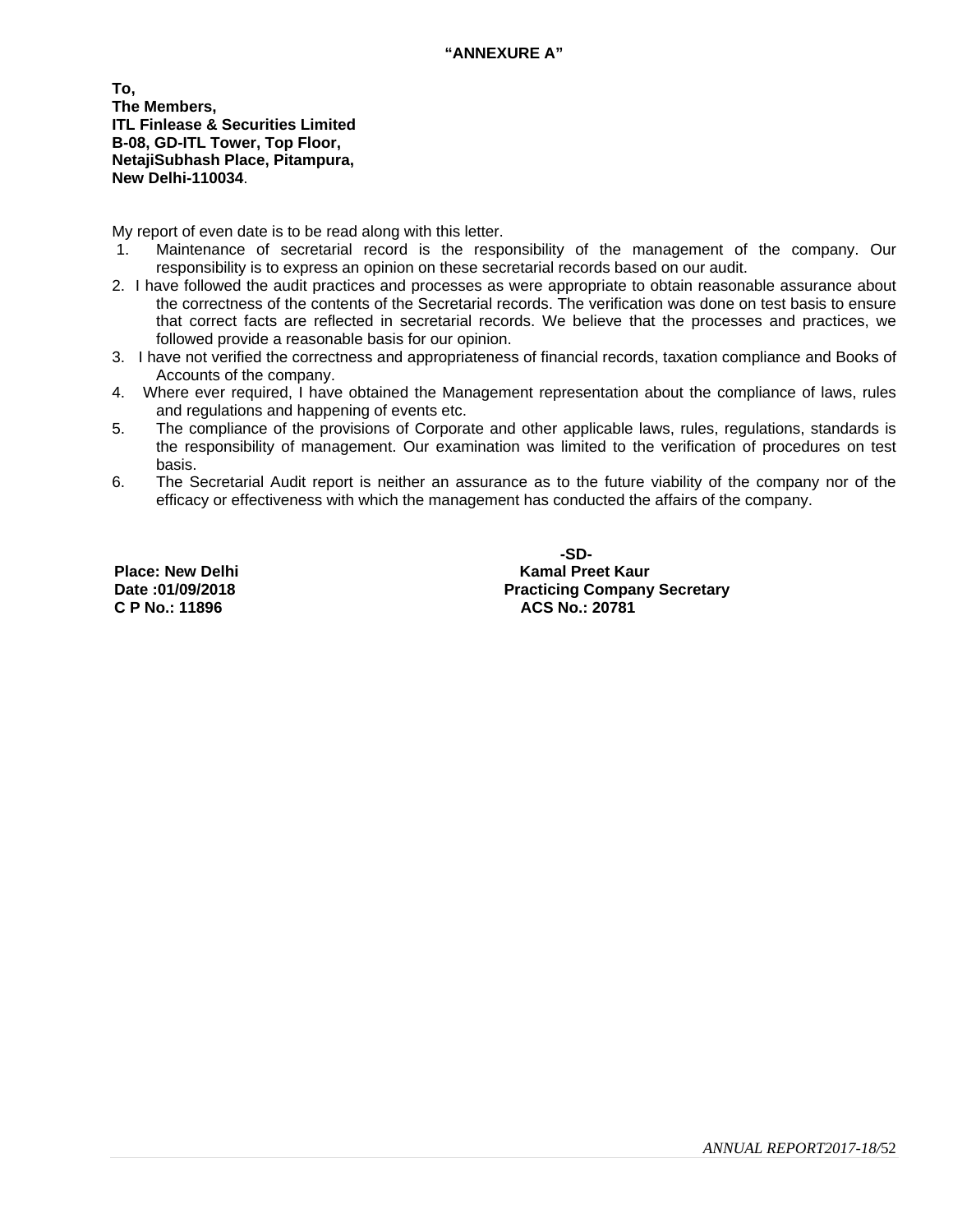To the Members of

# **ITL FINLEASE & SECURITIES LIMITED**

### **Report on the Financial Statements**

We have audited the accompanying financial statements of **M/s ITL FINLEASE & SECURITIES LIMITED**  ('the Company') which comprise the Balance Sheet as at March 31, 2018, the Statement of Profit and Loss and Cash Flow for the year ended and a summary of significant accounting policies and other explanatory information.

# **Management's Responsibility for the Financial Statements**

The Company's Board of Directors is responsible for the matters stated in section 134(5) of the Companies Act, 2013("the Act") with respect to the preparation of these financial statements that give a true and fair view of the financial position, financial performance and cash flow of the company in accordance with the accounting principles generally accepted in India, including Accounting Standards specified under section 133 of the Act, read with Rule 7 of Companies (Accounts) Rules, 2014. This responsibility also includes maintenance of adequate accounting records in accordance with the provisions of the Act for safeguarding of the assets of the Company and for preventing and detecting frauds and other irregularities; selection and application of appropriate accounting policies; making judgments and estimates that are reasonable and prudent; and design. implementation and maintenance of adequate internal financial controls, that were operating effectively for ensuring the accuracy and completeness of the accounting records, relevant to the preparation and presentation of the financial statements that give a true and fair view and are free from material misstatement, whether due to fraud or error.

# **Auditors' Responsibility**

Our responsibility is to express an opinion on these Financial Statements based on our audit.

We have taken into account the provisions of the Act, the accounting and auditing standards and matters which are required to be included in the audit report under the provisions of the Act and the Rules made thereunder.

We conducted our audit in accordance with the Standards on Auditing specified under Section 143(10) of the Act. Those Standards require that we comply with ethical requirements and plan and perform the audit to obtain reasonable assurance about whether the financial statements are free from material misstatement.

An audit involves performing procedures to obtain audit evidences about the amounts and disclosures in the financial statements. The procedures selected depend on the auditor's judgment, including the assessment of the risks of material misstatement of the financial statements, whether due to fraud or error. In making those risk assessments the auditors consider internal financial controls relevant to the company's preparation of the financial statements that give a true and fair view in order to design audit procedure that are appropriate in the circumstances. An audit also includes evaluating the appropriateness of accounting policies used and the reasonableness of the accounting estimates made by management, as well as evaluating the overall presentation of the financial statements.

We believe that the audit evidence we have obtained is sufficient and appropriate to provide a basis for our audit opinion.

#### **Opinion**

In our opinion and to the best of our information and according to the explanations given to us, the aforesaid financial statements give the information required by the Act in the manner so required and give a true and fair view in conformity with the accounting principles generally accepted in India, of the state of affairs of the Company as at 31st March, 2018 and its profit and its cash flows for the year ended on that date.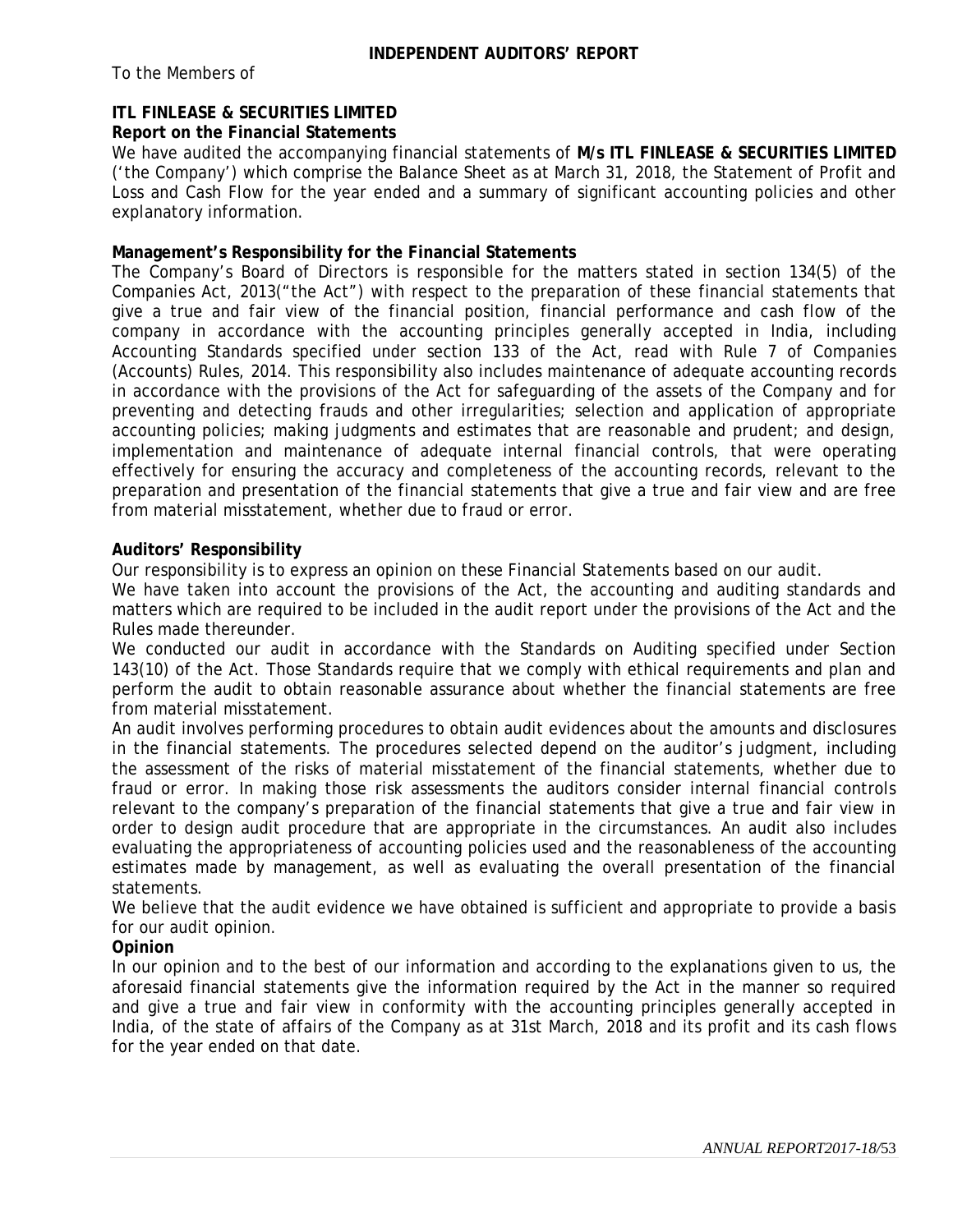# **Report on Other Legal and Regulatory Requirements**

- 1. As required by the companies (Auditor's Report) Order, 2016 ("the Order") issued by the central government of India in terms of sub-section (11) of section 143 of the Act, we give in the **Annexure 'A'**, a statement on the matters specified in paragraphs 3 and 4 of the Order, to extent applicable.
- 2. As required by section 143(3) of the Act, we report that:
	- (a) We have sought and obtained all the information and explanations which to the best of our knowledge and belief were necessary for the purpose of our audit;
	- (b) in our opinion, proper books of account as required by law have been kept by the company so far as it appears from our examination of those books;
	- (c) the Balance Sheet, the Statement of Profit and Loss and Cash Flow dealt with by this Report are in agreement with the books of account;
	- (d) in our opinion, the aforesaid financial statements comply with the Accounting Standards specified under Section 133 of the Act, read with Rule 7 of the Companies (Accounts) Rule, 2014;
	- (e) on the basis of the written representations received from the directors as on March 31, 2018 and taken on record by the board of Directors, none of the directors is disqualified as on March 31,2018 from being appointed as a director in terms of sub section (2) of section 164 of the Companies Act 2013;
	- (f) with respect to the adequacy of the internal financial controls over financial reporting of the Company and the operating effectiveness of such controls, refer to our separate report in **"Annexure B"**; and
	- (g) with respect to the other matters to be included in the Auditor's Report in accordance with Rule 11 of the Companies (Audit and Auditors) Rules, 2014, in our opinion and to the best of our information and according to the explanations given to us:
		- i) the Company does not have any pending litigations which would impact its financial position;
		- ii) the Company did not have any long-term contracts including derivative contracts for which there were any material foreseeable losses;
		- iii) there were no amounts which were required to be transferred to the Investor Education and Protection Fund by the Company.
- 3. The provision of section 73 of the Companies Act, 2013 is not applicable to the Company as it is a Non-Banking Financial Company as defined in the Reserve Bank of India act, 1934 (2 of 1934), further as required by non-Banking Financial Companies Auditor's Report (Reserve Bank) Direction, 1998 we report that:
	- i) The company is a registered NBFC with RBI as provided in section 45IA having certificate no. 14.00033.
	- ii) Company is entitled to continue to hold certificate of registration under section 45IA of RBI Act in terms of its assets / income pattern as on 31/03/2018.(Disclosure in Note No. 32)
	- iii) based on the criteria for classification of N B F C the company is a Loan company.
	- iv) The board of directors has passed a resolution for the non-acceptance of any public deposits without prior approval of RBI.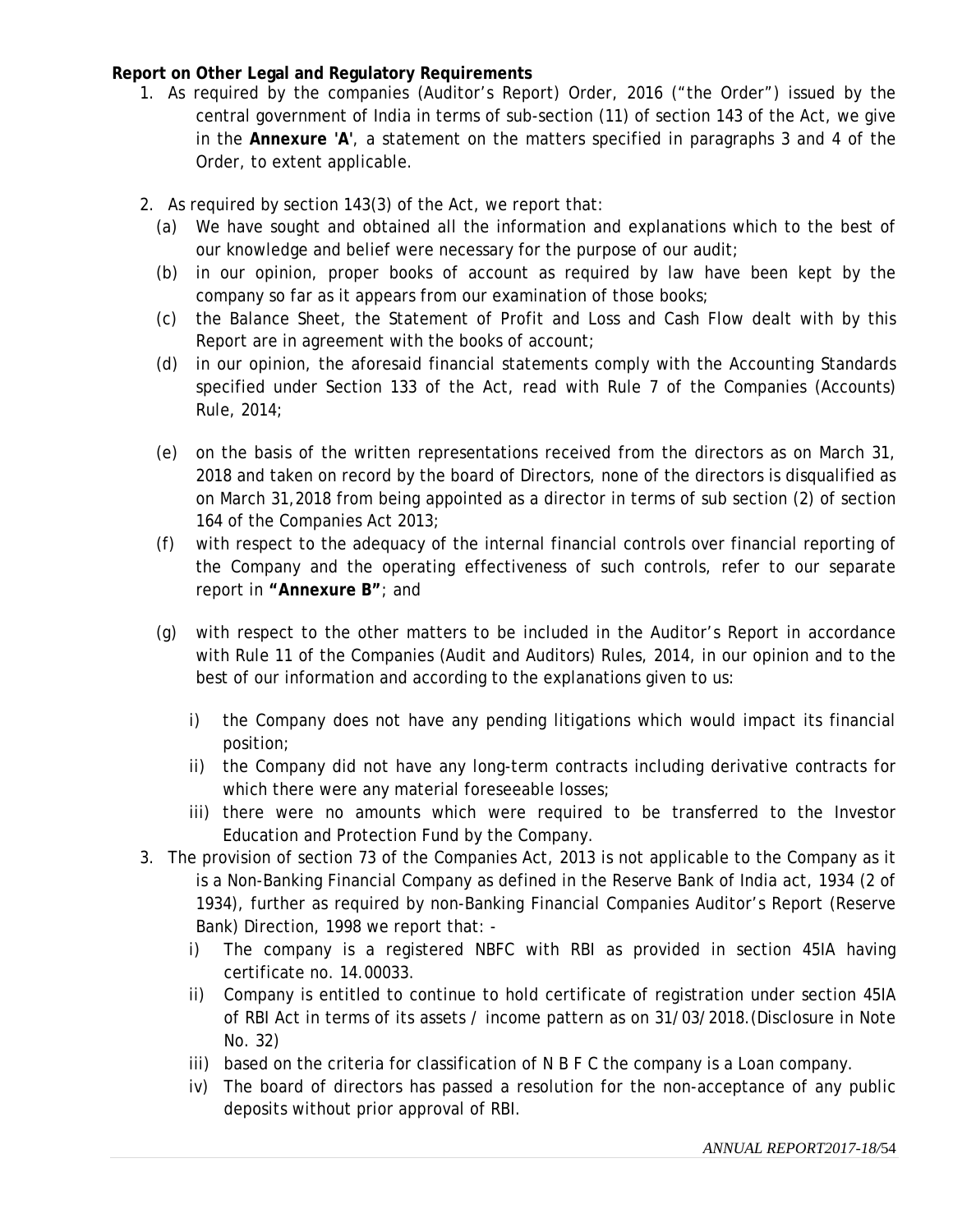- v) The company has not accepted any Public Deposits during the relevant year.
- vi) The company has complied with the prudential Norms relating to income recognition, accounting standards, assets classification, and provisioning for bad and doubtful debts to the extent these were applicable to it.
- vii) The company is not a Systematically Important Non Deposit Taking Non-Banking Finance Company as referred in para 2 (1)(XIX) of **Non Banking Financial NON DEPOSIT ACCEPTING OR HOLDING COMPANIES PRUDENTIAL NORMS (Reserve Bank) DIRECTION 2007**

**For Samarth M Surana & Co.**  *Chartered Accountants*  (FRN:-010295N)

Place: New Delhi Date: 30-05-2018 CA Bharat Rattan *Partner*  M. No.099703

Annexure 'A' to the Independent Auditors' Report

The annexure referred to in Independent Auditors' Report to the members of the Company on the financial statements for the year ended March 31, 2018, we report that:

- 1) a) The company has maintained proper records showing full particulars, including quantitative details and situation of fixed assets;
	- b) As explained to us all the assets have been physically verified by the management at regular interval, no material discrepancies were noticed on such verification.
- 2) Inventory of the company comprised equity shares valued at Rs. 9500 which is held for trading. Stock of these shares held by the company is in dematerialized form and the company has received statement of stock lying with the depository participant. Therefore, there was no case of physical verification of inventory.
- 3) During the year the company has not granted any loan secured or unsecured to parties and companies covered in the register maintained under section 189 of the Companies Act, 2013.
	- i) In our opinion, the rate of interest and other terms and conditions on which the loans had been granted in earlier year to the parties listed in the register maintained under section 189 of the Act were not, prima facie, prejudicial to the interest of the Company;
	- ii) In the case of the loans granted in earlier year to the parties and companies listed in the register maintained under section 189 of the Act, the borrowers have been regular in the payment of the principal and interest as stipulated.
	- iii) There are no overdue amounts in respect of the loan granted in earlier to parties listed in the register maintained under Section 189 of the Act.
- 4) Provisions of section 185 and 186 of the Act 2013 are not applicable on the company because the company is a registered Non Banking Financial Company. However we report that the requirement and compliance mentioned in section 185 & 186 have been complied with respect to the loans and investment, guarantee and security made, to the extent these position so apply.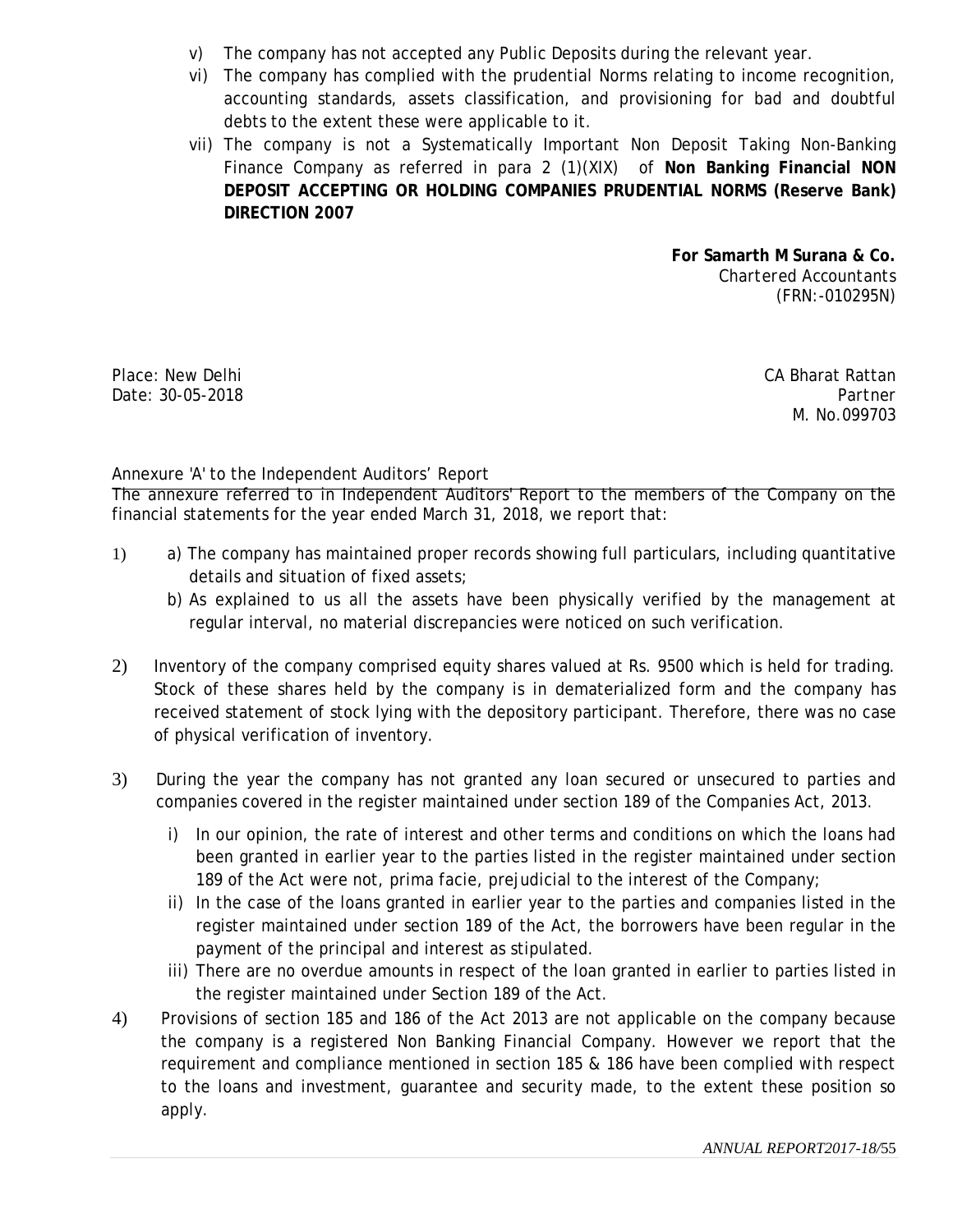- 5) Since the company has not accepted any deposits from the public, the directives issued by the Reserve Bank of India and the provision of Section 73 to 76 or any other relevant provisions of the Companies Act, 2013 and the rules framed there under with regard to the deposits accepted from the public are not applicable.
- 6) According to the information and explanations given to us, maintenance of cost records has not been prescribed by the Central Government under sub section (1) of section148 of the Companies Act, 2013 for any of the activities of the company.
- 7) a) According to the information and explanations given to us, the company is regular in depositing undisputed statutory dues including income-tax, service tax, cess and any other statutory dues with the appropriate authorities. There is no arrears of outstanding statutory dues as at the last day of the financial year concerned for a period of more than six months from the date they became payable;
	- b) According to information and explanation given to us, there are no dues on account of income tax or service tax or cess, which have not been deposited on account of any dispute.
- 8) The Company does not have any loans or borrowings from any financial institution, banks, government or debenture holders during the year. Accordingly paragraph 3(viii) of the Order is not applicable.
- 9) The Company did not raise any money by way of initial public offer or further public offer (including debt instruments) and term loans during the year. Accordingly paragraph 3(ix) of the Order is not applicable.
- 10) According to the information and explanations given to us, no material fraud by the Company or on the Company by its officers or employees has been noticed or reported during the course of our audit.
- 11) According to the information and explanations given to us and based on our examination of the records of the Company, the company has not paid/provided for managerial remuneration hence provisions of section 197.
- 12) In our opinion and according to the information and explanations given to us, the Company is not a nidhi company. Accordingly, paragraph 3(xii) of the Order is not applicable.
- 13) According to the information and explanations given to us and based on our examination of the records of the Company, transactions with the related parties are in compliance with sections 177 and 188 of the Act where applicable and details of such transactions have been disclosed in the financial statements as required by the applicable accounting standards.
- 14) According to the information and explanations give to us and based on our examination of the records of the Company, the Company has not made any preferential allotment or private placement of shares or fully or partly convertible debentures during the year.
- 15) According to the information and explanations given to us and based on our examination of the records of the Company, the Company has not entered into non-cash transactions with directors or persons connected with him. Accordingly, paragraph 3(xv) of the Order is not applicable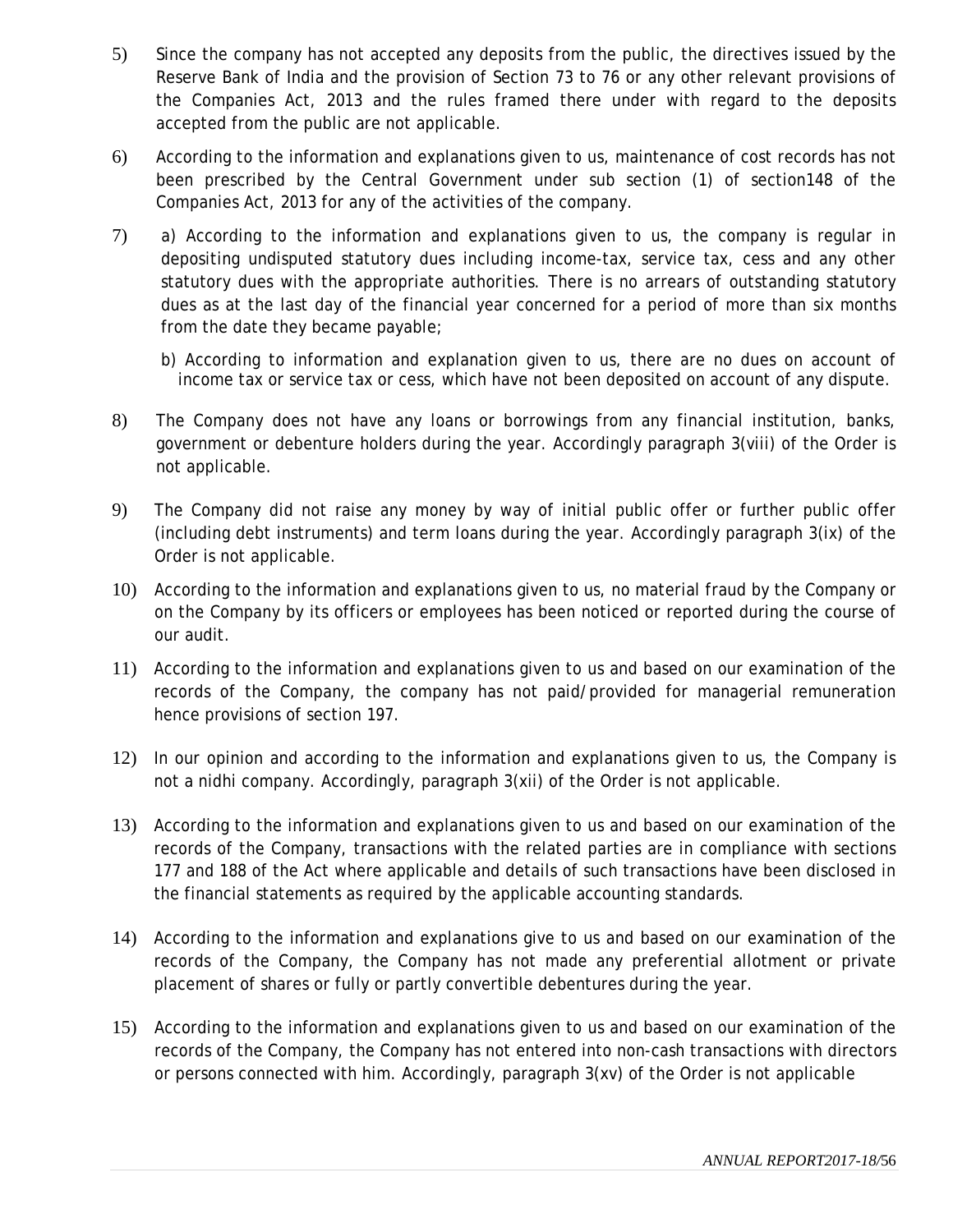16) The Company has complied with the provisions of clause3 (xvi) of the order as the company is registered as NBFC under section 45-IA of the reserve Bank of India Act, 1934.

> **For Samarth M Surana & Co.**  *Chartered Accountants*  (FRN:-010295N)

Place: New Delhi Date: 30-05-2018 CA Bharat Rattan *Partner*  M. No-099703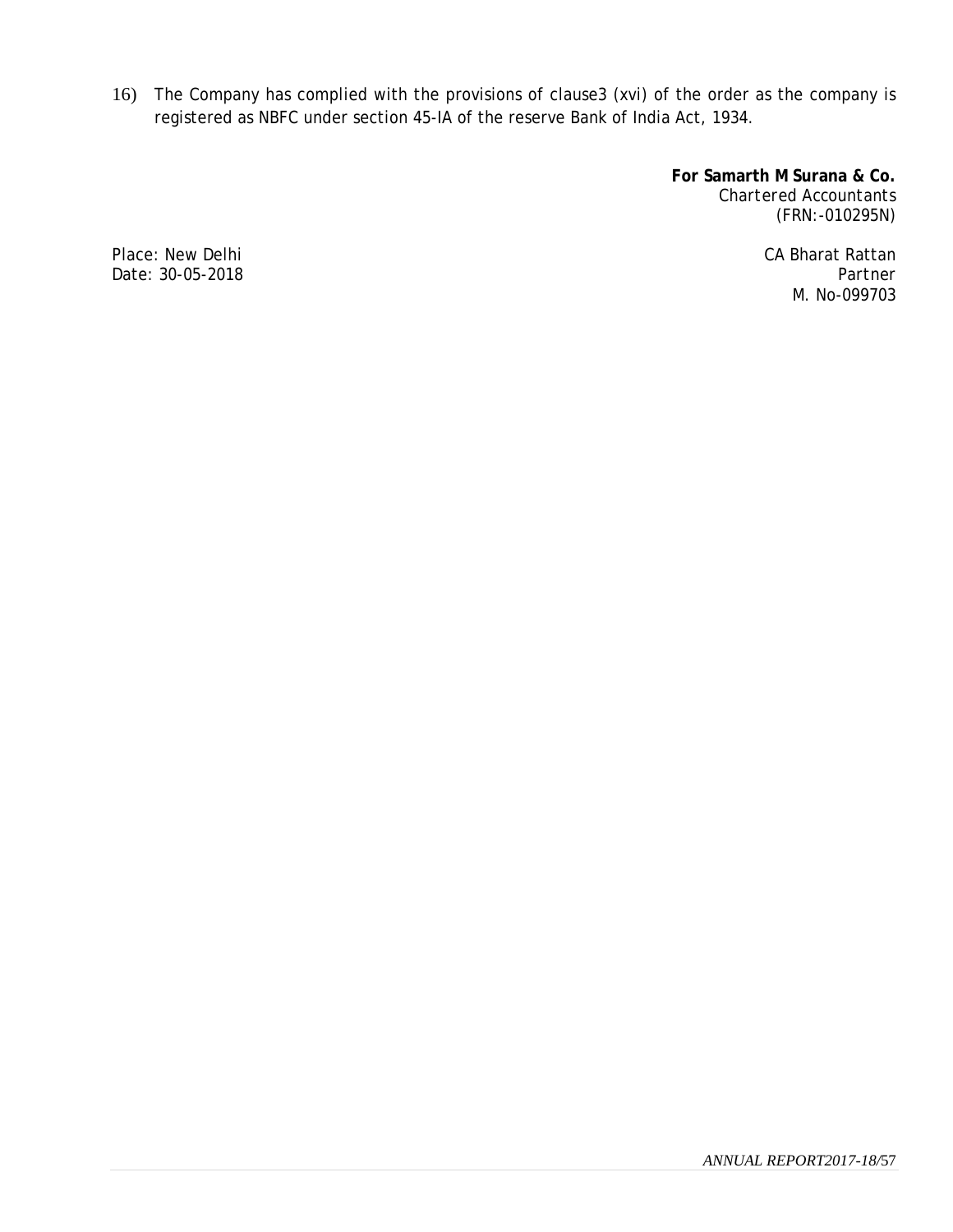**Report on the Internal Financial Controls under Clause (i) of sub-section 3 of Section 143 of the Companies Act, 2013 ("the Act")** 

We have audited the internal financial controls over financial reporting of **M/s ITL FINLEASE & SECURITIES LIMITED** ('the Company') as of March 31, 2018 in conjunction with our audit of the standalone financial statements of the Company for the year ended on that date.

# **Management's Responsibility for Internal Financial Controls**

The Company's management is responsible for establishing and maintaining internal financial controls based on the internal control over financial reporting criteria established by the Company considering the essential components of internal control stated in the Guidance Note on Audit of Internal Financial Controls over Financial Reporting issued by the Institute of Chartered Accountants of India. These responsibilities include the design, implementation and maintenance of adequate internal financial controls that were operating effectively for ensuring the orderly and efficient conduct of its business, including adherence to company's policies, the safeguarding of its assets, the prevention and detection of frauds and errors, the accuracy and completeness of the accounting records, and the timely preparation of reliable financial information, as required under the Companies Act, 2013.

#### **Auditors' Responsibility**

Our responsibility is to express an opinion on the Company's internal financial controls over financial reporting based on our audit. We conducted our audit in accordance with the Guidance Note on Audit of Internal Financial Controls Over Financial Reporting (the "Guidance Note") and the Standards on Auditing, issued by ICAI and deemed to be prescribed under section 143(10) of the Companies Act, 2013, to the extent applicable to an audit of internal financial controls, both applicable to an audit of Internal Financial Controls and, both issued by the Institute of Chartered Accountants of India. Those Standards and the Guidance Note require that we comply with ethical requirements and plan and perform the audit to obtain reasonable assurance about whether adequate internal financial controls over financial reporting was established and maintained and if such controls operated effectively in all material respects.

Our audit involves performing procedures to obtain audit evidence about the adequacy of the internal financial controls system over financial reporting and their operating effectiveness. Our audit of internal financial controls over financial reporting included obtaining an understanding of internal financial controls over financial reporting, assessing the risk that a material weakness exists, and testing and evaluating the design and operating effectiveness of internal control based on the assessed risk. The procedures selected depend on the auditor's judgement, including the assessment of the risks of material misstatement of the financial statements, whether due to fraud or error.

We believe that the audit evidence we have obtained is sufficient and appropriate to provide a basis for our audit opinion on the Company's internal financial controls system over financial reporting.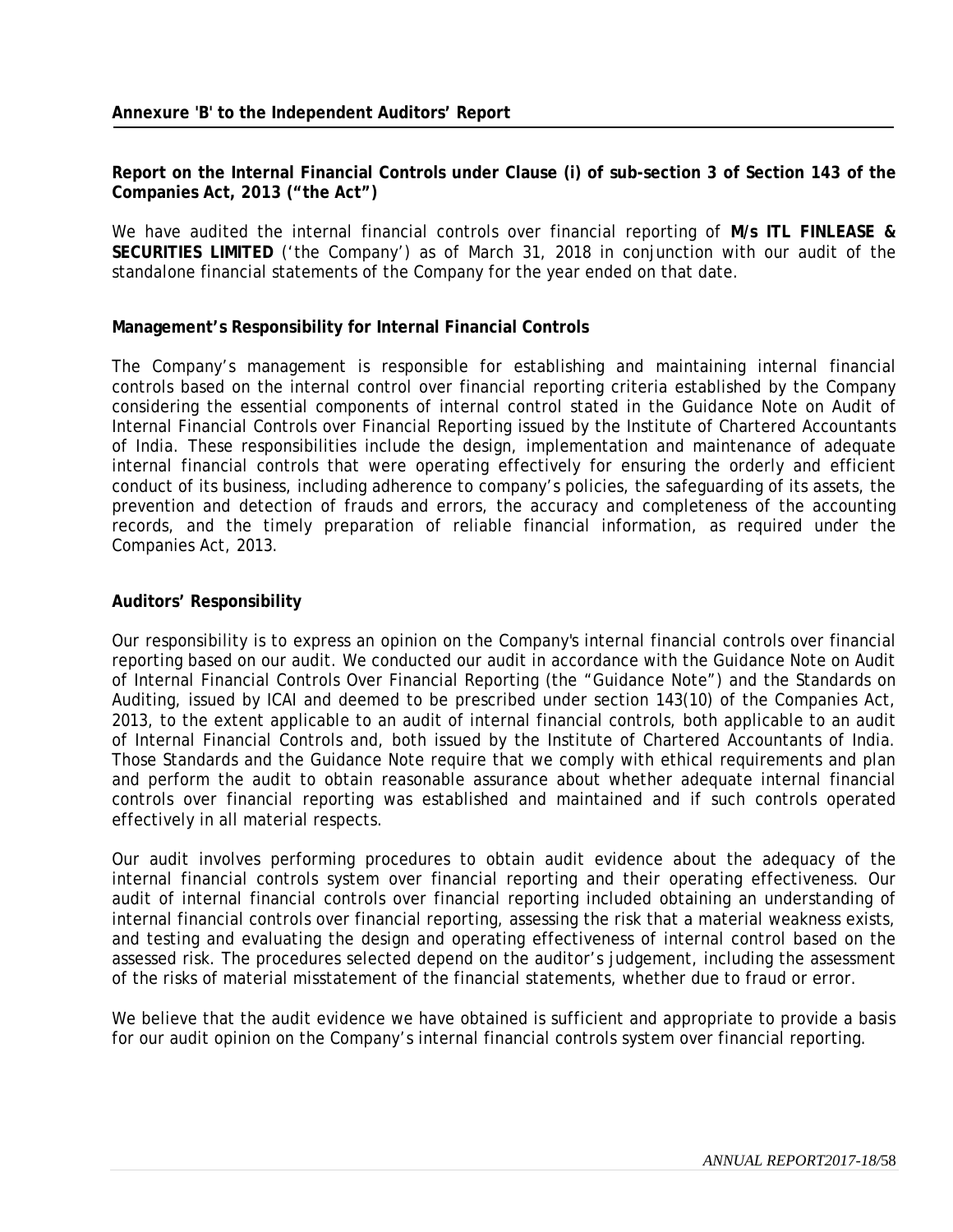# **Meaning of Internal Financial Controls over Financial Reporting**

A company's internal financial control over financial reporting is a process designed to provide reasonable assurance regarding the reliability of financial reporting and the preparation of financial statements for external purposes in accordance with generally accepted accounting principles. A company's internal financial control over financial reporting includes those policies and procedures that:-

- 1) pertain to the maintenance of records that, in reasonable detail, accurately and fairly reflect the transactions and dispositions of the assets of the company;
- 2) provide reasonable assurance that transactions are recorded as necessary to permit preparation of financial statements in accordance with generally accepted accounting principles, and that receipts and expenditures of the company are being made only in accordance with authorisations of management and directors of the company; and
- 3) Provide reasonable assurance regarding prevention or timely detection of unauthorised acquisition, use, or disposition of the company's assets that could have a material effect on the financial statements.

# **Inherent Limitations of Internal Financial Controls over Financial Reporting**

Because of the inherent limitations of internal financial controls over financial reporting, including the possibility of collusion or improper management override of controls, material misstatements due to error or fraud may occur and not be detected. Also, projections of any evaluation of the internal financial controls over financial reporting to future periods are subject to the risk that the internal financial control over financial reporting may become inadequate because of changes in conditions, or that the degree of compliance with the policies or procedures may deteriorate.

#### **Opinion**

In our opinion, the Company has, in all material respects, an adequate internal financial controls system over financial reporting and such internal financial controls over financial reporting were operating effectively as at March 31, 2018, based on the internal control over financial reporting criteria established by the Company considering the essential components of internal control stated in the Guidance Note on Audit of Internal Financial Controls Over Financial Reporting issued by the Institute of Chartered Accountants of India.

> **For Samarth M Surana & Co.**  *Chartered Accountants*  (FRN:-010295N)

Place: New Delhi Date: 30-05-2018 CA Bharat Rattan *Partner*  M. No.099703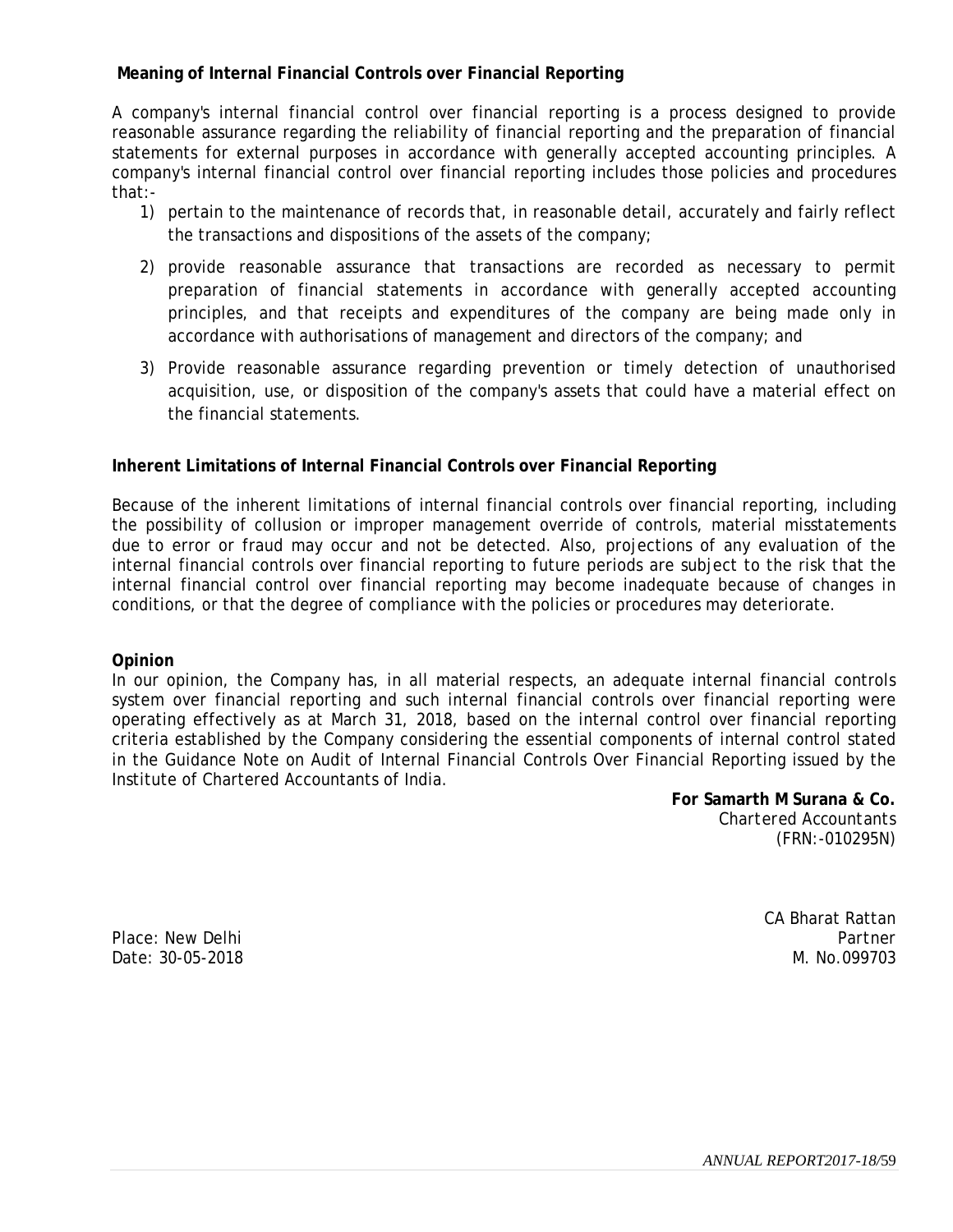CIN NO. :‐ L65910DL1991PLC045090

Balance Sheet as at 31<sup>st</sup> March, 2018

|              |                                           |                | Amount (Rs.) | Amount (Rs.) |
|--------------|-------------------------------------------|----------------|--------------|--------------|
| А            | <b>EQUITY AND LIABILITIES</b>             |                |              |              |
| 1            | <b>Shareholders' funds</b>                |                |              |              |
|              | (a) Share capital                         | 3              | 48,058,750   | 48,058,750   |
|              | (b) Reserves and surplus                  | $\overline{a}$ | 32,862,308   | 31,055,568   |
|              | (c) Money received against share warrants |                |              |              |
|              |                                           |                | 80,921,058   | 79,114,318   |
| 2            | Share application money pending allotment |                |              |              |
| 3            | <b>Non-current liabilities</b>            |                |              |              |
|              | (a) Long-term borrowings                  |                |              |              |
|              | (b) Deferred Tax Liability (Net)          | 11             |              | 58,748       |
|              | (c) Other long-term liabilities           | 5              | 710,180      | 426,830      |
|              | (d) Long-term provisions                  | 6              | 1,589,650    | 1,181,023    |
|              |                                           |                | 2,299,830    | 1,666,601    |
|              | <b>Current liabilities</b>                |                |              |              |
|              | (a) Short-term borrowings                 |                |              |              |
|              | (b) Other current liabilities             | 7              | 404,597      | 161,541      |
|              | (c) Short-term provisions                 | 8              |              | 34,363       |
|              |                                           |                | 404,597      | 195,904      |
|              |                                           | <b>TOTAL</b>   | 83,625,485   | 80,976,823   |
| В            | <b>ASSETS</b>                             |                |              |              |
| 1            | <b>Non-current assets</b>                 |                |              |              |
|              | (a) Fixed assets                          |                |              |              |
|              | (i) Property, plant and equipment         | 9              | 13,046,868   | 12,542,340   |
|              | (ii) Capital work-in-progress             |                |              |              |
|              | (iii) Intangible assets                   |                |              |              |
|              |                                           |                | 13,046,868   | 12,542,340   |
|              | (b) Non-current investments               | 10             | 6,282,180    | 6,282,180    |
|              | (c) Deferred Tax Assets (Net)             | 11             | 10,834       |              |
|              | (d) Long-term loans and advances          | 12             | 103,157      | 103,157      |
|              | (e) Other non-current assets              |                | $\sim$       |              |
|              |                                           |                | 19,443,039   | 18,927,677   |
| $\mathbf{2}$ | <b>Current assets</b>                     |                |              |              |
|              | (a) Current investments                   |                |              |              |
|              | (b) Inventories                           | 13             | 9,500        | 9,500        |
|              | (c) Trade receivables                     | 14             | 437,566      | 622,526      |
|              | (d) Cash and cash equivalents             | 15             | 1,284,334    | 16,934,843   |
|              | (e) Short-term loans and advances         | 16             | 57,671,000   | 44,196,000   |
|              | (f) Other current assets                  | 17             | 4,780,046    | 286,277      |
|              |                                           |                | 64,182,446   | 62,049,146   |
|              |                                           | <b>TOTAL</b>   | 83,625,485   | 80,976,823   |

**For Samarth M. Surana & Co.** Firm Registration No. 10295N Chartered Accountants

CA SUMIT BHARUNT Partner ARUN MEHTA RADHIKA JAJODIA RADHIKA RADHIKA RADHIKA JAJODIA M. No. 538472 **CHIEF FINANCIAL**

DATE : 30th May 2018

As per our report attached. The state of  $\sim$  60 and on behalf of Board of Directors

B.L. GUPTA KAILASH JAJODIA<br> **DIRECTOR DIRECTOR DIRECTOR DIRECTOR**<br>DIN: 00143031 **DIN: 00142836** DIN: 00143031

**OFFICER**

**CHIEF EXECUTIVE OFFICER & DIRECTOR** DIN: 06957544

PARUL SRIVASTAVA PLACE : NEW DELHI **COMPANY SECRETARY** M.No. A25854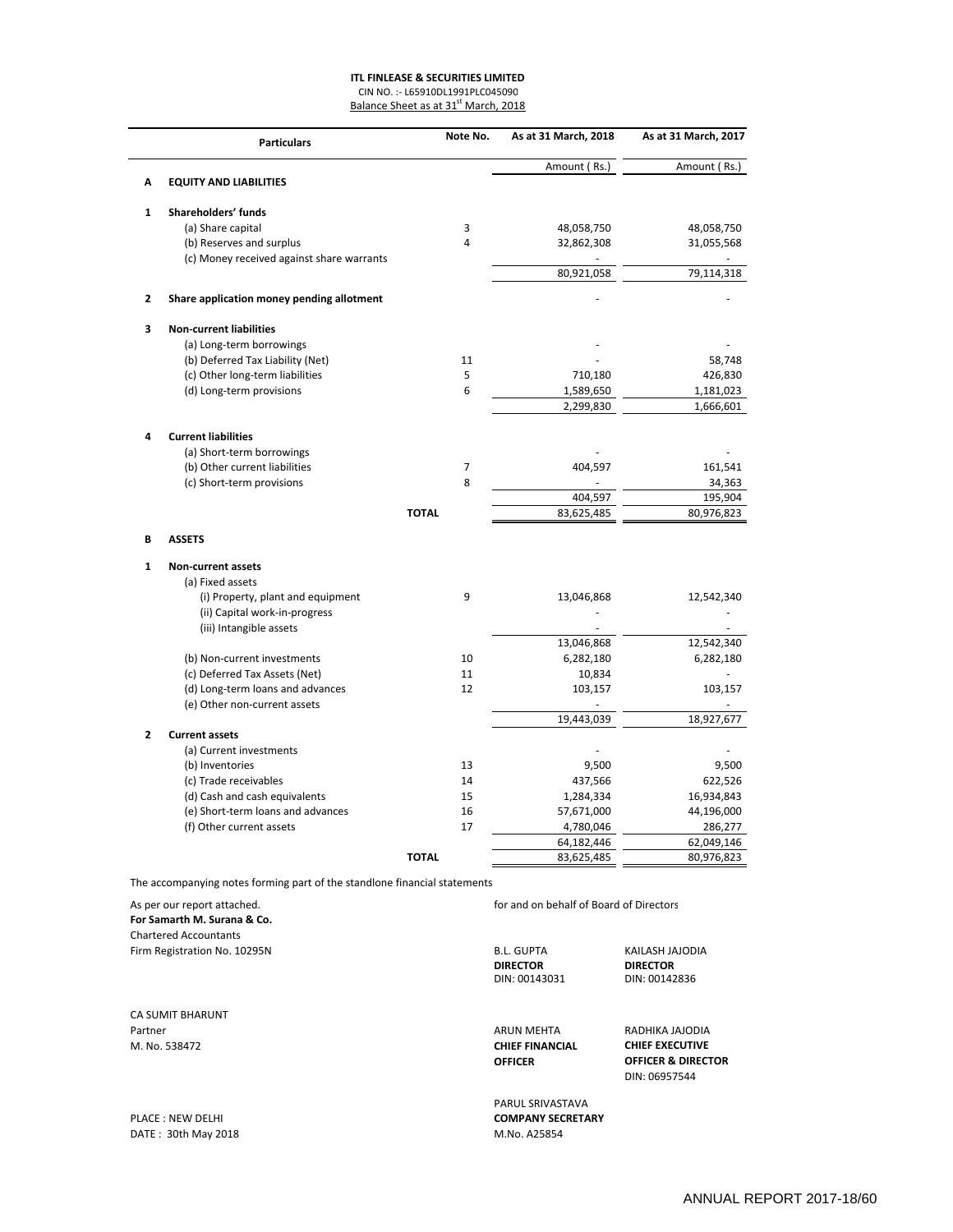CIN NO. :‐ L65910DL1991PLC045090 Statement of Profit and Loss for the Year ended 31<sup>st</sup> March, 2018

|              |                                                                                 | <b>Note</b> | For the year ended                           | For the year ended                                                       |
|--------------|---------------------------------------------------------------------------------|-------------|----------------------------------------------|--------------------------------------------------------------------------|
|              | <b>Particulars</b>                                                              | No.         | 31 March, 2018                               | 31 March, 2017                                                           |
|              |                                                                                 |             | Amount (Rs.)                                 | Amount (Rs.)                                                             |
| 1            | Revenue from operations (gross)                                                 | 18          | 7,728,529                                    | 8,271,494                                                                |
| $\mathbf{z}$ | Other income                                                                    | 19          |                                              | 30,995                                                                   |
| 3            | Total revenue (1+2)                                                             |             | 7,728,529                                    | 8,302,489                                                                |
| 4            | <b>Expenses</b>                                                                 |             |                                              |                                                                          |
|              | Purchases of stock-in-trade                                                     |             |                                              |                                                                          |
|              | Changes in inventories of stock-in-trade                                        | 20          |                                              | 88,581                                                                   |
|              | Employee benefits expense                                                       | 21          | 4,239,703                                    | 3,920,598                                                                |
|              | Depreciation and amortisation expense                                           | 10          | 232,817                                      | 234,646                                                                  |
|              | Other expenses                                                                  | 22          | 660,328                                      | 1,707,937                                                                |
|              | <b>Total expenses</b>                                                           |             | 5,132,848                                    | 5,951,762                                                                |
| 5            | Profit / (Loss) before exceptional and extraordinary items and tax<br>$(3 - 4)$ |             | 2,595,681                                    | 2,350,727                                                                |
| 6            | Exceptional items & extraordinary items                                         |             |                                              |                                                                          |
| 7            | Profit / (Loss) after exceptional and extraordinary items $(5 + 6)$             |             | 2,595,681                                    | 2,350,727                                                                |
| 8            | Less: Provisions for outstanding standard assets                                |             | 95,739                                       | 175,988                                                                  |
| 9            | Profit/(Loss) before tax (7-8)                                                  |             | 2,499,942                                    | 2,174,739                                                                |
| 10           | Tax expense:                                                                    |             |                                              |                                                                          |
|              | (a) Current tax expense for current year                                        |             | 805,050                                      | 1,267,790                                                                |
|              | (b) Tax expense relating to prior years                                         |             | (42, 266)                                    | 237                                                                      |
|              | (c) Deferred tax                                                                |             | (69, 582)                                    | (336, 847)                                                               |
|              |                                                                                 |             | 693,202                                      | 931,180                                                                  |
| 11           | Profit / (Loss) for the year/period $(9 + 10)$                                  |             | 1,806,740                                    | 1,243,559                                                                |
| 12           | Earning per equity share:                                                       |             |                                              |                                                                          |
|              | (i) Basic                                                                       |             | 0.38                                         | 0.26                                                                     |
|              | (ii) Diluted                                                                    |             | 0.38                                         | 0.26                                                                     |
|              | The accompanying notes forming part of the standlone financial statements       |             |                                              |                                                                          |
|              | As per our report attached.                                                     |             | for and on behalf of Board of Directors      |                                                                          |
|              | For Samarth M. Surana & Co.                                                     |             |                                              |                                                                          |
|              | <b>Chartered Accountants</b>                                                    |             |                                              |                                                                          |
|              | Firm Registration No. 10295N                                                    |             | <b>B.L. GUPTA</b>                            | KAILASH JAJODIA                                                          |
|              |                                                                                 |             | <b>DIRECTOR</b>                              | <b>DIRECTOR</b>                                                          |
|              |                                                                                 |             | DIN: 00143031                                | DIN: 00142836                                                            |
|              |                                                                                 |             |                                              |                                                                          |
|              | <b>CA SUMIT BHARUNT</b>                                                         |             |                                              |                                                                          |
| Partner      |                                                                                 |             | <b>ARUN MEHTA</b>                            | RADHIKA JAJODIA                                                          |
|              | M. No. 538472                                                                   |             | <b>CHIEF FINANCIAL</b><br><b>OFFICER</b>     | <b>CHIEF EXECUTIVE</b><br><b>OFFICER &amp; DIRECTOR</b><br>DIN: 06957544 |
|              |                                                                                 |             | PARUL SRIVASTAVA<br><b>COMPANY SECRETARY</b> |                                                                          |
|              | <b>PLACE: NEW DELHI</b>                                                         |             |                                              |                                                                          |
|              | DATE: 30th May 2018                                                             |             | M.No. A25854                                 |                                                                          |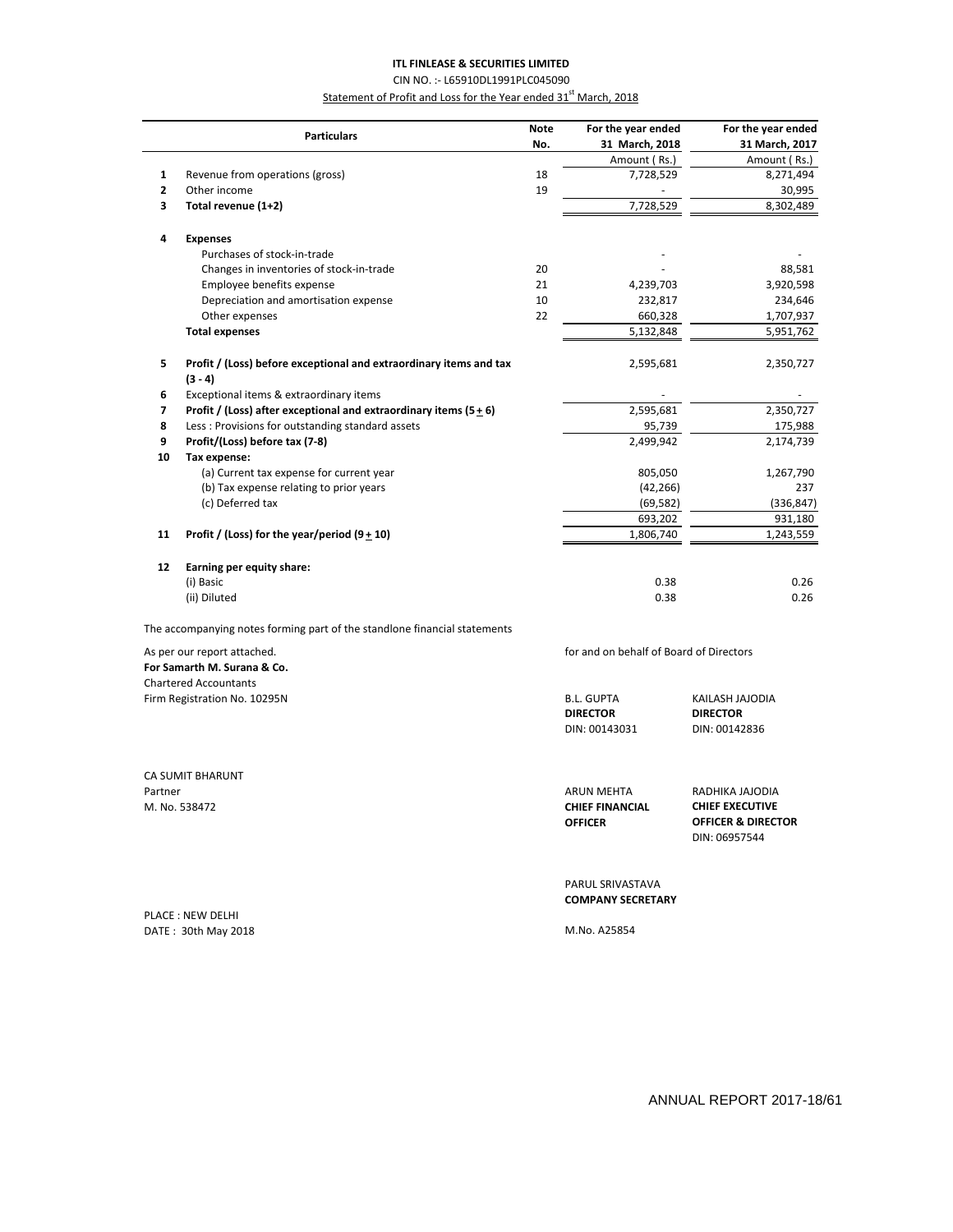CIN NO. :‐ L65910DL1991PLC045090

#### **CASH FLOW STATEMENT FOR THE YEAR ENDED MARCH 31, 2018**

|    | <b>Particulars</b>                                            | For the year ended March | For the year ended March |
|----|---------------------------------------------------------------|--------------------------|--------------------------|
|    |                                                               | 31, 2018                 | 31, 2017                 |
| a. | CASH FLOW FROM OPERATING ACTIVITIES                           |                          |                          |
|    | Net Profit (Loss) before tax but after provision for standard |                          |                          |
|    | assets                                                        | 2,499,942                | 2,174,739                |
|    | Adjustments to reconcile net profit to net cash provided by   |                          |                          |
|    | operating activities                                          |                          |                          |
|    | Depreciation                                                  | 232,817                  | 234,646                  |
|    | Dividend Income                                               |                          | (9, 298)                 |
|    | Provision for Gratuity                                        | 312,888                  | 1,005,035                |
|    | <b>Provision for Standard Assets</b>                          | 95,739                   | 175,988                  |
|    | Operating profit before working capital Changes               | 3,141,386                | 3,581,110                |
|    | Changes in working capital                                    |                          |                          |
|    | Increase/(Decrease) in Trade Receivables                      | (184, 960)               | (498, 022)               |
|    | (Increase)/Decrease in Stock-in-Trade                         |                          | 88,581                   |
|    | Increase/(Decrease) in Other Current Assets                   | 4,493,769                | (4, 785)                 |
|    | Increase/(Decrease) in Other Current Liabilities              | 243,056                  | 63,054                   |
|    | Cash generated from operations                                | (924, 367)               | 3,229,938                |
|    | <b>Taxes Paid</b>                                             | (797, 147)               | (1,533,908)              |
|    | TDS & Advance Tax Paid                                        |                          | 0                        |
|    | <b>Net Cash Generated By Operating Activities</b>             | (1,721,514)              | 1,696,030                |
| b. | <b>CASH FLOW FROM INVESTING ACTIVITIES</b>                    |                          |                          |
|    | <b>Purchase of Fixed Assets</b>                               | (737, 345)               | (89, 180)                |
|    | <b>Net Cash Used In Investing Activities</b>                  | (737, 345)               | (89, 180)                |
| c. | CASH FLOW FROM FINANCING ACTIVITIES                           |                          |                          |
|    | Repayments of security deposits                               | 283,350                  | (6,000)                  |
|    | (Increase)/decrease in Loan & Advances                        | (13, 475, 000)           | 14,812,936               |
|    | Dividend Received                                             |                          | 9,298                    |
|    | Call money received                                           |                          | 15,000                   |
|    | <b>Net Cash Used In Financing Activities</b>                  | (13, 191, 650)           | 14,831,234               |
| d. | Net Increase in Cash Equivalents (a+b+c)                      | (15,650,509)             | 16,438,084               |
| e. | Cash & Cash Equivalents at the beginning of the year          | 16,934,843               | 496,759                  |
| f. | Cash & Cash Equivalents at the end of the year (d+e)          | 1,284,334                | 16,934,843               |
|    |                                                               |                          |                          |

The accompanying notes forming part of the standlone financial statements

| As per our report attached.<br>For Samarth M. Surana & Co. | for and on behalf of Board of Directors |                 |  |
|------------------------------------------------------------|-----------------------------------------|-----------------|--|
| <b>Chartered Accountants</b>                               |                                         |                 |  |
| Firm Registration No. 10295N                               | <b>B.L. GUPTA</b>                       | KAILASH JAJODIA |  |
|                                                            | <b>DIRECTOR</b>                         | <b>DIRECTOR</b> |  |
|                                                            | DIN: 00143031                           | DIN: 00142836   |  |
| CA SUMIT BHARUNT                                           |                                         |                 |  |

Partner M. No. 538472 ARUN MEHTA RADHIKA JAJODIA

**CHIEF FINANCIAL OFFICER**

**CHIEF EXECUTIVE OFFICER & DIRECTOR** DIN: 06957544

PARUL SRIVASTAVA PLACE : NEW DELHI **COMPANY SECRETARY**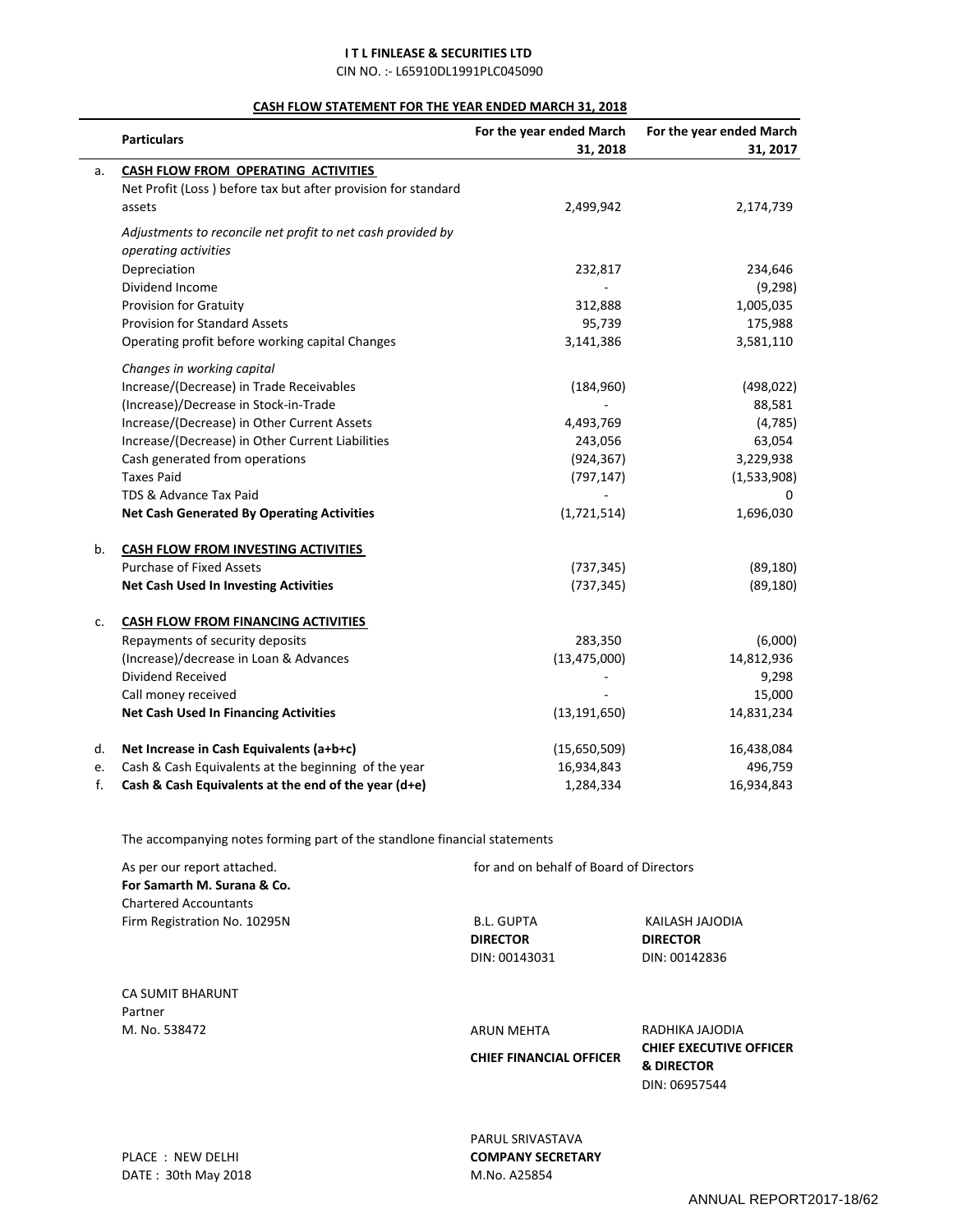#### CIN NO. :‐ L65910DL1991PLC045090

#### **Notes forming part of the financial statements**

#### **Note** Particulars

#### **1 Corporate Information**

ITL Finlease & Securities Limited (the Company) is a Public Company domiciled in India and is incorporated under the provisions of the Companies Act,1956.

The securities of the Company are presently listed on "Metropolitan Stock Exchange Limited", being the Exchange having nationwide terminals, w.e.f. January 24, 2017 vide notice number MSEI/LIST/4857/2017. Further, the securities of the Company were earlier listed on Delhi Stock Exchange Limited (DSE) and Jaipur Stock Exchange (JSE). However, the recognition of DSE and JSE has been withdrawn by SEBI w.e.f., November 19, 2014 and March 23, 2015 respectively.

M/s Alankit Assignments Ltd has been appointed as RTA under listing process.

The Company is Non‐Banking Finance Company (NBFC) registered with Reserve Bank of India (RBI) with registeration no. 14.00033.The Company is engaged in trading in securites and provides loans and leasing & financial services to other establishments.

#### **2 Significant accounting policies**

#### **2.1 Basis of accounting and preparation of financial statements**

The financial statements of the Company have been prepared on a going concern basis under the historical cost convention in accordance with the Generally Accepted Accounting Principles in India (Indian GAAP) to comply with the Accounting Standards specified under section 133 of the Companies Act,2013 and the guidelines issued by Securities and Exchange Board of India (SEBI ) and Reserve Bank of India (RBI) as applicable to NBFC. The company follows accrual system of accounting and recognises significant items of income and expenditure on accrual basis except that the income on account of providing space for display units are taken to income on receipt basis. The accounting policies adopted in the preparation of the financial statements are consistent with those followed in the previous year.

#### **2.2 Use of estimates**

The preparation of the financial statements in conformity with Indian GAAP requires the Management to make estimates and assumptions considered in the reported amounts of assets and liabilities (including contingent liabilities) and the reported income and expenses during the year. The Management believes that the estimates used in preparation of the financial statements are prudent and reasonable. Future results could differ from these estimates.Any revision to accounting estimates is recognised prospectively in the current and future periods.

#### **2.3 Inventories**

Inventories are valued at the lower of cost and the net realisable value after providing for obsolescence and other losses, where considered necessary. Cost includes all charges in bringing the goods to the point of sale, including STT paid, if any on purchase.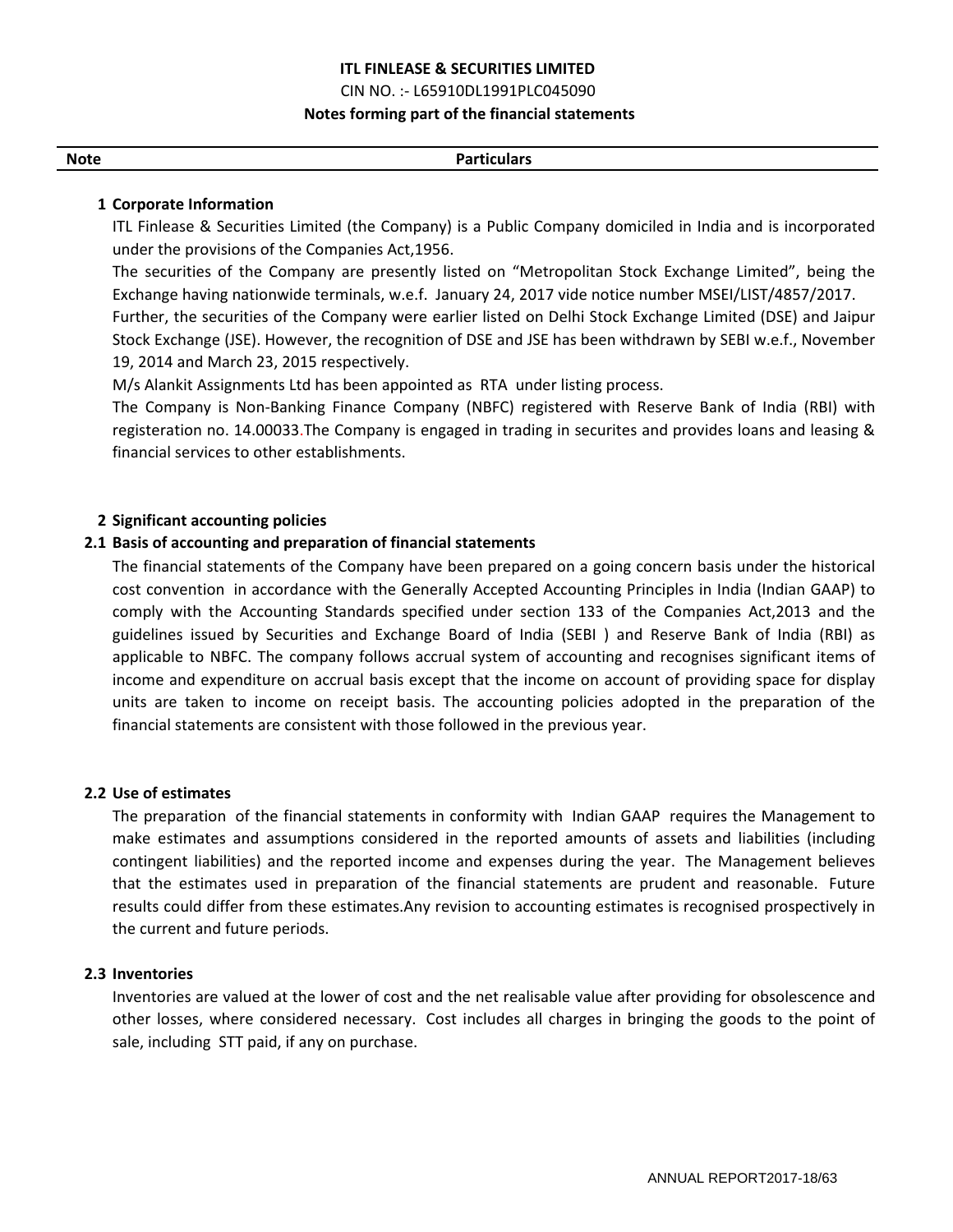#### CIN NO. :‐ L65910DL1991PLC045090

#### **Notes forming part of the financial statements**

# **Note** Particulars

#### **2.4 Property Plant & Equipment**

Company followed cost model for valuation of fixed asset.

Fixed assets are stated at cost less accumulated depreciation.Cost is inclusive of freight, duties, taxes and incidental expenses related to acquisition/ instalation.

#### **Intangible Assets**

Intangible assets are stated at acquisition cost, net of accumulated depreciation and accumulated impairment losses, if any. Intangible assets are amortised on a straight line basis

#### **Depreciation and amortisation**

Depreciation on Fixed Assets is provided to the extent of depreciable amount on the Written Down Value (WDV) Method. Depreciation is provided based on useful life of the assets as prescribed in Schedule II to the Companies Act, 2013.

#### **2.5 Investments**

Investments, which are readily realizable and intended to be held for not more than one year from the date on which such investments are made, are classified as current investments. All other investments are classified as long‐term investments.

On initial recognition, all investments are measured at cost. The cost comprises purchase price and directly attributable acquisition charges such as brokerage, fee and duties.

Current investments are carried in the financial statements at lower of cost and fair value determined on an individual investment basis. Long-term investments are carried at cost. However, provision for diminution in value is made to recognize a decline other than temporary in the value of the investments.

On disposal of an investment, the difference between its carrying amount and net disposal proceeds is charged or credited to the statement of profit and loss.

#### **2.6 Revenue Recognition**

Income from Loan Transaction Interest income is accounted on accrual basis.

#### Income from Rental Services

Revenues from services on account of letting the space for display units are considered as accrued on receipts of payments basis,in view of the peculiarity of the nature of contract and the rent of properties is recognised on time basis.

#### **2.7 Other income**

Dividend income is accounted for when the right to receive it is established.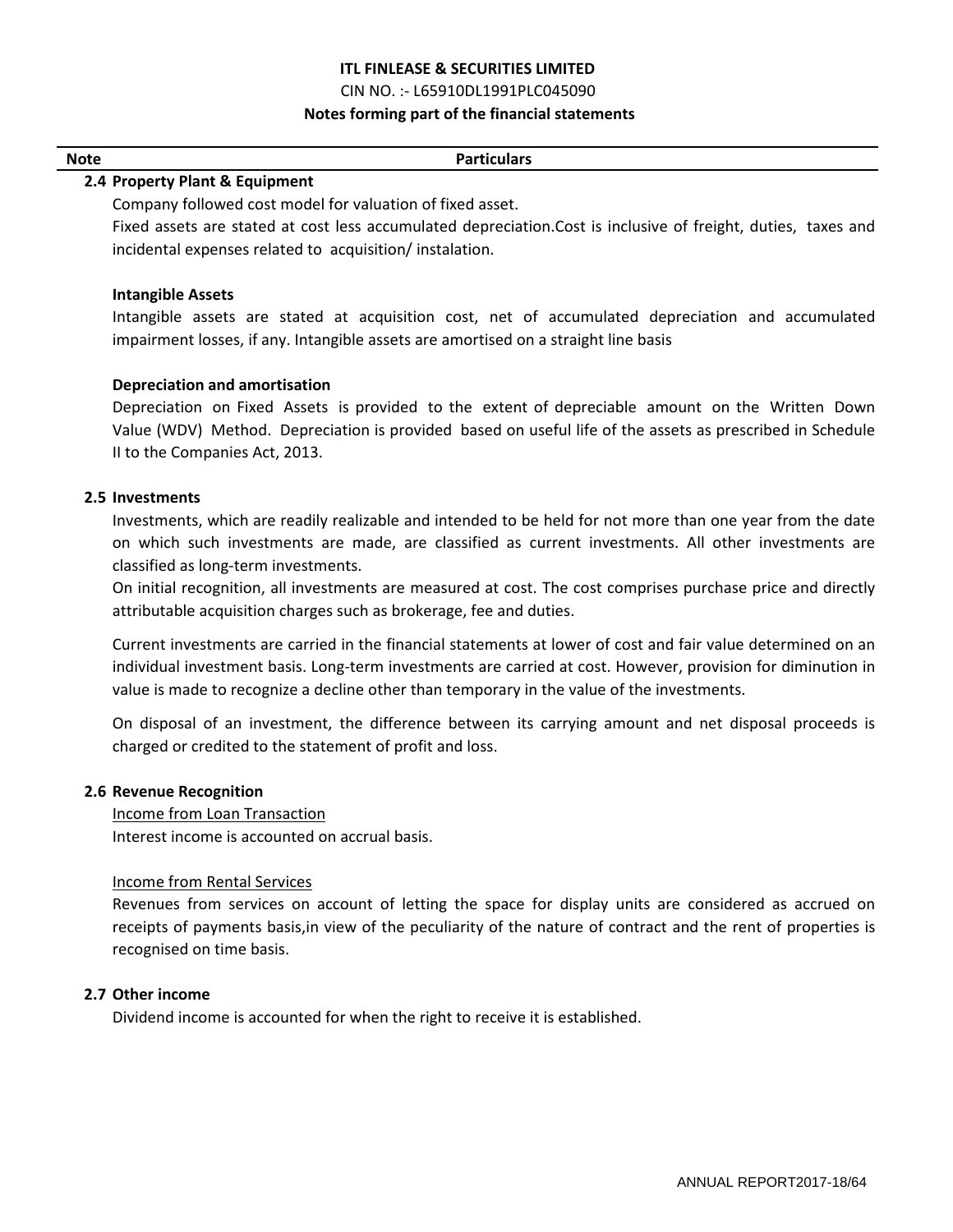#### CIN NO. :‐ L65910DL1991PLC045090

#### **Notes forming part of the financial statements**

| <b>Note</b> | <b>Particulars</b><br>- - - - |
|-------------|-------------------------------|
|             |                               |

#### **2.8 Employee benefits**

#### **(i) Short Term Employee Benefits**

The undiscounted amount of short term employee benefits expected to be paid in exchange for the services rendered by employees are recognised as an expense during the period when the employees render the services. These benefits include performance incentive and compensated absences.

# **(ii) Post‐Employment Benefit**

#### **Defined Benefit Plans**

Gratuity liability is a defined benefit obligation and is provided for on the basis of Actual Calculation at the end of the each year. Gains/losses are immediately taken to the statement of profit and loss and are not deferred. Accumulated gratuity which is expected to be utilized within the next 12 months, is treated as short-term employee benefit and which is expected to be carried forward beyond 12 months, as long term employees benefit for measurement purpose.

#### **2.9 Taxes on income**

Tax liabilty is estimated considering the provisions of the Income Tax Act, 1961.

Minimum Alternate Tax (MAT) due if any is paid in accordance with the tax laws, which gives future economic benefits in the form of adjustment to future income tax liability, is considered as an asset if there is convincing evidence that the Company will pay normal income tax. Accordingly, MAT is recognised as an asset in the Balance Sheet when it is probable that future economic benefit associated with it will flow to the Company.

Deferred tax is recognised on timing differences, being the differences between the taxable income and the accounting income that originate in one period and are capable of reversal in one or more subsequent periods. Deferred tax is measured using the tax rates and the tax laws enacted or substantially enacted as at the reporting date. Deferred tax liabilities are recognised for all timing differences. Deferred tax assets in respect of unabsorbed depreciation and carry forward of losses are recognised only if there is virtual certainty that there will be sufficient future taxable income available to realise such assets. Deferred tax assets are recognised for timing differences of other items only to the extent that reasonable certainty exists that sufficient future taxable income will be available against which these can be realised. Deferred tax assets and liabilities are offset if such items relate to taxes on income levied by the same governing tax laws and the Company has a legally enforceable right for such set off. Deferred tax assets are reviewed at each Balance Sheet date for their realisability.

#### **2.10 Impairment of assets**

An asset is treated as impaired when carrying cost of the same exceeds its recoverable amount. An impairment is charged to Profit and Loss account in the year in which an asset is identified as impaired. The impairment loss recognised in prior accounting period is reversed if their has been a change in the estimate of the recoverable amount.

#### **2.11 Provisions and contingencies**

Provisions involving substational degree of estimation in measurement are recognised when there is a present obligation as a result of past events and it is probable that there will be an outflow of resourses. Contigent liabilities are not recognised but are disclosed in the notes. Contigent assets are neither recognised nor disclosed in the financial statements.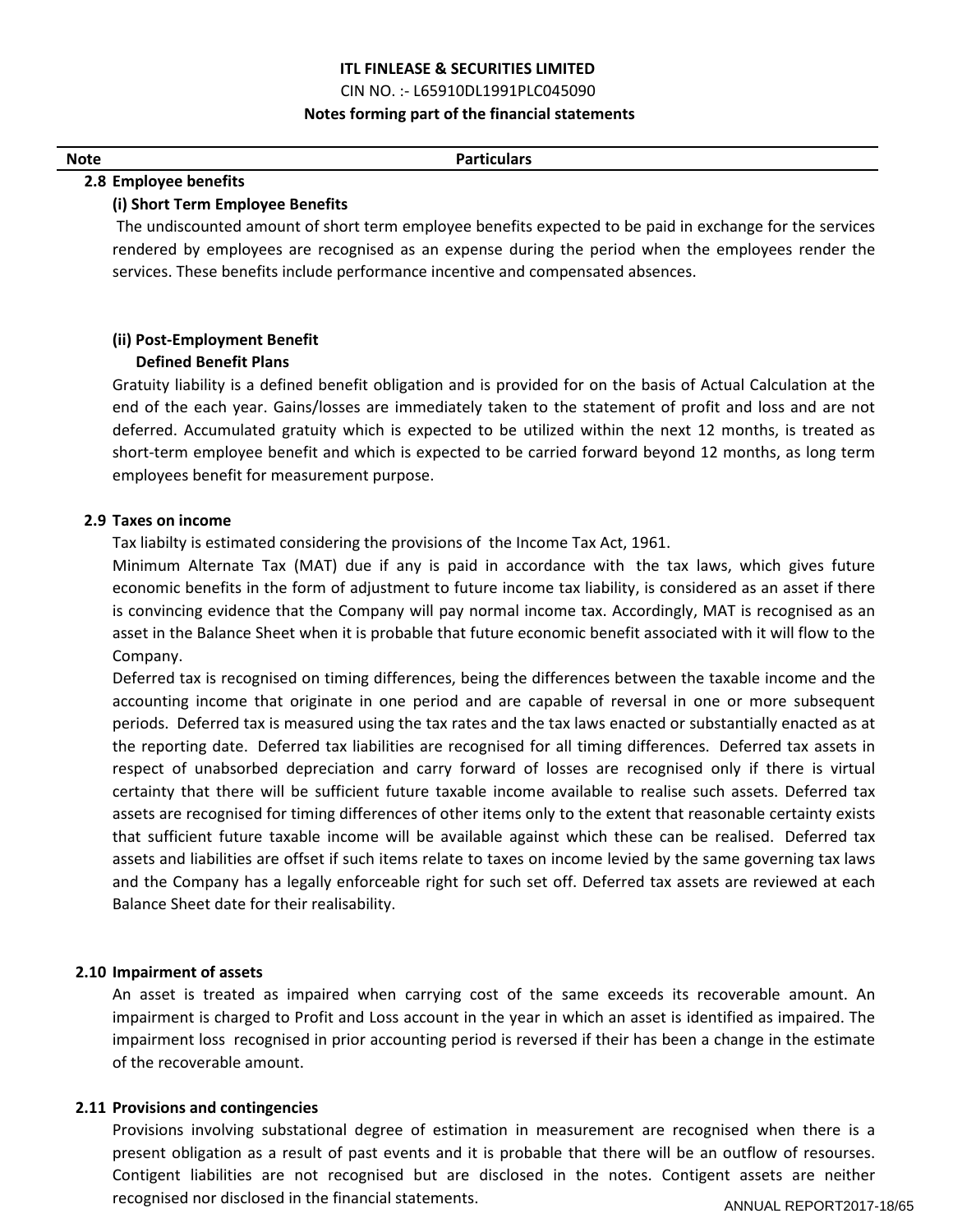#### CIN NO. :‐ L65910DL1991PLC045090

#### **Notes forming part of the financial statements**

# **Note** Particulars

# **2.12 Cash Flow**

Cash flows are reported using indirect method, whereby profit before tax is adjusted for the effects of transactions of a non‐cash nature and any deferrals or accruals of past or future cash receipts or payments. The cash flows operating, financing and investing activities of the company are segregated.

#### **2.13 Operating Cycle**

Based on the nature of activity of the company, the company has determined its operating cycle as 12 months for the purpose of classification of its assets and liabilities as current and non‐current.

#### **2.14 Earnings Per share**

The Company reports basic and diluted earnings per share in accordance with Accounting standard‐20 Earnings Per Share. Basic earnings per share is computed by dividing the net profit after tax by the weighted average number of equity shares outstanding during the period.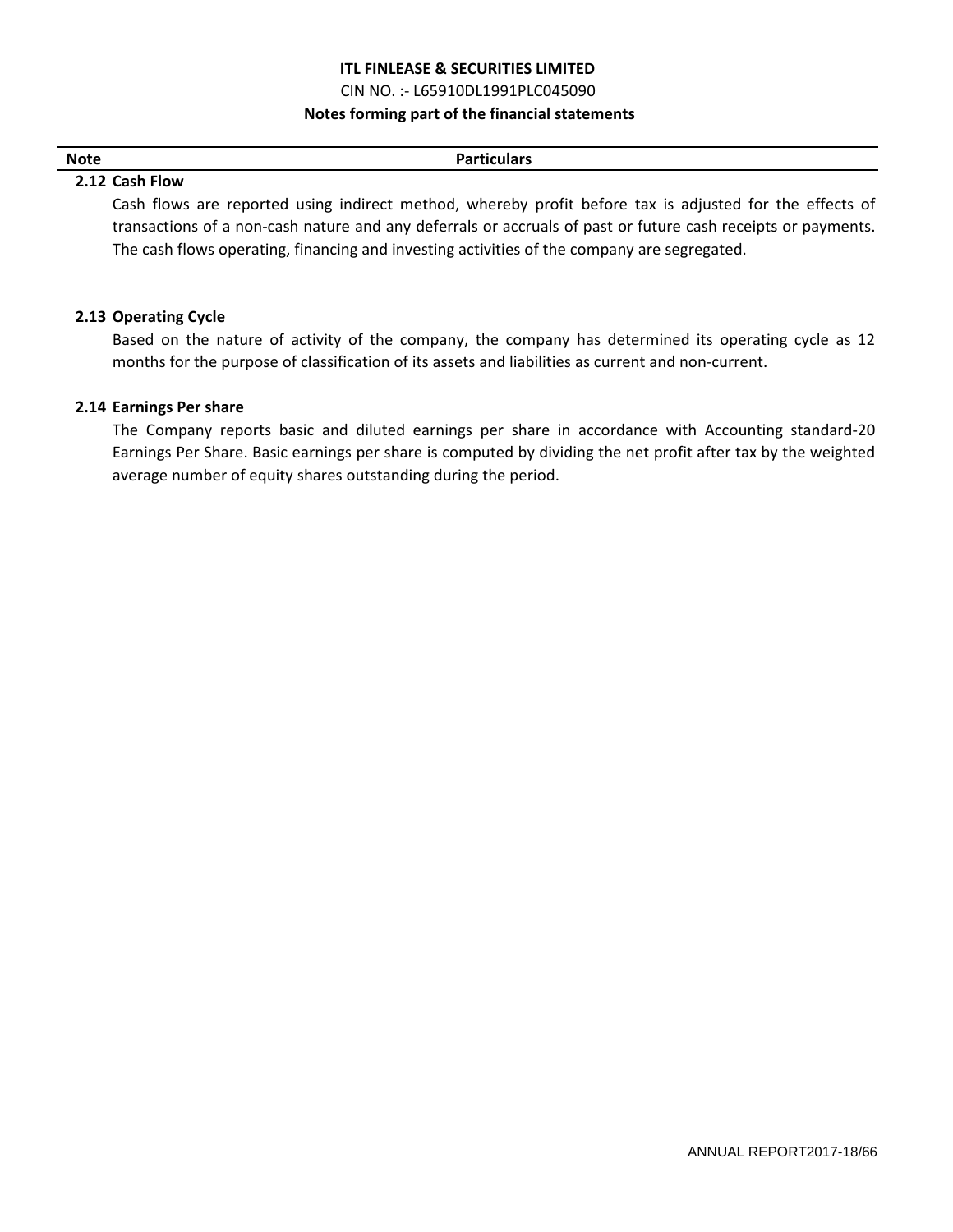CIN NO. :‐ L65910DL1991PLC045090

#### **Notes forming part of the financial statements**

#### **Note 3 Share capital**

|           | As at 31 March, 2017 |                                                |                        |
|-----------|----------------------|------------------------------------------------|------------------------|
|           |                      |                                                |                        |
| shares    |                      | shares                                         |                        |
|           |                      |                                                |                        |
| 6,000,000 | 60,000,000           | 6,000,000                                      | 60,000,000             |
| 6,000,000 | 60,000,000           | 6,000,000                                      | 60,000,000             |
|           |                      |                                                |                        |
| 5,014,900 | 50,149,000           | 5,014,900                                      | 50,149,000             |
| 5,014,900 | 50,149,000           | 5,014,900                                      | 50,149,000             |
|           |                      |                                                |                        |
| 4,732,300 | 47,323,000           | 4,732,300                                      | 47,323,000             |
| 4,732,300 | 47,323,000           | 4,732,300                                      | 47,323,000             |
|           |                      |                                                |                        |
| 282,600   | 735,750              | 282,600                                        | 735,750                |
| 282,600   | 735,750              | 282,600                                        | 735,750                |
| 5,014,900 | 48,058,750           | 5,014,900                                      | 48,058,750             |
|           |                      | As at 31 March, 2018<br>Number of Amount (Rs.) | Number of Amount (Rs.) |

(i) Reconciliation of the number of shares and amount outstanding at the beginning and at the end of the reporting period:

| <b>Particulars</b>                                                 |                      | As at March 31, 2018 |                      | As at March 31, 2017 |  |
|--------------------------------------------------------------------|----------------------|----------------------|----------------------|----------------------|--|
|                                                                    | <b>No. of Shares</b> | Amount               | <b>No. of Shares</b> | Amount               |  |
| Equity shares with voting rights: Subscribed and fully paid up     |                      |                      |                      |                      |  |
| At the beginning of the period                                     | 4,732,300            | 47,323,000           | 4,730,300            | 47,303,000           |  |
| Add: Partly paid up shares converted into fully paid up shares     |                      |                      | 2,000                | 20,000               |  |
| At the end of the period                                           | 4,732,300            | 47,323,000           | 4,732,300            | 47,323,000           |  |
| Equity shares with voting rights: Subscribed but not fully paid up |                      |                      |                      |                      |  |
| At the beginning of the period                                     | 282.600              | 735.750              | 284.600              | 740,750              |  |
| Add: Calls received                                                |                      |                      |                      | 15,000               |  |
| Less: Partly paid up shares converted into fully paid up shares    |                      |                      | 2,000                | 20,000               |  |
| At the end of the period                                           | 282.600              | 735,750              | 282,600              | 735,750              |  |
|                                                                    |                      |                      |                      |                      |  |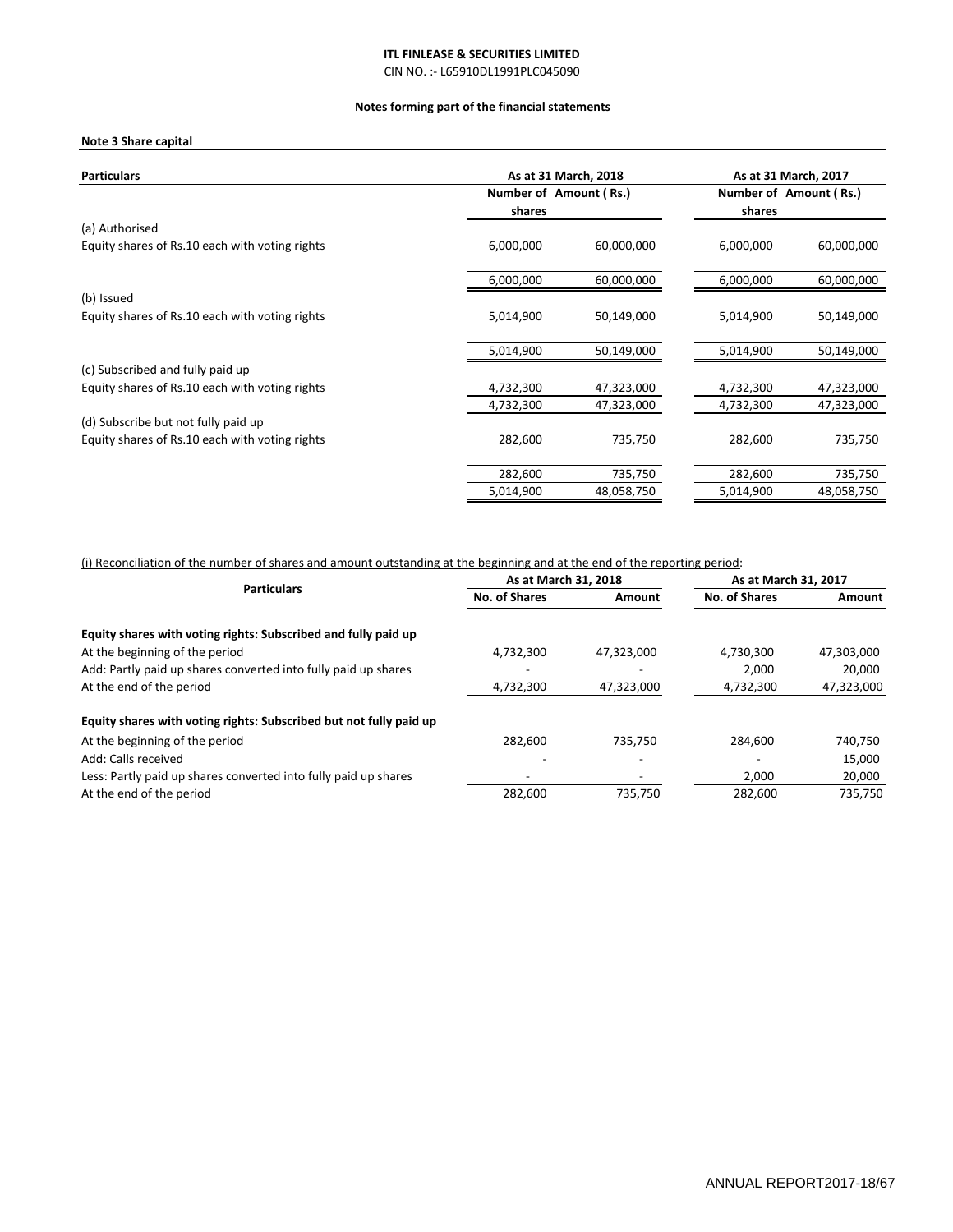|                                                                                                                                                                                                                                                                                     |                                 | As at 31st March, 2018               |                          | As at 31st March, 2017               |
|-------------------------------------------------------------------------------------------------------------------------------------------------------------------------------------------------------------------------------------------------------------------------------------|---------------------------------|--------------------------------------|--------------------------|--------------------------------------|
| (ii) Equity Shares carry voting rights at the General Meetings of the<br>Company and are entitled to dividend and to participate in surplus, if<br>any, in the event of winding up.                                                                                                 |                                 | 282,600                              |                          | 282,600                              |
| (iii) Details of Shares held by the Holding, the ultimate holding<br>company, their subsidiaries and associates:                                                                                                                                                                    |                                 |                                      |                          |                                      |
| (iv) Details of shares held by each shareholder holding more than 5% shares:                                                                                                                                                                                                        |                                 |                                      |                          |                                      |
| Class of shares / Name of shareholder                                                                                                                                                                                                                                               |                                 | As at 31 March, 2018                 |                          | As at 31 March, 2017                 |
|                                                                                                                                                                                                                                                                                     | <b>Number of</b><br>shares held | % holding in that<br>class of shares | Number of<br>shares held | % holding in that<br>class of shares |
| Equity shares with voting rights                                                                                                                                                                                                                                                    |                                 |                                      |                          |                                      |
| Kaushal Commercial Pvt Ltd                                                                                                                                                                                                                                                          | 372,100                         | 7.42                                 | 372,100                  | 7.42                                 |
| (vi) Aggregate number and class of shares allotted as fully paid up<br>pursuant to contract(s) without payment being received in cash, bonus<br>shares and shares bought back for the period of 5 years immediately<br>preceding the Balance Sheet date:                            |                                 | <b>NIL</b>                           |                          | <b>NIL</b>                           |
| Details of calls unpaid                                                                                                                                                                                                                                                             |                                 |                                      |                          |                                      |
| <b>Particulars</b>                                                                                                                                                                                                                                                                  | Number of                       | As at 31 March, 2018<br>Amount (Rs.) | Number of                | As at 31 March, 2017<br>Amount (Rs.) |
|                                                                                                                                                                                                                                                                                     | shares                          |                                      | shares                   |                                      |
| Equity shares with voting rights<br>Aggregate of calls unpaid                                                                                                                                                                                                                       |                                 |                                      |                          |                                      |
| - by Others                                                                                                                                                                                                                                                                         | 282,600                         | 2,090,250                            | 282,600                  | 2,090,250                            |
| <b>Particulars</b>                                                                                                                                                                                                                                                                  |                                 | As at 31 March, 2018                 |                          | As at 31 March, 2017                 |
|                                                                                                                                                                                                                                                                                     |                                 | Amount (Rs.)                         |                          | Amount (Rs.)                         |
| Note 4 Reserves and surplus<br>4.1 Statutory Reserve<br>Reserve fund in terms of Section 45I C(1) of the Reserve Bank of India<br>Act, 1934<br>Opening balance<br>Add: Transferred from Surplus (20% for previous period)<br>Add: Transferred from Surplus (20% for current period) |                                 | 6,211,114<br>361,348                 |                          | 5,962,402<br>248,712                 |
| Closing balance                                                                                                                                                                                                                                                                     |                                 | 6,572,462                            |                          | 6,211,114                            |
| 4.2 Surplus as per Statement of Profit & Loss<br>Opening balance                                                                                                                                                                                                                    |                                 | 24,844,454                           |                          | 29,812,009                           |
| Add: Surplus/Deficit as per Statement of Profit & Loss for the year                                                                                                                                                                                                                 |                                 | 1,806,740                            |                          | 1,243,559                            |
| Less: Amount transferred to statutory reserve @ 20% out of past year<br>profits                                                                                                                                                                                                     |                                 |                                      |                          | 5,962,402                            |
| Less: Amount transferred to statutory reserve @ 20% out of current<br>year profits                                                                                                                                                                                                  |                                 | 361,348                              |                          | 248,712                              |
| Closing balance                                                                                                                                                                                                                                                                     |                                 | 26,289,847                           |                          | 24,844,454                           |
| Closing balance (1+2)                                                                                                                                                                                                                                                               |                                 | 32,862,308                           |                          | 31,055,568                           |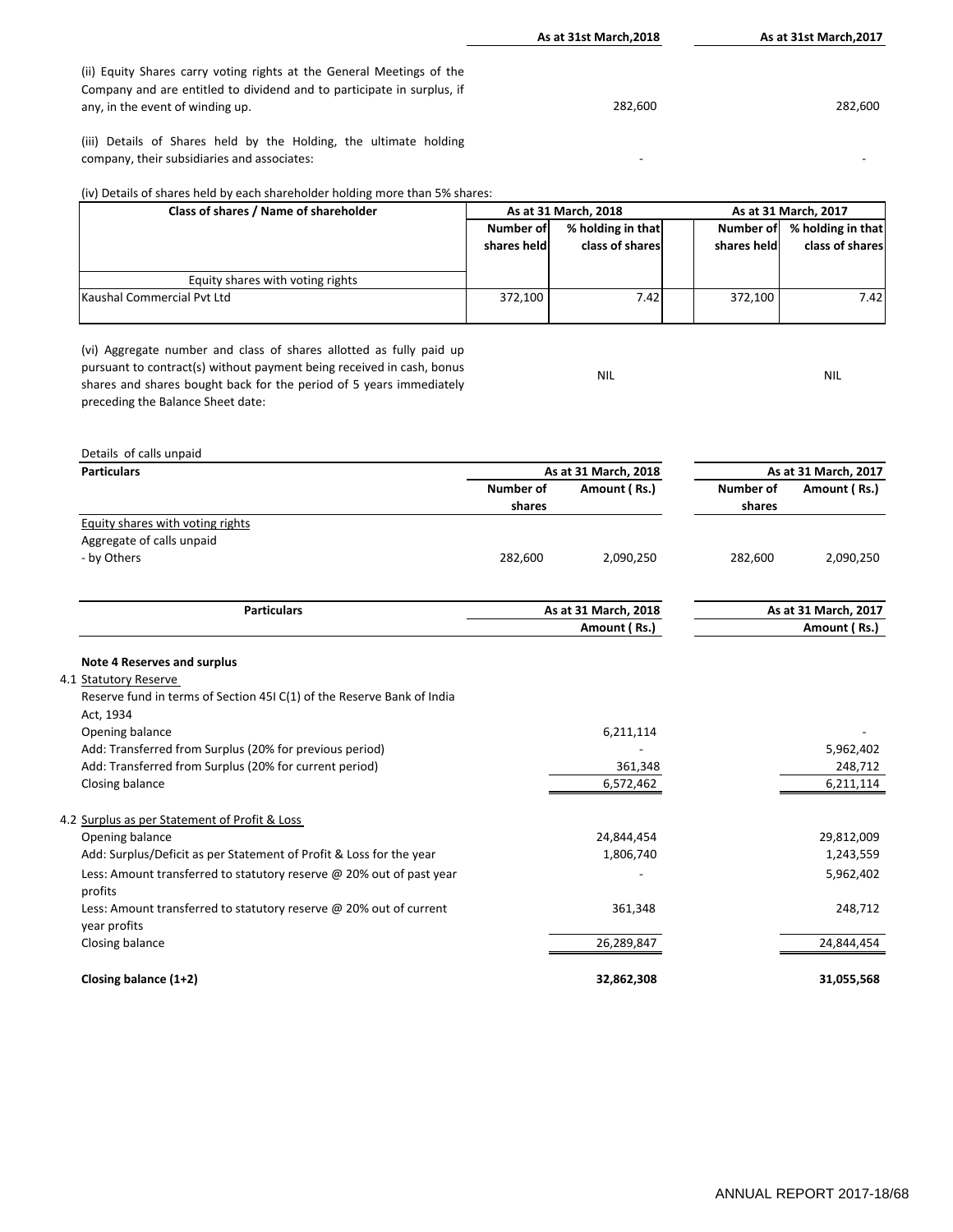#### **ITL FINLEASE & SECURITIES LIMITED CIN NO. :‐ L65910DL1991PLC045090**

**Notes forming part of the financial statements**

| <b>Particulars</b>                             | As at 31 March, 2018 | As at 31 March, 2017 |
|------------------------------------------------|----------------------|----------------------|
|                                                | Amount (Rs.)         | Amount (Rs.)         |
| Note 5 Other Long-term liabilities             |                      |                      |
| Security deposits received                     | 710,180              | 426,830              |
| Total                                          | 710,180              | 426,830              |
|                                                |                      |                      |
| Note 6 Long Term Provision                     |                      |                      |
| Provision against standard assets              |                      |                      |
| <b>Opening Balance</b>                         | 175,988              |                      |
| Add:- During the year                          | 95,739               | 175,988              |
| <b>Closing Balance</b>                         | 271,727              | 175,988              |
| <b>Provision for gratuity</b>                  |                      |                      |
| <b>Opening Balance</b>                         | 1,005,035            |                      |
| Add:- During the year                          | 312,888              | 1,005,035            |
| <b>Closing Balance</b>                         | 1,317,923            | 1,005,035            |
| <b>Total</b>                                   | 1,589,650            | 1,181,023            |
| Note 7 Other current liabilities               |                      |                      |
| <b>Bonus Payable</b>                           | 61,600               | 58,800               |
| Legal & Professional charges Payable           | 43,200               |                      |
| Audit fee payable                              | 51,000               | 56,950               |
| Telephone expenses                             | 2,207                | 2,991                |
| <b>Duties and Taxes</b>                        | 11,900               | 42,800               |
| Salary Payable                                 | 158,040              |                      |
| <b>Security Deposit</b>                        | 76,650               |                      |
| <b>Total</b>                                   |                      | 161,541              |
|                                                | 404,597              |                      |
| Note 8 Short term provisions                   |                      |                      |
| Provision for tax (net of advance tax)         |                      | 34,363               |
| [TDS/Advance Tax Rs. Nil (P.Y. Rs. 12,33,427)] |                      |                      |
| <b>Total</b>                                   |                      | 34,363               |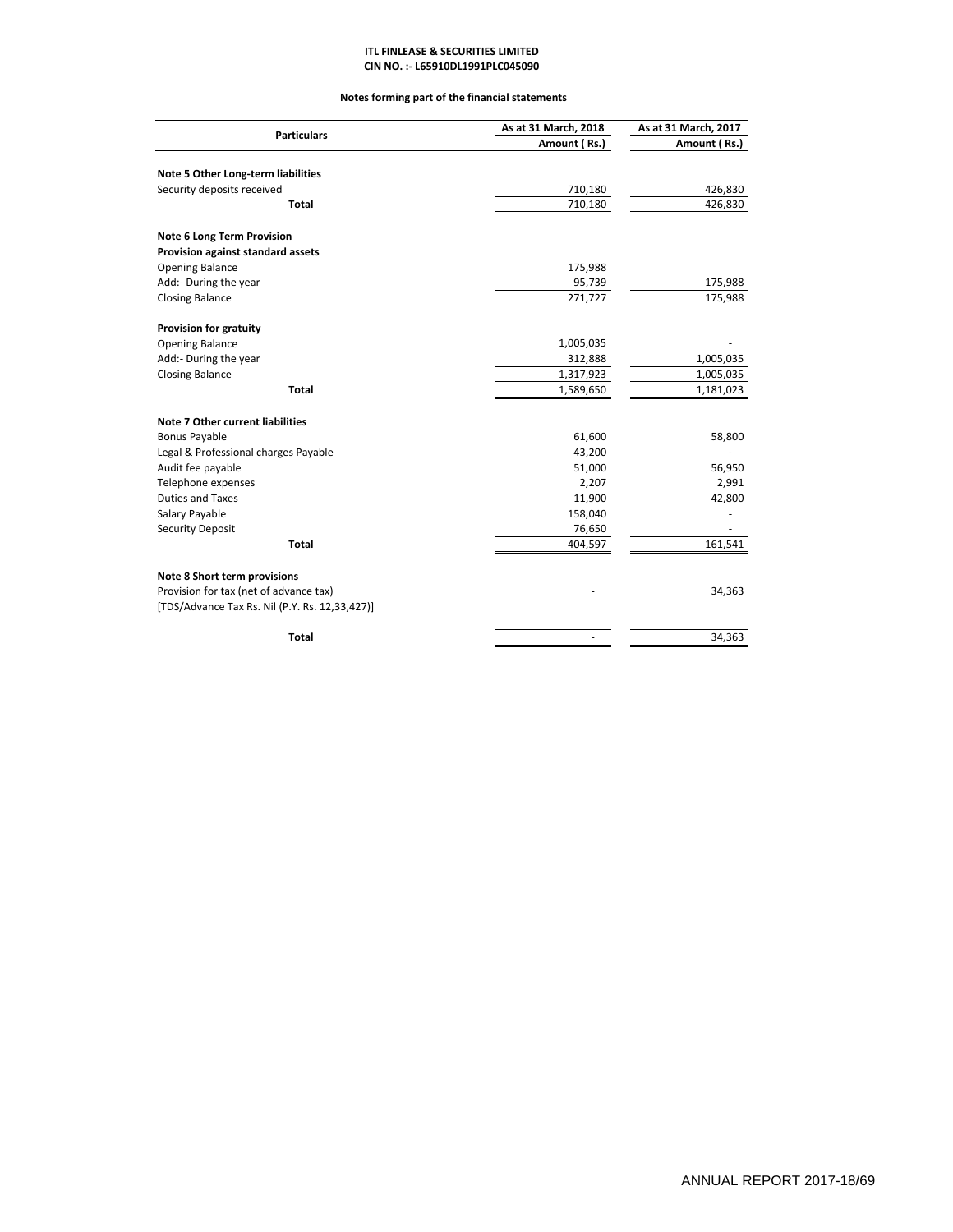# **ITL FINLEASE & SECURITIES LIMITED CIN NO. :‐ L65910DL1991PLC045090**

| <b>Particulars</b>                                                                                                                                                                                | As at 31 March, 2018 | As at 31 March, 2017 |
|---------------------------------------------------------------------------------------------------------------------------------------------------------------------------------------------------|----------------------|----------------------|
|                                                                                                                                                                                                   | Amount (Rs.)         | Amount (Rs.)         |
| Note 11 Deferred Tax Assets/Liablilites                                                                                                                                                           |                      |                      |
| i) On account of Depreciation                                                                                                                                                                     |                      |                      |
| <b>Opening Balance</b>                                                                                                                                                                            | 369,304              | 395,595              |
| Less: Deferred Tax Liability reversed                                                                                                                                                             | $-40,773$            | 26,291               |
| Deferred Tax Liability                                                                                                                                                                            | 328,531              | 369,304              |
| ii) On account of Provision for Gratuity                                                                                                                                                          |                      |                      |
| <b>Opening Balance</b>                                                                                                                                                                            | 310,556              |                      |
| Add: Deferred Tax Asset made                                                                                                                                                                      | 28,809               | 310,556              |
| <b>Deferred Tax Assets</b>                                                                                                                                                                        | 339,365              | 310,556              |
| Deferred Tax (Liability)/asset (net)                                                                                                                                                              | 10,834               | -58,748              |
|                                                                                                                                                                                                   |                      |                      |
| Note 12 Long-term loans & advances                                                                                                                                                                |                      |                      |
| Security deposit (DLF Plot)                                                                                                                                                                       | 103,157              | 103,157              |
| Total                                                                                                                                                                                             | 103,157              | 103,157              |
| * In the opinion of the management, Loans & Advances have a value on realisation in the ordinary course of business at<br>least equal to the amount at which they are stated in the Balance Sheet |                      |                      |
|                                                                                                                                                                                                   |                      |                      |
| <b>Note 13 Inventories</b><br>(valued at lower of cost or net realisable value)                                                                                                                   |                      |                      |
| Stock In Trade of Shares                                                                                                                                                                          | 9,500                | 9,500                |
| Total                                                                                                                                                                                             | 9.500                | 9,500                |
| Note 14 Trade receivables                                                                                                                                                                         |                      |                      |
| Trade receivables outstanding for a period exceedingsix                                                                                                                                           |                      | 269,330              |
| months from the date they were due for payment                                                                                                                                                    |                      |                      |
| Other Trade receivables:                                                                                                                                                                          |                      |                      |
| Unsecured, considered good                                                                                                                                                                        | 437,566              | 353,196              |
|                                                                                                                                                                                                   | 437,566              | 622,526              |
| Less: Provision for doubtful debts<br>Total                                                                                                                                                       | 437,566              | 622,526              |
|                                                                                                                                                                                                   |                      |                      |
| Note 15 Cash and cash equivalents                                                                                                                                                                 |                      |                      |
| (a) Cash in hand                                                                                                                                                                                  | 219,931              | 223,342              |
| (b) Balances with banks                                                                                                                                                                           | 1,064,403            | 16,711,501           |
| In current accounts                                                                                                                                                                               |                      |                      |
| Total                                                                                                                                                                                             | 1,284,334            | 16,934,843           |
| Note 16 Short-term loans and advances                                                                                                                                                             |                      |                      |
| 16(a) Loans and advances to related Parties                                                                                                                                                       |                      |                      |
| (Unsecured, considered good)                                                                                                                                                                      |                      |                      |
| (i) To Associates                                                                                                                                                                                 | 51,500,000           | 40,000,000           |
| (ii) To Entities in which KMP/Relatives of KMP can                                                                                                                                                | 2,500,000            |                      |
| exercise significant influence                                                                                                                                                                    |                      |                      |
| (iii) To Other Entities                                                                                                                                                                           | 1,000,000            |                      |
| (iv) To employees                                                                                                                                                                                 | 154,000              |                      |
| 16(b) Loans and advances to other Parties<br>(i) To Body corporate                                                                                                                                | 2,500,000            | 4,000,000            |
| (ii) To employees                                                                                                                                                                                 | 17,000               | 196,000              |
| Total                                                                                                                                                                                             | 57,671,000           | 44,196,000           |
|                                                                                                                                                                                                   |                      |                      |
|                                                                                                                                                                                                   |                      |                      |
| Note 17 Other Current Assets                                                                                                                                                                      |                      |                      |
| (Vi) Balance with Revenue Authority                                                                                                                                                               | 628,390              | 276,578              |
| (vii) Prepaid Expenses                                                                                                                                                                            | 2,014                | 2,014                |
| (viii) Service Tax & Education Cess Recoverable<br>(ix) Interest Accrued and due                                                                                                                  |                      | 7,685                |
| -With Related Parties                                                                                                                                                                             |                      |                      |
| Associates                                                                                                                                                                                        | 3,796,373            |                      |
| Entities                                                                                                                                                                                          | 50,178               |                      |
| <b>Other Entities</b>                                                                                                                                                                             | 85,611               |                      |
| -With Other Parties                                                                                                                                                                               |                      |                      |
| Body corporate                                                                                                                                                                                    | 217,480              |                      |
|                                                                                                                                                                                                   |                      |                      |
| Total                                                                                                                                                                                             | 4,780,046            | 286,277              |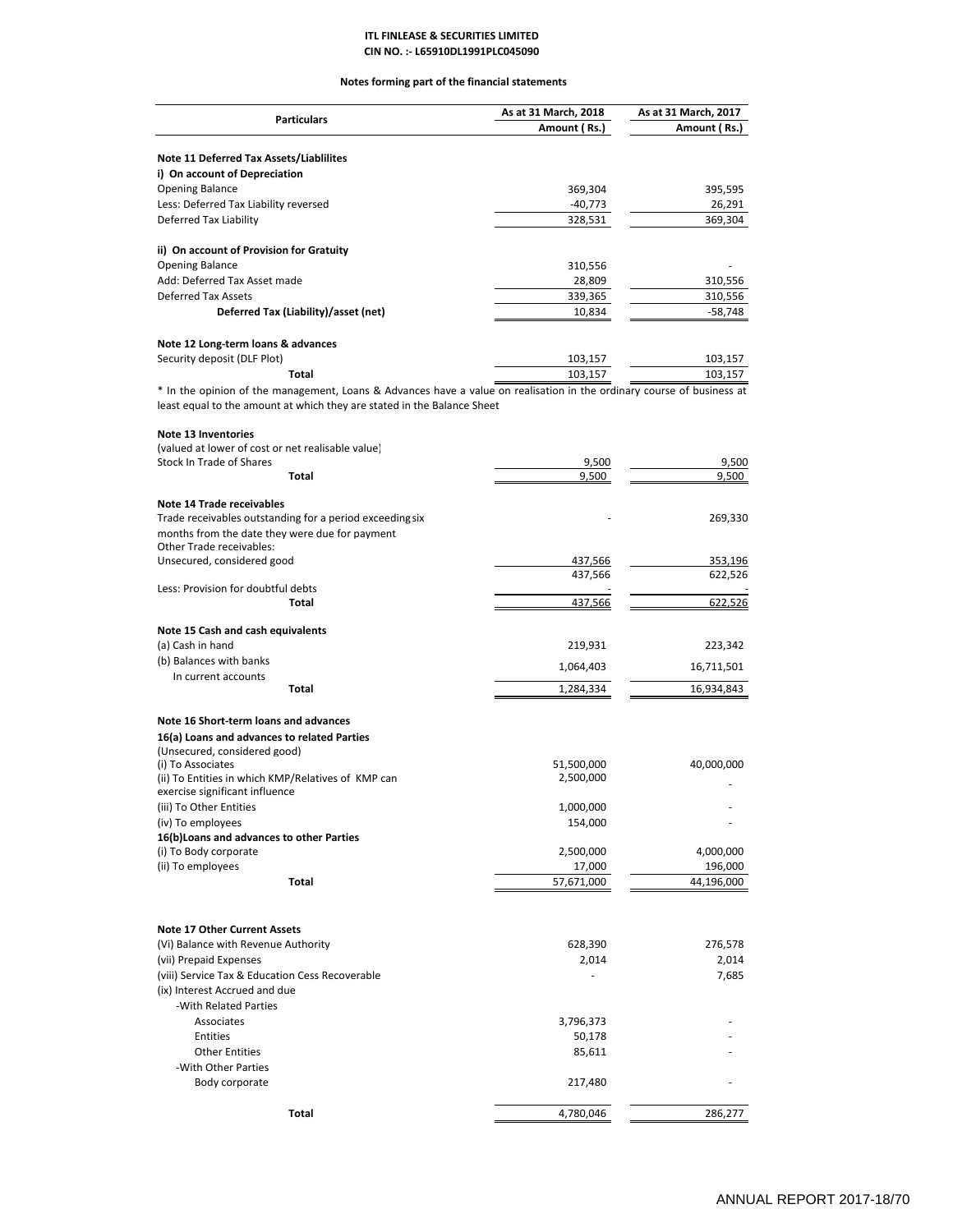# **ITL FINLEASE & SECURITIES LIMITED CIN NO. :‐ L65910DL1991PLC045090**

| <b>Particulars</b>                                                                                                                               | As at 31 March, 2018 | As at 31 March, 2017 |
|--------------------------------------------------------------------------------------------------------------------------------------------------|----------------------|----------------------|
|                                                                                                                                                  | Amount (Rs.)         | Amount (Rs.)         |
|                                                                                                                                                  |                      |                      |
| <b>Note 18 Revenue from Operations</b>                                                                                                           |                      |                      |
| <b>Rent Received</b>                                                                                                                             | 3,117,529            | 3,134,418            |
| Interest on loans and advances                                                                                                                   | 4,611,000            | 5,137,076            |
| <b>Total</b>                                                                                                                                     | 7,728,529            | 8,271,494            |
| Note 19 Other Income                                                                                                                             |                      |                      |
| (a) Dividend Income                                                                                                                              |                      | 9,298                |
| (b) Miscellaneous Receipts                                                                                                                       |                      | 21,697               |
| <b>Total</b>                                                                                                                                     |                      | 30,995               |
| Note 20 Changes in inventories of stock-in-trade                                                                                                 |                      |                      |
| <b>Opening Stock</b>                                                                                                                             | 9,500                | 98,081               |
| Add: Purchases                                                                                                                                   |                      |                      |
| Less: Sales                                                                                                                                      |                      |                      |
| <b>Closing Stock</b>                                                                                                                             | 9,500                | 98,081               |
| Closing Stock at Market Value                                                                                                                    | 9,500                | 9,500                |
| Net (increase) / decrease                                                                                                                        |                      | 88,581               |
| Shares costing Rs. 52,000 have been valued at lower of Cost or Market Value to comply with Generally Accounting<br><b>Accounting Principles.</b> |                      |                      |
| Note 21 Employee Benefits Expenses                                                                                                               |                      |                      |
| Salaries and wages                                                                                                                               | 3,865,215            | 2,856,763            |
| <b>Bonus</b>                                                                                                                                     | 61,600               | 58,800               |
| Gratuity                                                                                                                                         | 312,888              | 1,005,035            |
| <b>Total</b>                                                                                                                                     | 4,239,703            | 3,920,598            |
|                                                                                                                                                  |                      |                      |
| Note 22 Other expenses                                                                                                                           |                      |                      |
| Legal and professional Expenses                                                                                                                  | 288,246              | 764,253              |

| Payments to Auditors :-<br>40,200<br><b>Statutory Audit Fees</b><br>40,000<br><b>Internal Audit Fees</b><br>15,000<br>13,065<br><b>Bank Charges</b><br>448<br>529<br><b>Book &amp; Periodicals</b><br>3,560<br><b>Bad Debts</b><br>62,330<br>60,000<br><b>Commission Paid</b><br>Miscellaneous expenses<br>8,664<br>Advertisement<br>26,217<br>51,627<br>6,358<br>6,908<br><b>Filing Fee</b><br>53,525<br>638,250<br><b>Listing Fees</b><br><b>Demat Charges</b><br>797<br>Postage Expenses<br>16,590<br>18,895<br>Printing & Stationery<br>2,570<br>Repair & Maintainence<br>14,500<br>22,500<br><b>Telephone Expenses</b><br>31,309<br>26,173<br>Interest on Income Tax & TDS<br>627<br>33,494<br>Interest on Service Tax<br>310<br><b>Website Maintenance</b><br>6,500<br>Short & Excess<br>4<br>6,824<br>107,992<br>Coveyance Expenses<br>Total<br>660,328<br>1,707,937 | Legal and professional expenses | 200,240 | 704,233 |
|-----------------------------------------------------------------------------------------------------------------------------------------------------------------------------------------------------------------------------------------------------------------------------------------------------------------------------------------------------------------------------------------------------------------------------------------------------------------------------------------------------------------------------------------------------------------------------------------------------------------------------------------------------------------------------------------------------------------------------------------------------------------------------------------------------------------------------------------------------------------------------|---------------------------------|---------|---------|
|                                                                                                                                                                                                                                                                                                                                                                                                                                                                                                                                                                                                                                                                                                                                                                                                                                                                             |                                 |         |         |
|                                                                                                                                                                                                                                                                                                                                                                                                                                                                                                                                                                                                                                                                                                                                                                                                                                                                             |                                 |         |         |
|                                                                                                                                                                                                                                                                                                                                                                                                                                                                                                                                                                                                                                                                                                                                                                                                                                                                             |                                 |         |         |
|                                                                                                                                                                                                                                                                                                                                                                                                                                                                                                                                                                                                                                                                                                                                                                                                                                                                             |                                 |         |         |
|                                                                                                                                                                                                                                                                                                                                                                                                                                                                                                                                                                                                                                                                                                                                                                                                                                                                             |                                 |         |         |
|                                                                                                                                                                                                                                                                                                                                                                                                                                                                                                                                                                                                                                                                                                                                                                                                                                                                             |                                 |         |         |
|                                                                                                                                                                                                                                                                                                                                                                                                                                                                                                                                                                                                                                                                                                                                                                                                                                                                             |                                 |         |         |
|                                                                                                                                                                                                                                                                                                                                                                                                                                                                                                                                                                                                                                                                                                                                                                                                                                                                             |                                 |         |         |
|                                                                                                                                                                                                                                                                                                                                                                                                                                                                                                                                                                                                                                                                                                                                                                                                                                                                             |                                 |         |         |
|                                                                                                                                                                                                                                                                                                                                                                                                                                                                                                                                                                                                                                                                                                                                                                                                                                                                             |                                 |         |         |
|                                                                                                                                                                                                                                                                                                                                                                                                                                                                                                                                                                                                                                                                                                                                                                                                                                                                             |                                 |         |         |
|                                                                                                                                                                                                                                                                                                                                                                                                                                                                                                                                                                                                                                                                                                                                                                                                                                                                             |                                 |         |         |
|                                                                                                                                                                                                                                                                                                                                                                                                                                                                                                                                                                                                                                                                                                                                                                                                                                                                             |                                 |         |         |
|                                                                                                                                                                                                                                                                                                                                                                                                                                                                                                                                                                                                                                                                                                                                                                                                                                                                             |                                 |         |         |
|                                                                                                                                                                                                                                                                                                                                                                                                                                                                                                                                                                                                                                                                                                                                                                                                                                                                             |                                 |         |         |
|                                                                                                                                                                                                                                                                                                                                                                                                                                                                                                                                                                                                                                                                                                                                                                                                                                                                             |                                 |         |         |
|                                                                                                                                                                                                                                                                                                                                                                                                                                                                                                                                                                                                                                                                                                                                                                                                                                                                             |                                 |         |         |
|                                                                                                                                                                                                                                                                                                                                                                                                                                                                                                                                                                                                                                                                                                                                                                                                                                                                             |                                 |         |         |
|                                                                                                                                                                                                                                                                                                                                                                                                                                                                                                                                                                                                                                                                                                                                                                                                                                                                             |                                 |         |         |
|                                                                                                                                                                                                                                                                                                                                                                                                                                                                                                                                                                                                                                                                                                                                                                                                                                                                             |                                 |         |         |
|                                                                                                                                                                                                                                                                                                                                                                                                                                                                                                                                                                                                                                                                                                                                                                                                                                                                             |                                 |         |         |
|                                                                                                                                                                                                                                                                                                                                                                                                                                                                                                                                                                                                                                                                                                                                                                                                                                                                             |                                 |         |         |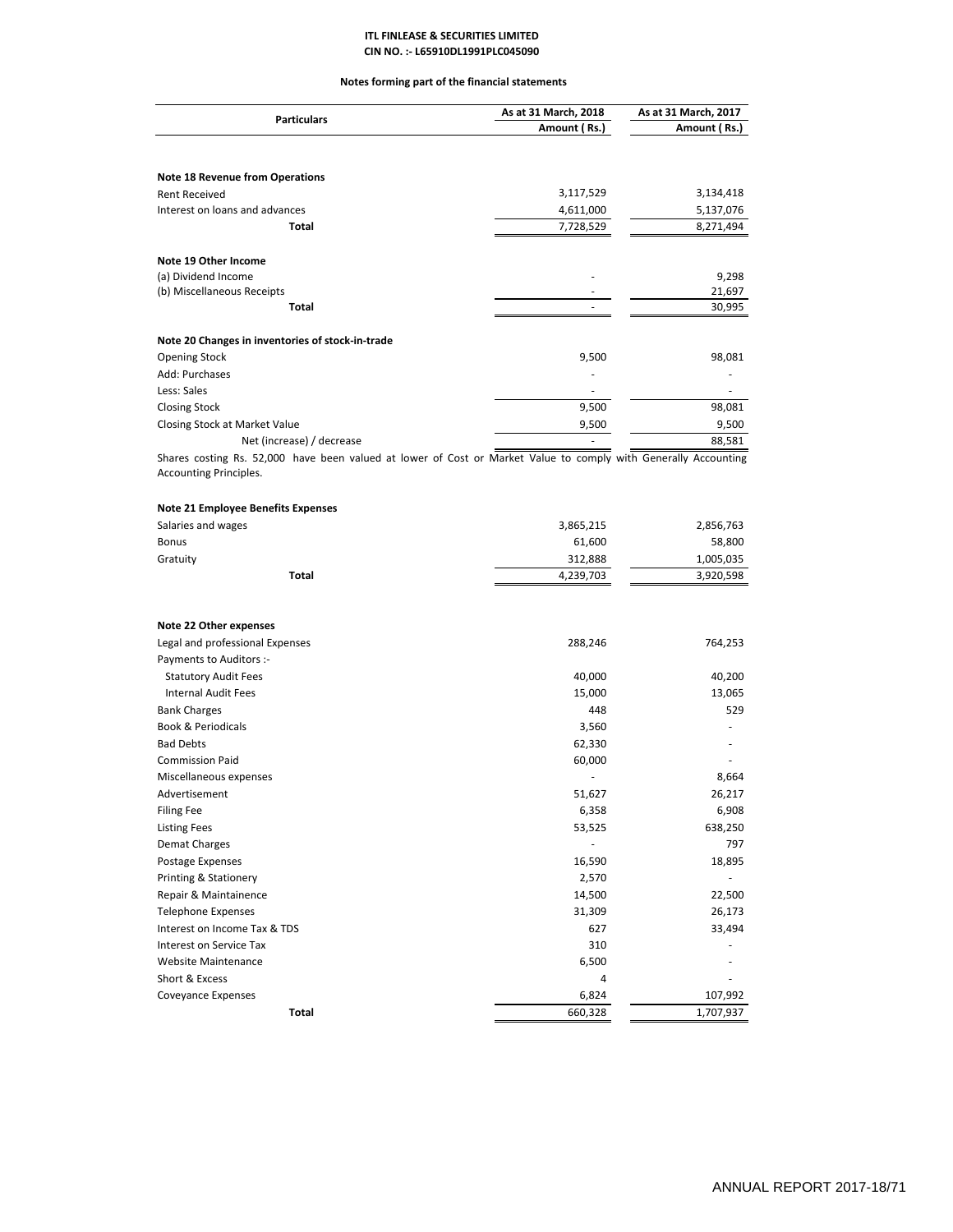CIN NO. :‐ L65910DL1991PLC045090

### **Notes forming part of the financial statements**

#### **Note 9 Fixed Assets**

| A.   | Property, Plant & Equipment | <b>Gross Block</b>                       |                  |                          | <b>Accumulated Depreciation and</b><br>Impairment |                                          |                                                                  | <b>Net Block</b>                             |                                              |                                              |
|------|-----------------------------|------------------------------------------|------------------|--------------------------|---------------------------------------------------|------------------------------------------|------------------------------------------------------------------|----------------------------------------------|----------------------------------------------|----------------------------------------------|
|      |                             | <b>Balance</b><br>as at<br>1 April, 2017 | <b>Additions</b> | <b>Disposals</b>         | <b>Balance</b><br>as at<br>31 March,<br>2018      | <b>Balance</b><br>as at<br>1 April, 2017 | Depreciation /<br><b>Amortisation</b><br>expense for<br>the year | <b>Balance</b><br>as at<br>31 March,<br>2018 | <b>Balance</b><br>as at<br>31 March,<br>2018 | <b>Balance</b><br>as at<br>31 March,<br>2017 |
|      |                             | Amount                                   | Amount           | Amount                   | Amount                                            | Amount                                   | Amount                                                           | Amount                                       | Amount                                       | Amount                                       |
| (i)  | Land                        | 8,733,681                                |                  | $\overline{\phantom{a}}$ | 8,733,681                                         |                                          |                                                                  | $\overline{\phantom{a}}$                     | 8,733,681                                    | 8,733,681                                    |
| (ii) | Furniture & Fixtures        | 236,738                                  | 116,000          | $\overline{\phantom{a}}$ | 352,738                                           | 179,164                                  | 20,222                                                           | 199,386                                      | 153,352                                      | 57,574                                       |
|      | (iii) Office Equipment      | 214,687                                  | 46,488           | $\blacksquare$           | 261,175                                           | 208,616                                  | 4,248                                                            | 212,864                                      | 48,311                                       | 6,071                                        |
|      | (iv) Computer               | 281,039                                  |                  | $\overline{\phantom{a}}$ | 281,039                                           | 279,691                                  | 653                                                              | 280,344                                      | 695                                          | 1,348                                        |
| (v)  | <b>Building Office II</b>   | 1,934,827                                |                  | $\overline{\phantom{a}}$ | 1,934,827                                         | 500,442                                  | 77,131                                                           | 577,573                                      | 1,357,254                                    | 1,434,385                                    |
|      | (vi) Building Office III    | 3,110,111                                | 574,857          | $\overline{\phantom{a}}$ | 3,684,968                                         | 800,830                                  | 130,563                                                          | 931,393                                      | 2,753,575                                    | 2,309,281                                    |
|      | <b>Total</b>                | 14,511,083                               | 737,345          | $\sim$                   | 15,248,428                                        | 1,968,743                                | 232,817                                                          | 2,201,560                                    | 13,046,868                                   | 12,542,340                                   |
|      | <b>Previous year</b>        | 14,421,903                               | 89,180           | $\sim$                   | 14,511,083                                        | 1,734,097                                | 234,646                                                          | 1,968,743                                    | 12,542,340                                   | 12,687,806                                   |

**Depreciation and amortisation relating to continuing operations:**

|                                | For the year | For the year |
|--------------------------------|--------------|--------------|
| <b>Particulars</b>             | ended        | ended        |
|                                | 31 March,    | 31 March,    |
|                                | 2018         | 2017         |
|                                | Amount (Rs.) | Amount       |
|                                |              | (Rs.)        |
| Depreciation and ammortisation | 232,817      | 234,646      |
|                                | 232,817      | 234,646      |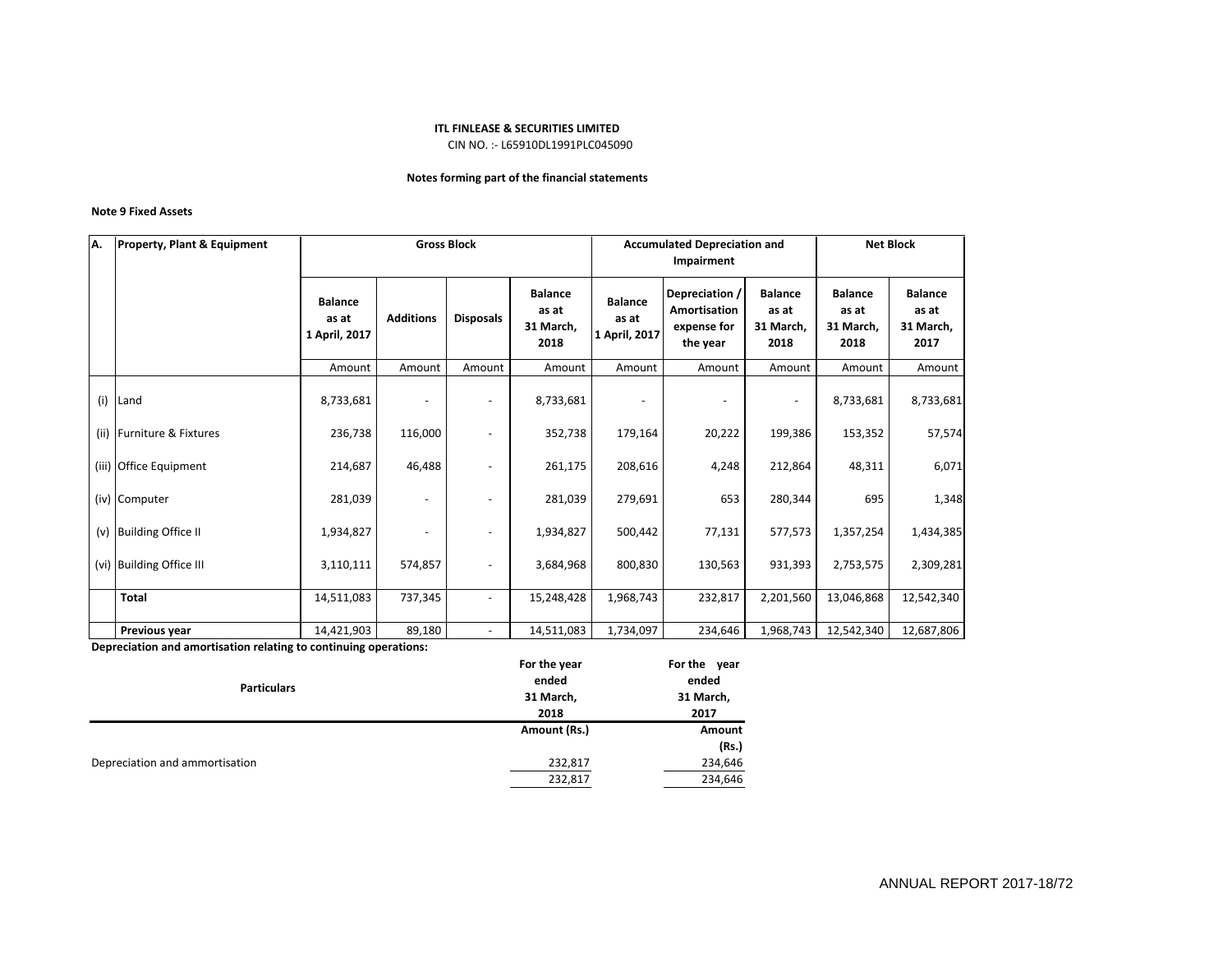CIN NO. :‐ L65910DL1991PLC045090

#### **Notes forming part of the financial statements**

#### **Note 10 Non‐current investments**

|       | <b>Particulars</b>                         | As at 31 March, 2018 |                 |              | As at 31 March, 2017 |                 |              |
|-------|--------------------------------------------|----------------------|-----------------|--------------|----------------------|-----------------|--------------|
|       |                                            | Quoted               | <b>Unquoted</b> | <b>Total</b> | Quoted               | <b>Unquoted</b> | <b>Total</b> |
|       |                                            | Amount               | Amount          | Amount       | Amount               | Amount          | Amount       |
|       | Investments (At cost):                     |                      |                 |              |                      |                 |              |
| А.    | Trade                                      |                      |                 |              |                      |                 |              |
|       | Total (A)                                  | ٠                    |                 | ÷,           |                      |                 |              |
| В.    | Other Investments                          |                      |                 |              |                      |                 |              |
| (a)   | Equity investments of other entities       |                      |                 |              |                      |                 |              |
|       | in which KMP/Relatives of KMP can          |                      |                 |              |                      |                 |              |
|       | Exercise significant influence.            |                      |                 |              |                      |                 |              |
| (i)   | Kalsan Engineering Ind. Pvt Ltd            |                      | 1,832,180       | 1,832,180    |                      | 1,832,180       | 1,832,180    |
| (iii) | Yamuna Planners & Developers Pvt           |                      |                 |              |                      |                 |              |
|       | Ltd                                        |                      | 700,000         | 700,000      |                      | 700.000         | 700,000      |
| (ii)  | Green Triveni Developers Pvt Ltd           |                      |                 |              |                      |                 |              |
|       |                                            |                      | 600,000         | 600,000      |                      | 600,000         | 600,000      |
| (b)   | Equity investments of Associates           |                      |                 |              |                      |                 |              |
| (i)   | ITL Stock & Sharebrokers Ltd               |                      | 1,700,000       | 1,700,000    |                      | 1,700,000       | 1,700,000    |
| (ii)  | <b>ITL Infotech Limited</b>                |                      | 400,000         | 400,000      |                      | 400,000         | 400,000      |
| (iii) | <b>ITL Education Solutions Ltd</b>         |                      | 200,000         | 200,000      |                      | 200,000         | 200,000      |
| (iv)  | Indus Buildwell Ltd                        |                      | 750,000         | 750,000      |                      | 750,000         | 750,000      |
| (v)   | G.D Traexim Intl Ltd                       |                      | 100,000         | 100,000      |                      | 100,000         | 100,000      |
|       | Total (B)                                  |                      | 6,282,180       | 6,282,180    |                      | 6,282,180       | 6,282,180    |
|       | Total (A+B)                                |                      | 6,282,180       | 6,282,180    |                      | 6,282,180       | 6,282,180    |
|       | Less: Provision for dimunition in value of |                      |                 |              |                      |                 |              |
|       | investment                                 |                      |                 |              |                      |                 |              |
|       | Total                                      |                      | 6,282,180       | 6,282,180    |                      | 6,282,180       | 6,282,180    |

|                                                         | For the year | For the<br>year |
|---------------------------------------------------------|--------------|-----------------|
|                                                         | ended        | ended           |
|                                                         | 31 March,    | 31 March,       |
|                                                         | 2018         | 2017            |
|                                                         | Amount (Rs.) | Amount (Rs.)    |
|                                                         |              |                 |
| Aggregate amount of quoted investments                  |              |                 |
| Aggregate market value of listed and quoted investments |              |                 |
|                                                         |              |                 |
| Aggregate amount of unquoted investments                | 6,282,180    | 6,282,180       |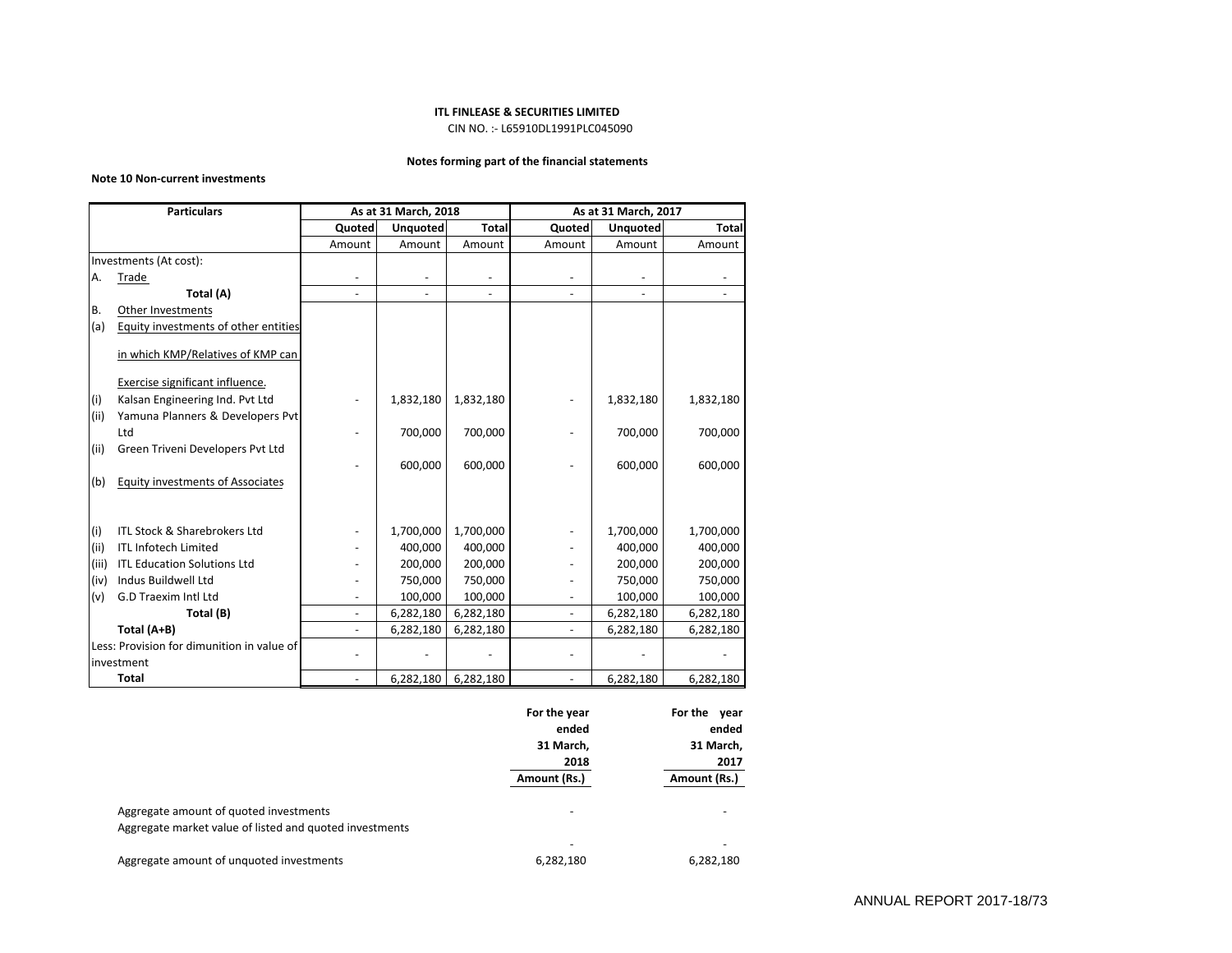CIN NO. :‐ L65910DL1991PLC045090

### **Notes forming part of the financial statements**

# **Note 23 Contingent liabilities ( Not provided for )**

|      | <b>Particualrs</b>                                                                                                                                                                                               | As at 31 <sup>st</sup><br><b>March, 2018</b> | As at 31 <sup>st</sup><br><b>March, 2017</b> |
|------|------------------------------------------------------------------------------------------------------------------------------------------------------------------------------------------------------------------|----------------------------------------------|----------------------------------------------|
| 23.1 | Claims against the company not acknowledged as debt                                                                                                                                                              |                                              |                                              |
|      | i) Income tax department has raised a demand of Rs. 497,383/- (Prv. Year Rs. 505,483/-) on account of Late filing of tds return/<br>income tax and interest thereon. Year-wise break-up of which is as follows : |                                              |                                              |
|      | F.Y. 2005-06                                                                                                                                                                                                     | 338,409                                      | 346,309                                      |
|      | F.Y. 2007-08                                                                                                                                                                                                     | 60,774                                       | 60,774                                       |
|      | F.Y. 2010-11                                                                                                                                                                                                     | 67,720                                       | 67,720                                       |
|      | F.Y. 2012-13                                                                                                                                                                                                     | 30,280                                       | 30,280                                       |
|      | F. Y. 2013-14                                                                                                                                                                                                    |                                              | 200                                          |
|      | ii) TDS Demand (Prior Years)                                                                                                                                                                                     | 200                                          | 200                                          |
|      | (The aforesaid demand excluding TDS demand is technical in nature and in the opinion of management the ultimate outgo of<br>funds will be Rs. Nil in this respect)                                               |                                              |                                              |
| 23.2 | <b>Bank Guarantees</b>                                                                                                                                                                                           | Nil                                          | Nil                                          |
| 23.3 | Estimated amount of contracts remaining to be executed on capital account and not provided for                                                                                                                   | Nil                                          | Nil                                          |
| 23.4 | Other Commitments (Please Specify Nature)                                                                                                                                                                        | Nil                                          | Nil                                          |

### **Note 24 Disclosures under Accounting Standard ‐ 20**

| Earnings per share                                   |            |            |
|------------------------------------------------------|------------|------------|
| Net profit after Tax                                 | 1,806,740  | 1,243,559  |
| Weighted average amount of equity shares outstanding | 48,051,188 | 48,051,188 |
| Earning per Rupee                                    | 0.04       | 0.03       |
| EPS from continuing operations - Basic & Diluted     |            |            |
| on fully paid up share                               | 0.38       | 0.26       |
| on partly paid up share                              | 0.10       | 0.07       |

## **Note 25 Disclosures under Accounting Standards ‐ 18 Related party transactions**

### 25.1 **Details of related parties: Description of relationship**

Key Management Personnel

Relative of Key Management Personnel with whom transaction have taken place Associates

Entities in which KMP / Relatives of KMP can exercise significant influence

Note: Related parties have been identified by the Management.

### **Names of related parties**

(i) Sh.Kailash Jajodia‐ (Director), (ii) Sh. B.L. Gupta (Director), (iii) Smt. Radhika Jajodia (CEO/Director) (iv) Sh. Arun Mehta‐(CFO) (v) Smt. Parul Srivastava (Company Secretary )

(i) Smt. Shikha Jain

(i) Indus Tubes Ltd.

(i) Green Triveni Developers (ii) Vasudeva Educational Foundation Society (iii) Kalsan Engineering Industries Private Limited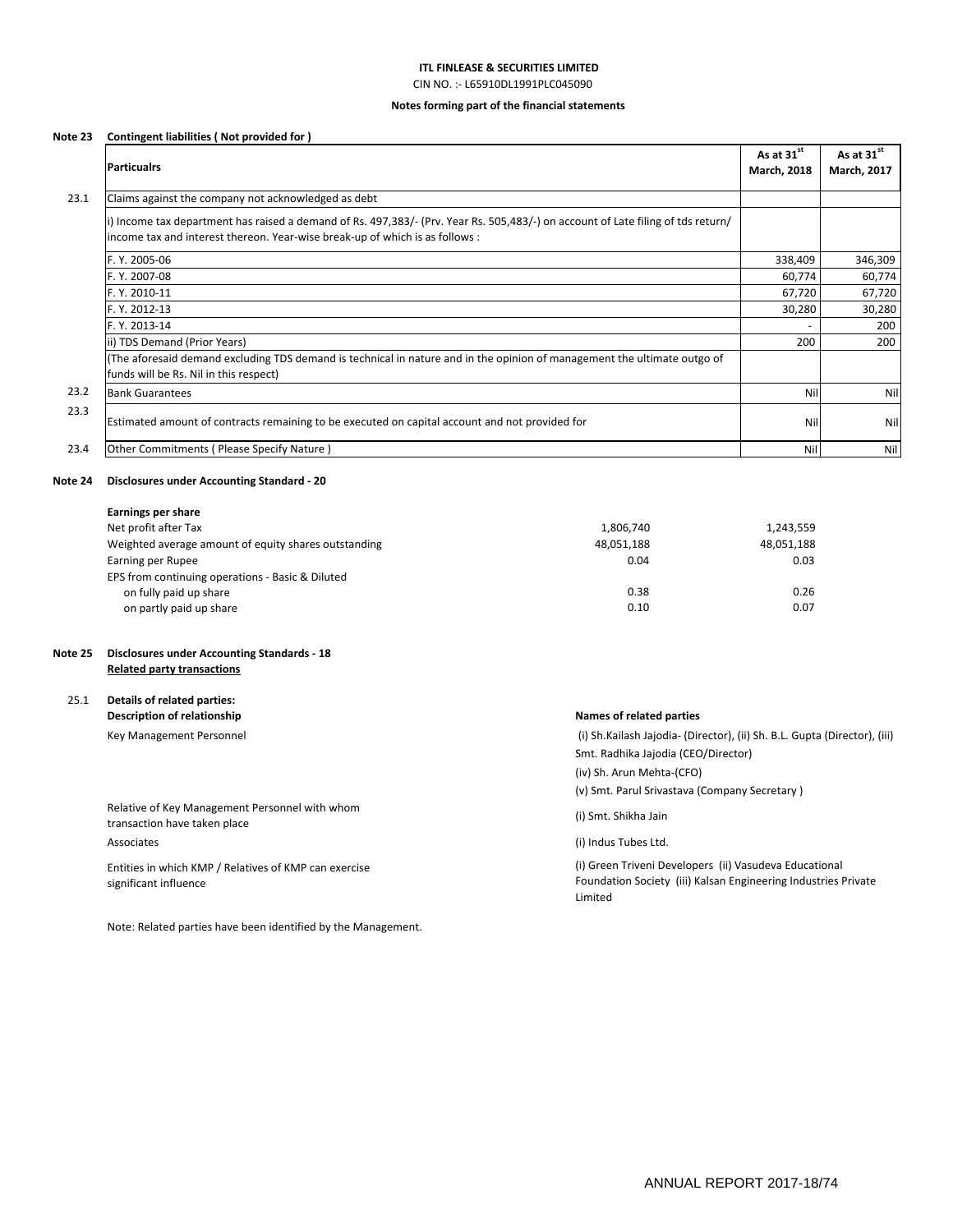CIN NO. :‐ L65910DL1991PLC045090

### **Notes forming part of the financial statements**

#### 25.2 **Details of related party transactions during the year :**

| <b>NAME OF PARTY</b>                          | <b>Nature of transactions</b> | Year ended<br>31st March<br>2018 | Year ended<br>31st March<br>2017 |
|-----------------------------------------------|-------------------------------|----------------------------------|----------------------------------|
| Radhika Jajodia                               | Salary paid                   | 1,260,000                        | 1,148,400                        |
| Arun Mehta                                    | Salary paid                   | 262,985                          | 255,760                          |
| Parul Srivastava                              | Salary paid                   | 590,000                          | 488,400                          |
| Sikha Jain                                    | Salary paid                   | 720,000                          | $\sim$                           |
| Green Treveni Developers                      | Interest debited              |                                  | 90,313                           |
|                                               | <b>TDS</b>                    | ä,                               | 9,031                            |
|                                               | Loan received back            | L.                               | 2,198,458                        |
| Indus Tubes Ltd.                              | <b>Interest Credited</b>      | 4,218,192                        | 4,216,542                        |
|                                               | <b>TDS</b>                    | 421,819                          | 421,654                          |
|                                               | <b>Further Loan Given</b>     | 16,000,000                       | $\sim$                           |
|                                               | Amount received back          | 4,500,000                        | 11,628,911                       |
| Vasudeva Educational Foundation Society       | <b>Interest Credited</b>      | 95,123                           | 18,027                           |
|                                               | <b>TDS</b>                    | 9,512                            | 1,803                            |
|                                               | Amount received back          | 500,000                          | 443,755                          |
|                                               | Loan Given                    | 1,500,000                        | ÷.                               |
| Kalsan Engineering Industries Private Limited | Loan given                    | 2,500,000                        |                                  |
|                                               | Loan received back            | ÷                                | ÷.                               |
|                                               | <b>Interest Credited</b>      | 55,753                           | $\sim$                           |
|                                               | <b>TDS</b>                    | 5,575                            | $\sim$                           |

# 25.3 **Outstanding balance of related parties**

| Name of Party                                 |                       | As at 31st<br><b>March 2018</b> | As at 31st<br><b>March 2017</b> |
|-----------------------------------------------|-----------------------|---------------------------------|---------------------------------|
| Arun Mehta                                    | <b>Staff Advances</b> | 154,000                         | 196,000                         |
|                                               | Salary Payable        | 19,480                          |                                 |
| Parul Srivastva                               | Salary Payable        | 50,000                          |                                 |
| Indus Tubes Ltd.                              | Loan given            | 55,296,373                      | 40,000,000                      |
| Vasudeva Educational Foundation Society       | Loan given            | 1,085,611                       |                                 |
| Kalsan Engineering Industries Private Limited | Loan given            | 2,550,178                       | ٠                               |

**Note 26** The company had no discontinuing operations during the year ended March 31, 2018 and during the year ended March 31, 2017

**Note 27** In the opinion of the board of directors the current assets, loan & advances are realisable in ordinary course of business at least equal to the amount at which they are stated in the Balance Sheet.

### **Note 28** Additional Information

|                                       | For the year            |  | For the year |  |
|---------------------------------------|-------------------------|--|--------------|--|
| <b>Particualrs</b>                    | ended 2017- ended 2016- |  |              |  |
|                                       | 18                      |  |              |  |
| Value of Imports on C.I.F basis       | Nil                     |  | Nil          |  |
| Expenditure in Foreign Exchange       | Nil                     |  | 20,728       |  |
| Earnings in Foreign Currency          | Nil                     |  | Nil          |  |
| Dividend Remitted in Foreign Currency | Nil                     |  | Nil          |  |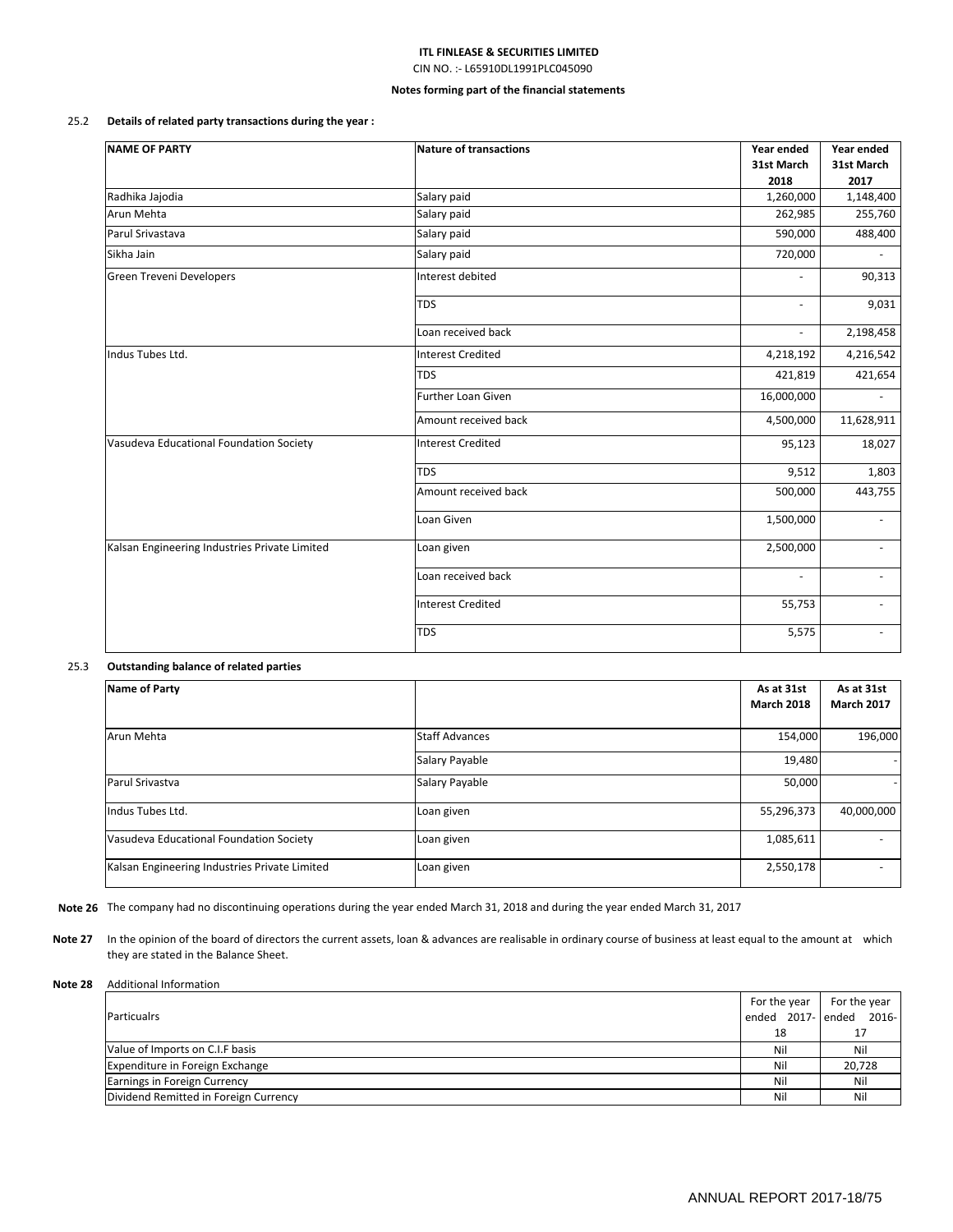CIN NO. :‐ L65910DL1991PLC045090

- **Note 29** No employee is in receipt of remuneration exceeding in aggregate of Rs. 1,02,00,000/‐ if employed throughout the year or Rs. 8,50,000/‐ per month if employed for a part of the year.
- **Note 30** The Directors have waived off their right to claim the sitting fees for the Board Meeting attended by them.
- Note 31 There are no indications of impairment on any individual cash generating assets or on cash generating units in the opinion of management and therefore no test of impairment is carried out.
- **Note 32** Disclosure pursuant to Reserve Bank of India of notification DNBS, 167/CGM (OPM)‐2003 Dated March, 29, 2003

| <b>Particulars</b>                                                                                                      | As at 31.03.2018      |                   | As at 31.03.2017      |                   |
|-------------------------------------------------------------------------------------------------------------------------|-----------------------|-------------------|-----------------------|-------------------|
| <b>Liabilities Side</b>                                                                                                 | (Amount in Rs.)       |                   | (Amount in Rs.)       |                   |
| 1) Loans and advances availed by the NBFCs inclusive of interest accrued thereon<br>but not Paid                        | Amount<br>Outstanding | Amount<br>overdue | Amount<br>Outstanding | Amount<br>overdue |
| (a) Debentures : Secured                                                                                                | Nil                   | Nil               | Nil                   | Nil               |
| : Unsecured                                                                                                             | Nil                   | Nil               | Nil                   | Nil               |
| (Other than falling within the meaning of public Deposits *)                                                            |                       |                   |                       |                   |
| (b) Deferred Credits                                                                                                    | Nil                   | Nil               | Nil                   | Nil               |
|                                                                                                                         | Nil                   | Nil               | Nil                   | Nil               |
| (c) Term Loans                                                                                                          | Nil                   | Nil               | Nil                   | Nil               |
| (d) Inter-Corporate loans and borrowing                                                                                 |                       |                   |                       |                   |
| (e) Commercial Paper                                                                                                    | Nil                   | Nil               | Nil                   | Nil               |
| (f) Public Deposit*                                                                                                     | Nil                   | Nil               | Nil                   | Nil               |
| (g) Other Loans (loan from director)                                                                                    |                       |                   |                       |                   |
| (2) Break-up of (1) (f) above (Outstanding Public deposits inclusive of interest<br>accured thereon but not paid        |                       |                   |                       |                   |
| (a)in the form of unsecured Debenture                                                                                   | Nil                   | Nil               | Nil                   | Nil               |
| (b) In the form of Partly Secured debentures<br>i.e., Debentures where there is a shortfall in the Value of<br>Security | Nil                   | Nil               | Nil                   | Nil               |
| (c) Other Public deposits                                                                                               | Nil                   | Nil               | Nil                   | Nil               |
| <b>Assets Side</b>                                                                                                      | (Amount in Rs.)       |                   | (Amount in Rs.)       |                   |
| (3) Break-up of Loans and Advances including bills<br>receivables other than those including in (4) Below):             |                       |                   |                       |                   |
| (a) Secured                                                                                                             | Nil                   |                   | Nil                   |                   |
| (b) Unsecured                                                                                                           | 61820642              |                   | 44196000              |                   |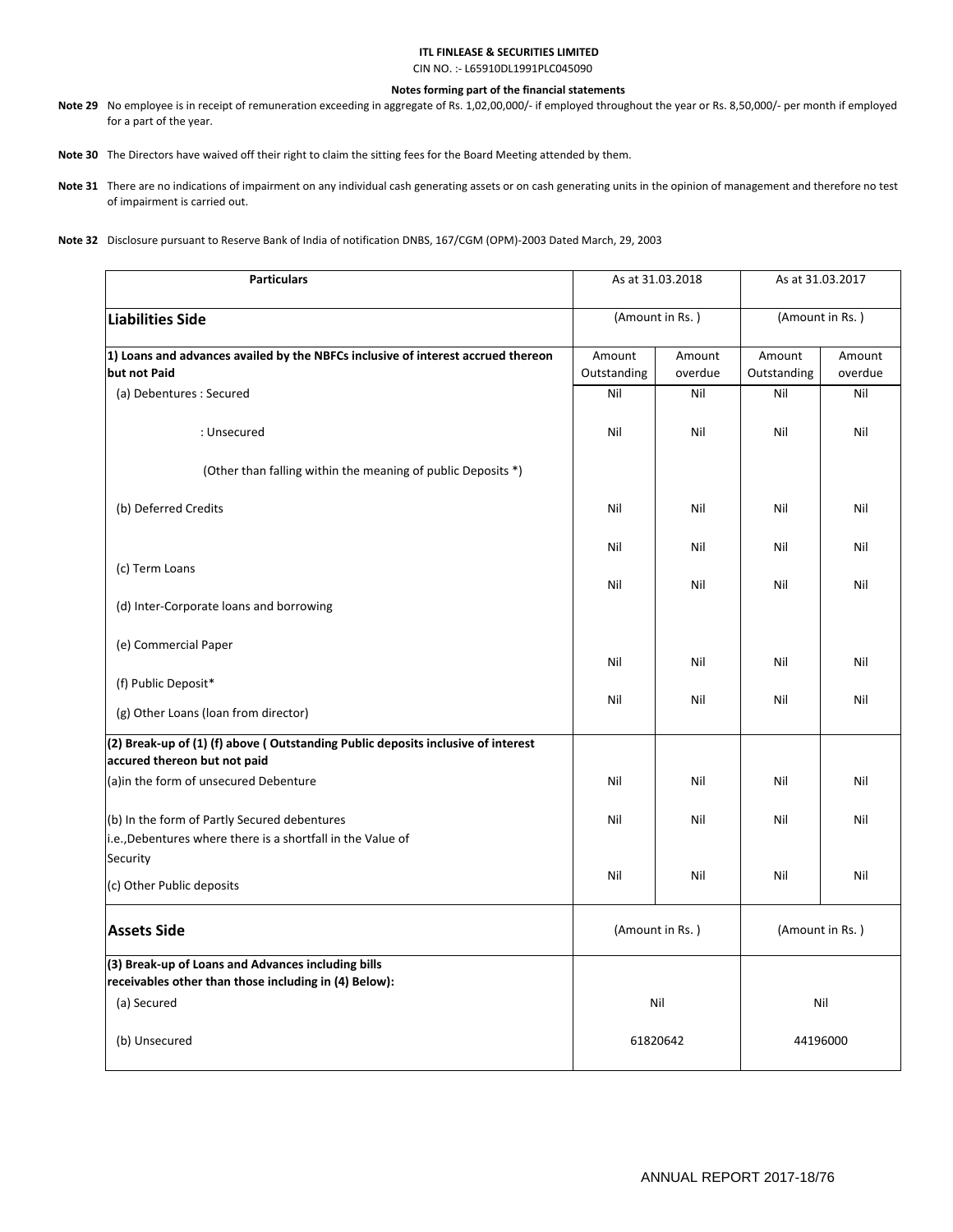# CIN NO. :‐ L65910DL1991PLC045090 **ITL FINLEASE & SECURITIES LIMITED**

| <b>Particulars</b>                                                 | Amount Outstanding as on<br>31.03.2018 | Amount Outstanding as on<br>31.03.2017 |  |
|--------------------------------------------------------------------|----------------------------------------|----------------------------------------|--|
| (4) Break - Up of Leased Assets and Stock on hire and              |                                        |                                        |  |
| 'hypothecation loans counting towards EL/HP activities             |                                        |                                        |  |
| (i) Lease assets including lease rentals under Sundary<br>debtors: |                                        |                                        |  |
| (a) Financial Lease                                                | Nil                                    | Nil                                    |  |
| (b) Operating Lease                                                | Nil                                    | Nil                                    |  |
| (ii) Stock on Hire including lease rentals under sundary debtors:  |                                        |                                        |  |
| (a) Assets on Hire                                                 | Nil                                    | Nil                                    |  |
| (b) Repossessed Assets                                             | Nil                                    | Nil                                    |  |
| (iii) Hypothecation loans counting towards EL/HP activities        |                                        |                                        |  |
| (a) Loans where assets have been repossessed                       | Nil                                    | Nil                                    |  |
| (b) Loans other than (a) above                                     | Nil                                    | Nil                                    |  |
| (5) Break-up of investments                                        |                                        |                                        |  |
| <b>Current Investments</b>                                         |                                        |                                        |  |
| 1. Qouted                                                          |                                        |                                        |  |
| (i) Shares: (a) Equity                                             | Nil                                    | Nil                                    |  |
| (b) Preferance                                                     | Nil                                    | Nil                                    |  |
| (ii) Debenture and Bonds                                           | Nil                                    | Nil                                    |  |
| (iii) Units of Mutual Funds                                        | Nil                                    | Nil                                    |  |
| (iv) Government Securities                                         | Nil                                    | Nil                                    |  |
| (v) Others (Please specify)                                        | Nil                                    | Nil                                    |  |
| 2. Unquoted                                                        |                                        |                                        |  |
| (i) Shares: (a) Equity                                             | Nil                                    | Nil                                    |  |
| (b) Preferance                                                     | Nil                                    | Nil                                    |  |
| (ii) Debenture and Bonds                                           | Nil                                    | Nil                                    |  |
| (iii) Units of Mutual Funds                                        | Nil                                    | Nil                                    |  |
| (iv) Government Securities                                         | Nil                                    | $\mathsf{Nil}$                         |  |
| (v) Others (Please specify)                                        | $\mathsf{Nil}$                         | Nil                                    |  |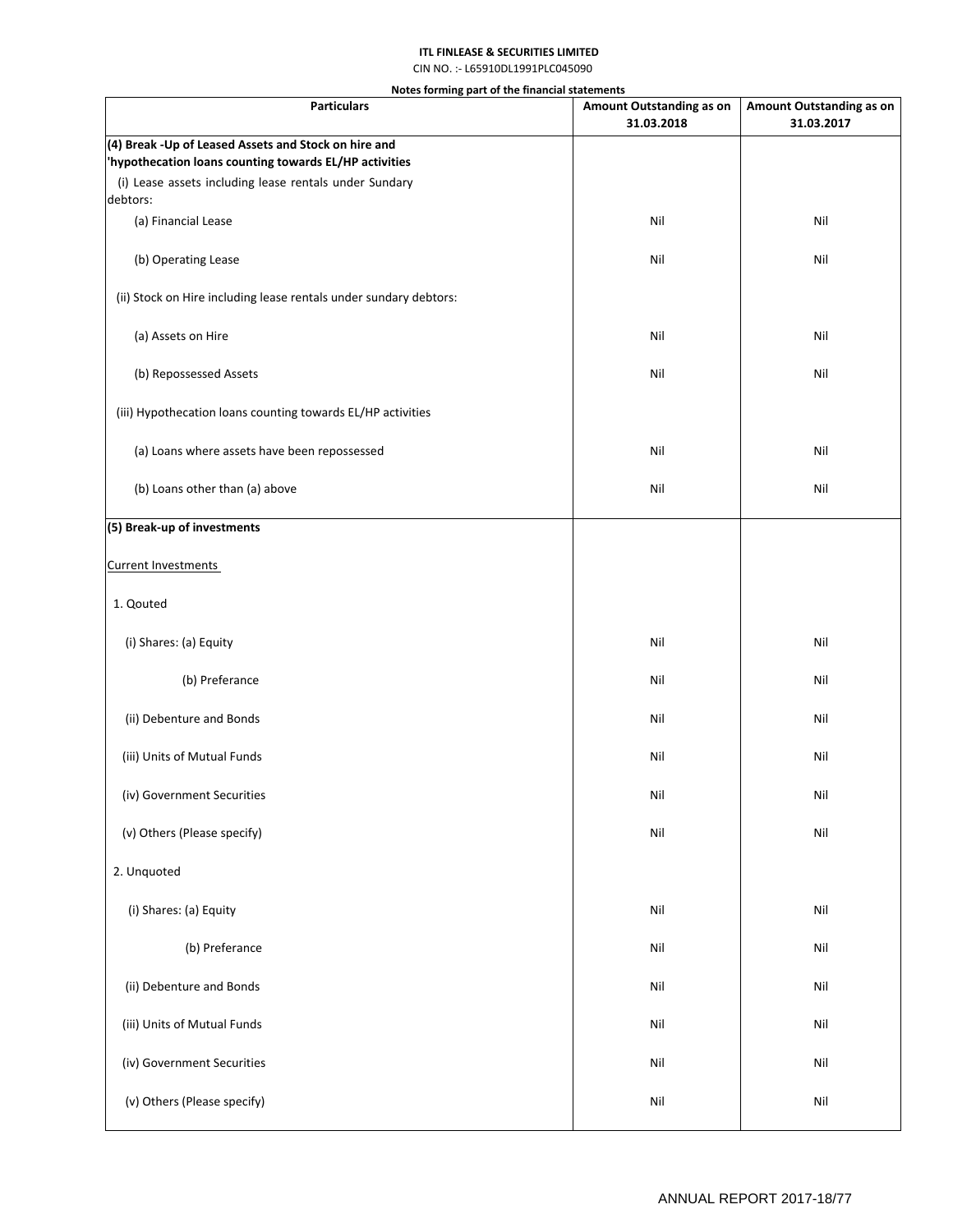# CIN NO. :‐ L65910DL1991PLC045090 **ITL FINLEASE & SECURITIES LIMITED**

| Notes forming part of the financial statements<br><b>Particulars</b>                              |                          |            | Amount Outstanding as on<br>31.03.2018 |                          | Amount Outstanding as on<br>31.03.2017 |            |
|---------------------------------------------------------------------------------------------------|--------------------------|------------|----------------------------------------|--------------------------|----------------------------------------|------------|
| Long Term Investments                                                                             |                          |            |                                        |                          |                                        |            |
| 1. Qouted                                                                                         |                          |            |                                        |                          |                                        |            |
|                                                                                                   |                          |            |                                        |                          |                                        |            |
| (i) Shares: (a) Equity                                                                            |                          |            | Nil                                    |                          | Nil                                    |            |
| (b) Preferance                                                                                    |                          |            | Nil                                    |                          | Nil                                    |            |
| (ii) Debenture and Bonds                                                                          |                          |            | Nil                                    |                          | Nil                                    |            |
| (iii) Units of Mutual Funds                                                                       |                          |            | Nil                                    |                          | Nil                                    |            |
| (iv) Government Securities                                                                        |                          | Nil        |                                        | Nil                      |                                        |            |
| (v) Others (Please specify)                                                                       |                          | Nil        |                                        | Nil                      |                                        |            |
| 2. Unquoted                                                                                       |                          |            |                                        |                          |                                        |            |
| (i) Shares: (a) Equity                                                                            |                          |            | 6282180                                |                          | 6282180                                |            |
| (b) Preferance                                                                                    |                          | Nil        |                                        | Nil                      |                                        |            |
| (ii) Debenture and Bonds                                                                          |                          | Nil        |                                        | Nil                      |                                        |            |
| (iii) Units of Mutual Funds                                                                       |                          | Nil        |                                        | Nil                      |                                        |            |
| (iv) Government Securities                                                                        |                          |            | Nil                                    |                          | Nil                                    |            |
| (v) Others (Investment in Property)                                                               |                          |            | Nil                                    |                          | Nil                                    |            |
| (6) Borrower group-wise classification of all leased assets, stock-on hire and loans and advances |                          |            |                                        |                          |                                        |            |
|                                                                                                   | Amount net of Provisions |            |                                        | Amount net of Provisions |                                        |            |
|                                                                                                   |                          |            |                                        |                          |                                        |            |
|                                                                                                   | Secured                  | Unsecured  | Total                                  | Secured                  | Unsecured                              | Total      |
| 1. Related Parties                                                                                |                          |            |                                        |                          |                                        |            |
| (a) Subsidiaries                                                                                  | Nil                      | Nil        | Nil                                    | Nil                      | Nil                                    | Nil        |
| (b) Companies in the same Group                                                                   | Nil                      | 57,615,165 | 57,615,165                             | Nil                      | 39,860,000                             | 39,860,000 |
| (c) Other related parties                                                                         | Nil                      | 1,081,269  | 1,081,269                              | Nil                      | Nil                                    | Nil        |
| 2. Other than related parties                                                                     | Nil                      | 2,877,610  | 2,877,610                              | Nil                      | 4,182,000                              | 4,182,000  |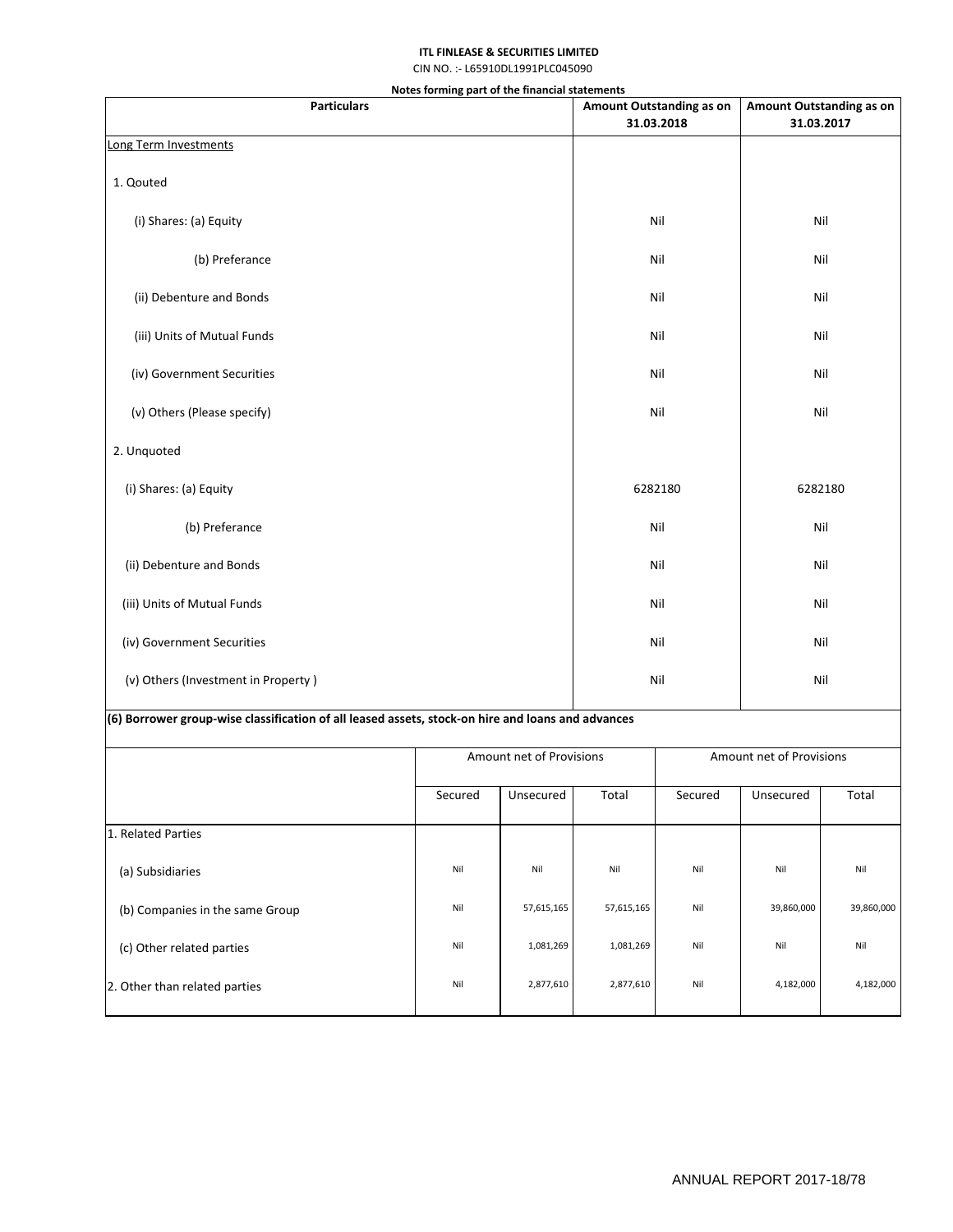CIN NO. :‐ L65910DL1991PLC045090

# **Notes forming part of the financial statements**

Detail of Unsecured Loan and Provision made during the Year

|                                                                                                                                      | 2017-18     |           |                                                                                 | 2016-17                                                |                                                                                 |                                                        |
|--------------------------------------------------------------------------------------------------------------------------------------|-------------|-----------|---------------------------------------------------------------------------------|--------------------------------------------------------|---------------------------------------------------------------------------------|--------------------------------------------------------|
|                                                                                                                                      | Loan Amount | Provision | Net amount                                                                      | Loan Amount                                            | Provision                                                                       | Net amount                                             |
| 1. Related Parties                                                                                                                   |             |           |                                                                                 |                                                        |                                                                                 |                                                        |
| (a) Subsidiaries                                                                                                                     | Nil         | Nil       | Nil                                                                             | Nil                                                    | Nil                                                                             | Nil                                                    |
| (b) Companies in the same Group                                                                                                      | 57,846,551  | 231,386   | 57,615,165                                                                      | 40,000,000                                             | 140,000                                                                         | 39,860,000                                             |
| (c) Other related parties                                                                                                            | 1,085,611   | 4,342     | 1,081,269                                                                       | Nil                                                    | Nil                                                                             | Nil                                                    |
| 2. Other than related parties                                                                                                        | 2,888,480   | 10,870    | 2,877,610                                                                       | 4,196,000                                              | 14,000                                                                          | 4,182,000                                              |
| 7. Investor group-wise classification of all investments (current and long-term) in shares and securities (both quoted and unquoted) |             |           |                                                                                 |                                                        |                                                                                 |                                                        |
|                                                                                                                                      |             |           | Market<br>value/break<br>up value or<br>fair value or<br>NAV as on<br>31.3.2017 | Book value<br>(Net of<br>provision) as<br>on 31.3.2018 | Market<br>value/break<br>up value or<br>fair value or<br>NAV as on<br>31.3.2016 | Book value<br>(Net of<br>provision) as<br>on 31.3.2017 |
| 1. Related Parties **                                                                                                                |             |           |                                                                                 |                                                        |                                                                                 |                                                        |
| (a) Subsidaries                                                                                                                      |             |           | Nil                                                                             | Nil                                                    | Nil                                                                             | Nil                                                    |
| (b) Companies in the same group                                                                                                      |             |           | 8746440                                                                         | 3150000                                                | 7902359                                                                         | 3150000                                                |
| (c) Other related parties                                                                                                            |             |           | 7048676                                                                         | 3132180                                                | 6317752                                                                         | 3132180                                                |
| 2. Other than related parties                                                                                                        |             |           | Nil                                                                             | Nil                                                    | Nil                                                                             | Nil                                                    |
| Total                                                                                                                                |             |           |                                                                                 |                                                        |                                                                                 |                                                        |
| ** As per Accounting Standard of ICAI                                                                                                |             |           |                                                                                 |                                                        |                                                                                 |                                                        |
| (8) Other information                                                                                                                |             |           |                                                                                 |                                                        |                                                                                 |                                                        |
| Paritculars                                                                                                                          |             |           | Amount                                                                          | Amount                                                 | Amount                                                                          | Amount                                                 |
| (i) Gross Non- Performing Assets                                                                                                     |             |           |                                                                                 |                                                        |                                                                                 |                                                        |
| (a) related Parties                                                                                                                  |             |           | Nil                                                                             | Nil                                                    | Nil                                                                             | Nil                                                    |
| (b) Other than related Parties                                                                                                       |             |           | Nil                                                                             | Nil                                                    | Nil                                                                             | Nil                                                    |
| (ii) Net Non- Performing Assets                                                                                                      |             |           |                                                                                 |                                                        |                                                                                 |                                                        |
| (a) related Parties                                                                                                                  |             |           | Nil                                                                             | Nil                                                    | Nil                                                                             | Nil                                                    |
| (b) Other than related Parties                                                                                                       |             |           | Nil                                                                             | Nil                                                    | Nil                                                                             | Nil                                                    |
| (iii) Assets acquired in satisfaction of debt                                                                                        |             |           | Nil                                                                             | Nil                                                    | Nil                                                                             | Nil                                                    |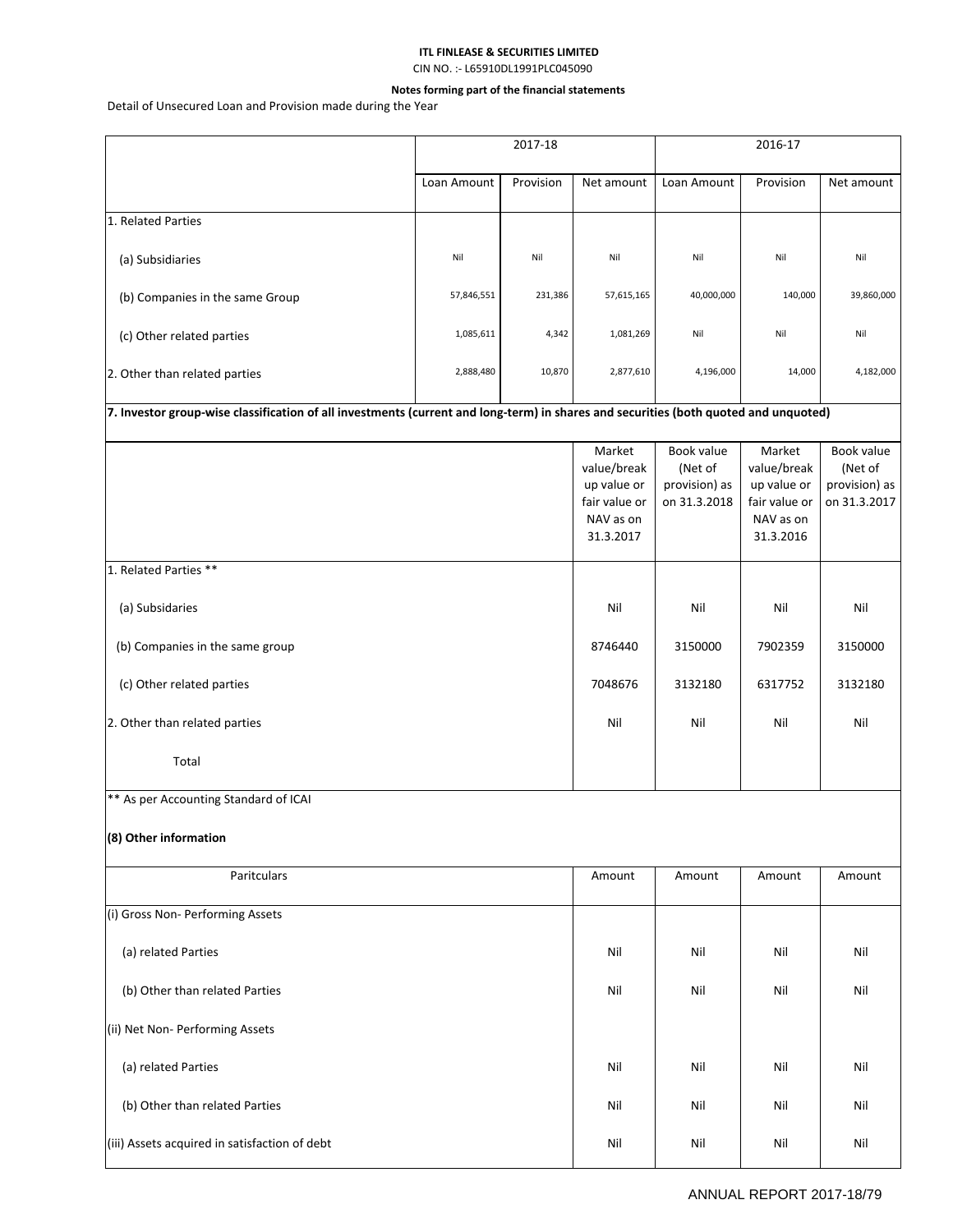CIN NO. :‐ L65910DL1991PLC045090

### **Notes forming part of the financial statements**

- **Note 33** The previous period's figures have been regrouped/reclassified to confirm to the current year's figures.
- **Note 34** Incompliance of SEBI Circular :‐ The company has passed a resolution on 25st April 2017, to adopt Indian Accounting Standard (Ind AS) for its accounting. It was assessed that transition to Ind As would not cost any impact on the financial results as the measurement norms under Ind AS for the company would remain same as under IGAAP.The company in its quarterly filling during Financial Year 2017-18 with Metropolitan Stock Exchange of india Limited had reported about the decision of the board of directors to adopt Indian Accounting Standard (Ind AS).However, it has been found subsequently that Ind AS is applicable to NBFC with effect from F.Y. 2019-20 therefore the implementation of the above board resolution is accordingly deferred and the accounts for the Financial year 2017-18 have been drawn under IGAAP

**For Samarth M. Surana & Co.** Chartered Accountants Firm Registration No. 10295N

CA SUMIT BHARUNT Partner ARUN MEHTA RADHIKA JAJODIA ARUN MEHTA RADHIKA JAJODIA M. No. 538472 **CHIEF**

As per our report attached. The state of Board of Directors of Birectors and on behalf of Board of Directors

**DIRECTOR DIRECTOR**<br>DIN: 00143031 **DIN: 00142836** DIN: 00143031

B.L. GUPTA KAILASH JAJODIA<br>DIRECTOR DIRECTOR

**FINANCIAL OFFICER**

**EXECUTIVE OFFICER & DIRECTOR** DIN: 06957544

PARUL SRIVASTAVA **COMPANY SECRETARY**<br>M.No. A25854

PLACE : NEW DELHI Date: 30th May 2018